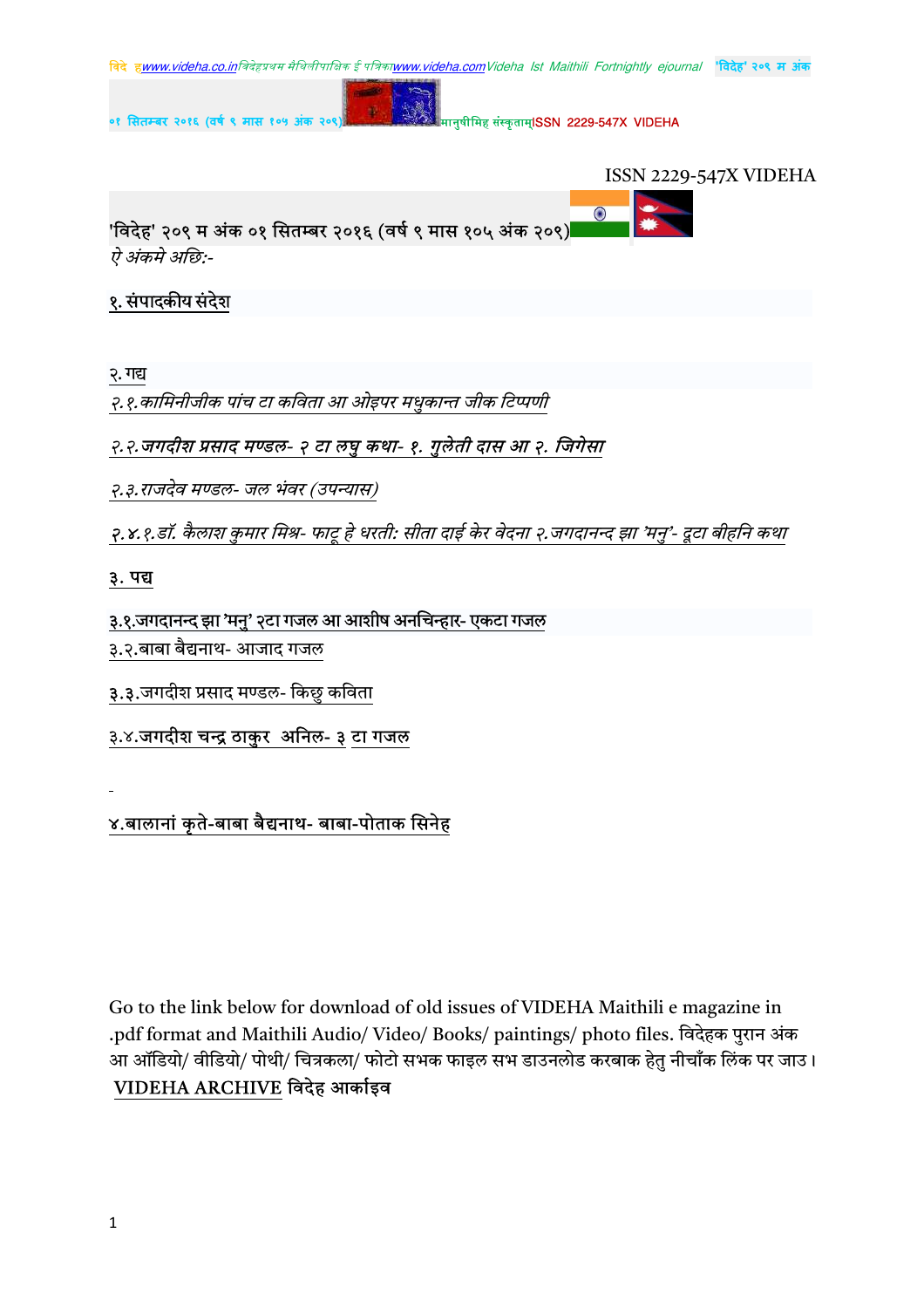

संपादकीय

विदेह रचनात्मकता बढेबाक हिसाबे किछु ने किछु नव काज करैत आबि रहल अछि। ऐ बेर विदेह एकटा नव प्रोजेक्ट लऽ कऽ आएल अछि, जै अन्तर्गत विदेहक संपादक मंडल एकटा कोनो रचनाकर्मीसँ हुनक किछु रचना आमंत्रित कऽ विदेहक एकटा अंकमे देत आ ओइ रचनाकर्मीक संबंधमे कोनो आन रचनाकर्मी टिप्पणी देता। रचनाकर्मी आ टिप्पणी देनिहारक नामक घोषणा एकै समएमे कएल जाएत। रचना ओ टिप्पणी जहिया आएत तै केर बादे अंक केर निर्णय कएल जाएत मने रचना आ टिप्पणी दूनू ऐ प्रोजेक्ट लेल आवश्यक अछि।

ओना ई प्रोजेक्ट सबहक सहयोगपर आधारित रहत तँए ई प्रोजेक्ट लगातारो चलि सकैए आ सुविधानुसार सेहो।

ऐ प्रोजेक्ट केर पहिल घोषणाक अनुरूपे **कामिनी** क रचना आमंत्रित कएल गेल आ कामिनीजीक रचनाधर्मितापर टिप्पणी करबा लेल **मधुकांत झा** जीकेँ आमंत्रित गेल। ऐ अंकमे (२०९ म अंक ०१ सितम्बर २०१६) कामिनीजीक पांच टा कविता आ ओइपर मधुकान्त जीक टिप्पणी प्रस्तुत अछि/

# ई-पत्र

विदेह 208 अंक में डॉ कैलाश कुमार मिश्रक आलेख सौराठक सोमनाथ आ सौराष्टक सोमनाथ में समानता पढ़ल । नीक लागल । मुदा सौराठक विभूतिक नाम सब पढ़ला पर लागल जे सूचि में एकटा महत्वपूर्ण नाम छुटि गेल छनि जेना महात्मा पुरुषोत्तम ठाकुरक नाम नहि देखल । महात्माजी एक पैर पर ठाढ़ भ भोर स साँझ धरि सहस्त्र गायत्रीक जाप करैत साधना करैत छलाह । जीवनभरि एक संध्या फलाहार पर रहैत आध्यात्मिक मार्ग में लीन छलाह । हनक आश्रम में गायत्री मंदिर स्थापित अछि । सोमनाथ बाबाक मंदिर सँ ई स्थान लगभग 200 मीटरक दुरी पर ओही टोल में अवस्थित अछि । सभागाछी सँ सटले । नहि जानि एहेन महत्वपूर्ण नाम कोना छुटि गेल । कैलाश बाबू अपन रिसर्च में इहो जोड़ि लेथि से आग्रह । विशेष जानकारी पंडित देवोत्तम ठाकुर गायत्री स्थान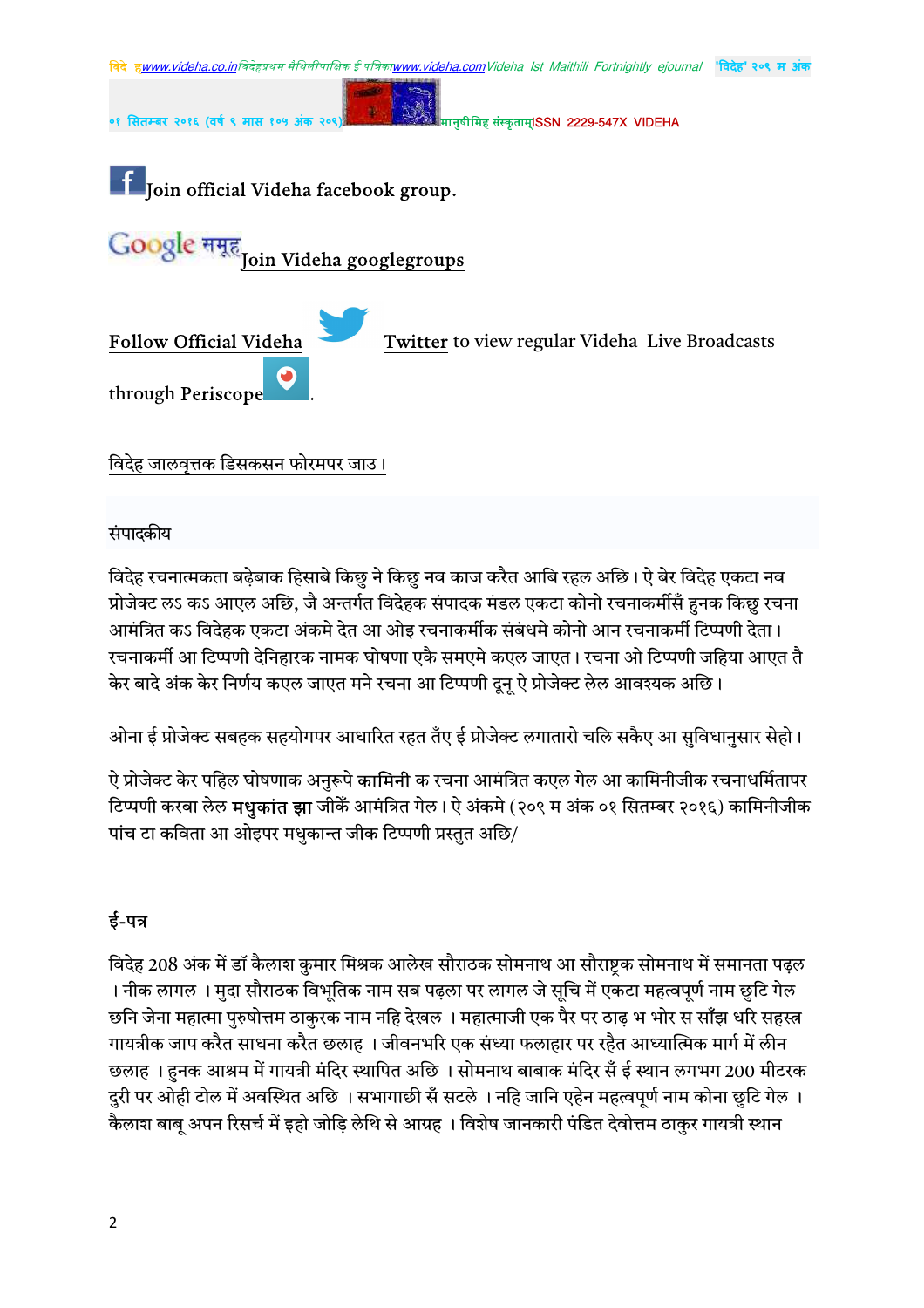

मानुषीमिह संस्कृताम्**ISSN 2229-547X VIDEHA** 

,सौराठ सँ भेटि सकैत छनि । भवदीय

०१ सितम्बर २०१६ (वर्ष ९ मास १

कुमार गगन

आशीष जी केर गजल कम शब्द में सुंदर अभिव्यक्ति अछि। हनका आ अहं के बधाई।

#### रमण कुमार सिंह

जेना की सभ गोटा जनै छी जे विदेह २०१५ मे तीन टा विशेषांक तीन साहित्यकारपर प्रकाशित केलक जकर मापदंड छल सालमे दूटा विशेषांक जीवित साहित्यकारक उपर रहत जइमे एकटा ६०-७० वा ओइसँ बेसी सालक साहित्यकार रहता तँ दोसर ४०-५० सालक ( मैथिली साहित्यकार मने भारत आ नेपाल दूनक)। ऐ क्रममे अरविन्द ठाकुर ओ जगदीश चंद्र ठाकुर "अनिल"जीपर विशेषांक निकलि चुकल अछि। आगूक विशेषांक किनकापर हुअए तइ लेल एक मास पहिनेसँ पाठकक सुझाव माँगल गेल छल। पाठकक सुझाव आएल आ ओइ सुझाव अंतर्गत विदेहक किछु अगिला विशेषांक परमेश्वर कापड़ि, वीरेन्द्र मल्लिक आ कमला चौधरी पर रहत। हमर सबहक प्रयास रहत जे ई विशेषांक सभ जनवरी ओ फरवरी २०१७ मे प्रकाशित हअए मुदा ई रचनाक उपलब्धतापर निर्भर करत। मने रचनाक उपलब्धताक हिसाबसँ समए ऊपर-निच्चा भऽ सकैए। सभ गोटासँ आग्रह जे ओ अपन-अपन रचना ३१ दिसम्बर २०१६ धरि ggajendra@videha.com पर पठा दी।

विदेह सम्मान विदेह समानान्तर साहित्य अकादेमी सम्मान १.विदेह समानान्तर साहित्य अकादेमी फेलो पुरस्कार २०१०-११ २०१० श्री गोविन्द झा (समग्र योगदान लेल) २०११ श्री रमानन्द रेणु (समग्र योगदान लेल) २.विदेह समानान्तर साहित्य अकादेमी पुरस्कार २०११-१२ २०११ मूल पुरस्कार- श्री जगदीश प्रसाद मण्डल (**गामक जिनग**ी, कथा संग्रह) २०११ बाल साहित्य पुरस्कार- ले.क. मायानाथ झा (जकर नारी चतुर होइ, कथा संग्रह) २०११ युवा पुरस्कार- आनन्द कुमार झा (कलह, नाटक) २०१२ अनुवाद पुरस्कार- श्री रामलोचन ठाकुर- (**पद्मानदीक माझ**ी, बांग्ला- मानिक बंद्योपाध्याय, उपन्यास बांग्लासँ मैथिली अनुवाद) विदेह भाषा सम्मान २०१२-१३ (वैकल्पिक साहित्य अकादेमी पुरस्कारक रूपमे प्रसिद्ध) 1.विदेह समानान्तर साहित्य अकादेमी फेलो पुरस्कार 2012 2012 श्री राजनन्दन लाल दास (समग्र योगदान लेल)

2.विदेह भाषा सम्मान २०१२-१३ (वैकल्पिक साहित्य अकादेमी पुरस्कारक रूपमे प्रसिद्ध)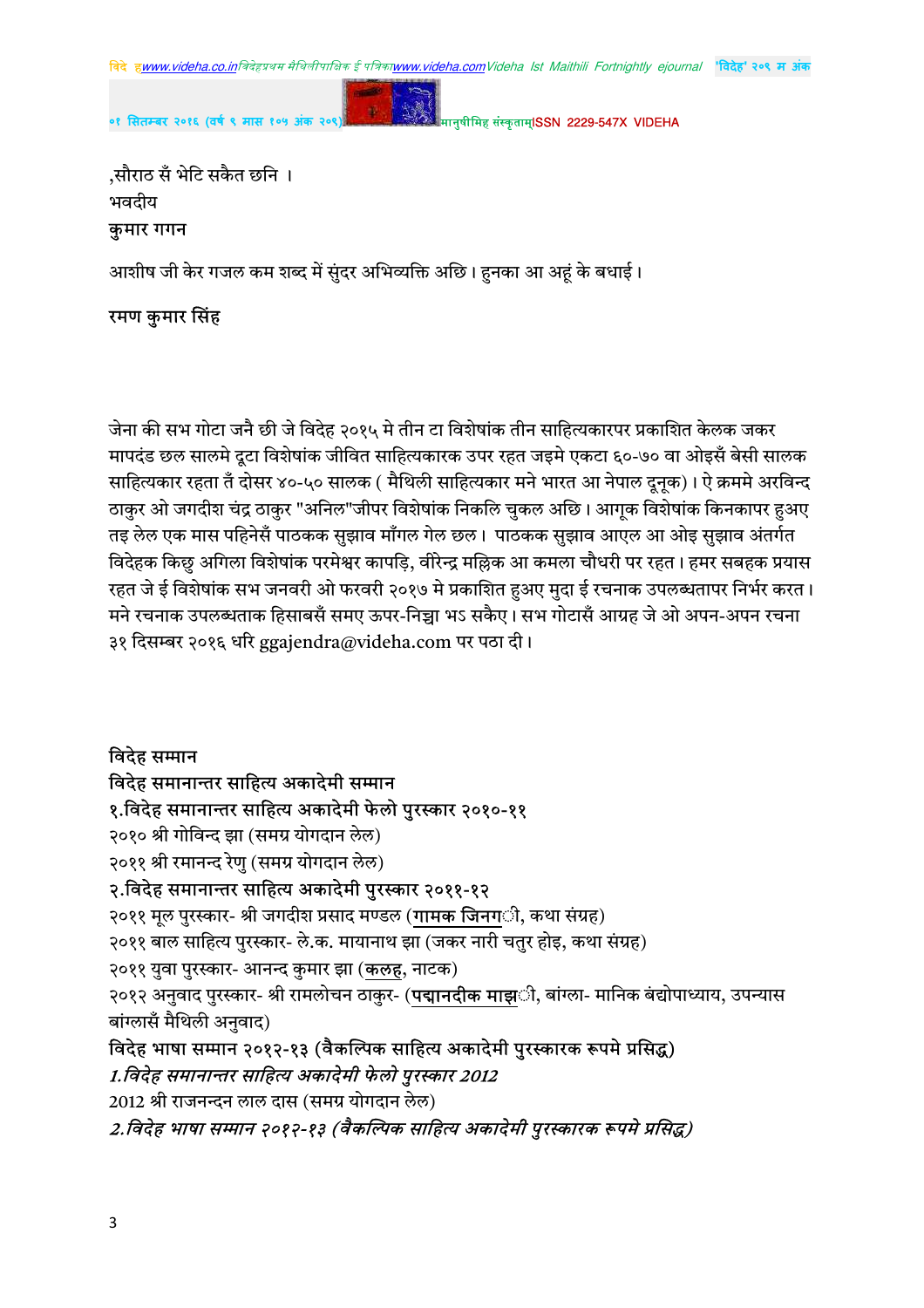२०१२ बाल साहित्य पुरस्कार - श्री जगदीश प्रसाद मण्डल केँ "**तरेगन**" बाल प्रेरक विहनि कथा संग्रह

२०१२ मूल पुरस्कार - श्री राजदेव मण्डलकेँ "**अम्बरा**" (कविता संग्रह) लेल।

2012 युवा पुरस्कार- श्रीमती ज्योति सुनीत चौधरीक "अ**र्चिस**" (कविता संग्रह)

2013 अनुवाद पुरस्कार- श्री नरेश कुमार विकल "ययाति" (मराठी उपन्यास श्री विष्णु सखाराम खाण्डेकर)

# विदेह भाषा सम्मान २०१३-१४ (वैकल्पिक साहित्य अकादेमी पुरस्कारक रूपमे प्रसिद्ध)

२०१३ बाल साहित्य पुरस्कार – श्रीमती ज्योति सुनीत चौधरी- "**देवीजी**" (बाल निबन्ध संग्रह) लेल।

२०१३ मूल पुरस्कार - श्री बेचन ठाकुरकें "**बेटीक अपमान आ छीनरदेव**ी" (नाटक संग्रह) लेल।

२०१३ युवा पुरस्कार- श्री उमेश मण्डलकेँ "**निश्तुकी**" (कविता संग्रह)लेल।

२०१४ अनुवाद पुरस्कार- श्री विनीत उत्पलकेँ "**मोहनदास**" (हिन्दी उपन्यास श्री उदय प्रकाश)क मैथिली अनुवाद लेल।

# विदेह भाषा सम्मान २०१४-२०१५ (समानान्तर साहित्य अकादेमी सम्मान)

२०१४ मूल पुरस्कार- श्री नन्द विलास राय (**सखारी पेटार**ी- लघु कथा संग्रह)

२०१४ बाल पुरस्कार- श्री जगदीश प्रसाद मण्डल (**नै धारैए**- बाल उपन्यास)

२०१४ युवा पुरस्कार - श्री आशीष अनचिन्हार (**अनचिन्हार आखर**- गजल संग्रह)

२०१५ अनुवाद पुरस्कार - श्री शम्भु कुमार सिंह ( **पाखलो** - तुकाराम रामा शेटक कोंकणी उपन्यासक मैथिली अनुवाद)

# नाटक, गीत, संगीत, नृत्य, मूर्तिकला, शिल्प आ चित्रकला क्षेत्रमे विदेह सम्मान २०१२ अभिनय- मुख्य अभिनय ,

सुश्री शिल्पी कुमारी, उम्र- 17 पिता श्री लक्ष्मण झा श्री शोभा कान्त महतो, उम्र- 15 पिता- श्री रामअवतार महतो,

# हास्य-अभिनय

सुश्री प्रियंका कुमारी, उम्र- 16, पिता- श्री वैद्यनाथ साह श्री दुर्गानंद ठाकुर, उम्र- 23, पिता- स्व. भरत ठाकुर

# नृत्य

सुश्री सुलेखा कुमारी, उम्र- 16, पिता- श्री हरेराम यादव श्री अमीत रंजन, उम्र- 18, पिता- नागेश्वर कामत

# चित्रकला

श्री पनकलाल मण्डल, उमेर- ३५, पिता- स्व. सुन्दर मण्डल, गाम छजना श्री रमेश कुमार भारती, उम्र- 23, पिता- श्री मोती मण्डल

# संगीत (हारमोनियम)

श्री परमानन्द ठाकुर, उम्र- 30, पिता- श्री नथुनी ठाकुर

# संगीत (ढोलक)

श्री बुलन राउत, उम्र- 45, पिता- स्व. चिल्टू राउत

# संगीत (रसनचौकी)

श्री बहादुर राम, उम्र- 55, पिता- स्व. सरजुग राम

# शिल्पी-वस्तुकला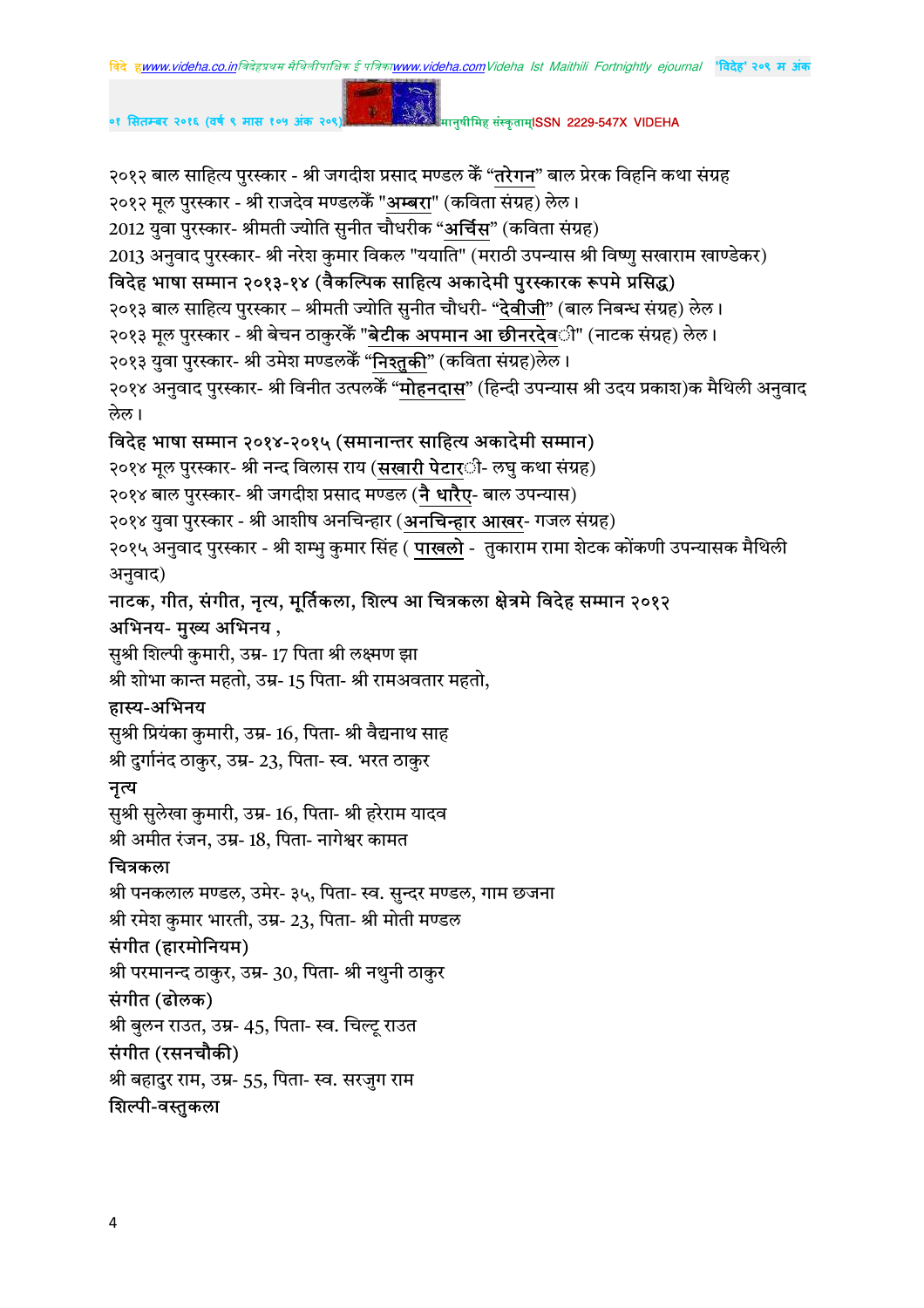

०१ सितम्बर २०१६ (वर्ष ९ मास १०५ )

मानुषीमिह संस्कृताम्**ISSN 2229-547X VIDEHA** 

श्री जगदीश मल्लिक,५० गाम- चनौरागंज

#### मूर्ति-मृत्तिका कला

श्री यदुनंदन पंडित, उम्र- 45, पिता- अशर्फी पंडित

#### काष्ठ-कला

श्री झमेली मुखिया,पिता स्व. मंगालाल मुखिया, ५५, गाम- छजना

#### किसानी-आत्मनिर्भर संस्कृति

श्री लछमी दास, उमेर- ५०, पिता स्व. श्री फणी दास, गाम वेरमा

#### विदेह मैथिली पत्रकारिता सम्मान

-२०१२ श्री नवेन्दु कुमार झा

नाटक, गीत, संगीत, नृत्य, मूर्तिकला, शिल्प आ चित्रकला क्षेत्रमे विदेह सम्मान २०१३ मुख्य अभिनय-

(1) सुश्री आशा कुमारी सुपुत्री श्री रामावतार यादव, उमेर- १८, पता- गाम+पोस्ट- चनौरागंज, भाया-तमुरिया, जिला- मधुबनी (बिहार)

(2) मो. समसाद आलम सुपुत्र मो. ईषा आलम, पता- गाम+पोस्ट- चनौरागंज, भाया- तमुरिया, जिला-मधुबनी (बिहार)

(3) सुश्री अपर्णा कुमारी सुपुत्री श्री मनोज कुमार साहु, जन्म तिथि- १८-२-१९९८, पता- गाम-लक्ष्मिनियाँ, पोस्ट- छजना, भाया- नरहिया, थाना- लौकही,जिला- मधुबनी (बिहार)

#### हास्य-अभिनय-

(1) श्री ब्रह्मद्**वे पासवान उर्फ रामजानी पासवान** सुपुत्र- स्व. लक्ष्मी पासवान, पता- गाम+पोस्ट- औरहा, भाया-नरहिया, थाना- लौकही, जिला- मधुबनी (बिहार)

(2) **टाॅसिफ आलम सुपुत्र मो. मुस्ताक आलम,** पता- गाम+पोस्ट- चनौरागंज, भाया- झंझारपुर, जिला-मधुबनी (बिहार)

नाटक, गीत, संगीत, नृत्य, मूर्तिकला, शिल्प आ चित्रकला क्षेत्रमे विदेह सम्मान (मांगनि खबास समग्र योगदान सम्मान)

शास्त्रीय संगीत सह तानपुरा:

श्री रामवृक्ष सि**ंह सुपुत्र श्री अनिरूद्ध सि**ंह, उमेर- ५६, गाम- फुलवरिया, पोस्ट- बाबुबरही, जिला- मधुबनी (बिहार)

मांगनि खबास सम्मान: मिथिला लोक संस्कृति संरक्षण:

**श्री राम लखन साहु** पे. स्व. खुशीलाल साहु, उमेर- ६५, पता, गाम- पकड़िया, पोस्ट- रतनसारा, अनुमंडल-फुलपरास (मधुबनी)

नाटक, गीत, संगीत, नृत्य, मूर्तिकला, शिल्प आ चित्रकला क्षेत्रमे विदेह सम्मान (समग्र योगदान सम्मान): नत्य -

(1) श्री हरि नारायण मण्डल सुपुत्र- स्व. नन्दी मण्डल, उमेर- ५८, पता- गाम+पोस्ट- छजना, भाया-नरहिया, जिला- मधुबनी (बिहार)

(2) सुश्री संगीता कुमारी सुपुत्री श्री रामदेव पासवान, उमेर- १६, पता- गाम+पोस्ट- चनौरागंज, भाया-झंझारपुर, जिला- मधुबनी (बिहार)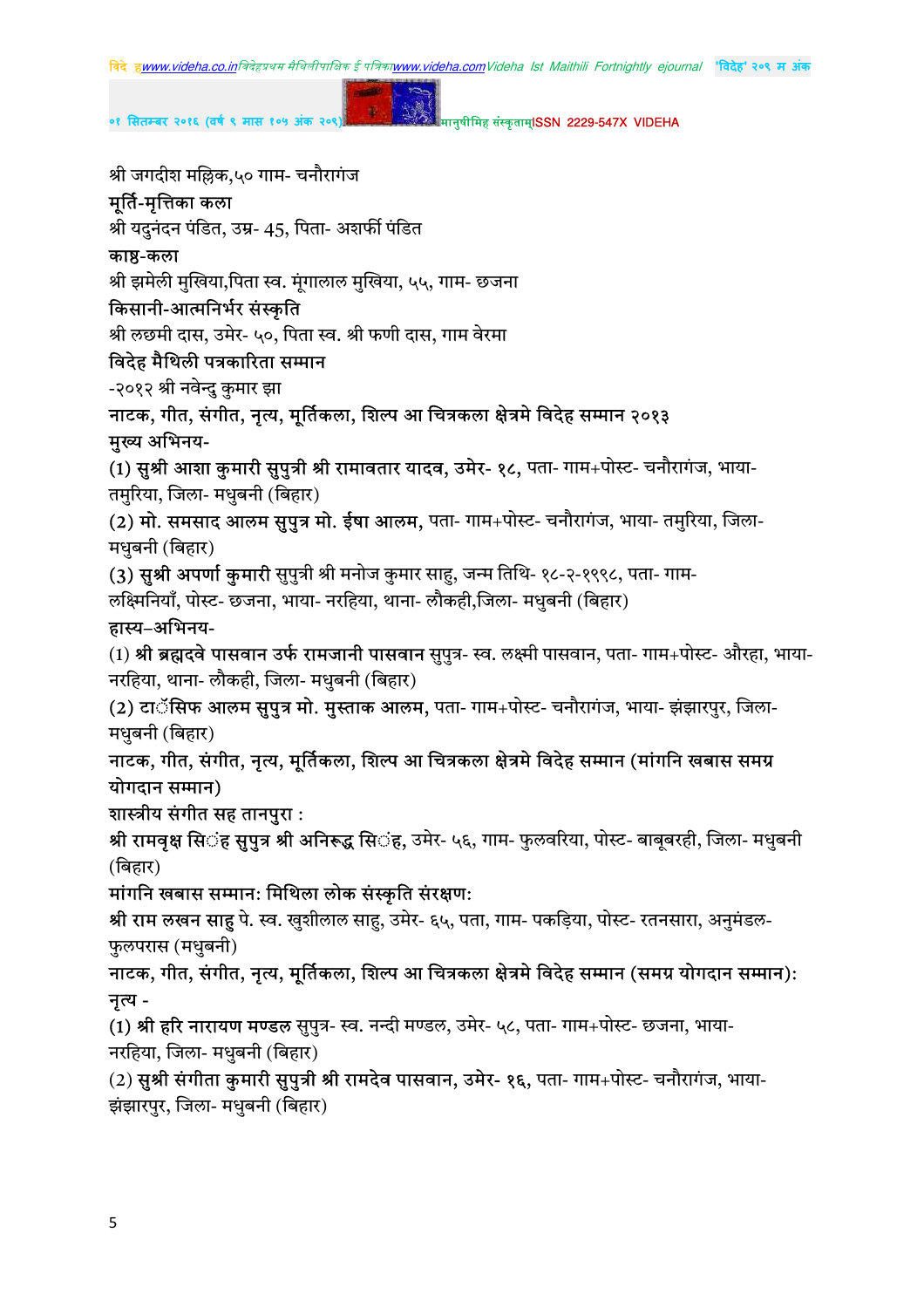

#### चित्रकला-

(1) **जय प्रकाश मण्डल** सुपुत्र- श्री कुशेश्वर मण्डल, उमेर- ३५, पता- गाम- सनपतहा, पोस्ट– बौरहा, भाया-सरायगढ़, जिला- सुपौल (बिहार)

(2) श्री चन्दन कुमार मण्डल सुपुत्र श्री भोला मण्डल, पता- गाम- खड़गपुर, पोस्ट- बेलही, भाया-नरहिया, थाना- लौकही, जिला- मधबनी (बिहार) संप्रति, छात्र स्नातक अंतिम वर्ष, कला एवं शिल्प महाविद्यालय- पटना।

# हरिमुनियाँ / हारमोनियम

(1) श्री महादेव साह सुपुत्र रामदेव साह, उमेर- ५८, गाम- बेलहा, वार्ड- नं. ०९, पोस्ट- छजना, भाया-नरहिया, जिला- मधुबनी (बिहार)

(2) श्री जागेश्वर प्रसाद राउत सुपुत्र स्व. रामस्वरूप राउत, उमेर ६०, पता- गाम+पोस्ट- बेरमा, भाया-तमुरिया, थाना- झंझारपुर (आर.एस. शिविर), जिला- मधुबनी पिन- ८४७४१० (बिहार)

## ढोलक/ ठेकैता/ ढोलकिया

(1) श्री अनुप सदाय सुपुत्र स्व. , पता- गाम- तुलसियाही, पोस्ट- मनोहर पट्टी, थाना- मरौना, जिला- सुपौल (बिहार)

(2) श्री कल्लर राम सुपुत्र स्व. खट्टर राम, उमेर- ५०, गाम- लक्ष्मिनियाँ, पोस्ट- छजना, भाया- नरहिया, थाना-लौकही, जिला- मधुबनी (बिहार)

## रसनचौकी वादक-

(1) वासुदेव राम सुपुत्र स्व. अनुप राम, गाम+पोस्ट- िनर्मली, वार्ड न. ०७), जिला- सुपौल (बिहार) शिल्पी-वस्तुकला-

(1) श्री बौकू मल्लिक सुपुत्र दरबारी मल्लिक, उमेर- ७०, गाम- लक्ष्मिनियाँ, पोस्ट- छजना, भाया-नरहिया, जिला- मधुबनी (बिहार)

(2) श्री राम विलास धरिकार सुपुत्र स्व. ठोढ़ाइ धरिकार, उमेर- ४०, पता- गाम+पोस्ट- चनौरागंज, भाया-तमुरिया, जिला- मधुबनी (बिहार)

# मूर्तिकला-मृर्तिकार कला-

(1) **घुरन पंडित सुपुत्र**- श्री मोलह पंडित, पता- गाम+पोस्ट– बेरमा, भाया- तमुरिया, थाना- झंझारपुर (आर.एस. शिविर), जिला- मधुबनी (बिहार)

(2) श्री प्रभु पंडित सुपुत्र स्व. , पता- गाम+पोस्ट- नरहिया, थाना- लौकही, जिला- मधुबनी (बिहार) काष्ठ-कला-

(1) **श्री जगदेव साहु** सुपुत्र शनीचर साहु, उमेर- ३६, गाम- िनर्मली-पुरर्वास, जिला- सुपौल (बिहार)

(2) श्री योगेन्द्र ठाकुर सुपुत्र स्व. बुद्धू ठाकुर उमेर- ४५, पता- गाम+पोस्ट- बेरमा, भाया- तमुरिया, थाना-झंझारपुर (आर.एस. शिविर), जिला- मधुबनी पिन- ८४७४१० (बिहार)

## किसानी- आत्मनिर्भर संस्कृति-

(1) श्री राम अवतार राउत सुपुत्र स्व. सुबध राउत, उमेर- ६६, पता- गाम+पोस्ट- बेरमा, भाया- तमुरिया, थाना-झंझारपुर (आर.एस. शिविर), जिला- मधुबनी पिन- ८४७४१० (बिहार)

(2) श्री रौशन यादव सुपुत्र स्व. कपिलेश्वर यादव, उमेर- ३५, गाम+पोस्ट– बनगामा, भाया- नरहिया, थाना- $\vec{v}$ लौकही, जिला- मधुबनी (बिहार)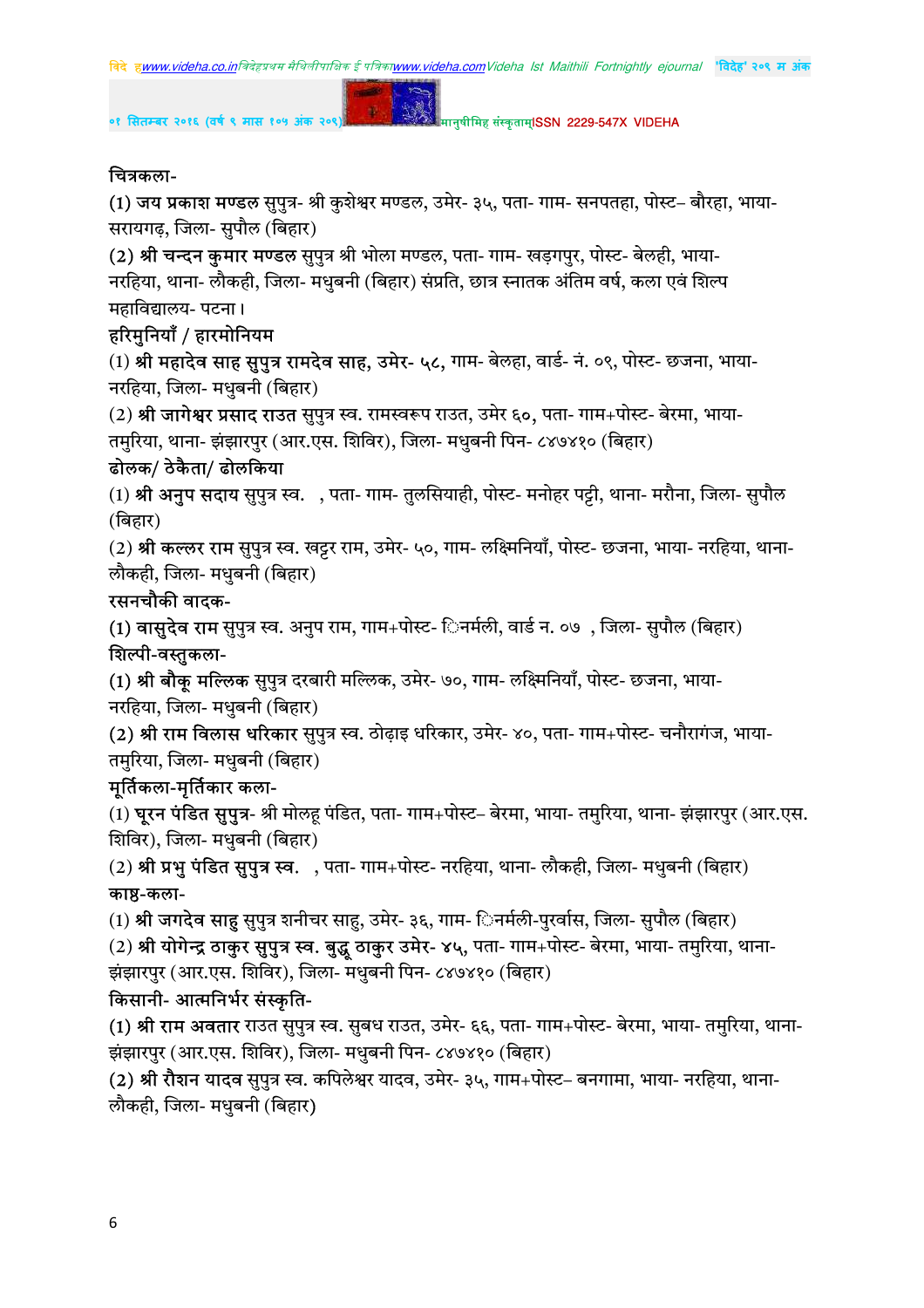#### अल्हा/महराइ-

(1)  $\overline{H}$ . जीबछ सुपुत्र मो. बिलट मरहूम, उमेर- ६५, पता- गाम- बसहा, पोस्ट- बड़हारा, भाया-

अन्धराठाढ़ी, जिला- मधुबनी, पिन- ८४७४०१

#### जोगिरा-

श्री बच्चन मण्डल सुपुत्र स्व. सीताराम मण्डल, उमेर- ६०, पता- गाम+पोस्ट- बेरमा, भाया- तमुरिया, थाना-झंझारपुर (आर.एस. शिविर), जिला- मधुबनी पिन- ८४७४१० (बिहार)

श्री रामदेव ठाकुर सुपुत्र स्व. जागेश्वर ठाकुर, उमेर- ५०, पता- गाम+पोस्ट- बेरमा, भाया- तमुरिया, थाना-झंझारपुर (आर.एस. शिविर), जिला- मधुबनी पिन- ८४७४१० (बिहार)

#### पराती (प्रभाती) गौनिहार आ खजरी/ खौजरी वादक-

(1) श्री सुकदेव साफी

सुपुत्र श्री ,

पता- गाम इटहरी, पोस्ट- बेलही, भाया- िनर्मली, थाना- मरौना, जिला- सुपौल (बिहार)

**पराती (प्रभाती) गौनिहार -** (अगहनसँ माघ-फागुन तक गाओल जाइत)

(1) **सुकदेव साफी** सुपुत्र स्व. बाबूनाथ साफी, उमेर- ७५, पता- गाम इटहरी, पोस्ट- बेलही, भाया-

िनर्मली, थाना- मरौना, जिला- सुपौल (बिहार)

(2) **लेल्ह दास** सुपुत्र स्व. सनक मण्डल पता- गाम+पोस्ट- बेरमा, भाया- तमुरिया, थाना- झंझारपुर (आर.एस. शिविर), जिला- मधुबनी पिन- ८४७४१० (बिहार)

#### झरनी-

(1) **मो. गुल हसन** सुपुत्र अब्दुल रसीद मरहूम, पता- गाम+पोस्ट- बेरमा, भाया- तमुरिया, थाना- झंझारपुर (आर.एस. शिविर), जिला- मधुबनी पिन- ८४७४१० (बिहार)

(2)  $\,$ मो. रहमान साहब सुपुत्र...., उमेर- ५८, गाम- नरहिया, भाया- फुलपरास, जिला- मधुबनी (बिहार) नाल वादक-

(1) श्री जगत नारायण मण्डल सुपुत्र स्व. खुशीलाल मण्डल, उमेर- ४०, गाम+पोस्ट- ककरडोभ, भाया-नरहिया, थाना- लौकही, जिला- मधुबनी (बिहार)

(2) श्री देव नारायण यादव सुपुत्र श्री कुशुमलाल यादव, पता- गाम- बनरझुला, पोस्ट- अमही, थाना-घोघड़डीहा, जिला- मधुबनी (बिहार)

#### गीतहारि/ लोक गीत-

(1) श्रीमती फुदनी देवी पत्नी श्री रामफल मण्डल, पता- गाम+पोस्ट- बेरमा, भाया- तमुरिया, थाना- झंझारपुर (आर.एस. शिविर), जिला- मधुबनी पिन- ८४७४१० (बिहार)

(2) स़श्री सुविता कुमारी सुपुत्री श्री गंगाराम मण्डल, उमेर- १८, पता- गाम- मछधी, पोस्ट- बलियारि, भाया-झंझारपुर, जिला- मधुबनी (बिहार)

#### खुरदक वादक-

(1) **श्री सीताराम राम** सुपुत्र स्व. जंगल राम, उमेर- ६२, पता- गाम- लक्ष्मिनियाँ, पोस्ट- छजना, भाया-नरहिया, थाना- लौकही, जिला- मधुबनी (बिहार)

(2) श्री लक्ष्मी राम सुपुत्र स्व. पंचु मोची, उमेर- ७०, पता- गाम+पोस्ट- बेरमा, भाया- तमुरिया, थाना- झंझारपुर (आर.एस. शिविर), जिला- मधुबनी पिन- ८४७४१० (बिहार)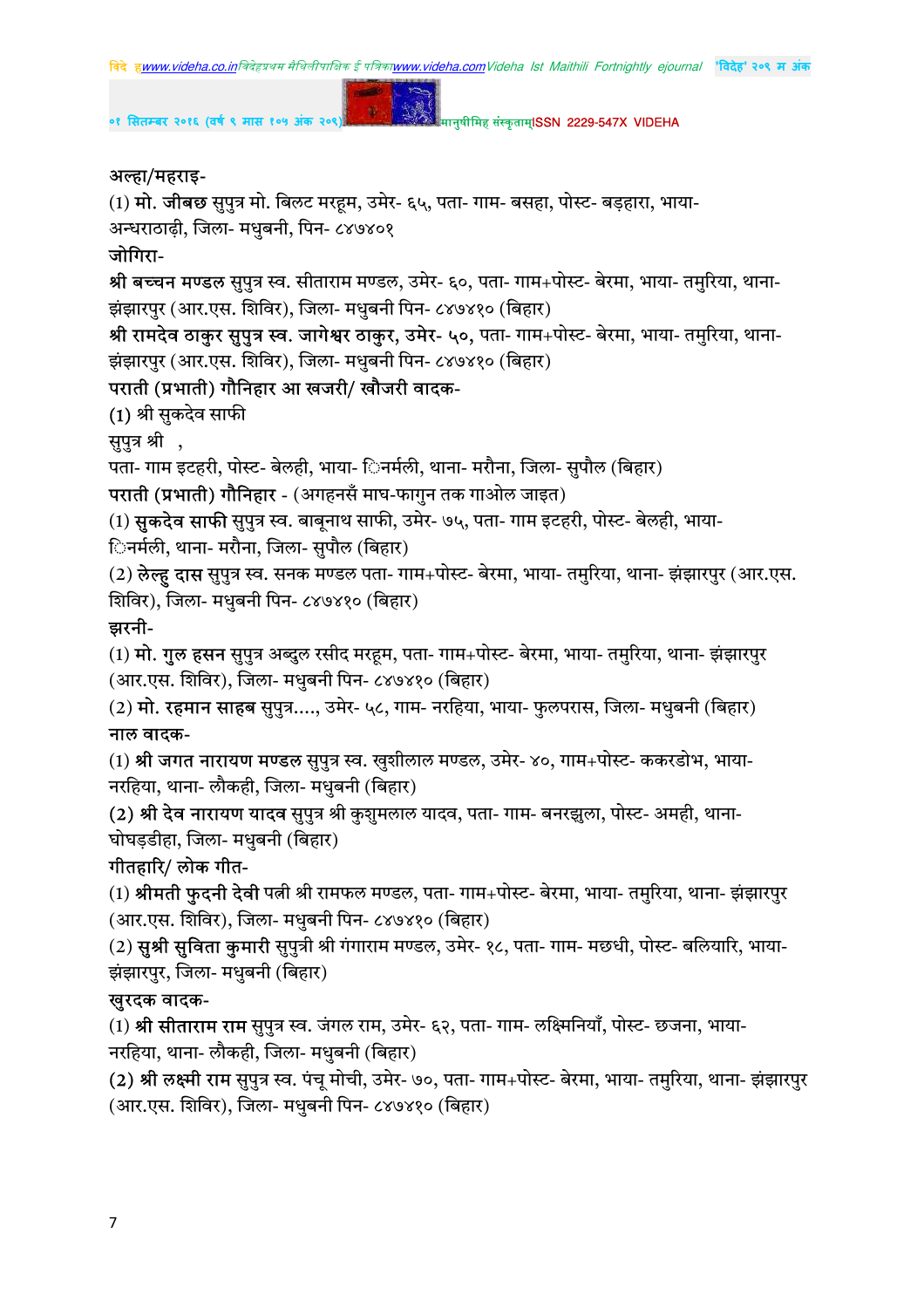

०१ सितम्बर २०१६ (वर्ष ९ मास १०५ अंक २०९

मानुषीमिह संस्कृताम्**ISSN 2229-547X VIDEHA** 

# काँरनेट-

(1) श्री चन्दर राम सुपुत्र- स्व. जीतन राम, उमेर- ५०, पता- गाम- लक्ष्मिनियाँ, पोस्ट- छजना, भाया-नरहिया, थाना- लौकही, जिला- मधुबनी (बिहार)

 $1 - 122$ 

(2) **मो. सुभान**, उमेर- ५०, पता- गाम+पोस्ट- चनौरागंज, भाया- तमुरिया, जिला- मधुबनी (बिहार) बेन्जु वादक-

(1) श्री राज कुमार महतो सुपुत्र स्व. लक्ष्मी महतो, उमेर- ४५, गाम- िनर्मली वार्ड नं. ०४, जिला- सपौल (बिहार)

(2) श्री घुरन राम, उमेर- ४३, गाम+पोस्ट- बनगामा, भाया- नरहिया, जिला- मधुबनी (बिहार) भगैत गवैया-

(1) श्री जीबछ यादव सुपुत्र स्व. रूपालाल यादव, उमेर- ८०, पता- गाम इटहरी, पोस्ट- बेलही, भाया-िनर्मली, थाना- मरौना, जिला- सुपौल (बिहार)

(2) श्री शम्भु मण्डल सुपुत्र स्व. लखन मण्डल, पता- गाम- बढियाघाट-रसुआर, पोस्ट– मुंगराहा, भाया-िनर्मली, िजला- सुपौल (बिहार)

## खिस्सकर- (खिस्सा कहैबला)-

(1) श्री छूतहरू यादव उर्फ राजकुमार, सुपुत्र श्री राम खेलावन यादव, गाम- घोघरडिहा, पोस्ट- मनोहर पट्टी, थाना- मरौना, जिला- सुपौल, पिन- ८४७४५२

#### (2) बैजनाथ मुखिया उर्फ टहल मुखिया-

(2)सुपुत्र स्व. ढोंगाइ मुखिया,

पता- गाम+पोस्ट- औरहा, भाया- नरहिया, थाना- लौकही, जिला- मधुबनी (बिहार)

#### मिथिला चित्रकला-

(1) सुश्री मिथिलेश कुमारी सुपुत्री श्री रामदेव प्रसाद मण्डल 'झारूदार' पता- गाम- रसुआर, पोस्ट--

मुंगराहा, भाया- िनर्मली, िजला- सुपौल (बिहार)

(2) श्रीमती वीणा देवी पत्नी श्री दिलिप झा, उमेर- ३५, पता- गाम+पोस्ट- बेरमा, भाया- तमुरिया, थाना-झंझारपुर (आर.एस. शिविर), जिला- मधुबनी पिन- ८४७४१० (बिहार)

## खजरी/ खौजरी वादक-

(2) **श्री किशोरी दास** सुपुत्र स्व. नेबैत मण्डल, पता- गाम- रसुआर, पोस्ट-– मुंगराहा, भाया- िनर्मली, िजला-सुपौल (बिहार)

## तबला-

श्री उपेन्द्र चौधरी सुपुत्र स्व. महावीर दास, उमेर- ५५, पता- गाम+पोस्ट- बेरमा, भाया- तमुरिया, थाना- झंझारपुर (आर.एस. शिविर), जिला- मधुबनी पिन- ८४७४१० (बिहार)

श्री देवनाथ यादव सुपुत्र स्व. सर्वजीत यादव, उमेर- ५०, गाम- झाँझपट्टी, पोस्ट- पीपराही, भाया-

लदनियाँ, जिला- मधुबनी (बिहार)

## सारंगी- (घुना-मुना)

(1) श्री पंची ठाकुर, गाम- पिपराही।

#### झालि- (झलिबाह)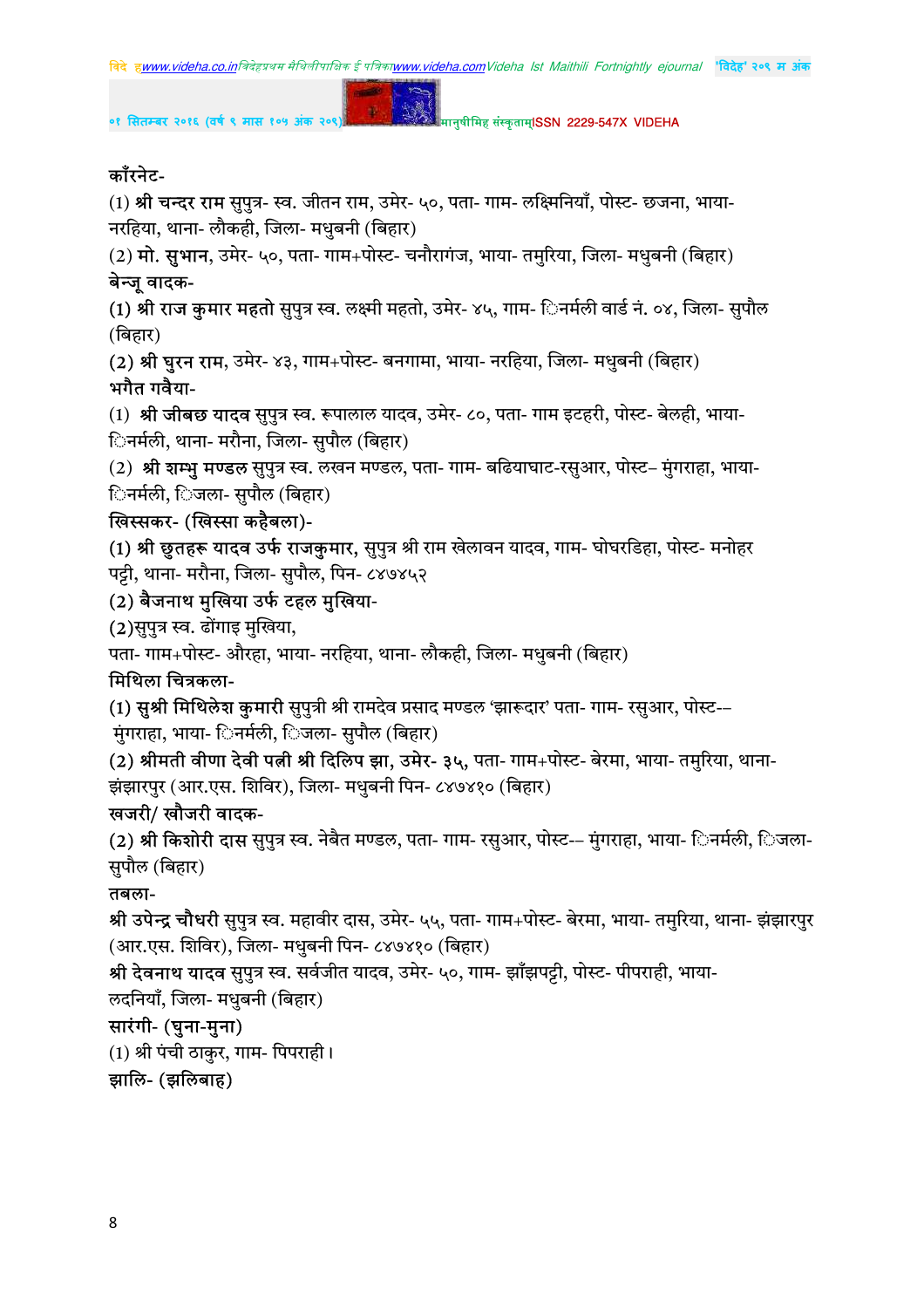(1) श्री कुन्दन कुमार कर्ण सुपुत्र श्री इन्द्र कुमार कर्ण पता- गाम- रेबाड़ी, पोस्ट- चौरामहरैल, थाना-झंझारपुर, जिला- मधुबनी, पिन- ८४७४०४

(2) **श्री राम खेलावन राउत** सुपुत्र स्व. कैलू राउत, उमेर- ६०, पता- गाम+पोस्ट- बेरमा, भाया- तमुरिया, थाना-झंझारपुर (आर.एस. शिविर), जिला- मधुबनी पिन- ८४७४१० (बिहार)

#### बौसरी (बौसरी वादक)

श्री रामचन्द्र प्रसाद मण्डल सुपुत्र श्री झोटन मण्डल, उमेर- ३०, बौसरी/बौसली/बासुरी बजबै छथि। पता- गाम- रसुआर, पोस्ट- मुंगराहा, भाया- िनर्मली, िजला- सुपौल (बिहार)

श्री विभूति झा सुपुत्र स्व. कनटीर झा, उमेर- ५०, पता- गाम+पोस्ट- कछुबी, भाया- तमुरिया, जिला-मधुबनी (बिहार)

#### लोक गाथा गायक

श्री रविन्द्र यादव सुपुत्र सीताराम यादव, पता- गाम- तुलसियाही, पोस्ट- मनोहर पट्टी, थाना- मरौना, जिला-सुपौल (बिहार)

श्री पिचकुन सदाय सुपुत्र स्व. मेथर सदाय, उमेर- ५०, पता- गाम+पोस्ट- बेरमा, भाया- तमुरिया, थाना-झंझारपुर (आर.एस. शिविर), जिला- मधुबनी पिन- ८४७४१० (बिहार)

#### मजिरा वादक (छोकटा झालि...)

श्री **रामपति मण्डल** सुपुत्र स्व. अर्जुन मण्डल, पता- गाम- रसुआर, पोस्ट- मुंगराहा, भाया- िनर्मली, िजला-सुपौल (बिहार)

#### मुदंग वादक-

(1) **श्री कपिलेश्वर दास सुपुत्र स्व. सुन्नर दास,** उमेर- ७०, गाम- लक्ष्मिनियाँ, पोस्ट- छजना, भाया-नरहिया, थाना- लौकही, जिला- मधुबनी (बिहार)

(2) श्री खखर सदाय सुपुत्र स्व. बंठा सदाय, उमेर- ६०, पता- गाम+पोस्ट- बेरमा, भाया- तमुरिया, थाना-झंझारपुर (आर.एस. शिविर), जिला- मधुबनी पिन- ८४७४१० (बिहार)

#### तानपुरा सह भाव संगीत

(1) श्री रामविलास यादव सुपुत्र स्व. दुखरन यादव, उमेर- ४८, गाम- सिमरा, पोस्ट- सांगि, भाया-घोघड़डीहा, थाना- फुलपरास, जिला- मधुबनी (बिहार)

#### तरसा/ तासा-

श्री **जोगेन्द्र राम** सुपुत्र स्व. बिल्ट् राम, उमेर- ५०, पता- गाम+पोस्ट- बेरमा, भाया- तमुरिया, थाना- झंझारपुर (आर.एस. शिविर), जिला- मधुबनी पिन- ८४७४१० (बिहार)

<mark>श्री राजेन्द्र राम</mark> सुपुत्र कालेश्वर राम, उमेर- ५८, गाम- मझौरा, पास्ट- छजना, भाया- नरहिया, जिला-मधुबनी (बिहार)

## रमझालि/ कठझालि/ करताल वादक-

श्री **सैनी राम** सुपुत्र स्व. ललित राम, उमेर- ५०, पता- गाम+पोस्ट- बेरमा, भाया- तमुरिया, थाना- झंझारपुर (आर.एस. शिविर), जिला- मधुबनी पिन- ८४७४१० (बिहार)

श्री **जनक मण्डल** सुपुत्र स्व. उचित मण्डल, उमेर- ६०, रमझालि/ कठझालि/ करताल वादक, १९७५ ई.सँ रमझालि बजबै छथि। पता- गाम- बढियाघाट/रसआर, पोस्ट- मंगराहा, भाया- िनर्मली, जिला- सपौल (बिहार)

## गुमगुमियाँ/ ग्रुम बाजा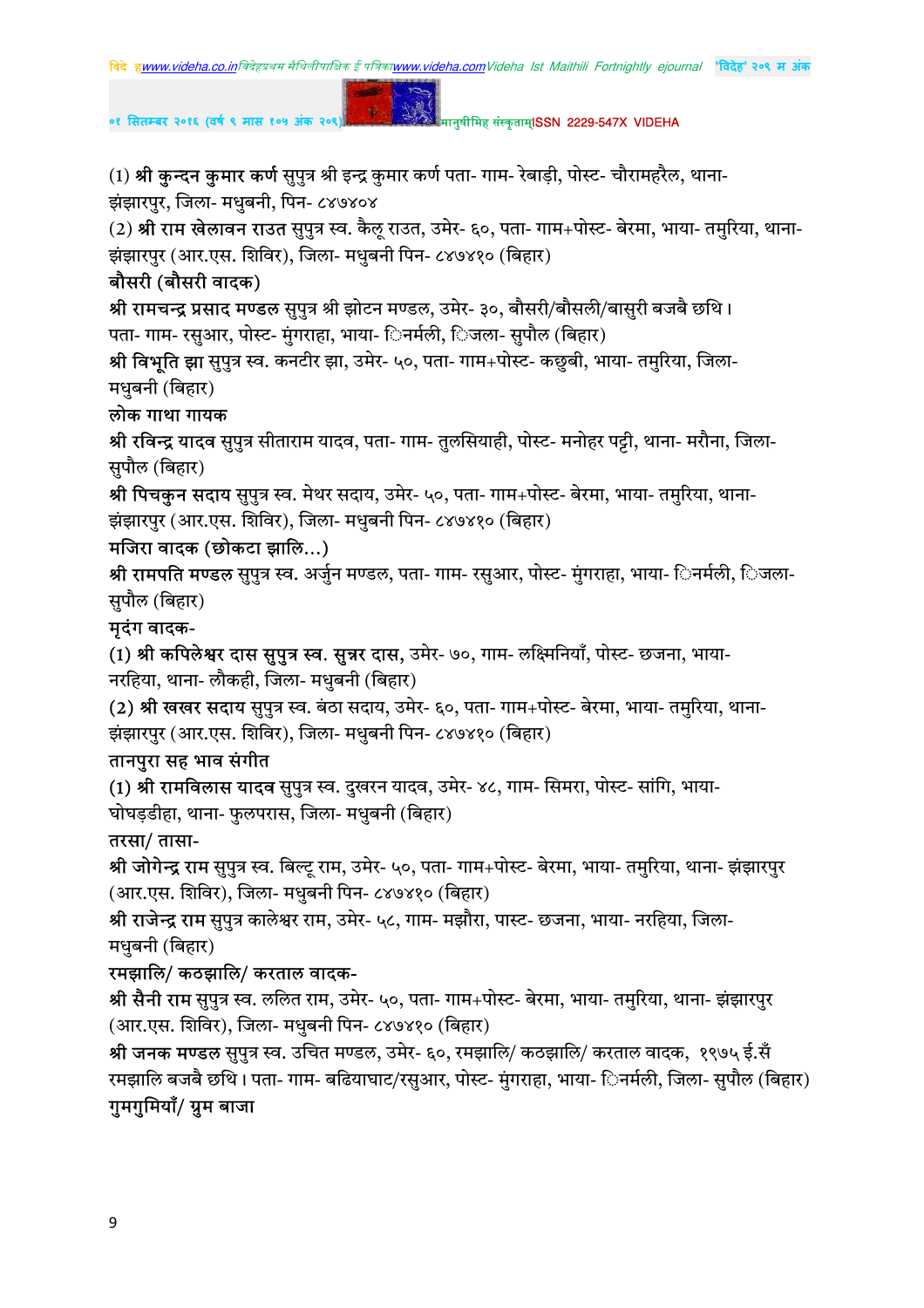०१ सितम्बर २०१६ (वर्ष ९ मास १०५ अंक २०

```
मानुषीमिह संस्कृताम्ISSN 2229-547X VIDEHA
```
श्री परमेश्वर मण्डल सुपुत्र स्व. बिहारी मण्डल उमेर- ४१, १९८० ई.सँ गुमगु**िमयाँ बजबै छथि।** श्री जुगाय साफी सुपुत्र स्व. श्री श्रीचन्द्र साफी, उमेर- ७५, पता- गाम+पोस्ट- बेरमा, भाया- तमुरिया, थाना-झंझारपुर (आर.एस. शिविर), जिला- मधुबनी पिन- ८४७४१० (बिहार)

 $\mathbf{g}$  .

#### डंका/ ढोल वादक

श्री बदरी राम, उमेर- ५५, पता- गाम इटहरी, पोस्ट- बेलही, भाया- िनर्मली, थाना- मरौना, जिला- सुपौल (बिहार)

श्री योगेन्द्र राम सुपुत्र स्व. बिल्टू राम, उमेर- ५५, पता- गाम+पोस्ट- बेरमा, भाया- तमुरिया, थाना- झंझारपुर (आर.एस. शिविर), जिला- मधुबनी पिन- ८४७४१० (बिहार)

डंफा (होलीमे बजाओल जाइत...)

श्री जग्रनाथ चौधरी उर्फ धियानी दास सुपुत्र स्व. महावीर दास, उमेर- ६५, पता- गाम+पोस्ट- बेरमा, भाया-तमुरिया, थाना- झंझारपुर (आर.एस. शिविर),जिला- मधुबनी पिन- ८४७४१० (बिहार)

श्री महेन्द्र पोद्दार, उमेर- ६५, पता- गाम+पोस्ट- चनौरागंज, भाया- तमुरिया, जिला- मधुबनी (बिहार) नङेरा/ डिगरी-

श्री राम प्रसाद राम सुपुत्र स्व. सरयुग मोची, उमेर- ५२, पता- गाम+पोस्ट- बेरमा, भाया- तमुरिया, थाना-झंझारपुर (आर.एस. शिविर), जिला- मधुबनी पिन- ८४७४१० (बिहार)

# विदेहक किछु विशेषांक:-

| १) हाइकू विशेषांक १२ म अंक, १५ जून २००८                           |                                                     |     |        |
|-------------------------------------------------------------------|-----------------------------------------------------|-----|--------|
|                                                                   | Videha_15_06_2008.pdf Videha_15_06_2008_Tirhuta.pdf |     | 12.pdf |
| २) गजल विशेषांक २१ म अंक, १ नवम्बर २००८                           |                                                     |     |        |
|                                                                   | Videha_01_11_2008.pdf Videha_01_11_2008_Tirhuta.pdf |     | 21.pdf |
| ३) विहनि कथा विशेषांक ६७ म अंक, १ अक्टूबर २०१०                    |                                                     |     |        |
|                                                                   |                                                     | 67  |        |
| ४) बाल साहित्य विशेषांक ७० म अंक, १५ नवम्बर २०१०                  |                                                     |     |        |
| Videha_15_11_2010    Videha_15_11_2010_Tirhuta                    |                                                     | 70  |        |
| ५) नाटक विशेषांक ७२ म अंक १५ दिसम्बर२०१०                          |                                                     |     |        |
| Videha_15_12_2010 Videha_15_12_2010_Tirhuta                       |                                                     | 72  |        |
| ६) नारी विशेषांक ७७म अंक ०१ मार्च २०११                            |                                                     |     |        |
|                                                                   |                                                     | 77  |        |
| ७) बाल गजल विशेषांक विदेहक अंक १११ म अंक, १ अगस्त २०१२            |                                                     |     |        |
| Videha_01_08_2012                                                 | Videha_01_08_2012_Tirhuta                           | 111 |        |
| ८) भक्ति गजल विशेषांक १२६ म अंक, १५ मार्च २०१३                    |                                                     |     |        |
| Videha_15_03_2013                                                 | Videha_15_03_2013_Tirhuta                           | 126 |        |
| ९) गजल आलोचना-समालोचना-समीक्षा विशेषांक १४२ म, अंक १५ नवम्बर २०१३ |                                                     |     |        |
| Videha_15_11_2013                                                 | Videha_15_11_2013_Tirhuta                           | 142 |        |
| १०) काशीकांत मिश्र मधुप विशेषांक १६९ म अंक १ जनवरी २०१५           |                                                     |     |        |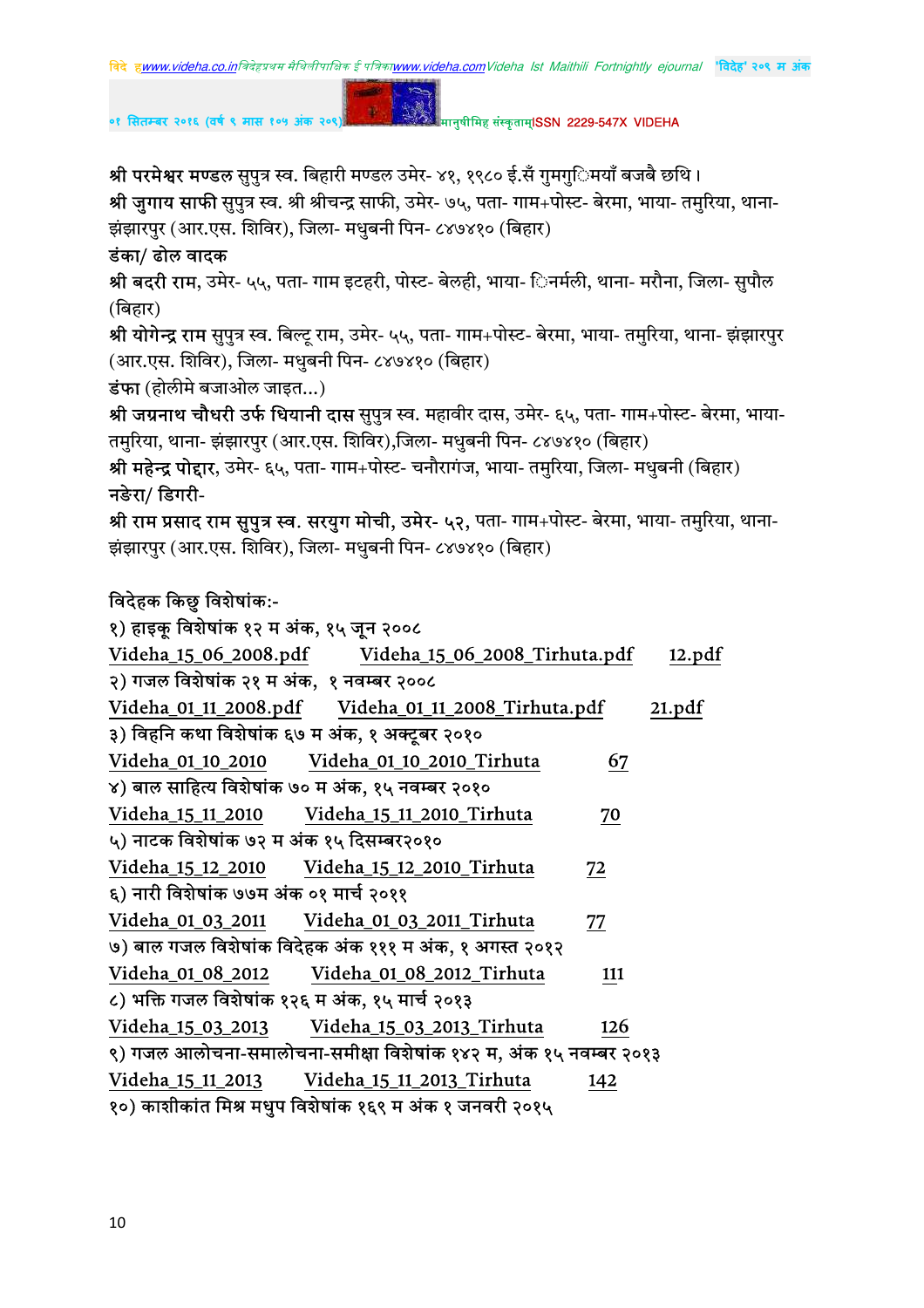Videha\_01\_01\_2015 ११) अरविन्द ठाकुर विशेषांक १८९ म अंक १ नवम्बर २०१५ Videha\_01\_11\_2015 १२) जगदीश चन्द्र ठाकुर अनिल विशेषांक १९१ म अंक १ दिसम्बर २०१५ Videha\_01\_12\_2015 १३) विदेह सम्मान विशेषाक- २००म अक १५ अप्रैल २०१६/ २०५ म अक १ जुलाई २०१६ Videha\_15\_04\_2016

Videha\_01\_07\_2016

विदेह ई-पत्रिकाक बीछल रचनाक संग- मैथिलीक सर्वश्रेष्ठ रचनाक एकटा समानान्तर संकलन विदेह:सदेह:२ (मैथिली प्रबन्ध-निबन्ध-समालोचना २००९-१०) विदेह:सदेह:३ (मैथिली पद्य २००९-१०) विदेह:सदेह:४ (मैथिली कथा २००९-१०) विदेह मैथिली विहनि कथा | विदेह सदेह ५ ] विदेह मैथिली लघुकथा [ विदेह सदेह ६ ] विदेह मैथिली पद्य [ विदेह सदेह ७ ] विदेह मैथिली नाट्य उत्सव | विदेह सदेह ८ ] विदेह मैथिली शिशु उत्सव | विदेह सदेह ९ ] विदेह मैथिली प्रबन्ध-निबन्ध-समालोचना [ विदेह सदेह १० ] Maithili Books can be downloaded from: https://sites.google.com/a/videha.com/videha-pothi/ Maithili Books can be purchased from: http://www.amazon.in/ For the first time Maithili books can be read on kindle e-readers. Buy Maithili Books in Kindle format (courtesy Videha) from amazon kindle stores, these e books are delivered worldwide wirelessly: http://www.amazon.com/

अपन मंतव्य ggajendra@videha.com पर पठाउ।



ggajendra@videha.com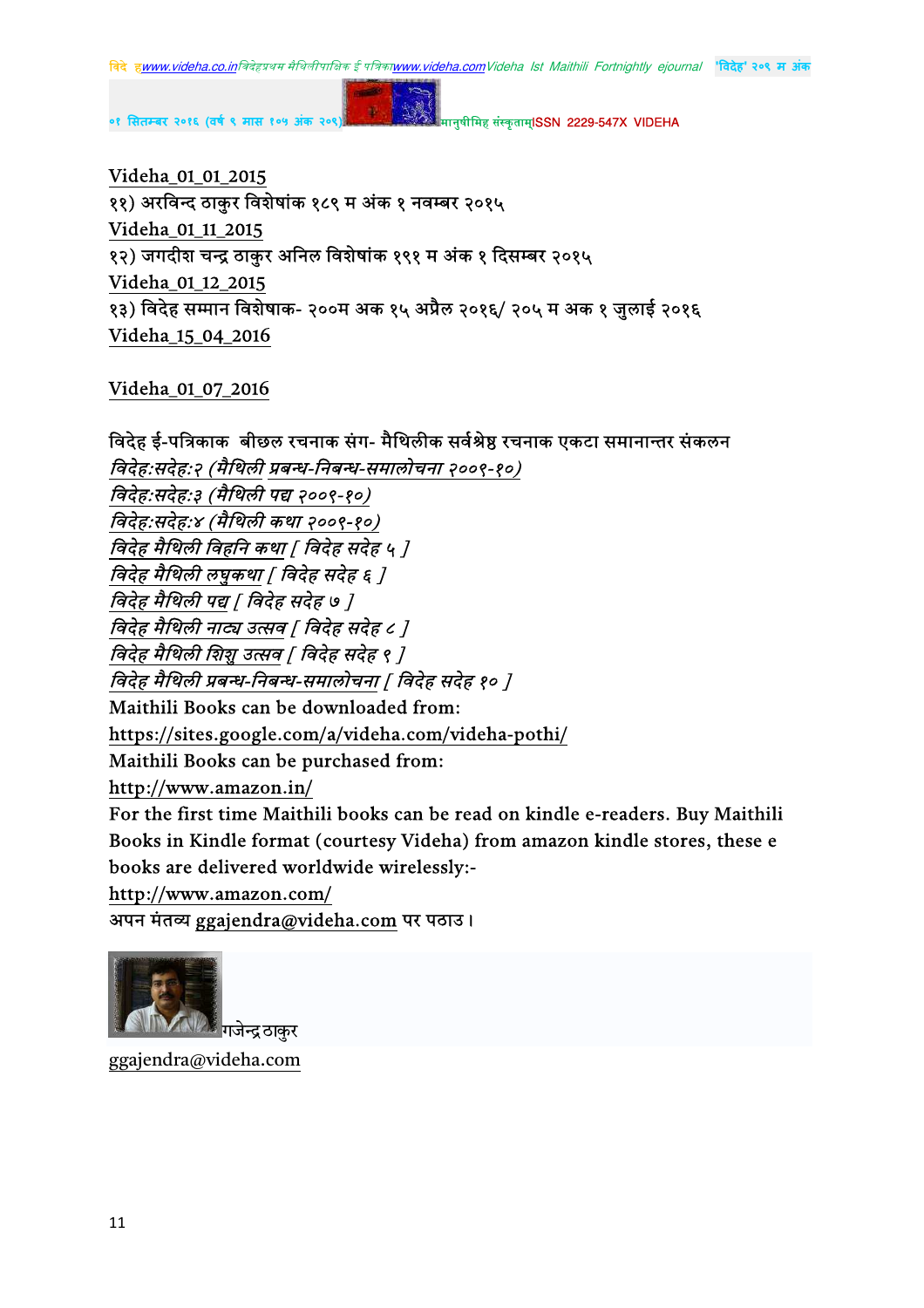#### ऐ रचनापर अपन मंतव्य ggajendra@videha.com पर पठाउ।

२. गद्य

२.१.कामिनीजीक पांच टा कविता आ ओइपर मधुकान्त जीक टिप्पणी

#### २.२.जगदीश प्रसाद मण्डल- २ टा लघु कथा- १. गुलेती दास आ २. जिगेसा

२.३.राजदेव मण्डल- जल भंवर (उपन्यास)

२.४.१.डॉ. कैलाश कुमार मिश्र- फाटू हे धरती: सीता दाई केर वेदना २.जगदानन्द झा 'मनु'- दूटा बीहनि कथा

#### कामिनीजीक पांच टा कविता आ ओइपर मधुकान्त जीक टिप्पणी

जेना की बूझल हएत जे विदेह एकटा नव प्रोजेक्ट केर घोषणा केने छल, जै अन्तर्गत विदेहक संपादक मंडल एकटा कोनो रचनाकर्मीसँ हनक किछु रचना आमंत्रित कऽ विदेहक एकटा अंकमे देत आ ओइ रचनाकर्मीक संबंधमे कोनो आन रचनाकर्मी टिप्पणी देता। आ ऐ प्रोजेक्ट केर पहिल घोषणामे कामिनी जीक रचना आमंत्रित कएल गेल छल आ कामिनीजीक रचनाधर्मितापर टिप्पणी करबा लेल मधुकांत झा जीकेँ आमंत्रित कएल गेल छल। ऐ अंकसँ ई प्रोजेक्टक शुरूआत भऽ रहल अछि तँ पहिने पढ़ कामिनीजीक पाँच गोट कविता आ तकर बाद मधुकांतजीक विचार (संपादक)

1

छौडीक आँखि मे

एकटा छोट छीन छौडीक आँखिमे समायल छै दुनिया एकटा भरल-पूरल दुनियाँ जाहिमे कतौ नदी बहैत छै

कतौ उतरैत छै झरना

पहाड़परसँ

हनहनाइत छै कतौ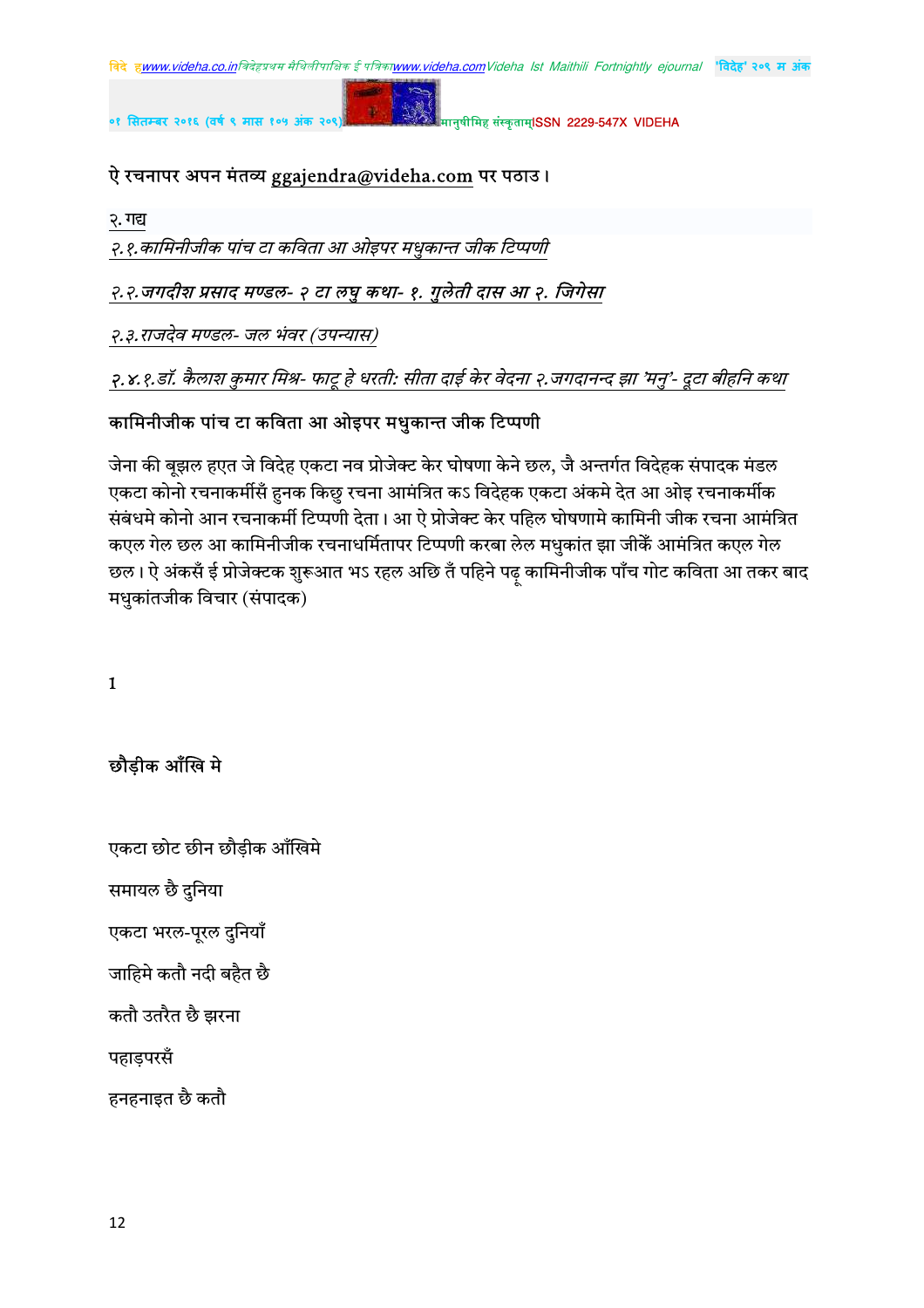०१ सितम्बर २०१६ (वर्ष ९ मास १

मानुषीमिह संस्कृताम्**ISSN 2229-547X VIDEHA** 

- बाँसक पैघ पैघ बोन
- पुरबा पछबाक बसातमे
- कतौ उड़ान भरै छै प्लेन
- दूर धरिक यात्रा तय करबाक लेल
- लगाओल जाइत छै कतौ प्रदर्शनी
- किछु बेचबाक लेल
- किछु खरीदबाक लेल
- छौड़ीक आँखिमे हँसी छै
- दू बुन्द नोर छै
- पूरा दुनियाँ छै
- मुदा छौड़ीक आँखिमे
- छौड़ी नहि छै
- कतौ नहि छै ओकर अस्तित्व
- ओकर इच्छा/ ओकर आकांक्षा
- ओकरा तँ दौड़ायल जा रहल छै
- बेटीसँ कनियाँ
- आ कनियाँसँ माय बनबाक लेल ।
- $\mathbf{2}$

#### आशाक बान्ह

सब बेर ओकर घरबला ओकरा आँखिमे बान्हि जाइत छै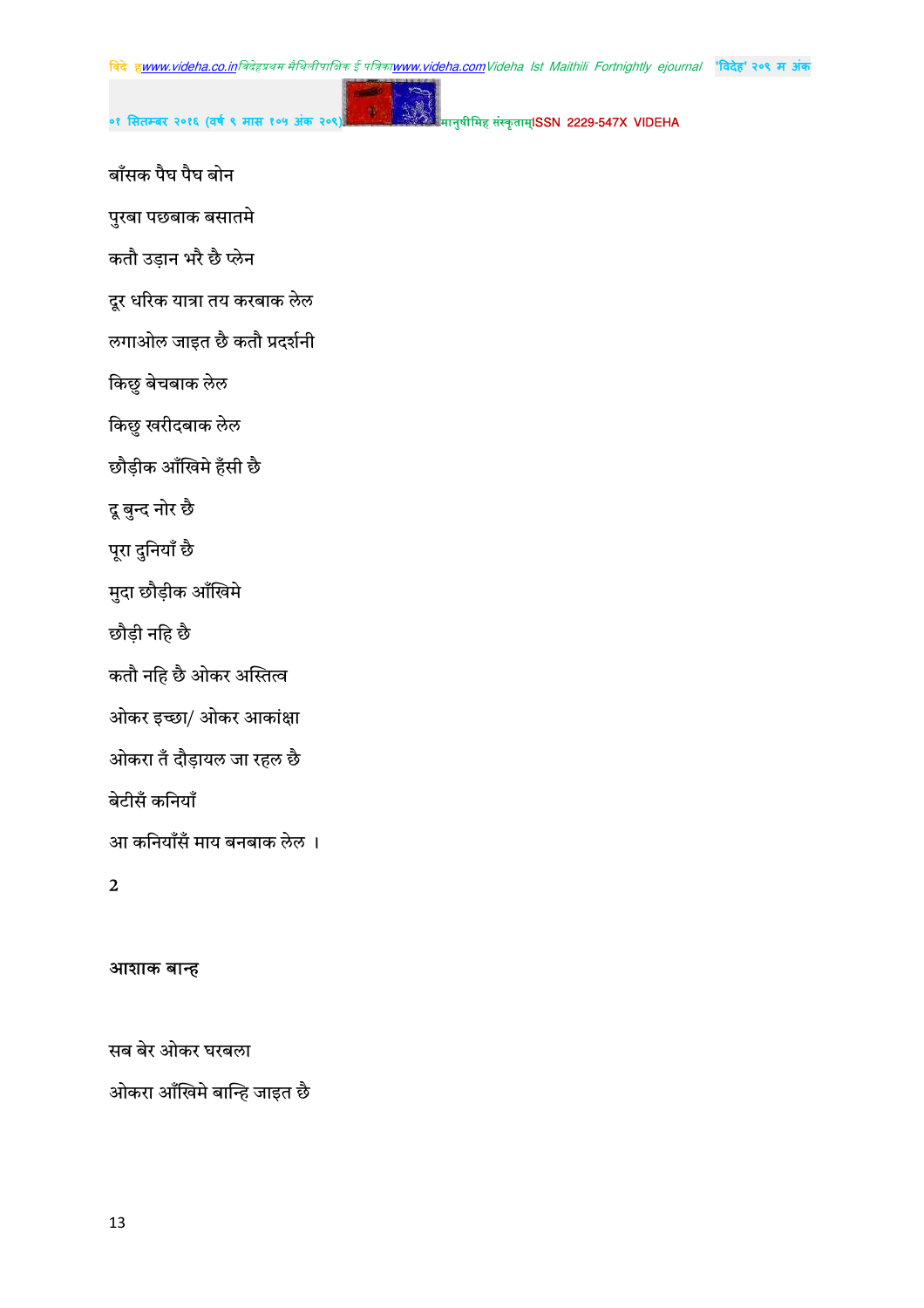विदे हwww.videha.co.inविदेहप्रथम मैथिलीपाक्षिक ई पत्रिका<u>www.videha.com</u>Videha Ist Maithili Fortnightly ejournal <mark>'विदेह' २०९ म अंक</mark>

मानुषीमिह संस्कृताम्**ISSN 2229-547X VIDEHA** 

आशाक बान्ह

की एहि बेर पठेतै ओकरा लेल

०१ सितम्बर २०१६ (वर्ष ९ मास १

धराउ रखै लेल

नीक नूआ

गुदड़ी गुदड़ी भेल

आँगीकैं फेरबाक लेल

रेशमी कपड़ा

पहिरबाक लेल

एक जोड़ा चप्पल

कि एहि बेर जाइत देरी पठेतै

ओकरा नामसँ मनिआडर

आ बच्चन महाजनक पाई

गढेतै ओ अपना लेल

नाक महक छक

कि एहि बेर दूर्गा पूजामे

देखा देतै लोककेँ

कि ओ परदेशियाक बहु अछि

मुदा सब बेर

जाइत मातर

बिसरि जाइत छै ओकरा

आ ओकर सपनाक कतार

नोरक धार मे बहि जाइत छै

एक-एक कऽ सबटा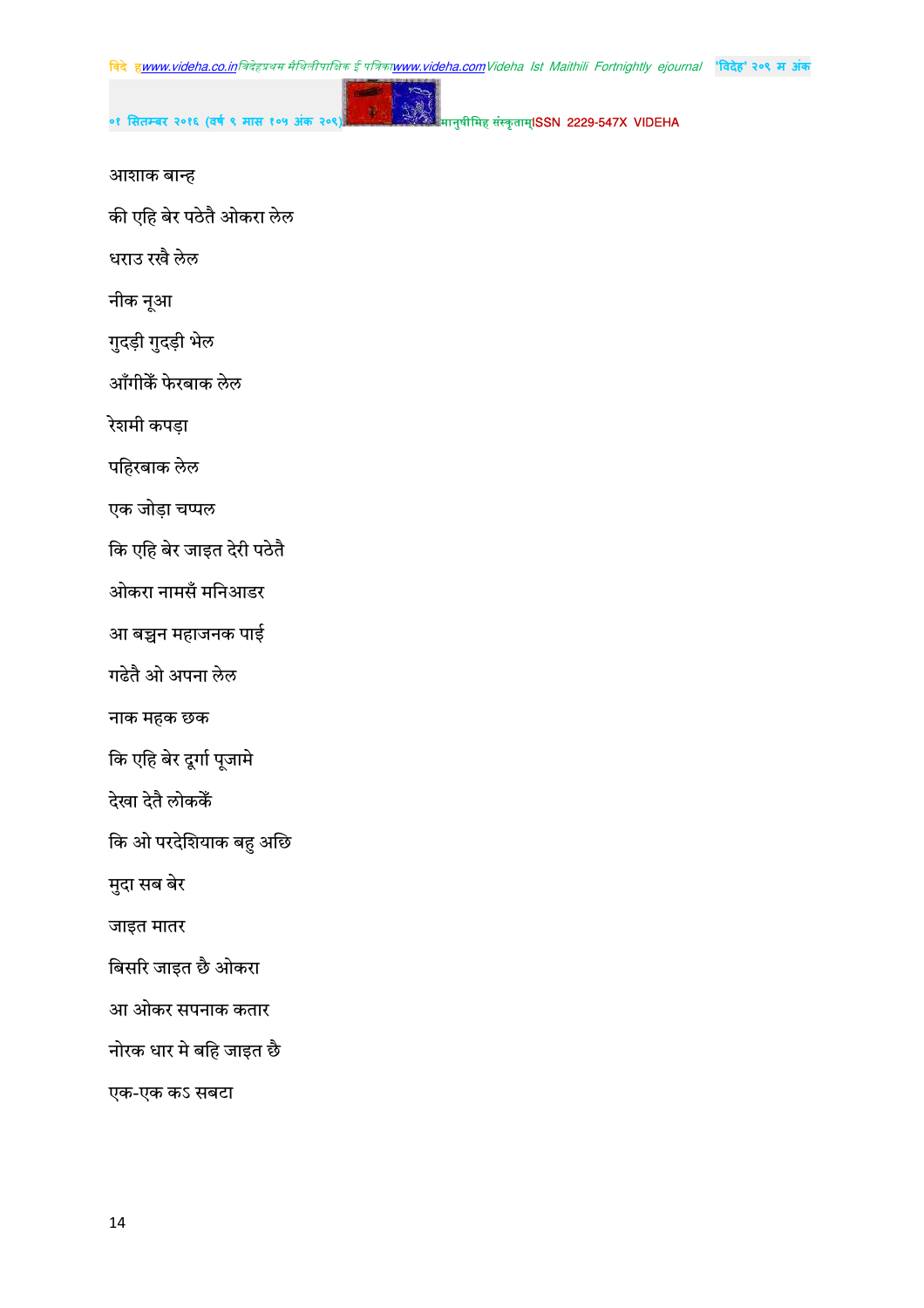

ú

मानुषीमिह संस्कृताम्**ISSN 2229-547X VIDEHA** 

एकटा तेसरे चिंता घेरि लैत छै नहि जानि की भेलै परदेशमे ओकरा ।

०१ सितम्बर २०१६ (वर्ष ९ मास १

# $\overline{\mathbf{3}}$

मीत !

अहाँ एना

कहिया धरि बैसल रहब आशामे

की अहाँक थारीमे

खसायत कियो रोटी

आ अहाँक हाथमे

सौपि देत कियो अधिकार

कहिया धरि ठाढ रहब

मुँहथरिपर

की अहाँक घरमे

टाँग पसारि कऽ सूतल लोक

निकलि जायत सहजहि

कहिया धरि बैसाखीक सहारे

बजबैत रहबै

बाहरक घंटी

की कियो जागत

जकरा अहाँ सुनेबै

अपन संपूर्ण व्यथा कथा

मीत!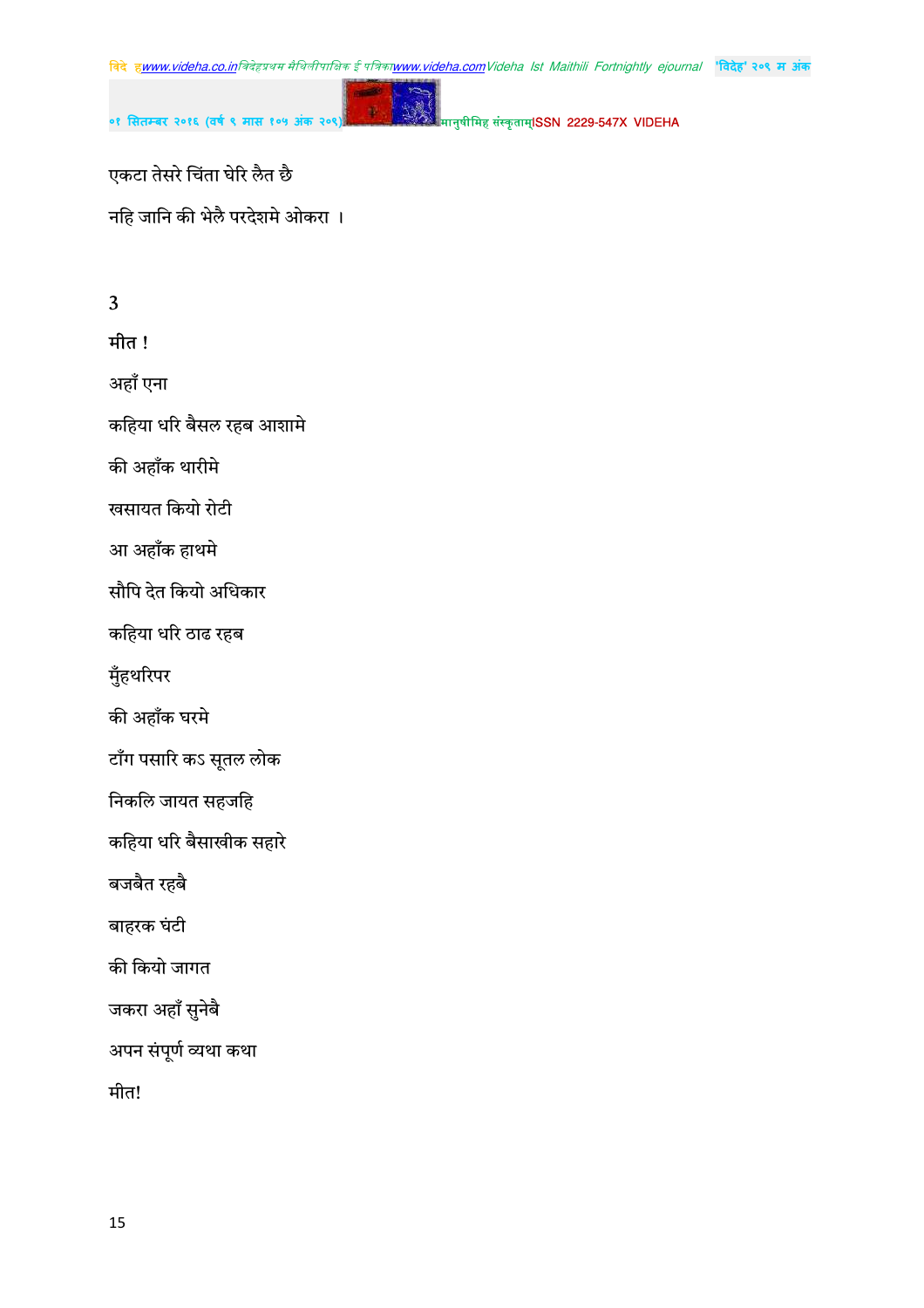०१ सितम्बर २०१६ (वर्ष ९ मास १

मानुषीमिह संस्कृताम्**ISSN 2229-547X VIDEHA** 

कहिया धरि मुनने रहबै कान

अभद्र गारि सुनि कऽ

की ओ चुप्प भऽ जायत सहजहि

आखिर कहिया धरि

बनल रहबै अहाँ

मीलक पाथर

जकरापर जेठक दुपहरिया

आ साओनक बरखाक

असर नहि परैत छै मीत ।

#### $\overline{\mathbf{4}}$

#### पिता

एक बेर फेर

पिताक सोझाँमे

वर्तमान अर्थहीन

आ भविष्य अनिश्चित छनि

पैरक फाटल बेमाय जकाँ

खेतो फाटि गेल

एक बेर फेर प्रकृति मुँह मोड़लक

आ वर्षा नहि भेल

ओ परिवार क पैघ बेगरताक सोझाँमे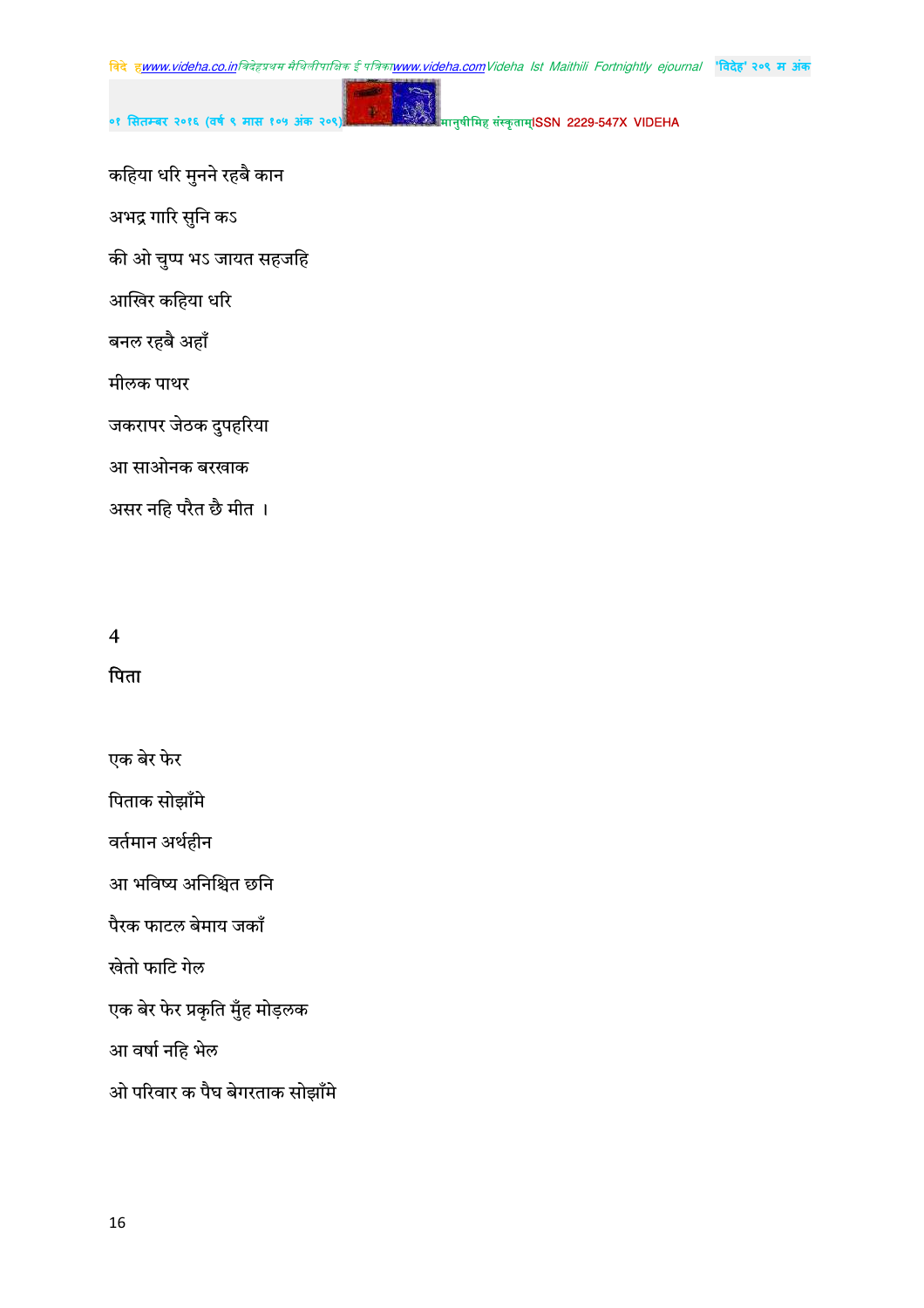०१ सितम्बर २०१६ (वर्ष ९ मास

मानुषीमिह संस्कृताम्**ISSN 2229-547X VIDEHA** 

बड़ छोट महसूस करैत छथि अपनाकेँ

घरक खर्चा/ स्कूल कऽ फीस

लगानक बोझ

बेटीक भावहीन आँखि

सबहक सोझाँमे

लगैत छथि एहि बेर

परास्त भऽ जेता

शून्य आकाश दिस तकैत-तकैत

हुनकर आँखियो शून्य बुझना जाइत अछि

ओ सब दिन जाइत छैथ खेतक आरिपर

आ टाँट परल धरती देखि कऽ

घुरि अबैत छथि

ओ सब दिन इन्द्रसँ करैत छथि प्रार्थना

किएक पिताक आँखिमे एखनो

पानिक देवता इन्द्रे छथि

वर्षा दिय / वर्षा दिय

दरारग फाटल खेतकें

पानि सँ पोहपीत कऽ दिय

जे हमर जीवनक आधार अछि

सुखक संसार अछि

मुदा कोनो प्रतिक्रिया

नहि देखा परैत अछि केम्हरो

कोनो परिवर्तन नहि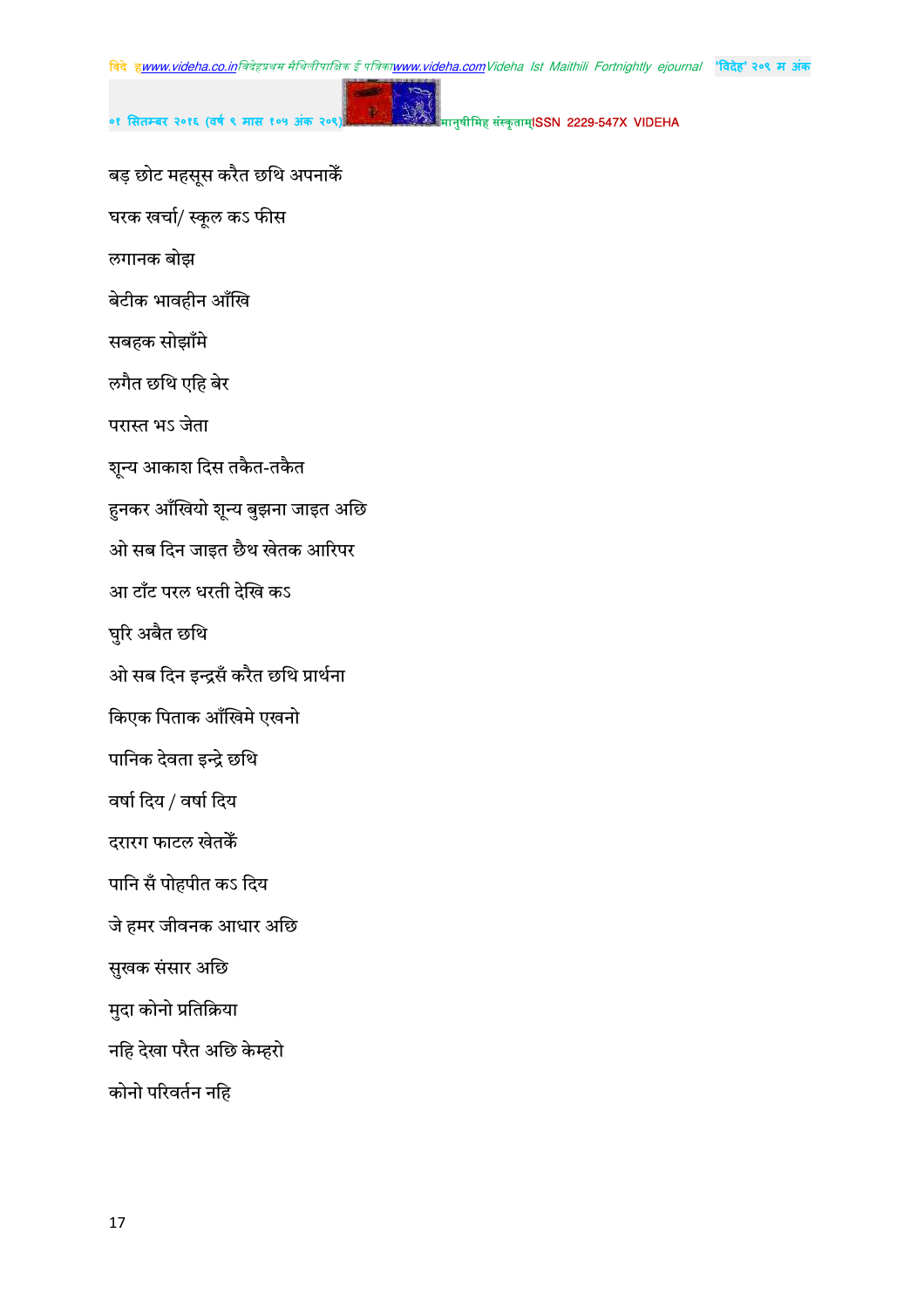



बुझना जाइत अछि कतौ

निराशा आगु आ आशा पाछू छुटल जाइत अछि

खुट्टा पर बान्हल बड़द जकाँ

पिता बेबस भेल जाइत छथि

समय अछि की तैयो

दरकल अयना जकाँ

दू भागमे

पिताकेँ बाँटि रहल अछि

बिना कोनो दोष के ।

5

## मोन आइ मायासँ मुक्त अछि

मोन आइ हँसि रहल अछि मोन आइ नाचि रहल अछि मोन आइ गाबि रहल अछि मोन पाँखि लगा आसमानमे उड़ियो रहल अछि

मोन आइ मायासँ मुक्त अछि मोन आइ दर्दसँ वेलग अछि मोन आइ सब बन्धन सब द्वेषकें पार कऽ लेलक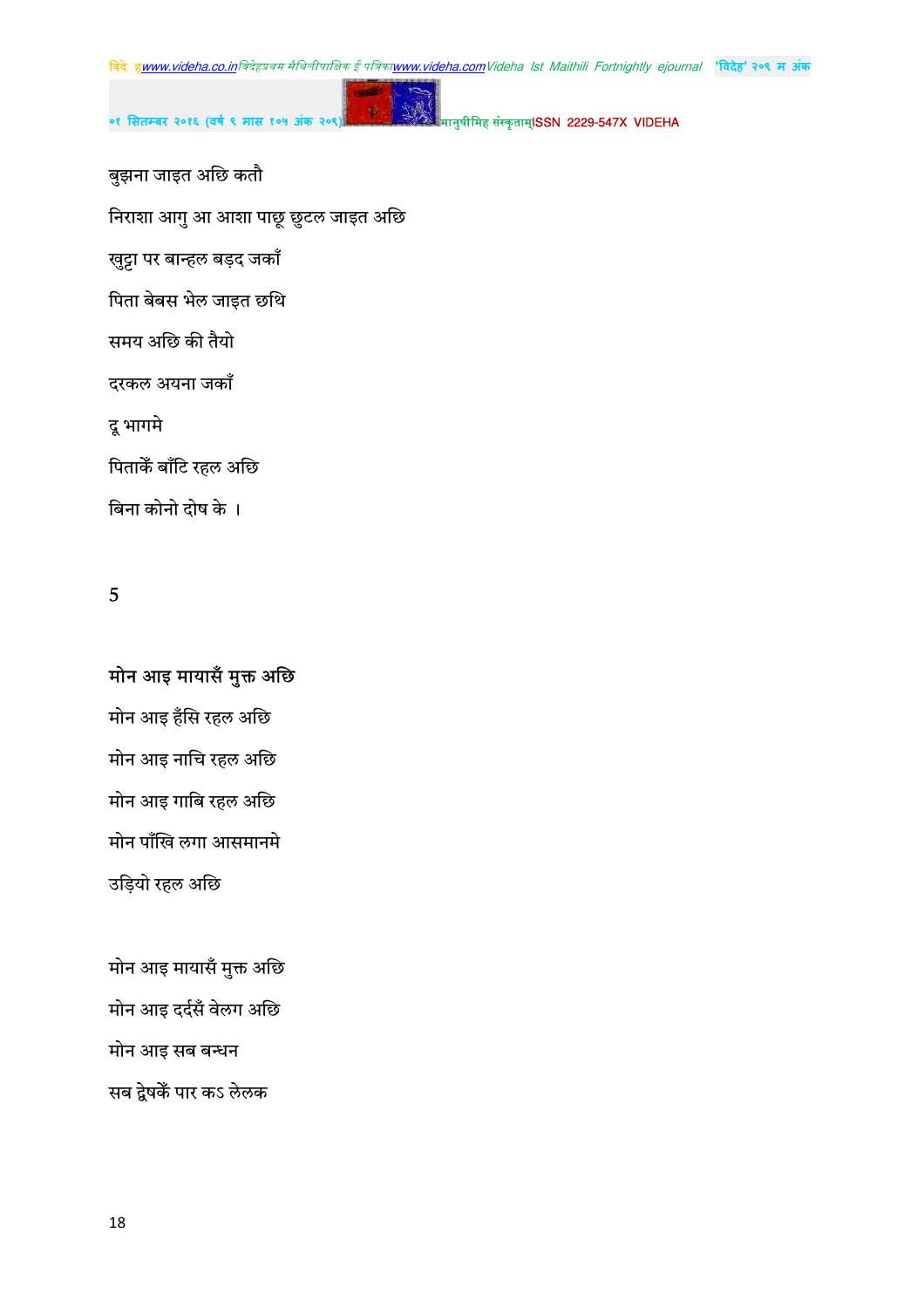- मोन आइ खुशीकें
- अपना जीवनक आधार बना लेलक
- मोनक आँगनमे आइ
- फुलायल अछि भालसरिक फूल
- मोनक आँगनमे आइ पसरि रहल अछि
- पारिजातक सुगंध
- मोनक आँगनमे आइ
- उतरि रहल अछि चान
- मोनक आँगन मे आइ
- गाबि रहल अछि कोइली गुनगुना रहल अछि भौंरा
- मोनक आँगनमे सजि रहल अछि
- फूल भरल सेज
- मोनक आँगनमे उतरि रहल अछि
- मान सम्मान धीरे धीरे
- आँखिमे प्रेम भरने
- हर डेगमे विश्वास लेने
- अधिकारसँ
- अपना दिस खिचैत
- अपनामे समटैत ।

# कामिनीजीक किछु कविता.... एक विमर्श।

(मधुकांत झा)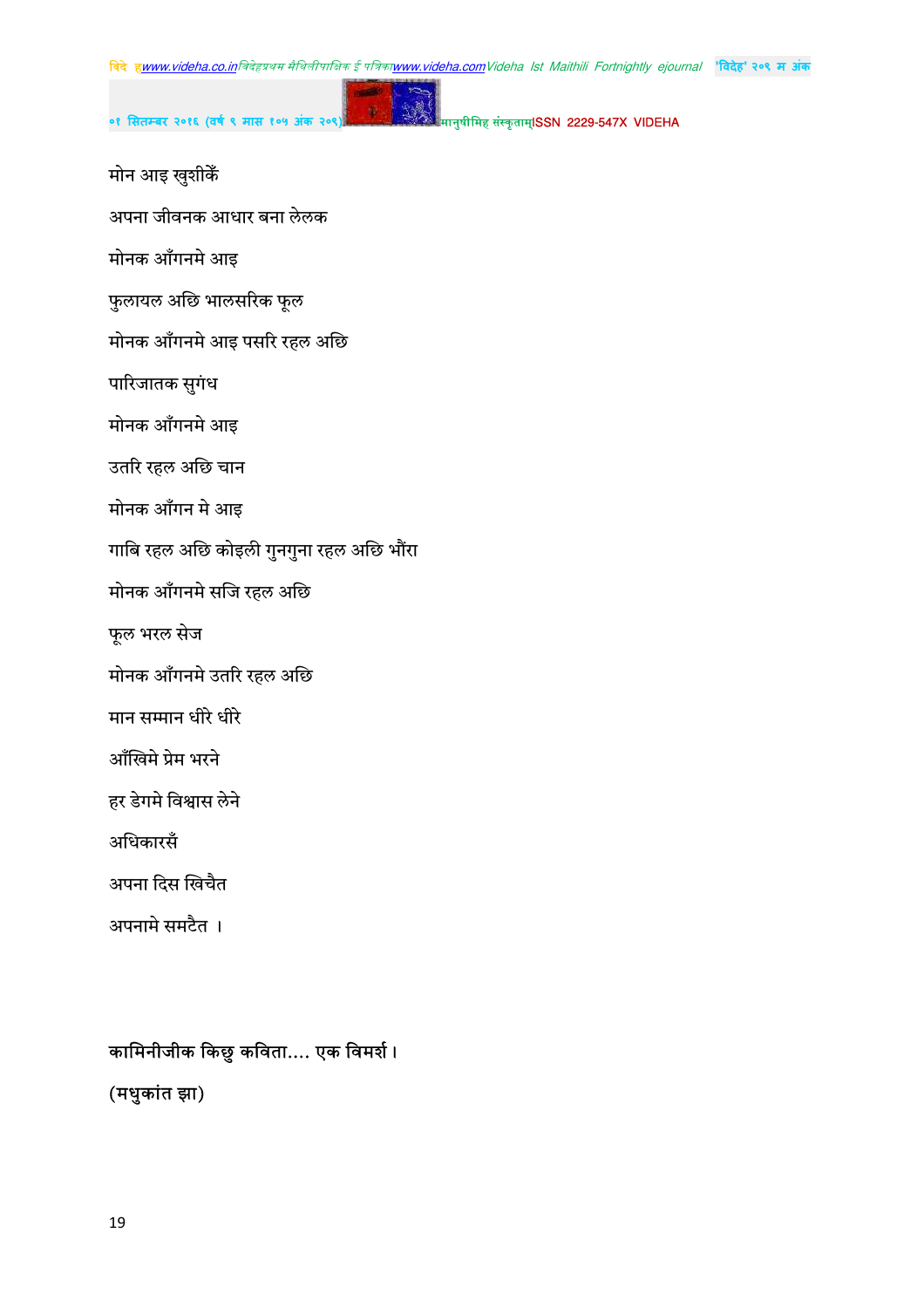०१ सितम्बर २०१६ (वर्ष ९ मास १०५ अंक २०९

#### मानुषीमिह संस्कृताम्**ISSN 2229-547X VIDEHA**

मैथिली साहित्यक काव्य विधामे महिलाक संख्या पर्याप्त नहि। बधाइक पात्र छथि कामिनी जी जे ओ अपन सजनशीलताक माध्यम कविताकें चनलनि । हिनकर कविता संग्रह प्रकाशित अछि तथा पत्र पत्रिकामे सेहो प्रकाशित अछि। ई बेस चर्चित तथा अर्चित कवियत्रीमे एक छथि। हमरा समक्ष संयोगवश हिनक किछु कविता भेटल अछि। पढल, गुणल आ तकर परिणामस्वरूप एहि कवितापर दु शब्द लिखबाक लोभ संवरण नहि कs पाबि रहल छी। कामिनी जी शहरमे.रहैत छथि लेकिन मिथिलाक माटि पानि लोकक दशा दर्दशासँ परिचित छथि आ तकरा आधार बना अपन सरल सहज संदर शब्दसँ संवेदनाक एहेन तरंग उत्पति करै छथि जे झकझोरि दैछ।

हिनकर पहिल कविता छौंड़ीक आँखि मे, एक बेटी के एहन तस्वीर प्रस्तुत करैछ जकरा आँखिमे प्राकृतिक, कृत्रिम बजार सजल छैक, हँसी नोर छैक परन्तु नहि भेटैछ ओकर अपन अस्तित्वक रेह। ओकर इच्छा आकांक्षाक नहि छैक कोनो जगह। एकर कारण कवियत्री मानैत छथि नारीक ओ यंत्रवत जीवन जे बेटीसँ कनिया, कनियासँ माय बनाबक लेल सदियोंसँ ओकरा दौडा रहल छैक। नारीकक एहि दुर्दशासँ सभ भिज्ञ छी तथापि हिनकर कलात्मक प्रस्तति एहि संवेदनाकें मोतीक चमक प्रदान करैत अछि।

हिनकर दोसर कविता, आशाक बान्ह, एक एहेन पत्नीक चित्रांकण अछि जे परदेशी पतिक बातक भरोसपर नव नव साड़ी आँगी, गहना पहीरबाक सपना देखैत अछि, महाजनसँ फराकति भेटबाक आश करैत अछि। अपन शान शौकत के बलपर सबकें चकित करबाक लिलसा पालैत अछि। आनन्दमे मगन अछि। लेकिन सभ झठ । एकदिन हहा कऽ टुटल सपना संग खसैत अछि आ परदेशिया पतिक कुशल क्षेम जनबाक लेल औहरि कटैत अछि। मिथिलाक परदेशी जीवन आ अनाथ प्रेयसीक दुर्दशाक सजीव चित्रण मार्मिक बनि पडल अछि।

तेसर कविता, मीत,अछि जे मिथिलामे संक्रामक रोग सदृश आलसीपनक रूपमे घरे-घर पसरल अछि। ककरो बैसल ठाम कोना पेट भरत तकरा यादि करबैत कवियत्री एहि बेरोजगार लोकक तुलना ओहि मीलक पाथरसँ करैत छथि जकरा रौद बसात आ बर्षाक नहि होइत छैक कोनों असरि। ओ कहैत छथि जे आबो बहराउ. कहिया धरि रहब बनल मीलक पाथर। ई मैथिल समाज लेल बेस प्रेरणादायक अछि जकरा शारीरिक परिश्रम अपमान सन लगैछ। पाथरक उपमा सटीक लगैछ।

चारिम कविता, पिता, जे किसान छथि आ मानसन पर निर्भर किसानी केहेन खुनीमा होइछ तकर हृदयविदारक वर्णन कोनों पाठककें द्रवित कऽ सकैछ। खेतमे फाटल दरारि हनका अपन जीवन कें दरकल आयना सन दू फाँक करैत छनि। जिम्मेदारीक बोझ आ बेटीक उदास आँखि पिताक आत्माकें छहोछित कऽ दैत अछि। किसान पिताक बहन्ने कामिनी जी भारतीय किसानक आत्महत्याक कारणकें दृढतापूर्वक रेखांकित कयलनि अछि।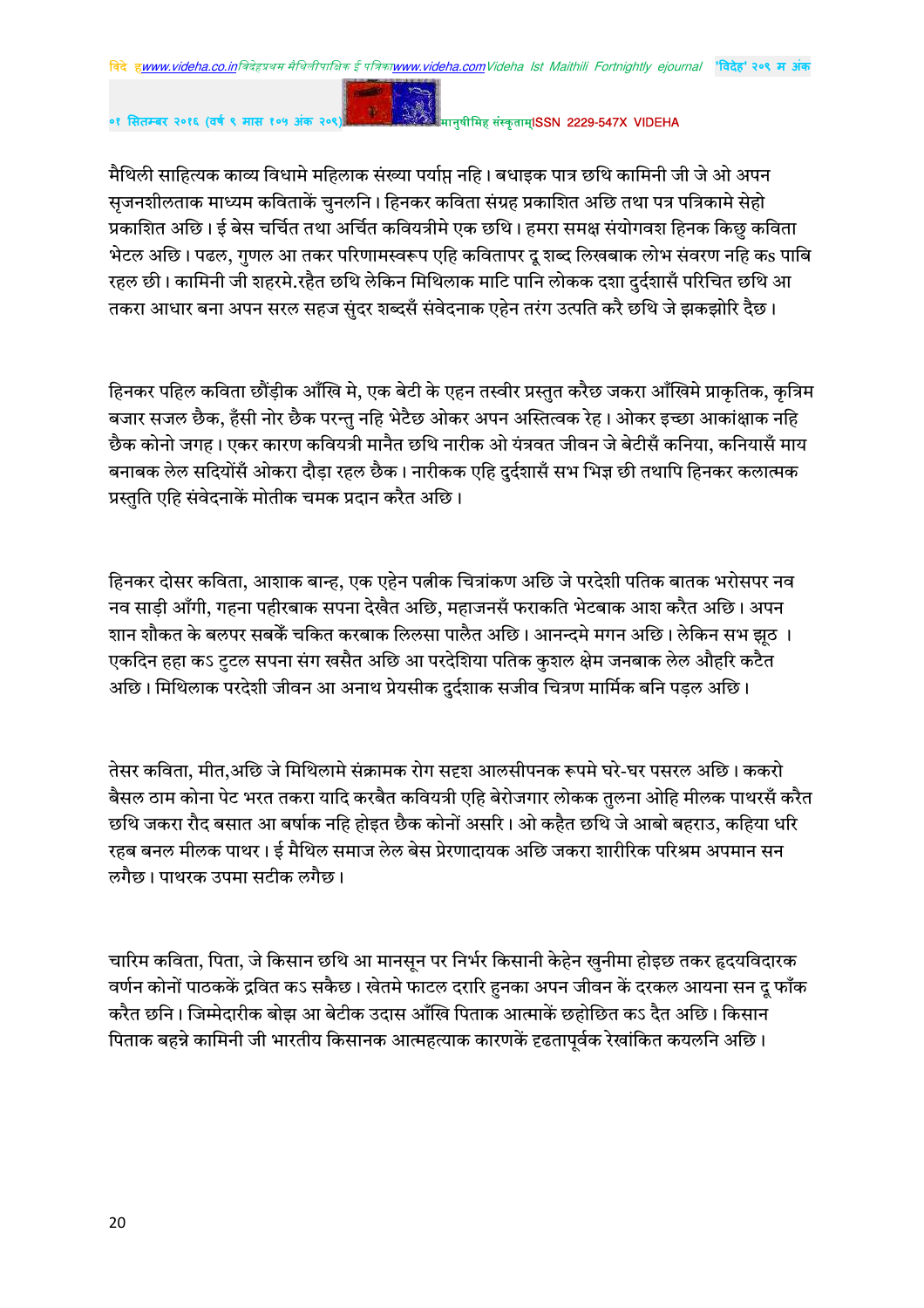०१ सितम्बर २०१६ (वर्ष ९ मास १०

#### मानुषीमिह संस्कृताम्**ISSN 2229-547X VIDEHA**

पाँचम कविता, पहिल कविता छौंड़ीक आँखिमे, के विपरीत एक एहन महिलाक चित्रांकण कयलनि अछि जे अपन बल पर सम्मान पाबि अति हर्षित छथि। हनका आँगनमे बसंतक सुगंधि, पुनमक चान, साउनक बहार आ कोयलीक गुँजन एक संग उतरि आएल छनि । खुशीमे पाँखि लागि हुनका आसमानमे उड़बाक आनंद प्रदान कs रहल छनि। विश्वासक डेग, अधिकारक सुगंध हुनका जँ अपना दिस आइ घीच रहल छनि तँ संसार अपन आँचरमे समेटि रहल छनि। आनंदक ई पल पाठको कैं आत्मनिर्भर होयबाक लेल प्रेरित करैछ।

कामिनी जीक कविता सँ प्रतीत होइछ जे ई कोनो वाद विवादसँ प्रभावित भऽ तरल प्रतिक्रियाक रूपमे ई कोनों रचना नहि करैत छथि। जे देखैत छथि तकरा भावनात्मक पाँखि लगा तेना प्रस्तुत करै छथि जे पाठककें अपन सुख-दुख बुझा जाइछ। हैं, ई तँ जरूर जे ओ समस्या क दुआरि जाइत छथि परन्तु घरक केवाड खिडकी नहि खोलैत छथि जे हिनक कविता कें कनी छुछुआन करैत छनि। लेकिन हिनकर कोमल शब्दमे गंभीर भाव आ सहानभति हिनकर कविताकेँ मार्मिकता प्रदान करैछ जे हिनकर सफलता थिक। बधाइ। खब लिखथि,यशक सम्राज्ञी बनथि से कामना रहत।

#### ऐ रचनापर अपन मंतव्य ggajendra@videha.com पर पठाउ।

जगदीश प्रसाद मण्डल

२ टा लघुकथा १.गुलेती दास आ २. जिगेसा

#### गुलेती दास

अन्तिम जेठक दस बजेक समए। चारि दिन पहिने गुलेती दासकें दूटा छिट्टा दइले कहने रहिऐ। आइ भोरे समाद पठौलक, 'छिट्टा तैयार भऽ गेल से लऽ जाह।' ..समैमे तीखपन, ओना पूर्बा हवा सिहकैत रहइ मुदा तैयो जेना बुझि पड़ैत जे धरतीसँ आगि उठि रहल अछि, खास कऽ दस बजेक पछाइत आ चारि बजेक बीचक समैमे। रोहनियाँ बर्खा नइ भेल, ओना पनरह दिन पहिने बिहड़िया पानि भेल छेलै, मुदा ओहो छीच्चे जकाँ भेल जइसँ समैक तापकेँ .<br>दाबि नइ सकल। छिछियाएले जकाँ रहि गेल। गोटि-पँगरा रोहनियाँ आम पकए लगल मुदा समए नइ पेने ओकरो सुआद पकाइने जकाँ, माने रौद-पक्कुए सन बुझि पड़ैत। गुलेती दास ऐठाम छिट्टा आनए विदा भेलौं। गुलेतीक पुश्तैनी जातीय टाइटिल 'मुखिया' छिऐन। माने मल्लाह परिवारमे गुलेती दासक जन्म भेलैन। पचीस बर्ख पूर्ब गुलेती मुखिया कबीर पंथी वैष्णव भेला, जइसँ 'मुखिया' टाइटिल बदैल 'दास' भऽ गेलैन। पचास बर्खक गुलेती दासक जिनगीक अपन रूटिंग बनल छैन। दस बजे ओ भानसक पाछू लगि जाइ छैथ, जे एगारह-सबा-एगारह बजे भोजन तैयार कऽ लइ छैथ। भानसक पछाइत नहा कऽ, मंत्र-जाप तँ किछु अबै नइ छैन, मुदा तैयो 'जय सत्नाम, जय-जय सत्नाम' करैत चानन सेहो करै छैथ। चानन केला पछाइत भोजन करै छैथ। बारह-सबा-बारह बजे थारी-बरतन धो-धा चीनमारपर रखि अराम करए चलि जाइ छैथ। तीन बजे ओछाइन छोडि मँह-हाथ धोइ, पानि पीब, तमाकुल चुना कऽ खा, अपन काजमे लगि जाइ छैथ... ।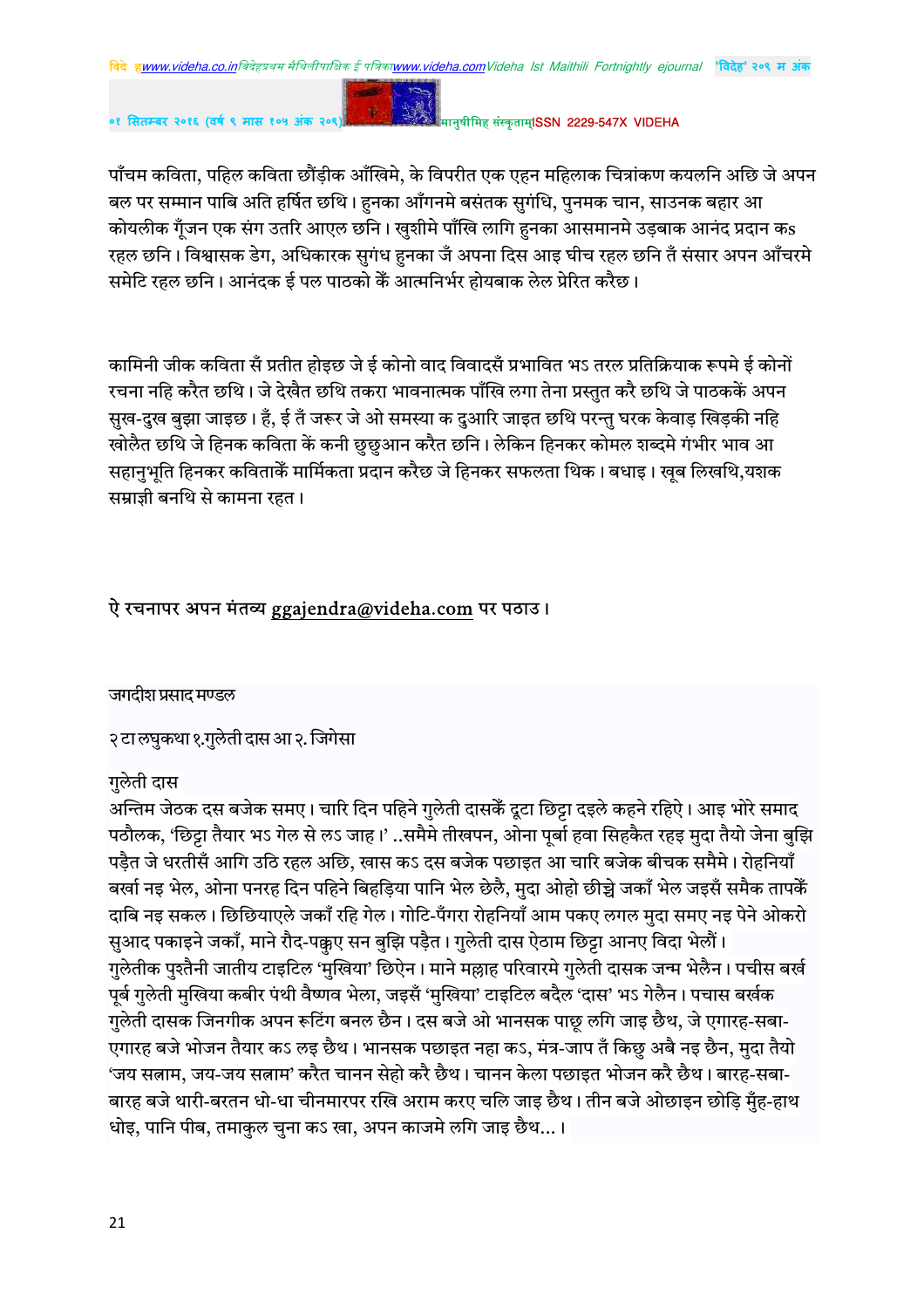०१ सितम्बर २०१६ (वर्ष ९ मास १०५ अंक २०९

#### मानुषीमिह संस्कृताम्**ISSN 2229-547X VIDEHA**

भिनसुरका उखड़ाहाक काज सम्पृन्न करैत गुलेती भानस करए विदा होइक ओरियान करिते छल कि पहुँचलौं। हमरा देखते गुलेती दास बाजल-

"भैया, तोहर काज काल्हिये बेरू-पहर सम्पन्न भऽ गेल, भने आबिये गेलह।"

कहि दुनू छिट्टा आनि आगूमे रखि देलक। दुनू छिट्टाकैं निहारि-निहारि देखलौं तँ बुझि पड़ल जे जहिना कहने छल, तहिना छिट्टा बनौनौं अछि। पुछलिऐ-

"गुलेती, दुनक केते दाम भेलह?"

ओना शुरूहेमे, माने जखन छिट्टा दइले कहने रहिऐ तखने डेढ़-डेढ़ साए रूपैयेक हिसावसँ कहने रहए। मुदा ईहो कहने रहए जे जखन छिट्टा बनि जाएत तखन दस-बीस कमे करि कऽ दिहह। ..छिट्टा देख मनमे भेल जे जेहेन वौस देलक अछि तइमे दामक अतिरिक्त किछु उपड़ा सेहो दिऐ, मुदा लेबाल-देबालक विचार मनमे जोर मारि देलक तँए दोहरा कऽ कहा गेल 'केते दाम भेलह।'

गुलेती दास बाजल-

"भैया, कहनहि रहिहह जे तीन साएमे दस-बीस कमे दिहह।"

साए-साए रूपैआक तीनटा नमरी जेबीसँ निकालि गुलेती दासक हाथमे दैत कहलिऐ-

"गुलेती, तूँ जेते दस-बीस कम करहब, ओते दाम कम भेल, मुदा तोहर कारीगरी देख मन खुशी भऽ गेल तँए तोरा ओते इनाममे दइ छिअ, ओहो रखि लएह।"

'इनाम' सुनि गुलेती मुस्कराइत कहलक-

"भैया, पाइ-कौड़ी कोनो वौस छी, असल छी जे मनसँ असीरवाद दएह जे अहिना काज लगल रहए जइसँ समाजक उपकार करैत रहिऐ। भानस करैक बेर भऽ गेल तँए अखैन बेसी गप नइ करबह।"

अपनो गुलेती दासक रूटिंग बुझले अछि तँए बेसी गप-सप्पकैं आगु नहि बढ़ा, दुन् छिट्टा हाथमे लऽ विदा भेलौं। जहिना कोनो गाममे जे जेते पहिने आएल रहल ओ ओते नीक बासभूमि अपनबैत बसैए, आ जे जेते पछाइत आएल ओ ओते आगू बढ़ैत बास बनबैत जाइए, तहिना गुलेती मुखियाक पिता-दोरिक मुखिया सेहो हरिपुरमे आबि बसला। से खाली दोरिके मुखिया नहि, आठ-दसटा मलाह परिवार कोशिकन्हासँ उपैट आबि बसल छला। करीब साठि बर्ख पहिने...।

जइ समए दोरिक मुखिया हरिपुरमे आबि बसला, तइ समए मात्र तीनियेँ गोरे परिवारमे छला। दोरिकक माए-रूपनी, पत्नी- तेतरी आ अपने दोरिक। गरमजरूआ आम जमीन, करीब पाँच कट्टाक परती रहै तेहीपर आठो-दसो परिवार बसला।

हरिपुरक अवादी पतराएले छल, खेती-पथारी करैबलाक खगता छेलैहे। ..जहिया आठो-दसो परिवार आबि बसला, तहिया हरिपुरमे जे सुभ्यस्त, किसान सभ छला ओ भरपुर सहयोग केलखिन। चारि-पाँच परिवार दु-दु-तीन-तीन परिवारकेँ अपना बीटक बाँस, खढ़ आ साबे दऽ दऽ घर बनबा देलखिन। ओहू दसो-बारहो परिवारकेँ बोनि-बुत्ता करैक गर सेहो भेटलैन।

ओना, रूपनी उमेरदार मुदा तैयो बेटा-पुतोहुक संग अखाढ़मे धनरोपनी आ अगहनमे धनकटनीक संग रब्बियो-राइ उखाड़ए-काटए जाइते छेली। जे किसान दोरिककें घर बनबैमे बाँस, खढ़ आ साबेक मदैत केने रहथिन, हुनके हरवाहि दोरिक करए लगला।

सालक बारह मासमे दु मास हरवाहि चलै छल, जइमे एक मास सुख-जोत आ एक मास कदबा चलइ, बाँकी दस मास हरवाहिक काज बन्ने रहइ। खेतियो असान छेलइ। अखाढमे धनरोपनी, भादो-आसीनमे खरहाएल धानक खेतमे कमठौन आ अगहनमे धनकटनी चलइ। दौन-दोगौन किसान अपने कऽ लइ छला।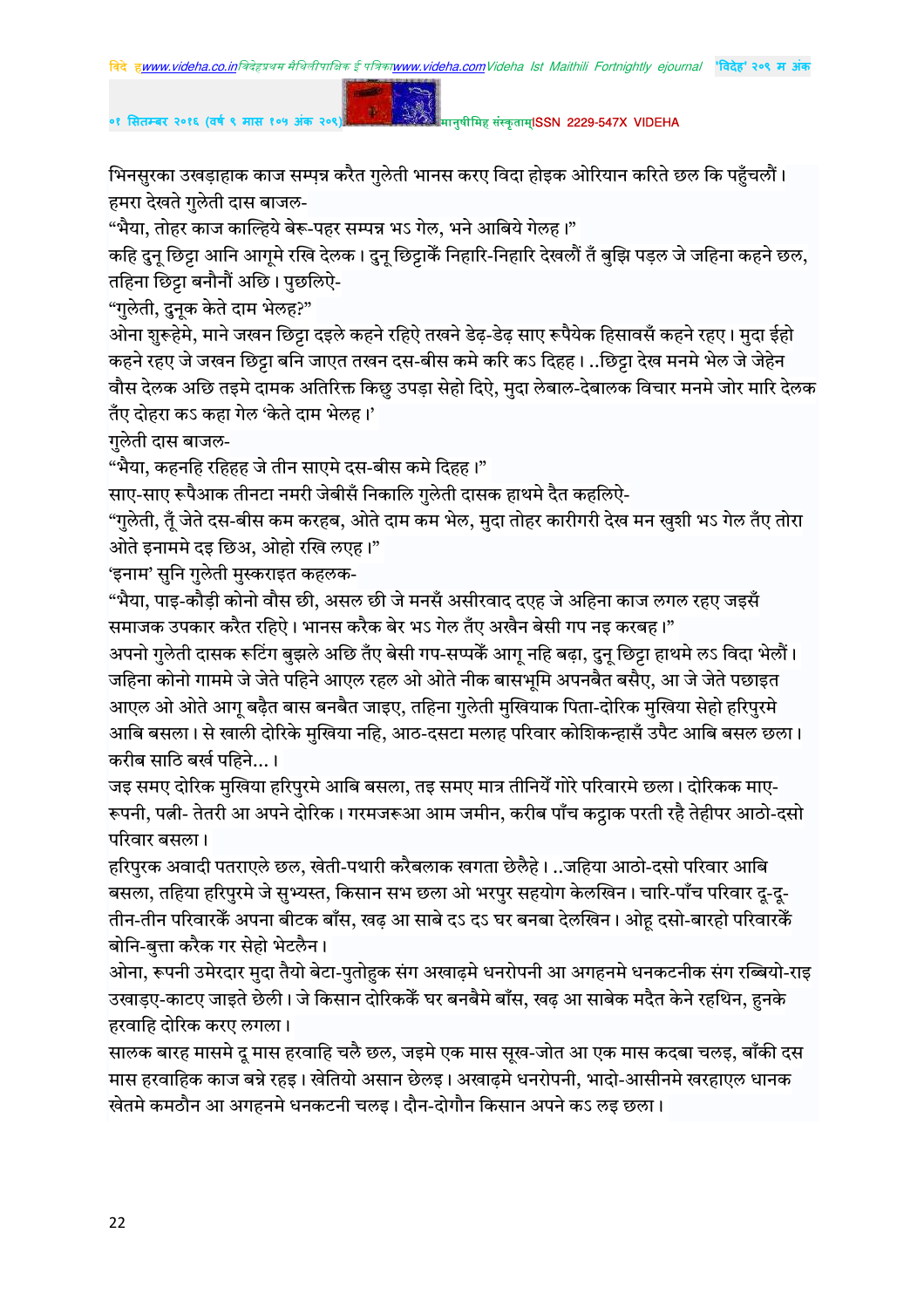समए आगू बढ़ल। दोरिक मुखियाक माए मरि गेली। दोरिककें सेहो पहिल बेटा आ दूटा बेटी भेल। सात सालक जेठ बेटा- फुदी मुखिया। फुदियाक बिआह सेहो भऽ गेल।

दुन् बेटी, जे एकटा पाँच बर्खक छल आ दोसर अढ़ाइ बर्खक छल, ओ आ फुदिया लगा पाँच गोरेक परिवार दोरिक मुखियाक छेलैन। ओना, बेटाक बिआह भऽ गेल मुदा ओइसँ परिवारक जनसंख्यायमे कोनो बिरधी नइ भेल। होइतो अहिना छेलै आ अखनो केतौ-केतौ होइते अछि जे बच्चेामे बेटा-बेटीक बिआह भेल आ दस-बारह बरिसक पछाइत दुरागमन।

बाल-विवाहक कारण छल, बेटा-बेटीक बिआह माए-बापक अनिवार्य कार्य मानल जाइत रहल अछि जेकर पुरती करब सेहो अनिवार्य बुझल जाइत रहल अछि। एक तँ ओहना मनुखो आ आनो-आन जीव-जन्तुअक जिनगीक कोनो निसचित गारंटी नइ अछि। मन्त्र लोक छी, जे जन्म लेलक ओ मरबे करत। मुदा तोहमे जैठाम जिनगी-ले अनुकूल परिस्थिति नइ रहल तैठाम तँ आरो जिनगी बेठेकान भऽ जाइए। ओना, जँ मनुखो आ आनो-आन जीव-.<br>जन्तुक अनुकूल परिस्थिति रहल तँ जिनगीकैं ठेकनौले जा सकैए। बच्चाकसँ वृद्धि होइत वृद्ध बनैत-बनैत साए बर्ख भाये जाइए।

चारि साए बीघाबला गाम हरिपुर। चारियो साए बीघा जमीन चारि किस्म मे बँटल अछि। ओना माइटिक अनेको किस्म अछि मुदा से नहि, साइजिक हिसावसँ हरिपुरमे चारि किस्माक जमीन अछि। पहिल अछि- 'उपराइर', जइमे बासो-अगवास अछि, बाडियो-चैमास अछि आ गाछियो-बिरछी अछि। दोसर अछि- 'मध्यम जमीन'। मध्यमोमे दु रंगक किस्म अछि। पहिल 'ऊँच मध्यम' आ दोसर अछि 'नीच मध्यम'। आ चारिम अछि 'चैरी', 'चैर'।

चारि साए बीघा जमीनमे दू साए बीघा चैरी अछि, बाँकी दू साए बीघा मध्यमसँ बास धरिक अछि। ओना, चैरियोमे धानक खेती होइए, मुदा अबिसवास् । जइ साल अगते नमहर बर्खा भेल आकि बाढि आएल पानिसँ चैरी भरि गेल, तहन तँ दहार भेल तँए एको कनमा धान नइ उपजत।

हरिपुरक उत्तर-पच्छिम कोण होइत सुपर्णा धार प्रवेश केने अछि। जे उत्तर-पच्छिमसँ शुरू होइत गामक उत्तरबरिया बाध देने उत्तर-पुब कोण पकैड़ दच्छिन-मुहेँ होइत गामसँ बहराएल अछि। गामक चारू-कात माने चारू बाधमे चैरियो अछि आ आनो-आनो किस्मचक जमीन। ओना, जँ समए नीक रहल, माने दाही-रौदी नड भेल, तखन तँ .<br>एते उपजा भाइये जाइए जइसँ सालो भरिक बुतातमे कटमटी नइ अबैए मुदा दाही-रौदी भेने तँ आबिये जाइए। दोरिक मुखिया, जिनका अपन घर छोड़ि किछु ने छैन, सेहो अपन काजकैं बढ़ौलैन। बारह मासक सालमे तीन .<br>मास काज रहने, तीन मास तँ परिवारक गुजर चलि जाइ छेलैन, मुदा बाँकी मासमे भुखमरी आबि जाइ छेलैन। ओना, परिवारमे गुलेतीक जन्मक सेहो भऽ गेल। गुलेती माने दोरिक मुखियाक चारिम सन्तामन। गामक दछिनबरिया चैरीक बगलेमे पुबसँ पच्छिम-मुहँ बान्हा अछि। जे बीचमे टुटल अछि। सुखार मासमे तँ सूखले-सूखल लोक टपैए मुदा जखने बर्खा भेल आकि बाढ़ि आएल तहन रस्ता बन्न भऽ जाइए। ओना सोलहन्नी तँ नइ होइए, मदा भरि-जाँघ-भरि-डाँड पानिमे टपए पडै छइ।

करीब एक कट्ठामे बान्हन टुटल अछि। जइ देने चैरियोक पानि आ बाढ़िक पानि सेहो बरसातमे बहैत रहैए। जेकरा लोक खोरबन्हाक सेहो कहै छइ। ओही टुटलाहा बान्हौमे दोरिक टौहकी पहटासँ घेर मछबारि सेहो करै छैथ। जइसँ साओन-भादोसँ लऽ कऽ कातिक तक मछबारिक रोजगार चलिते छैन। ओना, पोखैरक पोसा माछ जकाँ तँ नहि मुदा अनेरूओ आ पोखैर-झाँखैरक जे पुरना माछ बाढिमे भँसि-भँसि पड़ाइए ओहो तँ होइते छइ। बाँसक छिट्टा-पथिया आ टौहकी-पहटा सेहो बनबैक लूरि दोरिक मुखियाकैं छैन्हे। टौहकी-पहटाक बिकरी तँ बेसी नहियेँ होइ छेलैन मुदा छिट्टा-पथियाक बिकरी तँ होइते छेलैन। ओहीठाम माने खोरिबन्होक पुबरिया भित्तामे,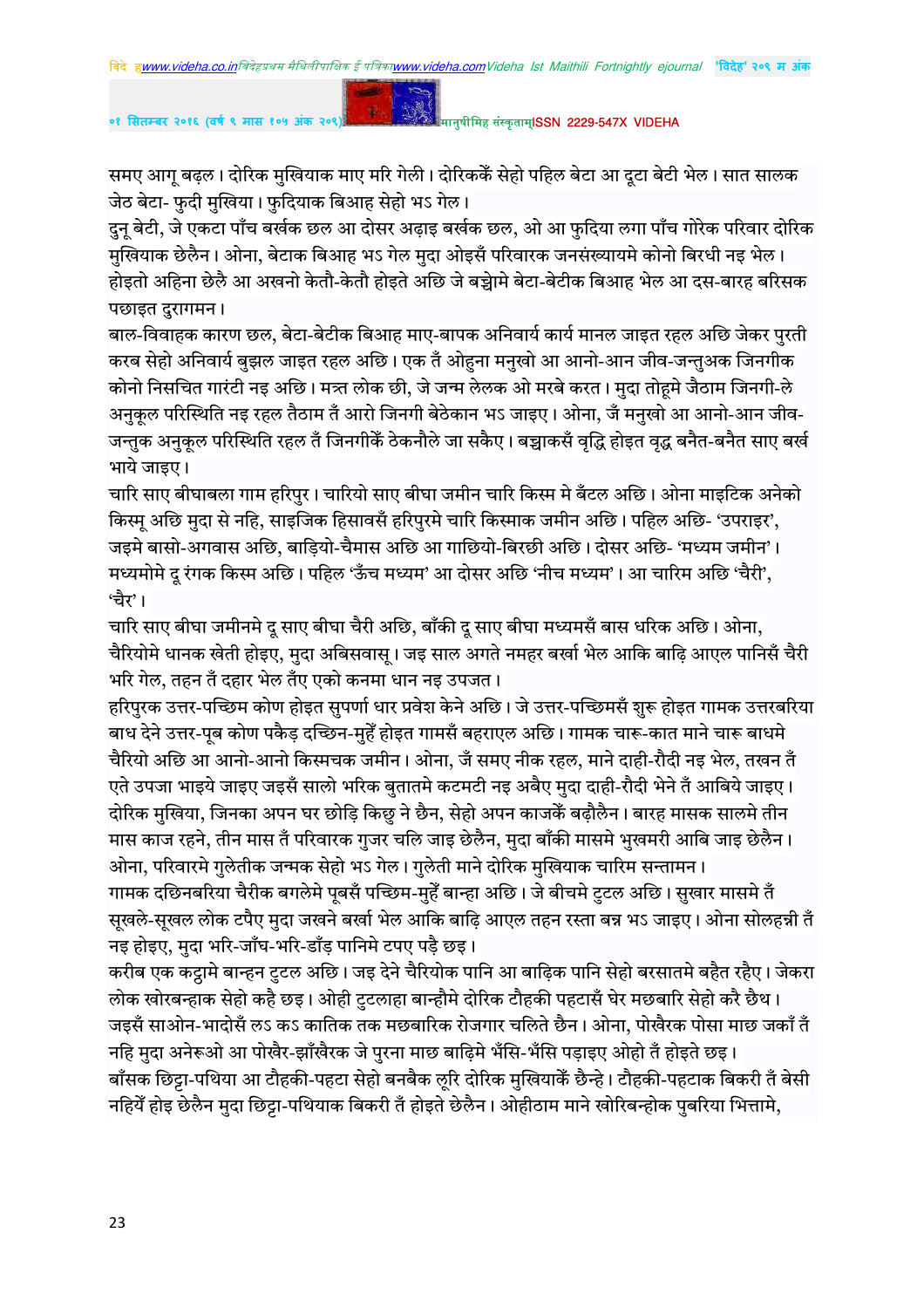रवोपड़ियो आ मचानो बना दोरिक मुखिया सौनसँ जे रहए लगै छला ओ कातिक तक बाधेमे दिन-राति बितबै हरुला $\overline{D}$ 

एक-बेर-दू-बेर टौहकी चाहि माछो ऊपर करै छला आ भरि दिन छिट्टा-पथिया सेहो बनबै छला, जेकर बिकरी गामोमे होइ छेलैन आ आनो-आनो गामक लोक आबि-आबि किनै छल।

जहिना दरागमनक पछाइत दन बेटी सासर चलि गेल तहिना जेठका बेटा-फदिया सेहो दरागमनक पछाइत घर-जमाए बनि सासुरेमे रहए लगल। कारण भेल, ससुरकैं मात्र एकेटा बेटी दोसर कोनो सन्तादन नहि। सासुरमे घराड़ीक संग दू कट्ठा बाड़ियो...।

ओना, गुलेती सेहो पनरह बर्खक भऽ गेल, मुदा अलबटाह जकाँ रहने बिआह नइ भेलइ। अलबटाह ई जे देहक हिसावे माथो नमहर रहै आ बोलियो साफ नइ निकलै। ओना बाजै सभ किछु मुदा स्पलष्ट बोल नइ रहने सुननिहार साफ-साफ नइ बुझैत। तैसंग दुनू पएरो झखाइ।

भादो मास, सुर्यास्तक समए। टौहकी चाहैत दोरिक मुखिया भरि डाँर पानिमे रहैथ। बड़का टौहकी रहइ। ओइमे एकटा साँप फँसि गेल। मेघौन समए, दोरिककें बझि पडलैन जे अन्हैभ छी। टौहकीक मँह खोलि साँपकें अन्है बुझि पकड़ए चाहलैन।

टौहकीमे फँसल साँप छटपटाइते रहए। जहाँ दहिना हाथे साँपकेँ पकडए लगला कि हाथेमे साँप काटि लेलकैन। जखन हाथमे साँप काटि लेलकैन तखन दोरिककें बुझि पड़लैन जे भरिसक ढोढ़ साँप छी, वएह काटि लेलक। ढोढक बिख माल-जालकें तँ लगै छै मुदा मनुखकें नइ लगै छइ। ओना, हाथसँ छर-छर खुन बहुए लगलैन मुदा तेकरो चिन्ताब मिसियो भरि दोरिकक मनमे नइ भेलैन।

टौहकीक मुँह बान्हि दोरिक ऊपर एला आ जैठाम खुन बहैत रहैन, तैठाम चुनौटीसँ चुन निकालि लगा लेलैन। ओना, बिख तरेतर देहमे पसरए लगलैन मुदा तेकरा अनठा देलखिन। चुन लगा फेर पानिमे पसि टौहकी उठौलैन। टौहकीक मँह खोलि साँपकें निकालए लगला कि फेर दोहरा कऽ साँप काटि लेलकैन। टौहकी चाहिते-चाहिते दोरिक पानिमे खसि पडला। दोसर कियो ओइठाम नहि। पानियेँमे दोरिक मरि गेला।

एक घन्टानक पछाइत जखन गुलेतियो आ ओकर माइयो पहँचल तँ दोरिककेँ खोपडीमे नइ देखलक। चारू-कात तकलक तँ केतौ ने नजैरपर पडलन। अन्हाइर सेहो भऽ गेलड। गलेती कपडा बदैल पानिमे पैसल तँ पिताकैँ मइल पड़ल देखलक। देखते जोरसँ माएकैं शोर पाड़लक-

"माए! बाब मरि गेल!"

'मरब' सुनि तेतरियो पानिमे पैस कऽ देखलैन जे पतिक साँस बन्न भऽ गेल।

पानिपर ताबे अलगल नइ रहइ। गुलेतीकेँ कहलखिन-

 $\cdot$  "बौआ. पहिने दन गोरे पकैड कऽ ऊपर लऽ चलह।"

भरि राति दुनू माय-पुत माने गुलेतियो आ तेतरियो दोरिककेॅ खोपड़ीमे रखि ओगैड़ कऽ बैसल। भोर होइते दुनू माय-पुत खोपड़ीएमे कानए लगल। ओना गामसँ हटल खोपड़ी, मुदा रहै तँ गामेक दछिनबरिया बाधमे। ..दुन् माए-बेटाक कानब सुनि एके-दुइये गामक लोक पहुँचए लगल। अन्त मे मचानेक फट्ठो आ बल्लोक चचरी बना दोरिकक लाशकें उठा धारक कात लऽ जा गाडि देलक।

अखन धरि तेतरीक मनमे मिसियो भरि ई चिन्ता, नइ पैसल छलैन जे निसहाय छी। बुझियो केना पडितैन, सोझमे पति, बेटा, बेटी सभकें देखैत। तैसंग जे जिनगी बनल आबि रहल छेलैन सेहो तँ रहबे करैन। माने ई जे जइ सुख-दखक बीच जिनगी बनल छैन सेहो तँ छैन्हे , जइसँ अपन ऐगला शेष जिनगीपर नजैर किए जइतैन। मदा पतिक परोछ भेने तेतेरीक मनो आ शरीरो हरहरा कऽ जेना बैसए लगलैन। ओना तेतरी सत्तैर बर्ख टपि चकल छैथ मदा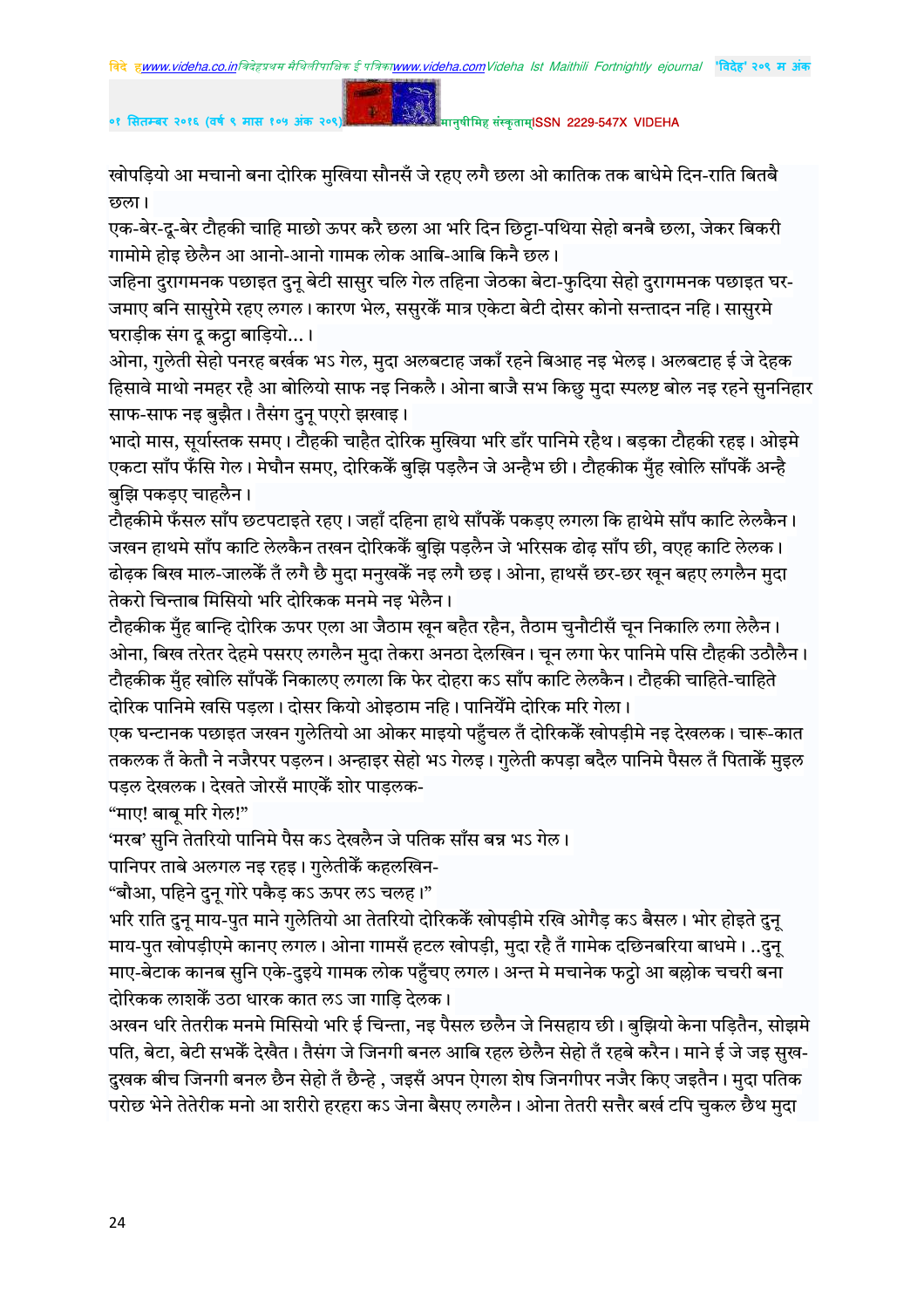अखन तक मनसँ मृत्यु**्ओ आ दुखो हेराएल छैन**।

पतिक परोछ भेने जेना एकाएक तेतरीक मनकैं चिन्तात दाबए लगल। दाबबो केना ने करितैन। एक दिस गुलेती .<br>सन अलबटाह बेटा सोझहामे देखैत तॅं दोसर दिस जेठ बेटा-पुतोह आ पोता-पोतीकेॅ अपनासॅं दूर हटल दोसर गाममे देखैत। जे कहियो एको कौर खाइक आकि एको बीत वस्त्रसक जोगार नइ करैत। बेटी तँ सहजे जन्मोदाता माए-बापसँ हटि दोसर घर बसिते अछि. तँए ओकर आशे कोन...।

साल बितैत-बितैत तेतरीक शरीर जडि कटल लत्ती जकाँ अलिसा-अलिसा सुखैत-सुखैत सुखि गेलैन। माने तेतरी मरि गेली।

पिताक मृत्यु क पछाइत गुलेती मुखियाक ऊपर परिवारक भार आबि गेल। ओना, गुलेतीक बुधि ओते परिपक्व। नहि जे अपन पूर्ण दायित्व बुझैत मुदा तैयो तँ एते बुझबे करै छल जे जहिना पिताक अमलदारीमे माछक कारोबार करै छेलौं तहिना आबो करब। जइसँ तीन-चारि मास गुजर चलिये जाइए। तैसंग पिताक संग बाँसक बीटसँ बाँस काटि अनै छल आ ओकरा पाँगि-पुईंग कऽ टुकड़ी बना-बना, माने ओकरा टोनि-टोनि, चीर-फारि छिट्टा-पथियाक काडो बनबै छल आ बीनैबला कैमचियो बनबै छल, तैसंग छोट-छोट पथियो-टौहकी आ पहटो गलेती बना लड़ छल। ओना पहटा बनाएब सभसँ सोझगर अछि मुदा आब ने ओकर खगता गाममे अछि आ ने बिकरीक वस्तु बनल $\frac{3}{5}$ ।

जहिया दोरिक कोशिकन्हासँ पड़ा कऽ हरिपुर आबि बसल तहिया तीन गोरेक परिवार रहैन-अपने, माए आ पत्नी, जे समए पेब कलशल। बेटा-बेटी भेने पाँच गोरेक परिवार भेलैन। मुदा बेटा-बेटीकेँ सासुर बास भेने फेर तीनियेँ गोरे-तेतरी आ गुलेतीपर आबि अँटैक गेलैन। ओना, बेटो-बेटी जे सासुर बसैए, जीवित छैन आ तैसंग पोतो-पोती आ नातियो-नातीनसँ परिवार झमटगर भाइये गेल छैन, जइसँ दुन् परानी दोरिकक मनमे खुशी रहबे करैन। मने-मन बजबो करिते छला जे जहिना कोशिकन्हासँ पडा आबि हरिपुरमे बसलौं तहिना भगवान एकसँ एक्कैस परिवार बना देलैन। आगु की हएत से लोक थोड़े देखैए। बड़ देखैए तँ वर्तमान देखैए आ अतीत देखैए। अतीतो तँ अतीते छी जे अपन चुगली अपने करैए। चुगली ई जे जहियासँ मनुख ऐ धरतीपर जन्मा लेलक आ लतडैत-चतडैत आगु बढल तहियासँ हमरो वंश जीबैत आबि रहल अछि, जँ से नइ जीबैत रहल अछि तँ आइ हम केना छी। समैक चपेटमे, माने समैक उतार-चढावमे परिवारक डारि-पात जे टुटल हअए आकि झडल हअए मुदा शील रूपमे वंशो तँ जीवित ऐछे।

ओना, गुलेतीक परिवार असगरक भऽ गेल। माने परिवारमे गुलेती असगरे रहि गेल। मुदा असगरो रहल तैयो तँ परिवार रहबे कएल, भलेँ अलबटाह रहने गुलेतीक बिआह नइ भेल, तइसँ परिवार आगू नइ बढ़त, मुदा असगरोक परिवार तँ ऐछे। जखने परिवार रहल तखने ओकरा जीवित रखैले परिवारक सभ विहीत करए पड़ै छइ। परिवारो तँ परिवार छी। एको गोरेक होइए आ पचासो गोरेक होइते अछि। एक गोरेक परिवार ओ भेल जे गुलेतीक छइ, आ गोटे-गोटे ऋषि-ऋषिकाक सेहो होइए, जइमे असगरेक जिनगियो आ परिवारो होइए आ दुइयो-तीनियोँ आ चारियो-पाँचोक होइए। तैसंग जँ दू भैयारी आकि तीन भैयारी आकि चारि भैयारीक रहल, तँ पाँच-दस-पनरह-बीसक सेहो होइए। तहूसँ बेसी जँ पिताक परिवारसँ आगू बढ़ि बाबा तकक रहल तँ तीसो-चालीस गोरेक भेल आ जँ तहूसँ पाछू परबाबा तकक संयुक्त रूपमे रहल तँ पचासो-साठि गोरेक परिवार होइते अछि जेकरा 'संयुक्त परिवार' सेहो कहै छी। ओना, संयुक्तो परिवार केते रंगक होइए। जँ दू-तीन भैयारीक रहल तँ ओहो संयुक्त .<br>परिवार भेल आ जँ तइसँ पाछ बाबा तकक भेल तँ ओहो भेल आ जँ परबाबा तकक भेल तँ ओहो संयुक्त परिवार भेल।

.<br>मुदा तँए कि एक गोरेक आकि दू गोरेक परिवार नइ अछि, एहनो तँ नहियेँ कहल जा सकैए किएक तँ सेहो ऐछे।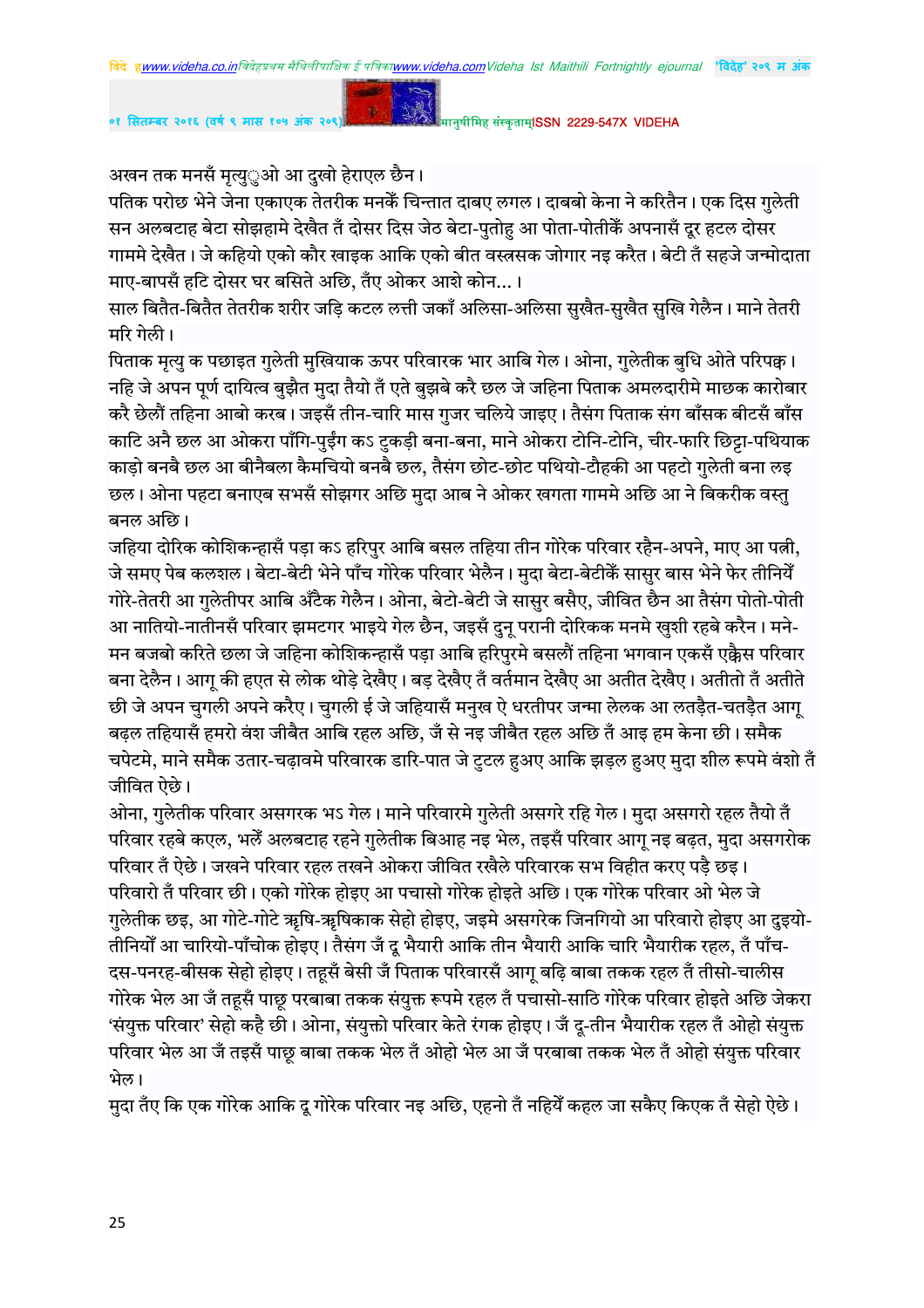०१ सितम्बर २०१६ (वर्ष ९ मास १०५ अंक २०९

मानुषीमिह संस्कृताम्**ISSN 2229-547X VIDEHA** 

ओना, एक-पुरखिया परिवारकें संयुक्त परिवार बनैक अनुकूल परिस्थिति बनितो नहियें अछि तँए ओ नमहर जड़ि रहितो ताड-खजर जकाँ एक-परखियाहे रहैए। माने ई जे जँ परबाबा धरिक परिवार अछि। ओइ परिवारमे परबबो असगरे भैयारी छला आ बेटो एकेटा भेलैन, बेटी भलेँ बेसीए रहल होनि जे सासुर चलि गेलैन ओ परिवार तँ एक-.<br>पुरखियाहे आगू बढ़ि बाबापर पहुँचैए। आ जँ बबोक वएह गति भेलैन जे एकेटा बेटा भेलैन जइसँ फेर एक-परखियाहे परिवार आग बढल...। तँए ओहन परिवार तँ कहियो संयक्त नहियेँ बनि पाऔत. बेसीसँ बेसी एतबे ने हएत जे बबो-दादी आकि माइयो-बाप आकि बेटो-पुतोह एकठाम रहि गुजर-बसर करैथ। ओना, अकसरहाँ लोकक महेँ यएह निकलैत जे 'संयक्त परिवार नष्ट भऽ गेल वा जेहो अछि से नष्टो होइक बाट पकैड नेने अछि।' मदा ऐठाम हमरा भ्रम भऽ गेल अछि। भ्रम ई भऽ गेल अछि जे हम समयक गतिकैं नीक जकाँ नहि बझि पेब रहल छी।

जहिना समैक गति अछि जे भिनसरसँ दुपहर, दुपहरसँ साँझ पड़ैए तहिना सभ कथुक अछि, जइमे परिवारो आ समाजो अछि। समाज परिवर्तनशील अछि। कोनो क्षण एहेन नइ होइ छै जइमे परिवर्तन नइ होइए। मुदा प्रति क्षण होइबला परिवर्तन जाबे तक परान स्थितिमे रहल माने परान सीमाक बीच रहल-ताबे तक मात्रात्मक परिवर्तनक बीच रहल मदा जखन ओ धीरे-धीरे बदलैत ओइ सीमापर पहँच लांघए चाहैए वा लांघैए तखन स्थिति बदलौ चाहै छै आ बदलियो जाइ छै जइसँ बदलावक एक नव रूप धारण करैए जेकरा गणात्मक परिवर्तन कहै छिऐ, अहीठामसँ परिवारो आ समाजोमे एक नव रूपक उदय होइ छै जे विकास कहबैए। उदाहरणक रूपमे हम देखै छी जे जहिना केटलीमे पानि भरि चुल्हिपर चढ़बै छी, ओइमे निच्चा सँ आँच दइ छिऐ, जइसँ पानि गर्म होइत खौलए लगैए। जाधैर पानि खौलैत रहैए ताबे धरि ओ मात्रात्मक परिवर्तनक रूपमे रहल मुदा जखने खौलैत पानि वाष्प बनि उडए लगैए तखन ओ गुणात्मकमे बदैल जाइए, जइसँ पानिक रूप वाष्पक रूपमे बदैल जाइए। अहिना परिवारोक संग अछि। जेकरा हम 'संयुक्त परिवार' कहै छिऐ ओ अखनो अपन बदलैत रूपमे जीवित अछि आ आगओ रहत। अखनो एहेन परिवार तँ ऐछे जे पचीस-पचास जनक अछि। परिवारक जे श्रमशील लोक छैथ ओ अपन-अपन जीविका-ले अपन-अपन उत्पादनमे दसठाम छिडियाएल रहै छैथ. आ जखन परिवारमे कोनो पैघ काज- विवाह, श्राद्ध इत्यादि भेल तखन सभ एकठाम भऽ दस-दिन-बीस-दिनमे काज निवटा अपन-अपन जगह पनः पकैड लड छैथ। ..जाबे धरि परिवारक सभ जनकें जीबै जोग उपार्जन नड रहतैन ताबे ओ परिवार ठाढो केना रहि सकैए तँए जेकरा नष्ट होइत संयुक्त परिवार बुझै छी ओ पाछूक विचार आ ढाँचा छी। मुदा नव ढाँचाक रूपमे 'संयुक्त परिवार' अखन नइ अछि सेहो तँ नहियेँ कहल जा सकैए। हँ, एते जरूर भेल अछि जे ओ नव रूप पकैड ठाढ अछि।

गुलेती मुखियाक परिवारक जे पैछला रूप छल ओ बदैल गेल मुदा जीवित भाए-बहिनक बीचक सम्बन्ध अखनो जीवित अछि। माने ई जे गलेतीक जेठ भाइयो आ बहिनो. जे सासर बास करैए. अपन के कहए जे दन बहिनो आ भागिनो-भगिनीक आवा-जाही छड़। तैसंग ईहो छैहे जे गलेतियो कहियो काल अनदिनो माने बिना कोनो काज-उदेमक सेहो जाइते अछि आ तैसंग जँ कहियो कोनो विशेश काज बिआह-दुरागमन आदि- भेल तँ तहमे जाइते अछि। ओना, माता-पिताक मुइने गुलेतीक परिवार असगरेक रहि गेल, मुदा परिवार तँ ठाढ़ रहबे कएल। नमहर परिवार रहने परिवारक जे जरूरतक वस्तु अछि ओकर जरूरत बेसी होइ छइ, आ जेते छोट रहल तेते कम होइ :छइ। माने ई जे रहैक घर हअए आकि भोजनक सिद्हा-समर, आकि देहक वस्त्रव आकि रोग-वियाधिक दवाइ दारू ऐ सभ चीजक खगता कम आ बेसी रहने बेसी होड़ छड़।

जाबे तक दोरिक मखिया जीबै छला ताबे तक शकलदेवकेँ गिरहत मानि हनके काज-उदेम करैत रहलैन। शकलदेवे दोरिककेॅ घर बनबैक बाँसो-खढ देने रहथिन आ अपन गिरहस्तीमे काजो देने रहथिन, तैसंग मौका-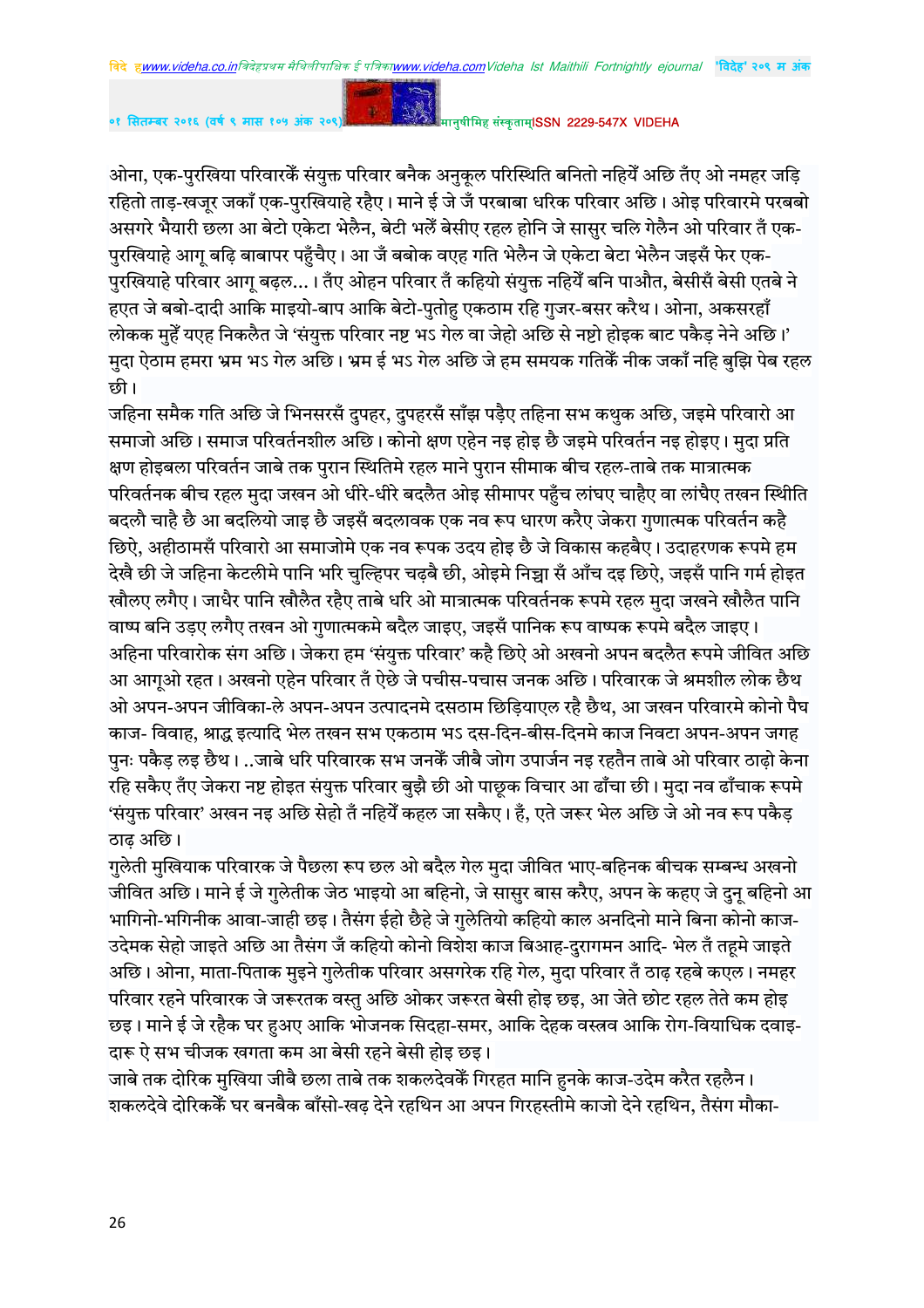कुमौकामे दू सेर आकि दू टाका दऽ मदैतो करै छेलखिन। ओना, शकलदेवो मरि गेला। बेटा सुरतलाल छथिन जे पितेक सीख-लिखे अखनो धरि परिवार चलबै छैथ।

हाथ-पएर टैंढ़ रहने गुलेतीकें ने हर जोतल होइ आ ने धनरोपनी कएल होइ, जइसँ सुरतलालक संग सम्बन्धमे कमी आबि गेल। ओना, सुरतलाल हर जोतैले दोसर गोरेसँ सम्बन्ध बना लेलैन मुदा गुलेतीकैं सेहो सोलहन्नी नहियेँ . छोडलखिन। अखनो जड़ दिन सरतलाल खेती शरू करै छैथ. माने पहिल दिन. जड़ दिन जन-हरबाहकैं नति कऽ खुअबै छथिन- तइ दिन गुलेतीकेँ सेहो नौत दऽ खुऐबते छथिन।

दोरिकक अमलदारीमे परिवारमे तीन दिसक आमदनी छल, पहिल छल हरबाहिक संग रवियो-राइ उखाड़ै-काटैसँ ल5 कऽ धनकटनीक बोइन सेहो, तैसंग सौनसँ लऽ कऽ कातिक तक माछोक छल आ टौहकी-पहटा-छिट्टा-पथिया जे बनबै छला सेहो छेलैन। से गुलेतीक परिवारमे नइ रहल। मुदा तैयो मछबारिक आमदनी आ छिट्टा-पथियाक रहबे कएल। टौहकी-पहटा बनाएब छोड़ि सोलहन्नी छिट्टा-पथिया बनबैए।

सुरतलाल गामक सुभ्यस्त किसान छैथ, जिनका दस बीघा जोतो, खढ़ो-खरहोरि आ वेखो-बुनियादि छैन। पाँच कट्ठाक जे बँसवाड़ि छैन ओ ओहन जइमे दस-बीसटा बाँस सभ दिन सुखले रहैए। गदिआह माटिपर बँसबाड़ि छैन जइसँ एक-एकटा बाँस पचास-पचास हाथक होइ छैन। तहूमे जीवनी किसान शकलदेव, रंग-रंगक बाँसो लगौने , छला आ ओकर तरद्दत सेहो साले-साल करिते छला। तरद्दत ई जे बाँसक बीटमे साले-साल बैशाख-जेठमे माटियो दइ छेलखिन आ खाली जमीनक तमनी सेहो करिते छला, जइसँ पुरान बीट रहितो बुझिये ने पड़ैत जे ई एते पुरान अछि। ओना, नवो बीट पुरान बीट जकाँ बिना तरद्दतक भाइये जाइए। हेबो केना ने करत जहिना गरीब परिवारमे समुचित भोजन आ बर-बेमारीमे समुचित दवाइ नइ भेटने जुआनो-जहान झखडल बुझि पडैए तहिना नवको बाँसक बीटमे भाइये जाइ छइ।

गुलेतीक परिवारक सम्बन्धक जे शकलदेव परिवारक संग अखन धरिक छल ओइमे काजक कमी भेनौं कमी नइ आएल अछि। जइ समए दोरिक जीबै छला तहू दिनमे छिट्टा-पथिया बनबैले शकलदेवक बाँस कीनि बनबै छला आ गुलेती जखन करए लगल तखनो सुरतलालेसँ बाँस कीनि-कीनि बनबैए। ओना, गुलेतीक परिवार आ सुरतलालक परिवारक सम्बन्धमे मिसियो भरि विघटन नहि भेल मुदा सम्बन्धक रूपमे परिवर्तन तँ भेबे कएल। होइते अहिना छै जे समैक संग बेकतियो. परिवारो आ समाजोक सम्बन्धमे परिवर्तन भऽ जाइए।

जहिना दोरिककें हरिपुर एलापर शकलदेव बिसवासक संग बाँस, खढ़, खरही दऽ घर बनबा बसौलखिन आ अपन मदैतिक लेल हरबाहिक संग गिरहस्तीसँ जोडि जिनगीकैं बिसवासक संग आग बढबैत रहलखिन तहिना सुरतलालो गुलेतीक संग अपन बिसवासकें जीवित रखनहि छैथ। माने ई जे गुलेतीकें जे छिट्टा-पथिया बनबैले बाँसक खगता होइ छै तइले कहि देने छथिन-

"गुलेती, बाँसक बीट अपने बुझिहह, तँए जखन तोरा खगता हअ तखन परोछोमे काटि सकै छह। दामक कोनो बात नहि, तोरो बुझले छह जे बीस रूपैआ एगो-बाँसक दाम होइए, जे तूँ पहिनौं दऽ सकै छह आ पछातियो दऽ सकै छह।"

ओना, गुलेतियो इमानदारीसँ ई बुझिते अछि जे बिसवासो तँ पुरनाइये गेल अछि जइसँ कमी आबिये जाइ छइ। तॅए जखन बाँसक खगता होइ छै तखन ओ अपन जीवनक जीविकाक काज बुझि पहिने सुरतलालकेँ जानकारी दैत काज करैए।

अन्तिम जेठ, टहटहौआ रौद। गुलेती मुखिया तीन बजे अपन छिट्टा बीनैक सभ समचाक संग एकटा डाबामे पानि नेने घरसँ थोड़े हटि रस्ता परक पाखैर गाछ लग पहँचल। ओना, ओ आइए-टा नहि, सभ दिन ओही गाछक निच्चाँथक छाहैरमे बैस अपन काज करैए।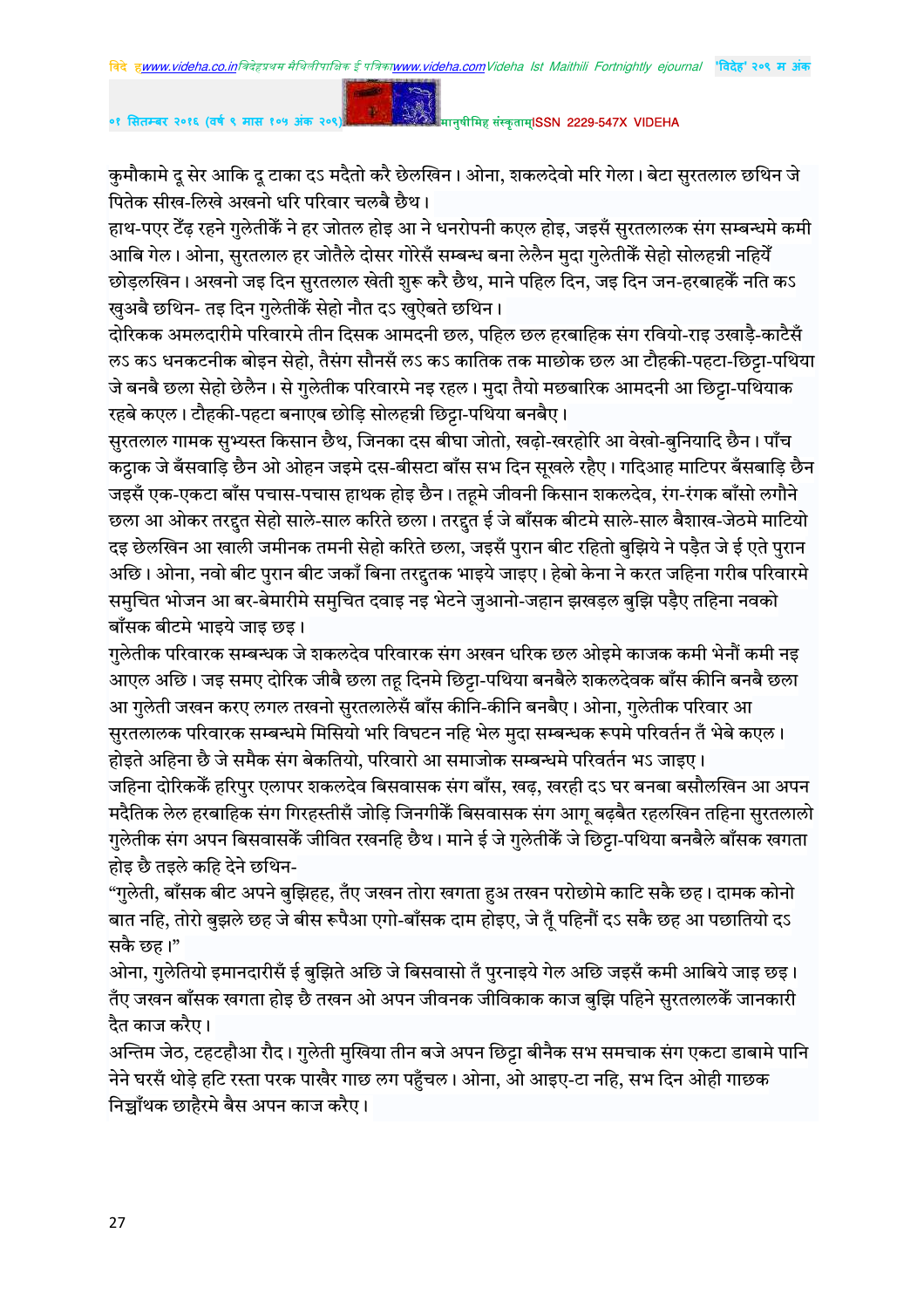गाछक निच्चाँ मे काड़ा, कैमची, पगहरिया आ पानिक डाबा रखि बौगुलीसँ तमाकुल निकालि चुनबए लगल। तही काल लोहिया पट्टीबला श्याम सुन्दर दास अपन दूटा चेलाक संग पहुँचला। तीन् बबाजी भनडारा पुरए दीप जाइ छला। ओना, तीन् गोरे छत्ता सेहो ओढ़ने रहैथ मुदा तैयो रौदा गेले छला। रौदेबो केना ने करितैथ, एगारहे बजे खा-पी कऽ गामसँ विदा भेला। लोहिया पट्टी आ दीपक बीच पाँच-छह कोस जमीन अछि। चारि बजेसँ भनडाराक कार्यक्रम पहुँचनहि शुरू हुएत ।

भनडरो नमहर छइ। एगारह साए ट्क बँटने छैथ। सात साए महात्मोक जुटानी अछि। तैसंग परोपट्टाक जे कण्ठीमधारी कबीर पंथी छैथ, तिनको सभकेँ दल पडले छैन। एक-सँ-एक गबैया सभ सेहो एबे करता। ओना, कम कि बेसी जे साधु-महात्माच छैथ, सभकें किछु-ने-किछु भजन कीर्तन अबिते छैन. जे कियो खौजरीपर गबै छैथ तँ कियो ढोलक-हरमुनियाँपर तँ कियो ओहिना थोपडी बजा-बजा सेहो गेबे करै छैथ।

जहिना छोट-पैघ कबीर पंथी महंथक जुटानी अछि माने दल पड़ल छैन, तहिना छोट-पैघ गबैयोक जुटानी ऐछे। रहबो केना ने करत, अखुनका जकाँ कि अपन-अपन फीस बना चलै छैथ, एक ट्क सुपारी अपना पंथक भेट जाइ छैन कि अपन सेवा दइले तैयार भऽ जाइ छैथ, जइसँ नीकसँ नीक भजन-कीर्तनक कार्यक्रम, कम-सँ-कम खर्चमे चलिते अछि। ..इलाकाक पैघ गबैया सरिया दासीन जे डोम परिवारक छैथ, जिनकर कहब छैन जे सात-दिन-सात-राति एक-सरे जँ गबैत रहब तैयो दोहरा कऽ एक भजन नइ गाएब। गबैया नमहरक दोसर कारण ईहो अछि जे अपने-आपमे ओ पूर्ण छैथ। माने ई जे ने हुनका दोसर संग पुरनिहार दोसर गबैयाक खगता होइ छैन आ ने कोनो बजन्त्रि येक। माने ई जे एहनो गबैया तँ छैथे जिनका नीक माईक आ आधुनिक बाजाक संग नीक बजौनिहारोक खगता होइ छैन, तैठाम सरिया दासीन अपने मुहें गेबो करै छैथ आ अपने हाथे खौजरियो बजबै छैथ। चेहरा-मोहरा भलेँ देखनुक नइ होनि मुदा ज्ञान ज्योातिक प्रखर गबैया तँ छैथे जे पारखी लेल आकर्षणक कारण ऐछे। तँए खाली पंथाइयेक सुननिहारटा नहि आनो-आन कला-पारखीक जुटान तँ भाइये जाइए। तहमे सरिया दासीनक संग छट्टू दास, हिताइ दास, राम अशीष दास, रामजी दास इत्यादि अनेको गर्बैयार्क टूक भेटले<br>- $\overrightarrow{B}$ न। सभ कियो जुटबे करता।

एक तँ ओहिना गोसाँइ साहैबक सेवकान तहमे नमहर कार्यक्रम ऐछे तैठाम जँ कार्यक्रम शुरू होइसँ एको घन्टाक पहिने नइ पहँचता सेहो केहेन हएत। ..यएह सोचि लोहिया पट्टीबला महात्माक श्याम सुन्दर दास एगारह बजे खा-पी कऽ गामसँ विदा भेला जे तीन बजे तक दीप पहुँच जाएब। मुदा से भेलैन नइ शुरूमे तँ एक झोंक खुब चलला जइसँ घन्टे भरिमे दु कोस टपि परसा लगिचा देलखिन। मुदा एक तँ खेलहा-पिलहा परहक चालि, दोसर जेठुआ रौद, परसा अबैत अबैत बेदम भऽ गेला। कटोरिया धोधि थुलथुल देह, थकानसँ ई बुझि पड़लैन जे जँ एको डेग आगू बढ़ब तँ खसि पड़ब। ओना, अपनोसँ तबाह दुन् चेला भऽ गेलैन। चेलाक तबाहीक कारण भेल जे दुन् गोरेक काँखमे नमहर-नमहर झोरो. जड़मे कपडा-लत्ताक संग झालि-खौजरी इत्यादि छेलैन. तैपरसँ एक हाथे छत्ता सेहो पकड़ए पड़ल रहैन। मुदा मुँह फोरि अपन बेथा गोसाँइ साहैबकें कहबो केना करतैन। कहैक माने भेल अपना संग गोसाँइयो साहैबक समए लेब। एक तँ ओहिना समैपर पहुँच पएब कि नहि, तैपर सँ आरो समए खटियाएब उचित नहि। ..संजोग नीक बनल। परसा धामक आगू पहुँच गेला। केना गोसाँइ साहैब श्याम सुन्दर दास कहितथिन जे 'थाकि गेलौं, कनी अराम करब।' तँए बोल बदलैत बजला-

"छीतन दास, भने नीक जगहपर पहँच गेलौं। सुर्य मन्दिर छी। चल कनी दर्शन कऽ लेब।"

एक तँ ओहिना सबहक मनकेँ रौदक थकान दबने. तैपर गोसाँड साहैबक विचार कटलो तँ नहियेँ जा सकैए। छीतन दास बजला-

"हँ-हँ साहैब, फेर कहिया ऐ रस्ते आएब कहिया नहि, तँए जिनगीक जे काज अगआइत भऽ जाए ओ ओते बढियाँ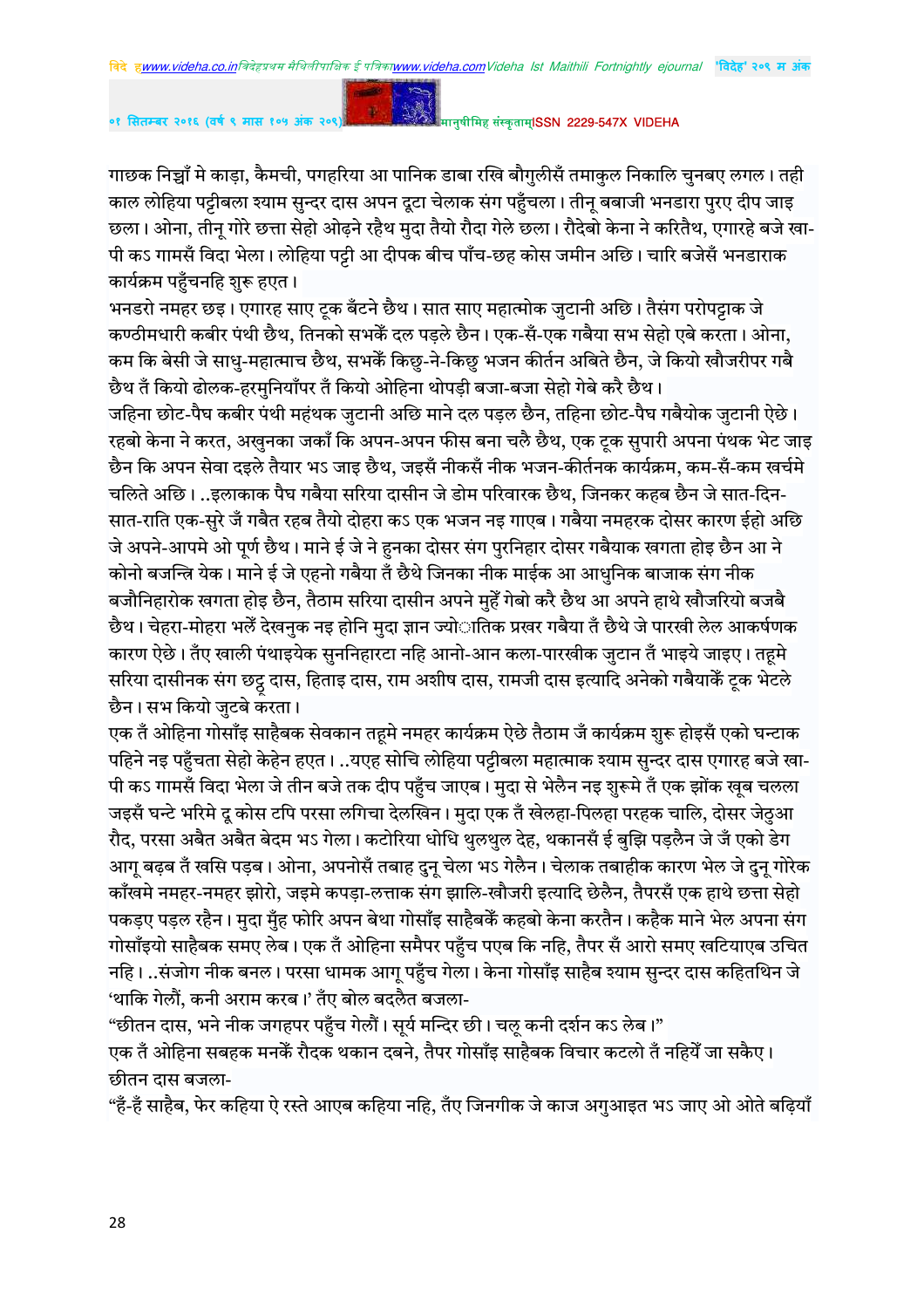

## किने।"

ओना, दोसर चेला-दुखी दास बुझि गेला जे दुन् बहन्ना कऽ रहला अछि, भरि दिन निरगुने-सगुनक विचार करैत रहै छैथ आ अखन दर्शन करैक मन भऽ रहल छैन! तँए दुखी दासक मुँह बिजकैत रहैन। जे बात श्याम सुन्दर दास बुझि गेला। दुखी दासकें पछुअबैत पुछलखिन-

"की दुखी दास अहाँक की विचार अछि?"

गोसाँइ साहैबक विचार कटलो तँ नहियेँ जा सकैए तखन तँ भेल गुरुकेँ अनुकुल बना चली जइसँ अनुकुलता औत। ..मुस्की दैत दुखी दास कहलकैन-

"साहैब, अहाँक ने पहिल दिन छी। मुदा हमर तँ सासुरे परसा छी। जखन सासुरमे रहै छी तँ भोरे सुति उठि नहा कऽ पहिने एक लोटा जल सूर्ज भगवानकें चढ़बै छिऐन, तेकर पछाइते चाहो-पान करै छी आ दुनियोँ-दारीक गप-सप्पल।"

सभ गप करिते तीनू गोरे मन्दिरक आगूक आँगनमे पहुँच अपन-अपन झोरा-झपटा रखि अराम करए लगला। ओना, तीन मुरतेकें निन सेहो दाबए लगलैन मुदा चारि बजेसँ पहिने दीप पहँचैले कछमछी सेहो मनकेँ रेबारिते रहैन। पनरह-बीस मिनट अराम केला पछाइत श्याम सुन्दर दास बजला-

"छीतन दास! अराम केने समैपर नइ पहुँचब, आगु बढ़।"

छीतन दास बिना किछु बजने उठि कऽ झोरा काँखमे लटकौलक। तीनू गोरे परसा धामसँ टहटहौआ रौदमे छाता तानि विदा भेला।

परसा धामसँ दू कोस आगू हरिपुर। हरिपुर अबैत-अबैत तीनू मुरते फेर बेदम भऽ गेला। तीनूक मन लुस-फूसाए लगलैन जे केतौ बैस कनी काल अराम करी। मुदा श्याम सुन्दर दासक नजैर जखन घड़ीपर पहुँचैन तँ मन कड़आ जाइन। एके घन्टाक समए बँचल अछि आ कोस भरिसँ बेसी जमीन चलबो अछि। मुदा आगू बढ़ैक डेगे ने ससरैन। तैपर पियाससँ मन छटपटाइत रहैन। तहूमे गामो तेहेन अछि जे अँगने-अँगने सभ चापाकल गरौने, रस्ता कातमे एकोगो कल नहि, पानियोँ केतेए पीब। केकरो ऐठाम जँ पानि पिबए पहुँचबो करब तँ तेते ने आगत-भागत करए लगता जे आरो बेसी समए लगत। अपन सेवकानमे भनडारा छी, गेला पछातिये कार्यक्रमक श्री गणेश .<br>हएत। ..श्याम सुन्दर दासकें कोनो रस्ते ने सुझैत रहैन जे की केने की नीक हएत। ततमत करैत तीन गोरे पाखैर गाछ लग पहुँचला।

गाछक जड़िमे गुलेती डाबाक मुँहपर लोटा औन्ह कऽ रखने रहए। जहिना प्रियतमक प्रेममे प्रेमीक नजैर चकोनो होइत रहैए तहिना श्याम सुन्दर दासक नजैर पाखैर गाछक जड़िमे राखल माटिक कलशपर अँटकल रहैन। मुदा ताकमे रहैथ जे चीजबला किछु बाजत तखन ने बातक सोरि पकैड़ अपन बात राखब। से गुलेती दास किछु बजबे ने करैत। मतलबे वेचाराकें की रहइ। तहमे रस्ता-पेरा चलनिहारकें उपकैर कऽ टोकबो नीक नहि। जँ कहीं

टोकाइन लगि जानि तँ अनेरे गुम्हरता। तँए, तइसँ नीक ने जे 'ने मारी माछ आ ने उपछी खत्ता।' ओना, श्याम सुन्दर दासकें नमगर चानन देख गुलेती बुझि गेल जे ई सभ बबाजी छिआ। किएक तँ श्याम सुन्दर दासकें मोछ-दाढ़ी ने झमटगर नइ छैन मुदा चानन तँ नमगर-चैड़गर छैन्हे**े। छीतन दास आ दुखी दास ने झोंटो** बढ़ौने छैथ आ मोछो-दाढ़ी बढ़ौने छैथ, भलेँ कण्ठी गमछे तरमे किए ने झँपाएल होनि मुदा छैथ सभ बबाजीए। समयक गतिकें अँकैत श्याम सुन्दर दास गुलेती दिस तकैत बजला-

"बाउ, दीप केते दूर हएत?"

ओना, श्याम सुन्दर दासकें बुझल रहबे करैन, किए तँ केतेको दिन अही रस्ते दीप होइत दीघिया गेल छैथ। मुदा एहनो तँ होइते अछि जे लग-पासक गामक दूरी बेसी आबा-जाही भेने छोट भऽ जाइए आ बाहर-बलाक लेल माने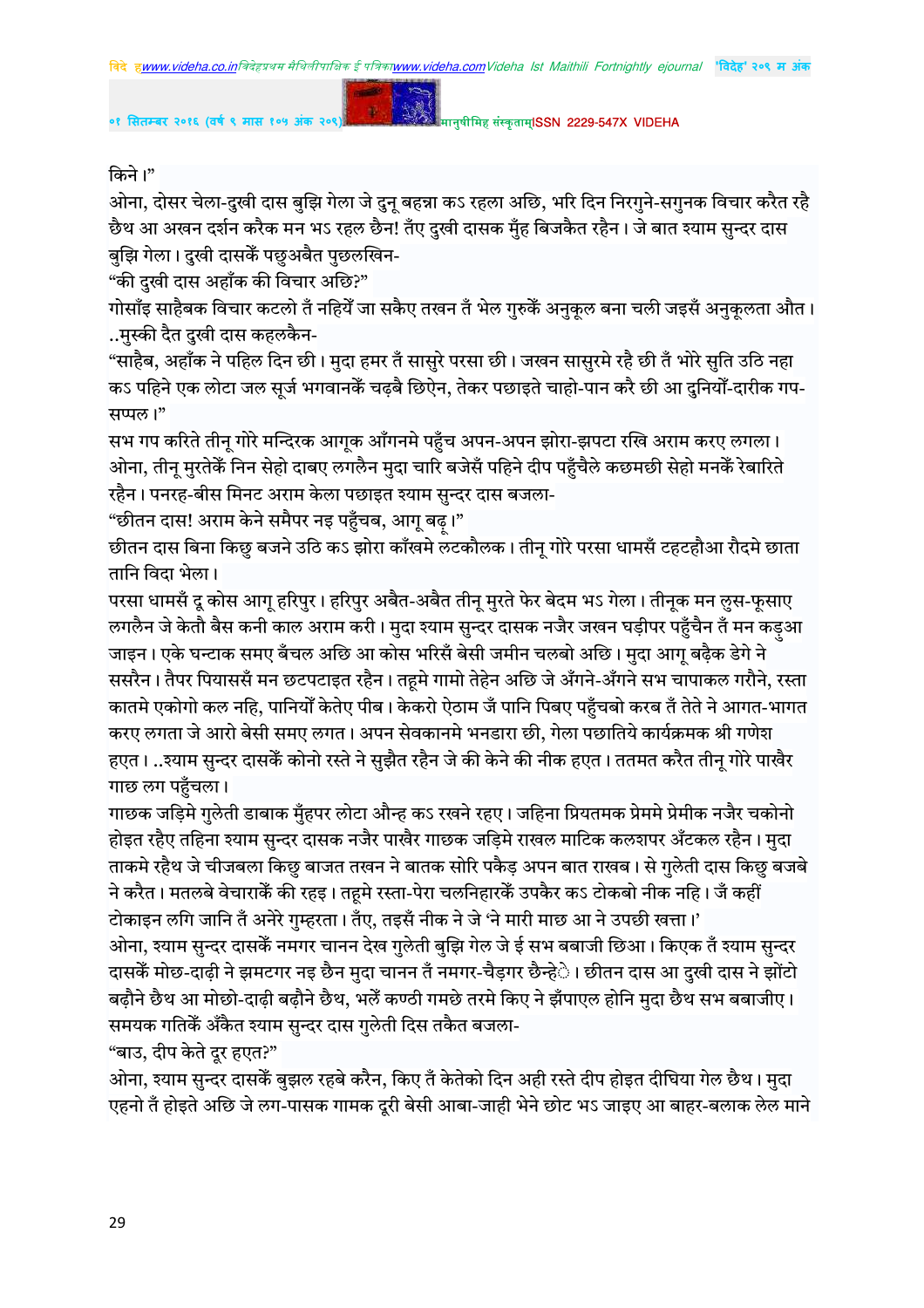दस-कोस-बीस-कोस चाइलिक थाकल लोक-ले बढ़ि जाइए।

गुलेती मुखिया बाजल-

"बाबा महराज, किरिण डुमैत दीपक हाट तीमन-तरकारी-ले जाइ छी आ दोसर साँझ होइत-होइत घुमि कऽ आबि जाइ छी, तेतबे दूर अछि।"

गलेतीकें कोस आकि किलोमीटर बुझब कोन जरूरी छइ, अपन काजसँ मतलब छइ, तँए अपन काजक नापसँ दीपकें नापि बाजल। ओना, गुलेतीक इमान श्याम सुन्दर दासक मनकें मोहि लेलकैन। मोहि ई लेलकैन जे अखनो जें केतौ इमान बँचल अछि तँ एहने-एहने लोकक बीच अछि। ऐठाम जँ सम्बन्ध नइ बनाएब तँ नीक सम्बन्धी सँ भेँट हएब कठिन अछि। विचारकेँ आग् बढ़बैत श्याम सुन्दर दास बजला-

"बाउ, डाबामे जल छी?"

'जल' सुनिते गुलेतीक अपनो मन जलजला गेलइ। जलजला ई गेलै जे भूखलकेँ एक कौर अन्न आ पियासलकेँ एक लोटा जलदान करब धरम छी। मुदा अपनो तँ धर्म अछि, जँ धर्म-धर्म अपनेमे लड़त तँ अधर्मक राज हेबे करतै। अपन धर्म बँचबैत गुलेती मुखिया बाजल-

"बाबा महराज! हम साँकठ छी। मलाह सेहो छी, सालमे चारि मास मछबाइरे करै छी। हमर घैलक जल केना पान करब?"

गुलेतीक बात सुनि श्याम सुन्दर दासक मनमे एकाएक अनेको प्रश्नम उठि गेलैन। मुदा समैकॅ देखैत अपन विचारकॅ दाबए चाहैथ। मुदा जे रणक्षेत्रमे प्रश्नी उठि गेल अछि ओकरा छोड़बो तॅं नीक नहियेँ हएत। मुदा प्रश्नो। तॅं एहेन जटिल अछि माने पेरासुत जकाँ तेहेन घुरछी लागल छै जे धड़फड़मे सोझराएबो कठिन ऐछे। जँ कहबै जे 'बौआ माछ खाएब छोड़ि दहक सेहो नइ हएत। किए तँ कैतकी गैंचीक सुआद मनमे हेबे करतै। हमर बात किन्नौं सुनत। ..जाबे केकरो अनुकुल नइ बना पएब ताबे ओ संग थोडे आबि सकैए। मुदा 'पियास ने मानए धोबी घाट…।'

..पियाससँ तीन् मुरतेक मन माटिपर पड़ल माछ जकाँ छटपटाइत रहैन। श्याम सुन्दर दासक मनमे ईहो उठैन जे हमर जे पूर्व महापुरुष सभ भेल छैथ ओ भूखलमे कुत्तोक मौसुकैं अमृत मानि भक्ष वस्तु कहने छैथ...।

रयाम सुन्दर दास मने-मन विचारए लगला जे की कहलासँ गुलेती अनुकुल हएत। जाबे अनुकुल नइ हएत ताबे जे जल पियौत तँ मन अपन गवाही देबे करतै जे पाप केलौं! एक दिस 'साधु-महात्माए'क सेवा, दोसर दिस 'पाप', दुन्

सिरापर ऐछे! तैबीच ईहो तँ ऐछे जे दुनियाँमे सभकेँ अपन इष्ट-देव छै आ ओही इष्टहदेवक आदेशानुसार अपन-अपन बुधि-विवेकसँ काज करैए। तत्काँल जँ किछु आदेशो देबै आ परिस्थितिवस जँ मानियोँ लेत तँ पछाइत अपन मन कहबे करतै जे ई अनुचित भेल। माने ई जे बटोही-अभ्यादगत बुझि कहबै आ तेकरा जँ ओ सेवा बुझि काइयो लेत तैयो मने-मन गुनधुन करबे करत। मुदा जाबे ओकर मनकैं मोड़ि अपना मनोनुकूल नइ बना लेब ताबे आगूओ

केना बढब। ..एकाएक श्याम सुन्दर दासक मनमे भेलैन कहाँ एक लोटा 'जल' आ कहाँ जलसँ भरल अथाह समुद्र.., तैठाम जँ पछैड़ जाइ सेहो नीक नहि, तँए नीक ई हएत जे अनकर मनकेँ मोड़ैले कनी अपनो मनकेँ लियौन करी।

अपन मनकें लियौन करैत श्याम सुन्दर दास गुलेतीकें कहलखिन-

"बौआ, परिवारमे के सभ अछि?"

'परिवार' सुनि गुलेती मुखियाक मन चैंकल। चैंकल ई जे आइ तक कियो एहेन शुभचिन्तपक नइ भेला जे हमरा .<br>सन गरीब लोकक परिवारक खोज-खबैर लथि। ओना गुलेती काज करैक सुर-सार करिते रहए, हाथ नइ लगौने  $\overline{\mathbf{R}}$ रहए, तइ बिच्चेमे परिवारक बात उठि गेल। ..गलेती बाजल-

 $^{\prime\prime}$ बाबा महराज, असगरे छी माइयो आ बाउओ मरि गेल।"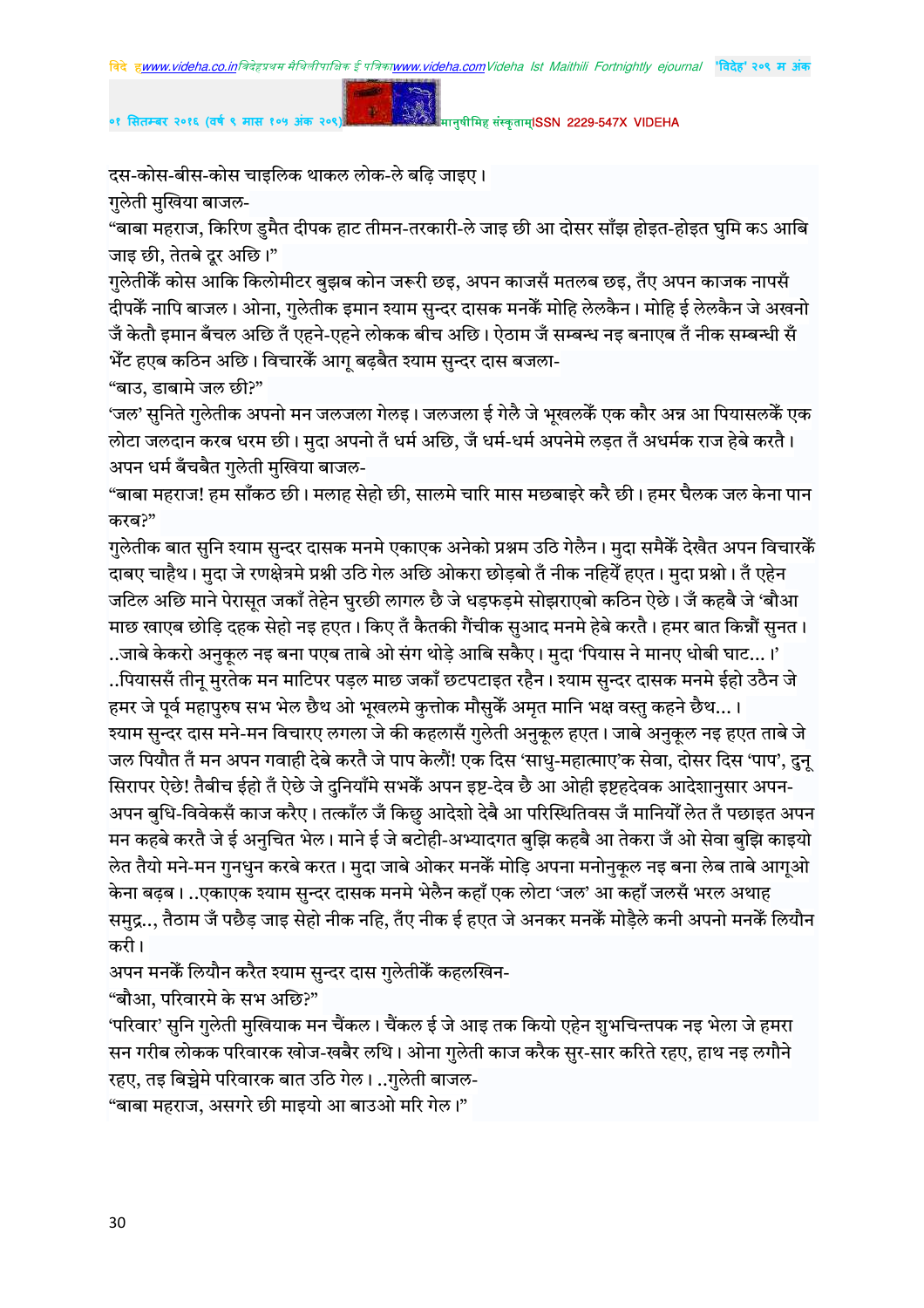'असगर' सुनिते श्याम सुन्दर दासक मनमे उठि गेलैन जे एक दिस लसगरक बीच जा रहल छी आ दोसर दिस बाटेमे असगरसँ भेँट भऽ गेल। किए ने एकरो ओही लसगरमे लसका दिऐ जे समूहमे समाज बनि समाजिक जीवन धारण करत। तैबीच मनमे ईहो उठलैन जे लसगर जँ बोनो-झाड़ आकि धारो-समुद्रमे रहैए तँ ओकर जिनगीक अपन आनन्द छइ, मुदा असगर जँ से रहत तँ बोन-झाड़मे बाघ-सुगरक डर हेतै जे कहीं किम्हैरोसँ आबि चाभि ने दिअए। तहिना धारो-समुद्रमे हेबे करतै जे कोनो मोइनमे ने डुमि जाइ...।

विचारकें आग बढबैत श्याम सुन्दर दास बजला-

"असगरे परिवारक सभ काज सम्हाइरि केना लइ छी। परिवारमे काज तँ बहुत होइ छइ, उपैतसँ विपैत धरि?" ओना, श्याम सुन्दर दासक विचार गुलेती नीक जकाँ नइ बुझलक। माने उपैत-विपैतक अर्थ नइ बुझलक। मुदा एहनो तॅ होइते अछि जे दू गोरेक गप-सप्पदमे बिनु बुझलो प्रश्नक उत्तर लोक दइते अछि। ..गुलेतियो मुखिया सहए केलक-

"बाबा महराज, गरीब लोकक परिवारे की! 'आगु नाथ ने पाछू पगहा।' तखन तँ पेट अछि ते भूख लगबे करत, तइले कमा कऽ खाइ आकि भीख माँगि कऽ आकि ठकि-फुसिया कऽ, लोक कहना तँ जीबे करत।"

ओना, गुलेती अपना धुनिमे बाजल। मुदा श्याम सुन्दर दासकें जिनगीक एकटा पन्ना भेटलैन, जेकरे पकैड़ पुछि देलखिन-

"कमाइ की सभ अछि?"

'कमाइ' सुनि गुलेती मुखियाक मनमे ठहकल। पहिने काज तखने कमाइ। काज करब तखन ने कमाइ हएत..। बाजल-

"बाबा महराज, सालो भरि बाँसक छिट्टा-पथिया बनबै छी, ओकरे बेच कऽ खाइ-पिबै छी।"

श्याम सुन्दर दास-

"एकेटा काज करै छी आकि दोसरो?"

गुलेती-

"ई भेल सालतनी काज आ बीचमे एकटा दोसरो काज अछि। सालक चारि मास मछबारि सेहो करै छी।" श्याम सुन्दर दास-

"जखन मछबारिक काज करैत हएब तखन तँ छिट्टा-पथियाक काज छुटि जाइत हएत?"

ओना, गुलेती मुखियाक मोट बुधिक मन तँए मेही बात सभ बिसैर-बिसैर जाइते अछि। मुदा अखियास करैत बाजल-

"बाबा महराज, आसिन-कातिकमे जहिना पावैनक धुमसाही रहैए तहिना काजोक भऽ जाइए। एक तँ जनमारा मास दुनू छी, केकरो मलेरिया बोखार धरैए तँ केकरो साँप-बिच्छ्सँ छूबबैए, तैपर दिनो कनी छोट भाइये जाइए। मदा..?"

'मुदा' सुनिते श्याम सुन्दर दासक मनमे ठहकलैन। ठहैकते मुहसँ मुस्की छुटलैन। मुस्कियाइत बजला-"तखन पार केना लगैए?"

जहिना कोनो भारी माने चैड़गरो आ गहींरगरो धार टपै काल मनमे समोह उठैए तहिना गुलेतीक मनमे समोह उठल, जइसँ बोली लटपटाए लगल। बाजल-

"गरीब लोकक जिनगीक कोनो लज्जैगत रहैए। ने खाइ-पिबैक ठेकान आ ने रहै-सहैक, तखन तँ कहना मनकेँ मारि नहि रहत तँ $\ldots$ ।"

ठमकैत गुलेतीकें देख श्याम सुन्दर दास बिच्चेमे पुछि देलखिन-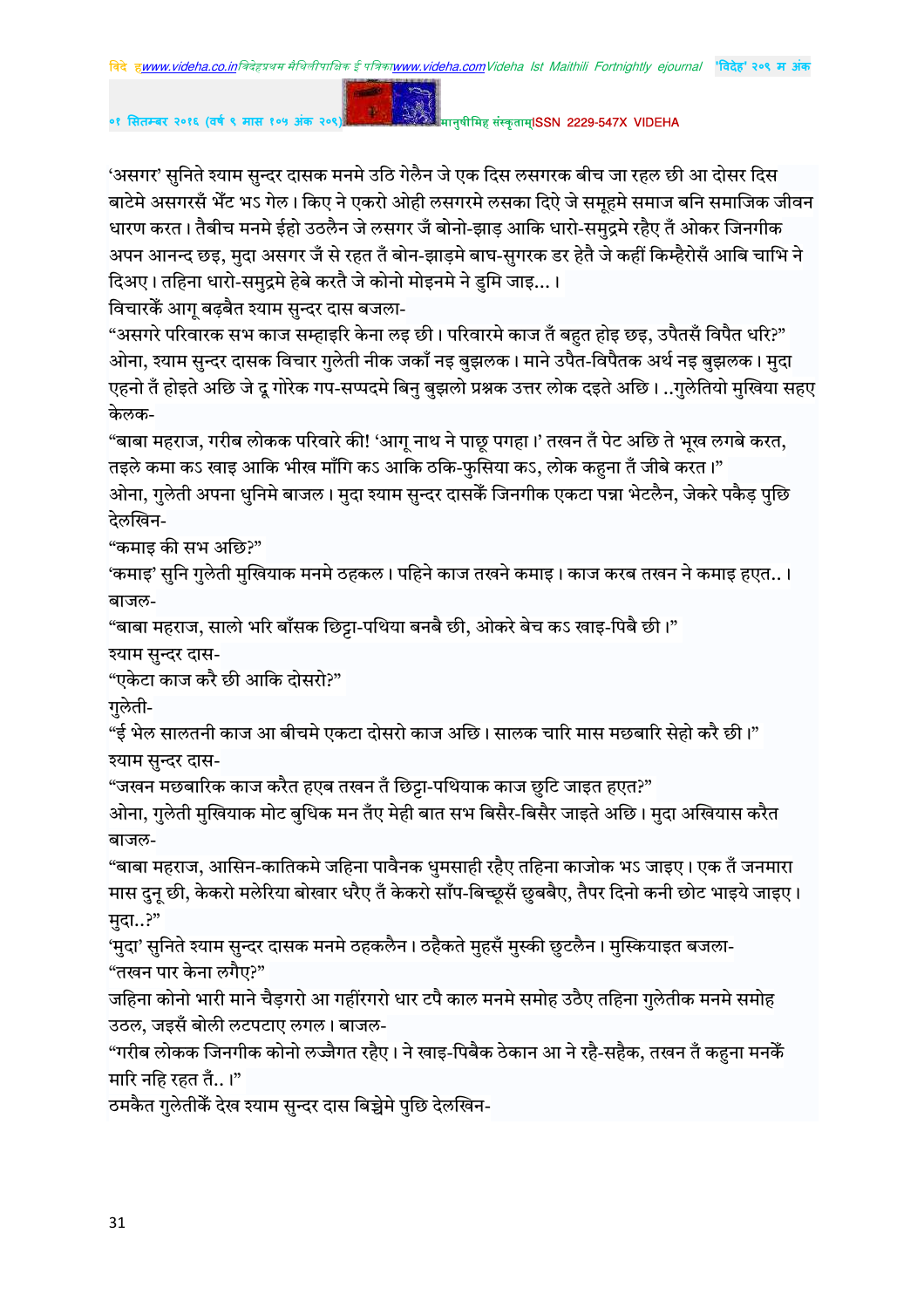०१ सितम्बर २०१६ (वर्ष ९ मास १०५

मानुषीमिह संस्कृताम्**ISSN 2229-547X VIDEHA** 

"जखन असगरे छी तखन एते लन्दज-फन्दद काज किए करै छी? काजकैं समैट जतबे खगता अछि तही हिसावसँ करू।"

श्याम सुन्दर दासक विचार जेना गुलेती मुखियाक मनमे भरि गेल तहिना तीर लगल चिड़ै जकाँ छटपटाए लगल, बाजल-

"से केना हएत?"

श्याम सुन्दर दास बजला-

"जै साल भरिक रस्ता" भेट जाए तँ चारि-छह मासक रस्ता छोडि दी।"

हँसैत गुलेती बाजल-

"से तँ नानियोँ-मुहेँ सुनने छी जे बेसी काल बजै छेली जे छह मासक रस्ता नइ चलि साल भरिक चली।" सुढ़ियाइत गुलेतीक मनकेँ देख मोहैन चलबैत श्याम सुन्दर दास बजला-

"जखन घर-अँगनामे बैस छिट्टा-पथियाक काज कऽ लड़ छी तखन जँ पानि-झाड़क काज करै छी से नीक लगैए?" 'पानि-झाड़' सुनिते गुलेतीक मन पनियाइत झहरल-

"बाबा महराज, हमर बाउओ पानियेँमे मरल।"

'पानिमे मरल' सुनिते श्याम सुन्दर दासक मनमे उपकलैन- मुर्दघट्टीए ओहन जगह छी जैठाम लोक अन्तिम साँस लइए। जखन जिनगीक अन्तिम साँसक समए अबैए तखने नव साँस पौने मनमे परवेशो करैए...।

जहिना मरैत रोगीकेॅ कोराइमिन दऽ किछु समए प्राणकेॅ ठहरौल जाइए तहिना जिनगीक कोराइमिन दैत श्याम सुन्दर दास बजला-

"बाउ, जखन साल भरिक उपैतिक काज लगले अछि तखन दू-मसुआ आकि चरि-मसुआ काज छोड़ि देब नीक। ओना, टुकड़ी-पुरजा काज जे होइए ओ थोड़े लभगर होइते अछि मुदा ओइ लभगरक लोभमे नइ पड़ी।" जहिना धुर-झार श्याम सुन्दर दास अपन विचारकें व्यक्त करैत गेला तहिना गुलेतीक जिज्ञासा सेहो बढ़ैत गेल, जेकरा ओ ठाढ़ कानक कोन बात जे मुँह-बाबि सुनबो करए आ अखियासो करए, मुदा जड़िक मूल लग नजैर जेबे ने करइ जे श्याम सुन्दर दास की कहि रहला अछि। खएर... एते तँ जिज्ञासा जगिये गेलै जे बाजल-

"बाबा महराज, अहीं सेने हमहँ जाएब। केतए जाइ छिऐ आ कहिया घुमबै?"

अपन मेहनतक फल देख श्याम सुन्दर दासक मन ठाढ़ भेलैन। ठाढ़ होइते हियाबए लगला जे 'की केने की नीक हएत' तँए किछु बजैमे बिलम होइत रहैन। बिच्चेमे छीतन दास टीपलक-

"गुलेती भाय, करीब बीस बर्ख पहिनहि हमरो घरवाली मरि गेल, आ जेठका बेटा जे पनरह सालक रहए ओ गौंआँ सबहक संगे बिराटनगर पड़ा कऽ चलि गेल।"

बिच्चेमे गुलेती बाजल-

"दोसर-तेसर धिया-पुता बीचक नइ अछि?"

गुलेती मुखियाकैँ धड़फड़ाइत देख छीतन दास बाजल-

"छह मास अल्ह आ माटि तर रहैए से धड़फड़ेबे ने करैए आ अहाँ लगले धड़फड़ा गेलौं। पहिने भेख लिअ तखन आरो भीख भेटत।"

लगले सुरमे गुलेती बाजल-

"अहाँक विचार मानि गेलौं। पहिने एक लोटा जल पीब लिअ जे थाकल-ठेहियाएल छी, बजैमे कण्ठो सर्रास हएत।"

कहि गुलेती पाखैर गाछक जड़िमे माटिक डाबा लग आबि लोटा अखारि कऽ पानि भरि श्याम सुन्दर दासक हाथमे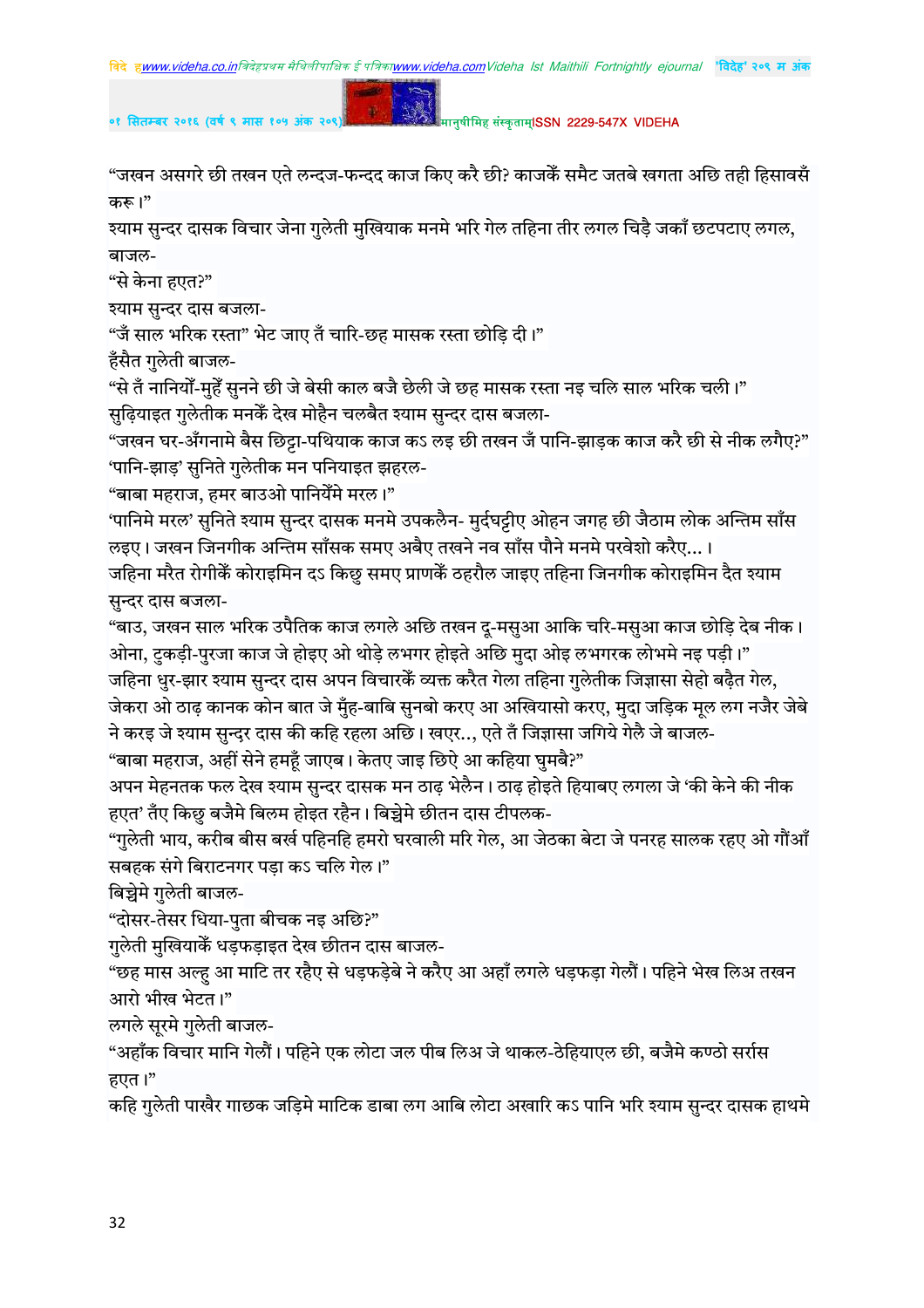०१ सितम्बर २०१६ (वर्ष ९ मास १०५ )

मानुषीमिह संस्कृताम्**ISSN 2229-547X VIDEHA** 

दैत बाजल-

"गरीब लोक छी, ऐसँ बेसी ऐठाम उपाइये की अछि। जँ आइ ठहैर जैतिऐ तँ सौंझका भनडारा चलितै।" लोटो भरि जल पीब श्याम सुन्दर दास बजला-

"अखनसँ अहाँ 'गुलेती मुखिया' नइ 'गुलेती दास' भऽ गेलौं।"

अपन बदलैत नाउक-नाडैर सनिते गुलेतीक मन भगवान रामक धनुषपर पहुँचल। ..पियाससँ छीतनो-दास आ दुखियो दासक कण्ठ सुखिते रहैन। तैबीच गुलेती दासकेँ देखलैन जे हाथ बागि माने पानि पियाएब छोड़ि विचार सनैमे वौआ रहल अछि। अपनो-ले अपने मँह नइ उठाएब तखन तँ अन-पानि बेतरे मरिये जाएब आ कियो पुछनिहारो ने हएत। बजला-

"गुलेती भाय, पहिने जल पिआउ तखन गुलेतीक फट्ठाकेँ धनुषक फट्ठा बनाएब।"

छीतन दासक व्यंग्य-वाण सुनि श्याम सुन्दर दासक मसुएलहा मन मकइ जकाँ जे खापैड़ पड़िते भरभरा जाइए तहिना बत्तिसो दाँतकें छिटकबैत भरभरा गेलैन। बजला-

"छीतन दास, बहुत दिनक पछाइत एहेन संगी भेटल।"

गोसाँइ साहैबक वाणीक वाण जेना छीतन दासक छातीकेँ पघिला देलकैन। मनमे एलैन- जहिना असगरूआ अपने छी, तहिना गुलेतियो दास अछि मुदा जाबे अपन बात गुलेतीकैं कहि नइ देबै ताबे ओ ओते लग केना औत। माने ई जे जाबे अपन हिरदयक दर्द कहबै नइ ताबे अनका दर्दक संग अपन छातीक दर्द घुलत-मिलत केना। ..छीतन दास बाजल-

"गुलेती भाय, पहिलुका जे पनरह बर्खक बेटा रहए जे पड़ा कऽ बिराटनगर चलि गेल ओ जीबैए कि मरैए से अखनो ने बुझै छी। तैबीच डेढ़-साल-दू-सालपर पान-सातटा धिया-पुता भेल, नीक जकाँ मनो ने अछि।"

बिच्चेमे गुलेती टोकलकैन-

"अपनो धिया-पुता मन नइ अछि?"

मुस्कियाइत छीतन दास बाजल-

"एकोटा जीवैत रहितए तखन ने। कोनो तीनियेँ मासमे, तँ कोनो साल भरिपर, तँ कोनो तीन सालक भऽ भऽ कऽ मरि गेल।"

मुस्कीे दैत गुलेती बाजल-

"घरवाली अछि किने?"

छीतन-

"सएह ने कहै छी, अन्तिम बेर जौंआँ बेटा भेल, मुदा बेटाक संग घरोवाली सोइरियेमे मरि गेल। तेकर पछाइत हमहँ गोसाँडये साहैबसँ भेख लऽ बेरागी बनि साध-सेवामे लगल छी।"

धडफड़ाइत गुलेती बाजल-

"बाबा महराज, अपन सभ अरजाल-खरजाल समैट कऽ अखने आँगन-के रखि अबै छी। अही पाखैरक गाछक निच्चाँ मे अपनेसँ भेख लेब आ अपने संग सेहो जाएब।"

शब्द संख्याँ- 5996, तिथि- 12 अगस्त 2016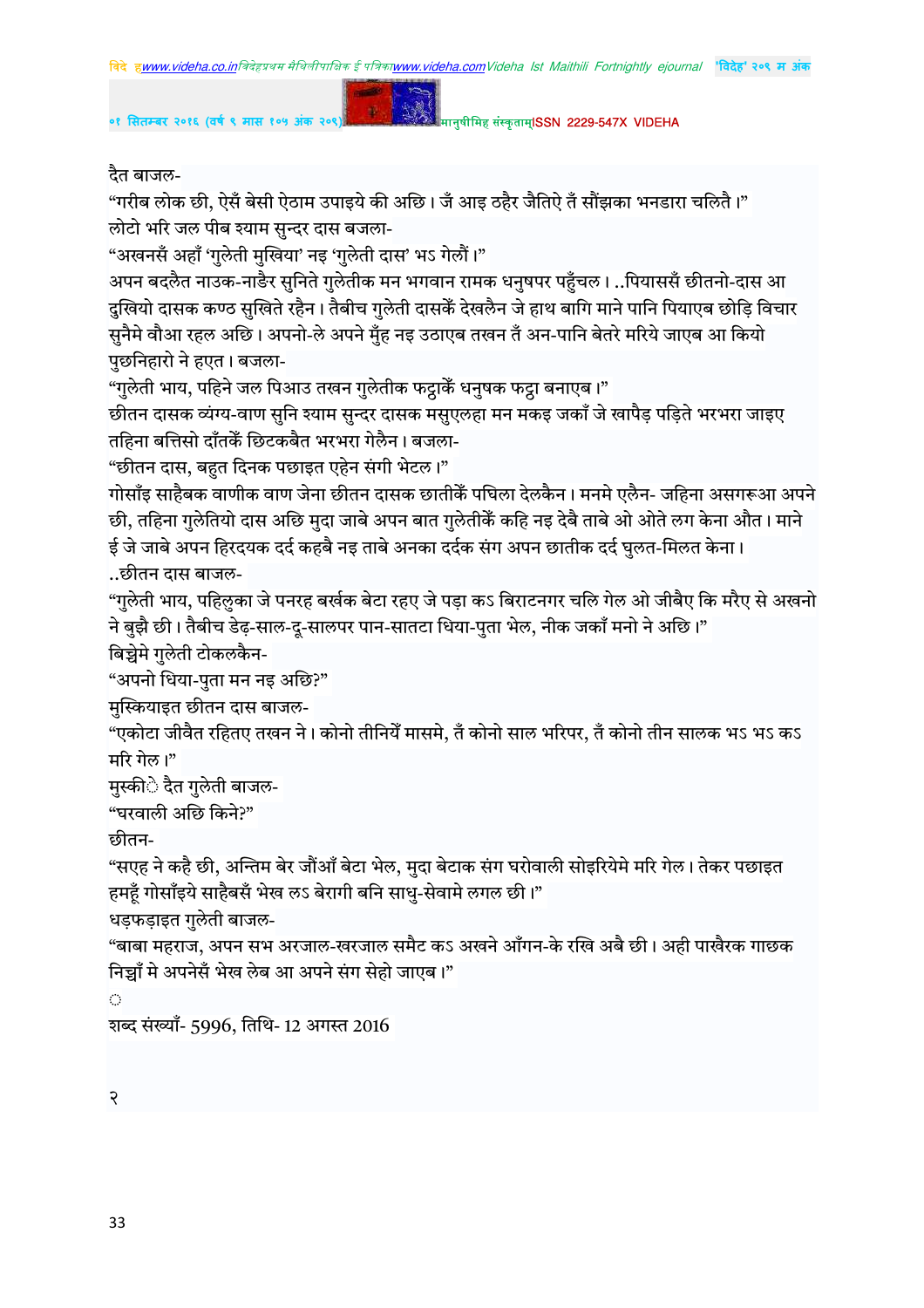जिगेसा

गोटे साल जहिना धनक धनमण्डल होइए, माने धानो-गहुमक उपज नीक भेल, तीमनो-तरकारीक नीक आ आमो-जामुन खुब फड़ल जइसँ सालो भरि अगहने-अगहनक लरती-चरती बुझि पड़ैए, तहिना ऐ बेर बिआह-दानक सेहो भेल। माघेमे जे सरस्वती पूजाक परातसँ लगनक दिन शुरू भेल ओ फागुन पकड़ैत चैत छोड़ैत बैशाख पकड़ैत जेठ होइत अखाढ़ोमे धुमसाही दिन-राति चलिते रहल, जेना बरहमसिया लगनक दिन भऽ गेल। माने ई जे मौसमक हिसावसँ जाड़ो-गरमियो आ बरसातो पकैड़ लेलक। बरहमसिया लगन भेने बिआहो-दान तेना जोर पकडलक जे सबहक मनकें बेटे-बेटीक बिआह घेर लेलक। जेहने मन रहत तेहने ने काजो पकैड करब..? सएह भेल।

लगनक जोर एहेन भेल जे गामे-गाम बिआहे-बिआह पसैर गेल। पसरल ई जे जँ कोनो समाजमे दसटा बिआह होइए तँ ओइमे परिवारक समांगसँ लऽ कऽ दियाद-वाद, टोल-पडोस, हित-अपेछित आ कटम-परिवारक लेनी-देनीसँ लऽ कऽ करनी-धरनी धरि लगिये जाइए। ओना, किछु गोरेक मनमे ईहो शंका उठैत जे भरिसक आब बिआह-दान हेबे ने करत तँए जे जेतए अछि ओकरा अही लगनमे सम्हारि लिअ चाहैए। केकरो-केकरो मनमे ईहो शंका होइत जे भरिसक कनीए ओरा जाएत..! तहिना, कनियाँ पक्षकेँ होइत जे भरिसक बरे सठि जाएत, से नइ तँ अही साल सम्हारि ली जइसँ आगू बिआहक झमेले समाप्त भऽ जाएत।

माघक शुरूएसँ जे बजारक आ बाजा-गाजाक संग बरियाती-पुरनिहारक चलती आएल से सालो भरि लधले रहि गेल। जहिना बजार खुब चढ़ल तहिना बजो-गाजाबला आ बरियातियो पुरनिहारक चढ़बे कएल। चढबो केना ने करत, नव जुग एने देश-दुनियाँक लोक गामे-गाम पसरल ऐछे। सभ रंगक- बोली, सभ रंगक भोजन आ सभ रंगक वस्त्रो पकड़िये लेलक।

परस जीत काका बेटी बिआहक बरियाती विदा कऽ निचेन भेला। ओना हमहँ ओही बिआहक प्रक्रियामे पनरह दिनसँ व्यस्त रहलौं। चारिम दिनक भरि रौतुका आ परसू-दिनका दौड़-बरहा तेते देहकेँ थका कऽ दुखा देलक जे परस साँझमे जे ओछाइन धेलौं से खाइये-पीबैटा-ले उठलौं, बाँकी ओछाइने धेने रहलौं...।

मुदा एकाएक अखने मनमे भेल, जखन हम जीतू कक्काक सहयोगी छेलिऐन तखन जब एते थकान भेल तँ जीतू काका आ फुलटुसी काकीकेँ केते भेल हेतैन!तँए भेल जिगेसा करब उचित अछि। एहेन तँ नइ जे परिवारमे केकरो डाँड़ टुटल रहै आ केकरो फोंसरियो घाउए होइ, आ ओ डाँड़ टुटलाहाक आगू ई बहाना बनाएत जे हमरो तँ रोगे धेने अछि, तखन तँ जेहने डाँड़टुटु भेल तेहने फोंसरिहा? तब तँ अपन-अपन ताक-हेर अपने-अपने करू..! मुदा, एकरा कहाँ धरि उचित ठहरौल जा सकैए? उठि कऽ विदा भेलौं जीत् कक्काक जिगेसा करए...।

जहिना नहेला पछाइत शिव-भक्त 'जय शिव जय शिव' करैत पोखैरक घाटसँ शिव मन्दिर तक पहुँच अपन नचारी-विचारी करैए तहिना दरबज्जासँ निकैलते मनमे उठल»

"हाय रे दुनियाँ आ हाय रे समाज! सात कट्ठा जमीन छअ लाखमे बेचि जीतू काका कन्यादान केलैन अछि!"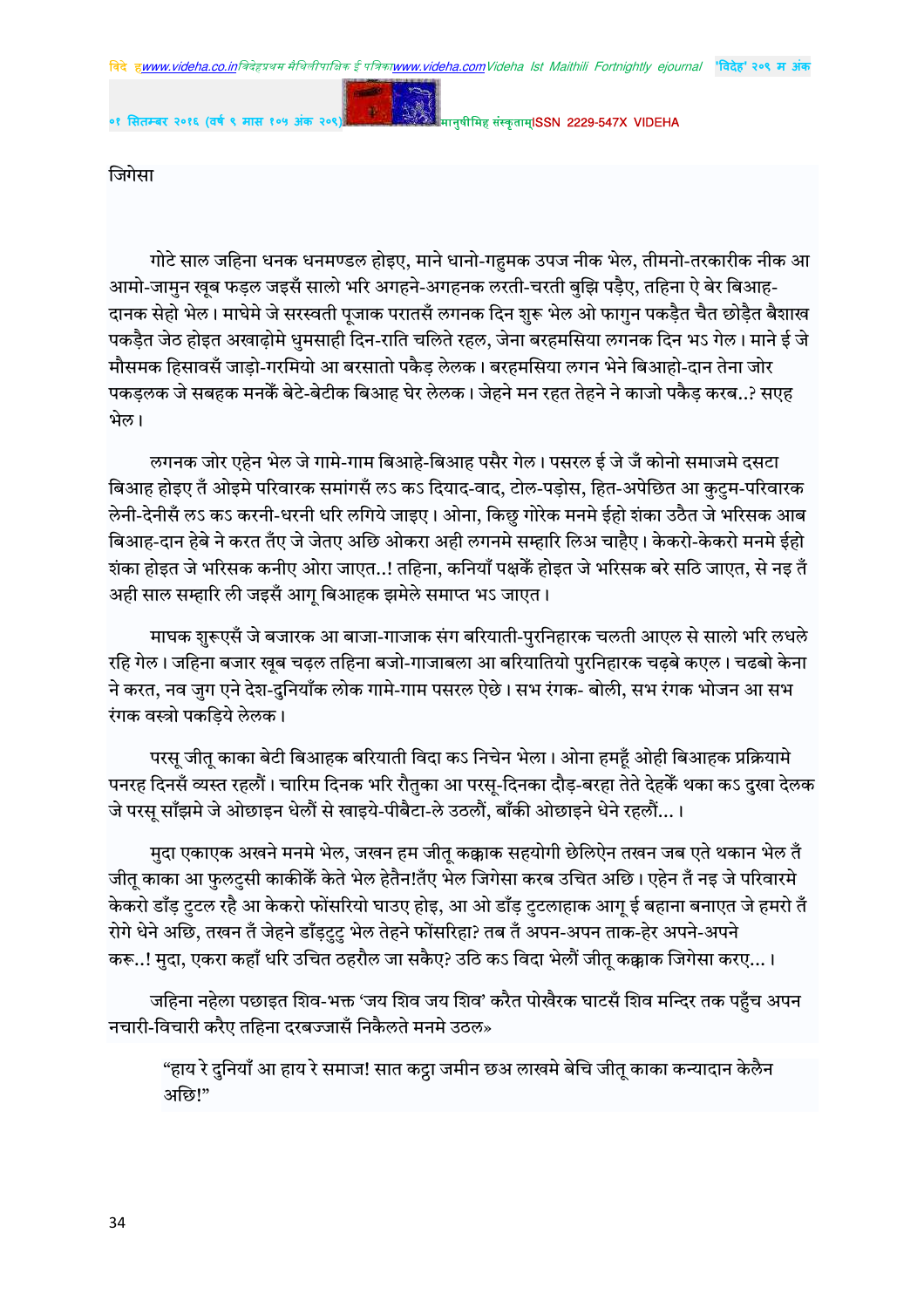लगले मन घुसैक कऽ आग् बढ़ि गेल। आग् ई बढ़ल जे एक तँ शरीरक व्याधिसँ बेथित हेता जीत् काका, तैपर धनक बेथा सेहो हेबे करतैन!

दरबज्जेपर जीतूओ काका आ फुलटुसियो काकी चाह पीबैत गप-सप्प करैत रहैथ। लगमे पहुँचलौं। देखते फुलटुसी काकी बजली»

"केटलीमे अहाँ-जोकर चाह ऐछे, छानि कऽ नेने अबै छी।"

कहि हाँइ-हाँइ फुलटुसी काकी अपन गिलासक चाह पीलैन। चाह पीब उठि चाह आनए आँगन गेली। जीत् कक्काक लगमे बैस हियासए लगलौं जे कक्काक मन केहेन छैन? मुदा चेहराक चुहचुहीसँ मिसियो भरि रोगक रेख नइ बुझि पडि रहल अछि! बजलौं»

"काका, कन्या-दानसँ ते निचेन भऽ गेलौं?"

ओना, कन्या-दानसँ निचेन लोक साल भरिक पछाइत होइए, किएक तँ सालो भरि पावैनियेँ-पावैन सेहो आ बिआहक प्रक्रियाक संग समैया भाड़ो-दौड़ दौड़ैबते रहैए, मुदा एहनो तँ ऐछे जे बर-कन्याक बीच सिनुरदान भेला पछाइत जँ कोनो विशेष घटना घटि गेल, तखन सालो भरिक भाड़क दौड़ सेहो अँटैक कऽ मरि जाइए। मुदा वैवाहिक बन्धन बरकरार रहैए। ओना, जीत् काकाकेँ काल्हि भतखइ-भाड़ सेहो पठबैक छैन, जइमे चाउर-दालिक संग आरो-आरो भोजन-विन्यासक वस्तु पठबैक तँ छैन्हे।

चुल्हि लग पहुँचैसँ पहिनहि फुलटुसी काकीक मनमे उठि गेलैन जे चाहक कोन धड़फड़ी अछि, फेर कनी चुल्हिपर चढ़ा गरमा लेब। एतबे ने जे चाह-पत्तीक संग रहने चाहमे टेनीन पनपए लगैए, ओकरा छानि कऽ कात कऽ देबै आ केटली अखाइर कऽ ठण्ढे चाह रखि देब, पछाइत आगिपर चढ़ा धीपा लेब। चोट्टे अदहे रस्तासँ घुमि फुलटुसी काकी आबि बजली»

"बौआ, बहतरबा मिठाइ सभ उगैड़ गेल अछि। चाह पछाइत पीब, पहिने चारिटा मिठाइ खा लेब?"

जइ मने घरपर सँ विदा भेल रही जे जे काज पछुआएल हेतैन, ओइ पुरबैमे दुनृ परानी काका चिन्तित हेता, से ऐठाम तँ खुशीसँ मिठाइ खुअबैक विचार काकी कऽ रहली अछि! केना शुभ समए अशुभ बात बजितौं, तँए मनकेँ सुभाषित करैत बजलौं»

"काकी. चाहे कि मिठाइये केतौ पडाएल जाइए जे एना अहाँ अपसियाँत छी!"

मदा काकियोक मन जेना फरहरे रहैन तहिना बजली»

"बौआ, काजक बढ़ोतरी भेने जे काजक उमकी चढ़ल से चढ़ले अछि। तँए अपसियाँत कहाँ छी, अपसियाँत नै छी।"

हमरा दुन गोरेक कठ विवाद जीत काकाकेँ नीक नइ लगलैन। जन मनमे कोनो एहेन नव जिज्ञासा, नव विचार रूपमे अंकुर रहल छेलैन। खिसिया कऽ तँ नहि,मुदा जोरसँ काकीकेँ कहलखिन»

"जे मन फुरैए से करू। एना घुर-बहुर किए करै छी!"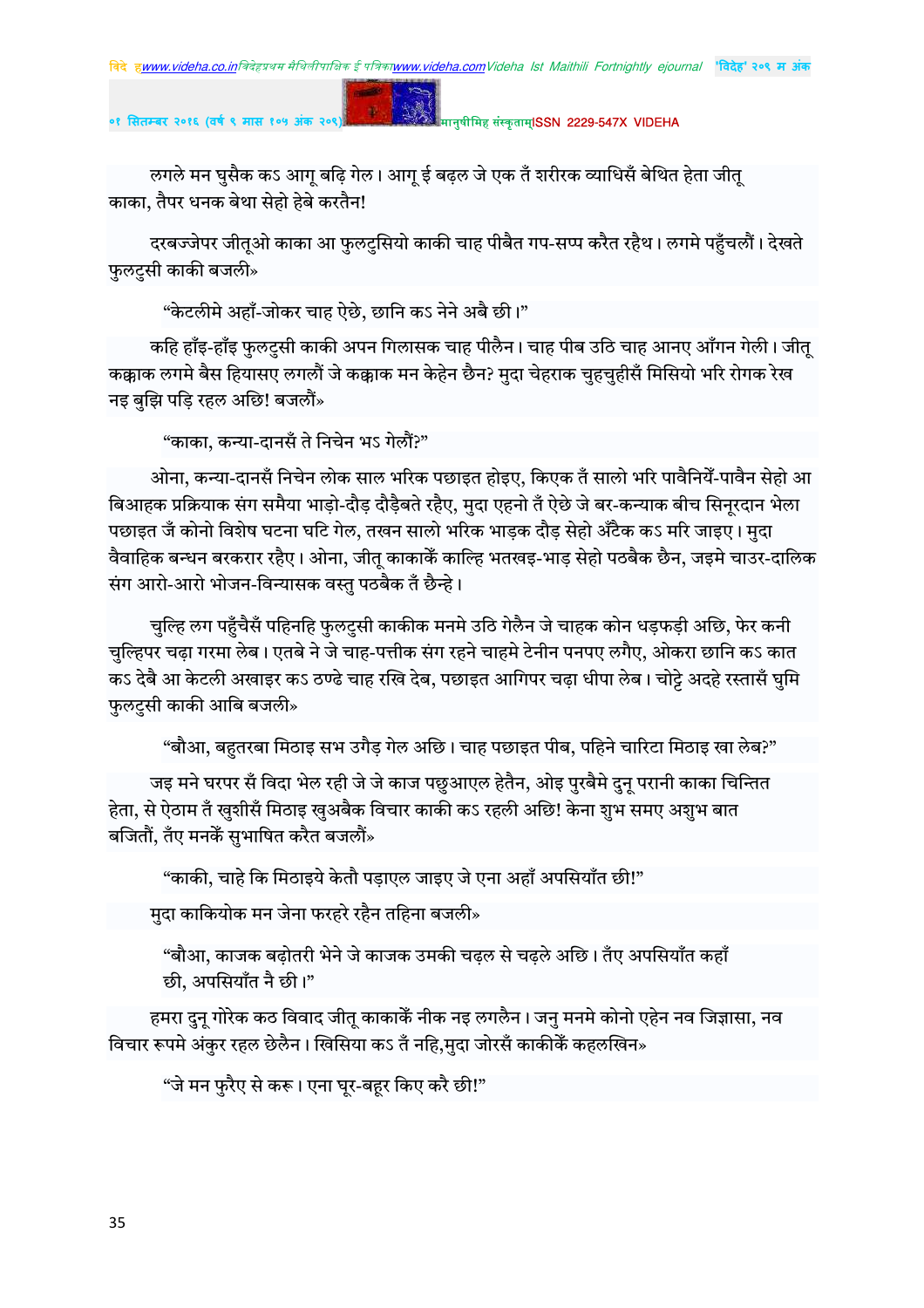ओना, तामस उठला पछाइत सेहो लोक जोर-जोरसँ बजैए आ बिनु तामसक तमस उठने सेहो जोरसँ बजाइते छइ। जेकरा खिसिया कऽ तमसाएब बुझै छी,ओहो अधला नइ भेल, खिस्सा पिहानी बना मनक कलिमाकेँ सेहो घुअल जाइए मुदा बोलीक उग्रता ओकर रूपकेँ प्रभावित करै छइ। फुलटुसी काकीक मनमे जे खुशीक हिलकोर उठैत रहैन तेकर कारण रहैन जे बिआहक पछाइत खेबा-पीबाक वस्तु-जात तेते उगैड गेल छैन जे मास दिन सिलौटो-लोढी नड पकडए पडतैन. तैपर काजक रमकी सेहो चढले छैन।

जीत् कक्काक बात सुनि काकी ने चाह आनए आग् बढ़ली आ ने मिठाइ आनए, जेना मने शान्त भऽ गेलैन। ओहो तीन-कोनियाँ जकाँ जगह पकैड बैस गेली।

चाह पीब पान खा जीतू काका बजला»

"बौआ, तोरा ते ने शरीरमे कोनो गड़बड़ भेलह, खटनीसँ?"

<u>बिन म</u>ँह खोलने मुडी डोलबैत इशारा केलिऐन»

"नड ।"

शान्त वातावरणमे इशारोसँ बहुत बात होइ छै, जइसँ बोल प्रदूषनक सम्भावना सेहो नहियेँ रहै छइ। बोल प्रदुषन भेल- 'रक्का-टोकी।' मनमे उठैत रहए जे काका अपने पारखी लोक छथिये, की नीक आ की अधला काजक<sup>[1]</sup> बीच भेल. ओ तँ अपनेमे ने विचारि लेब।

ओना तीनियेँ गोरे- माने जीत् काका, फुलटुसी काकी आ हम रही मुदा तीन गोरे रही कि तेरह गोरे, गप-सप्प करै काल धारक प्रवाह जकाँ विचारोक प्रवाह तँ होइते अछि, तैठाम जँ विचारक प्रवाह बाम-बूच हएत तखन तँ बात-चीतमे रक्का-टोकी बढ़त! तँए तीन् गोरेक विचारक प्रवाह एक सिरा वा एक भट्ठा हएब जरूरी अछि। तहमे काकीकें काका तेना चोहैट लेलखिन जे मन चोटाइये गेल हेतैन। तँए एक रस बना गप-सप्प करब जरूरी बुझि दुनू गोरेक बीच-बँचावक सीमा दैत बजलौं $\ast$ 

"काकी, चाह-ताह अखन छोड़, खाली एक गिलास पानि पीया दिअ आ पान खुआ दिअ।"

महसँ निकैलते जेना काकोक मनमे आ काकियोक मनमे हरिअरी उठलैन। मदा काकीक मनमे अखनो काजक रमकी रमिते रहैन। बजली»

"बौआ. चारि-पाँचटा बोतल ठंढाक उगरल अछि। वएह नेने अबै छी।"

जहिना ओंघीक आगमन होइते आँखियो झल-फलाए लगैए आ हाफियो हुअ लगैए तहिना कक्काक मनमे सेहो विचारक उठैत रहैन। तैयो मुहकें तँ दबने रहला मुदा नजैर चढ़ने आँखिक रूप बदलए लगलैन। गुण रहल जे किछु बजैसँ पहिनहि काकी लोटामे पानियोँ, गिलासो आ ठंढाक एकटा बोतलो नेने आबि बजली»

"जे मन हुअए से करू।"

एक गिलास पानि पीब बजलौं»

"काका, पान अपने लगा लेब।"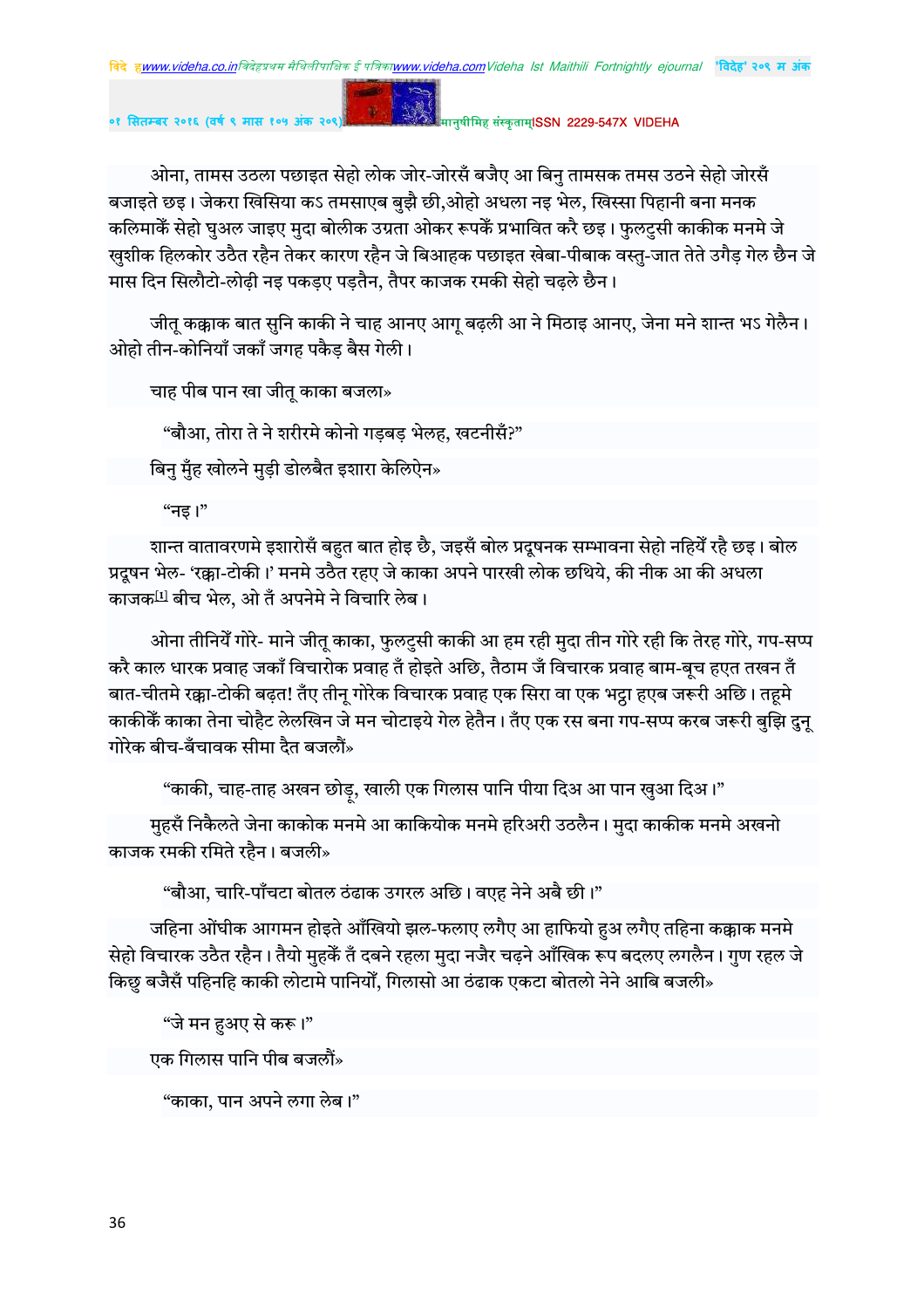मानुषीमिह संस्कृताम्**ISSN 2229-547X VIDEHA** 

अपन बनौल भोजनो-चाहो आ पानो नीक लगैक कारण होइए जे जइ वस्तुसँ जेते सिनेह रहल ओइ वस्तुकैं ओइ रूपमे प्रयोग करब। भाय, मिरचाइ नइ खाइ छी तँ तीमनमे नइ देबइ। कडक-चाह पीबै छी तँ चाहपत्ती बेसी देबइ। जँ तीतगर पान नीक लगैए तँ खएर बेसी देबइ आ जँ मिठगर खाइक इच्छा रहल तँ खएर-चुनक मिलानीमे चुन कनी बेसिया देबइ।

ओना जीत् काका सेहो गप-सप्प करैक क्रममे रहैथ आ अपनो तँ ओही जिज्ञासामे आएले छी, कहलयैन»

"काका, अपना सभ सन परिवारमे बेटीक बिआह भारी पडि रहल अछि!"

ओना, काका मुड़ी डोला स्वीकारि लेलैन मुदा मुहसँ किछु ने बजला। नइ बजैक अनेको कारण मनमे नचैत हेतैन। मुदा, जहिना छालही आकि गाव-मक्खनकेँ माटिक वरतनमे रेहीसँ रहि वा मोहला पछाइत जखन ओ पानिपर अलगए लगैए. जइसँ साफ देखैमे आबए लगै छै जे घी<sup>[2]</sup> बनैजोकर भऽ गेल. तहिना जीत कक्काक मन जखन फरिछाइत साफ भेलैन, तखन मस्कियाए लगला। मस्कियाइत नजैर-मे-नजैर मिला बजला»

"बौआ, बजलह तँ बड़बेस बात, मुदा ऐ पाछू बहुत रास नीक-बेजाए कारणो अछि, तँए धाँइ-दे हँ-नै बाजि देब औगताएल विचार भऽ जाएत।"

ओना, सभ दिनसँ जीत् काकाकेँ सभ तरहेँ श्रेष्ठ बुझैत आबि रहल छी मुदा अखन तँ सद्य: कन्यादान सन यज्ञ निर्विघ्न निवारण केलैन अछि। तँए किछु विशेष अनुभव तँ हेबे करतैन। होइते अहिना छै जे जखन कोनो रोगी डाक्टर ऐठाम पहँचल आ क्षणे-क्षण पानि मांगए लगल तखने डाक्टर परेख लड़ छैथ जे तषित पानिक रोग अछि नइ कि तिरपित पानिक रोग।

जीतू काकाकेँ सभ तरहेँ श्रेष्ठ बुझैक सेहो कारण अछि। ओना, एको काज आकि विचारमे लोक श्रेष्ठ होइ छैथ, जे भेल कोनो काजमे श्रेष्ठता प्राप्त करब। मुदा ऐसँ आग अछि एक-सँ-अधिक काजमे श्रेष्ठता प्राप्त करब, आ ओहसँ आग अछि जिनगीक श्रेष्ठता प्राप्त करब। तइमे जीत काका श्रेष्ठ जिनगी बना जीब रहला अछि।

बजलौं»

"काका, ओना जेते ऐ बिआहमे बरदेलौं तेते अपन काज पछुआइये गेल, मुदा अपनासँ आगु समाजक काज बुझै छी, तँए ओइले कोनो मलिनता नइ अछि। पनरह दिनक कएल काज अछि तँए ओ तँ आब समापने दिस ने उतरत।"

जेना हमर बात जीतु काकाकेँ नीक लगलैन। बजला»

"तत्काल कौल्हका भाड़ पठाएब अछि। ओना बिआहेक भाँजक काजमे एकरो भाँजपर चढ़ा नेने छी, तँए कोनो चिन्ता मनमे नहियेँ अछि। ओना, ऐ भाड़क आब कोनो महत थोड़े रहल।"

कहि मुँह बिजका लेलैन। जँ कक्काक विचार अपनो बुझैत रहितौं तखन तँ कोनो प्रश्ने ने मनमे जगैत, मुदा से तँ भेल नइ। कक्काक मँह किए बिजकलैन से मनकेँ खोलि देलक। बजलौं»

"से की, काका?"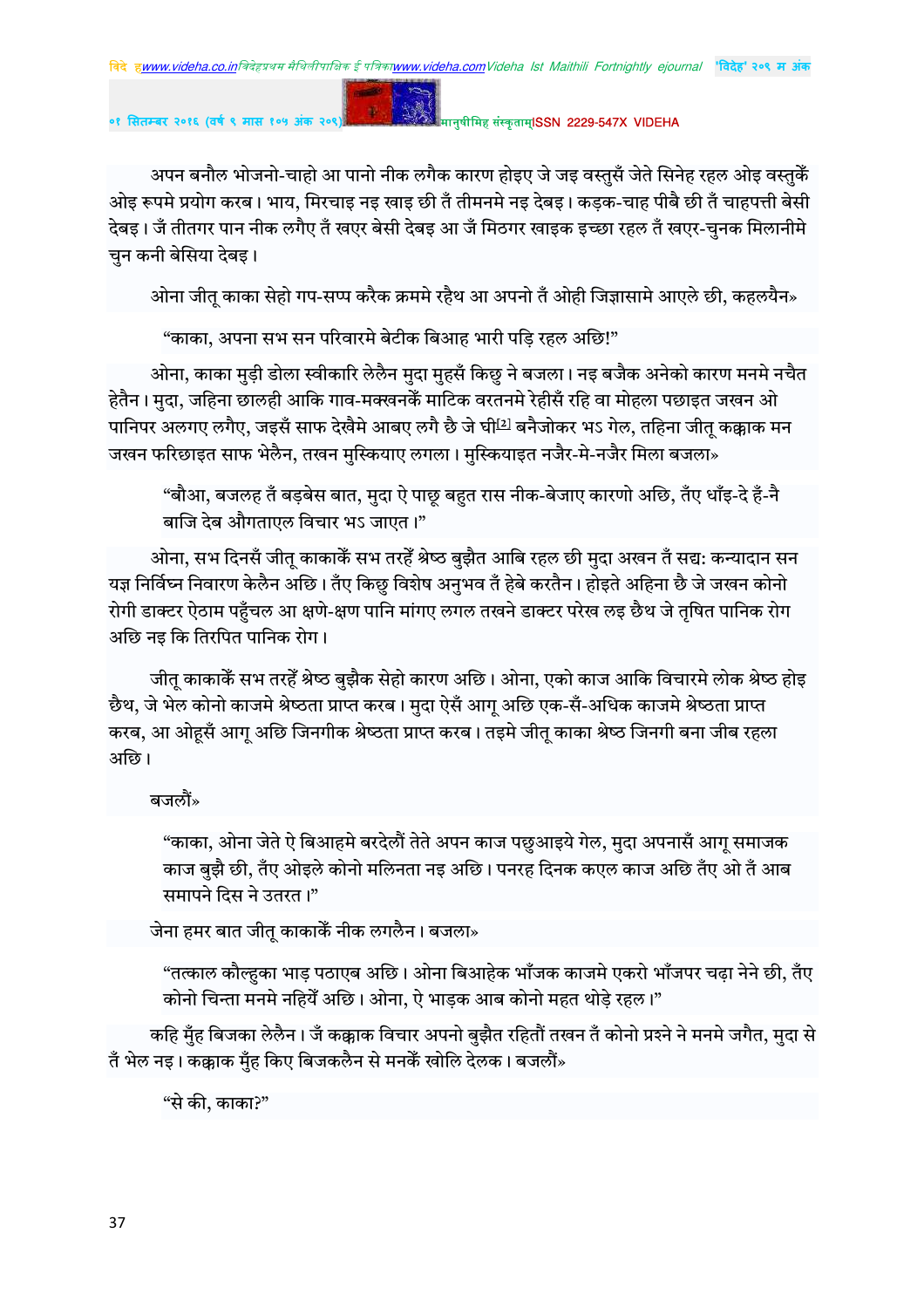**०१ सतबर २०१६ (वष ९ मास १०५ अंक २०९)** !" #\$ISSN 2229-547X VIDEHA

जीत् कक्काक मनमे रहैन जे कन्यादानक शुरूसँ अन्त धरिक विचार करी, मुदा बिच्चेमे दोसर प्रश्न उठि गेल। कक्काक मनमे ईहो उठलैन जे जखन कन्यादानक बीच कोनो विघ्न-बाधा उपस्थित नइ भेल. तखन तँ स्पष्ट अछि जे समीक्षा-जोकर कोनो जगहे ने रहि गेल, मुदा तैयो एते तँ ऐछे जे एक-कड़ीमे ओकरा जोड़ि माला-रूपमे एक झलक देख ली... ।

विचारकैं असथिर करैत जीत् काका बजला»

"बौआ, ओना पहिने बिआह-दुरागमन दू बेर होइ छल, माने दू लगनमे होइ छल। आ ई भाड़ छी दुरागमनक पछातिक, मुदा आब तँ दुन् एके बेर हुअ लगल अछि, तँए..?"

बिच्चेमे बजा गेल»

"से की?"

काका बजला»

"ई भाड़ जे छी, दुरागमनक पछातिक पहिल भाड़, ओ छी कन्याक भोज्य-विन्यासक लृरिक परीछा। मुदा से आब थोड़े होइए। अनेको एहेन-एहेन कारण सभ बीचमे उपस्थित भऽ गेल अछि जे परीछाक परिस्थिये बिगाडि देलक अछि।"

पुछलयैन»

"से की?"

काका बजला»

"ई परीछा परिवारक बीचक छी। माने ई जे सासुरमे पहिल दिन कनियाँ भोजन बनौती से परीछा परिवार-जन खा कऽ बुझता। मुदा आब तँ जहिना बिआहक बरियातीक ठेकान नइ अछि, तहिना ईहो बेठेकान भऽ गेल अछि। मानि लाए जे पचास गोरेकैं भोज खाइक न्योँत दऽ देलिऐ, ओतेक भोजन बनाएब कनियासँ सम्भव नइ अछि। मदा वएह कनियाँ जइ परिवार भरिक भोजन बनौती. ओही काजे ने एबो केली अछि। कहब जे समाजिक भोजमे सभ तरहक लोकक समावेश भेने बेसी नीक हएत, मुदा काजोक तँ सीमा अछि। एक आदमी केते कए सकैए...।"

धुर-झार काकाकेँ बजैत देख अपनो मन बजैले लुसफुसाइत रहए मुदा जँ दुन् गोरे बजबे करब तँ सुनिनिहार के हएत। तँए मुँह दाबि कऽ रखने रही। ओना जहिना कोनो धारमे बाढ़िक पानिक बेसी आगमन होइते धार फुलाइयो लगैए आ प्रवाहो तेज भऽ जाइ छै, तहिना कक्काक रूप देख बुझि पड़ैत रहए। मुदा जहिना कोनो टटका घटना बिन टाट लगने छिड़िया कऽ नाचि जाइए जइसँ सभ बात सबहक बीच आबि गेने बेसी शुद्ध रहैए, मुदा बसिएला पछाइत ओहमे केते टाट-फड़क लगि जाइए, तहिना अखन कन्यादान सन यज्ञ सम्पन्न भेल अछि, जेकरा बुझब-जानब जरूरी अछि जँ आने-आन गप-सप्पमे समए ससैर जाए आ मुख्य बात छुटि जाए, सेहो तँ नीक नहियेँ भेल। तँए विचारकेँ मोड़ैत, बिच्चेमे बजलौं»

"काका, बड़ीटा दुनियाँ अछि आ बहुत लोको अछि, ओकरे दिस जँ देख-देख मुँह तकैत रहब तखन अपना सिरक जे काज अछि से केना हएत?"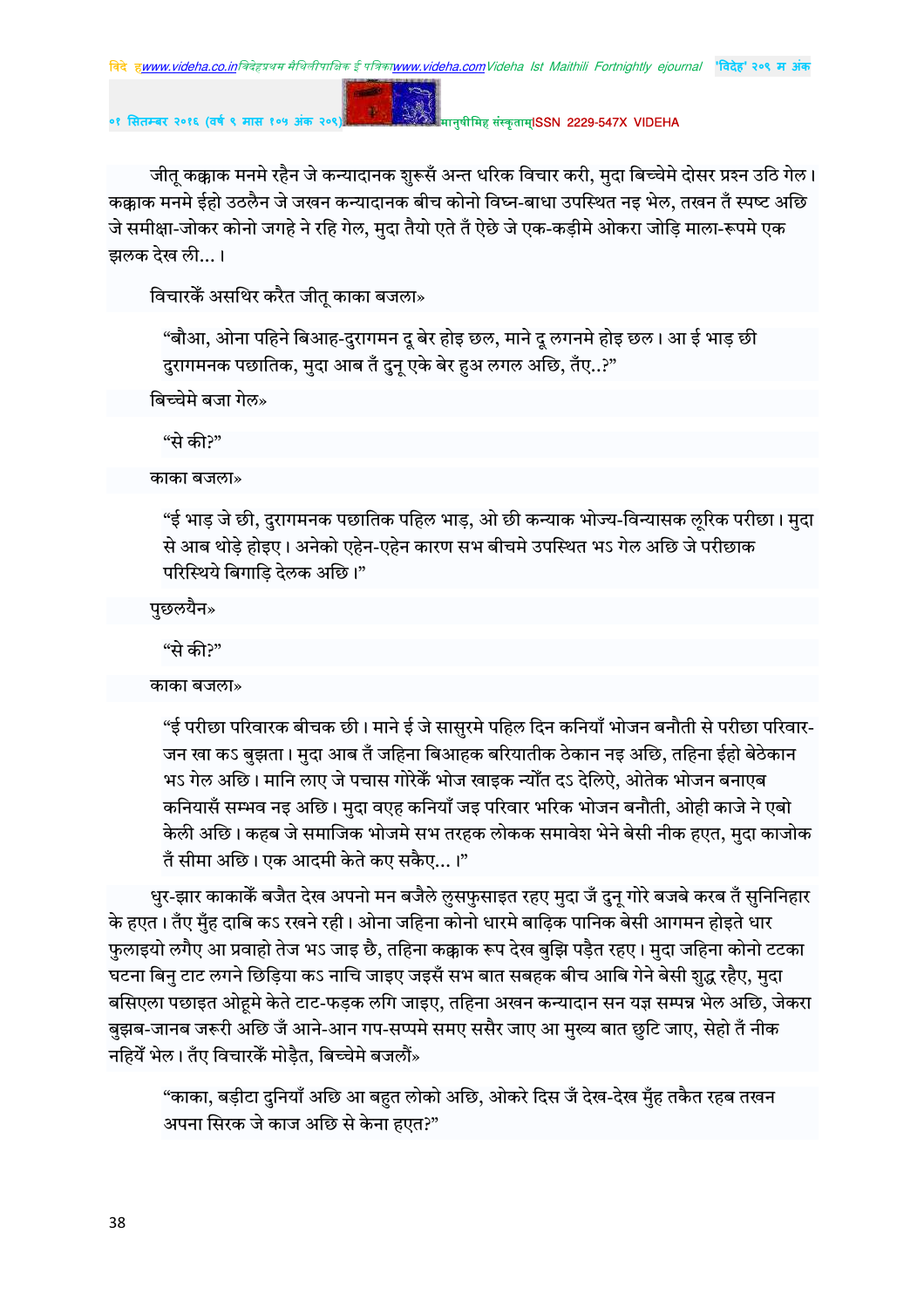### मानुषीमिह संस्कृताम्**ISSN 2229-547X VIDEHA**

हमर बात सुनि काका गम्भीर भेला। गम्भीर होइत मुड़ी डोलबैत स्वीकारि लेलैन मुदा मुँह बने रहलैन। तैबीच काकी टपैक गेली»

"बिआहक पछाइत पहिल सालक सौनमे भरि अन्हरिया पख फूल लोढ़ै छेलौं, से वीध आब थोड़े हएत। नैहरक वीध छी से सासुरमे केना हएत?"

ओना, जीत् काकाकेँ काकीक विचार सोहनगर लगलैन मुदा मुस्की भरैत मुँह बने रखला। बजलौं»

"काका, तेहेन दुरकाल समए आबि गेल अछि जे अपना सभ सन लोककें जीब कठिन भऽ गेल अछि!"

हमर बात सुनि जीत् कक्काक नजैरक पानि जेना जगलैन। जगिते नजैर चढ़ए लगलैन। आँखि उठा हमरा दिस तकलैन तँ बुझि पडल जे जे नचारीक बात कक्काक सोझ रखलौं ओ जेना हनका धडि लेलकैन! किएक तँ जहिना साँप धेला पछाइत बिखक असैरसँ नजैरक रूप बदलए लगै छै तहिना जीत कक्काक नजैर बदलए लगलैन। बजला»

"बौआ, जे दुनियाँ अछि आ ओकर जेहेन परिवेश छै ओहीमे ने अपनो सबहक परवरिस हएत, तेकरा जँ दुतकारि दुरकाल कहि हारि मानि लेब तँ यएह ने भेल कायरता?"

कक्काक बात सुनि अपनो मनमे विचार-मल्ल जगल। जगिते भेल जे औझुका मनुख ने हम भेलौं। जँ अपनाकेँ हजार बर्ख पैछला आकि हजार बर्ख ऐगला बुझब तँ वएह ने भेल बचपना। जनम-सँ-मरण धरिक जे जिनगीक यात्रा अछि ओ तँ आइयेक समैमे ने चलैत बितबैक अछि। मदा जीत कक्काक संग रहने एते तँ भाइये ने गेल अछि जे ओहो हमर जीवन-मरण देख रहला अछि। मुदा, प्रश्न तँ ईहो ने अछि जे जीत् काका अपना संग रहितो कायर जकाँ बुझि रहला अछि..!

अपनाकेँ सम्हारैत बजलौं»

"जीता-जिनगीकेँ जँ चीता-जिनगी बना जीबे करब तँ ओ थोड़े जिनगी भेल?"

हमर बात सुनिते जीतू कक्काक मन जेना खनखनेलैन! बजला»

"बौआ, ने परिवार छोड़ि पड़ाइक अछि आ ने दुनियाँ छोड़ि आ ने जिनगी छोड़ि केतौ पड़ाइक अछि। असल अछि जिनगीकैं पकैड चलब।"

जीत् कक्कक बात नीक नहाँति नइ बुझि पेलौं। मनमे बुझि पड़ल जे जेना अधखिज्जूए बुझलौं। मुदा अधखिज्जु धानक चाउरकें दोहरा कऽ ढेकीमे कुटि-छाँटि जहिना छाँटल चाउर बनौल जाइ छै तहिना बिनु बुझल बातकें छँटियबैत बजलौं»

"काका, हमरा अहाँक परिवारमे अन्तरे की अछि। जेहने मझोलका परिवारमे गिनती अहाँ-परिवारक होइए तेहने हमरो-परिवारक अछि। तँए एहेन-एहेन यज्ञ काजक भार तँ पडबे करत किने।"

जीत् काकाकेँ हमर बात नीक लगलैन। जहिना केकरो चाहो, पानो, सिगरेटो आ नोइसो लैक अभ्यास रहल, आ कखन कोन अम्मलक प्रयोगक प्रयोजन मनकैं अछि ओ तँ अपने-अपने मनमे होइए, मदा एहनो तँ होइते अछि जे अन्ना-गाहिंस झटहा जकाँ फेकलासँ आनो काज सुतैर जाइए, तहिना भेल। भेल ई जे जीतू कक्काक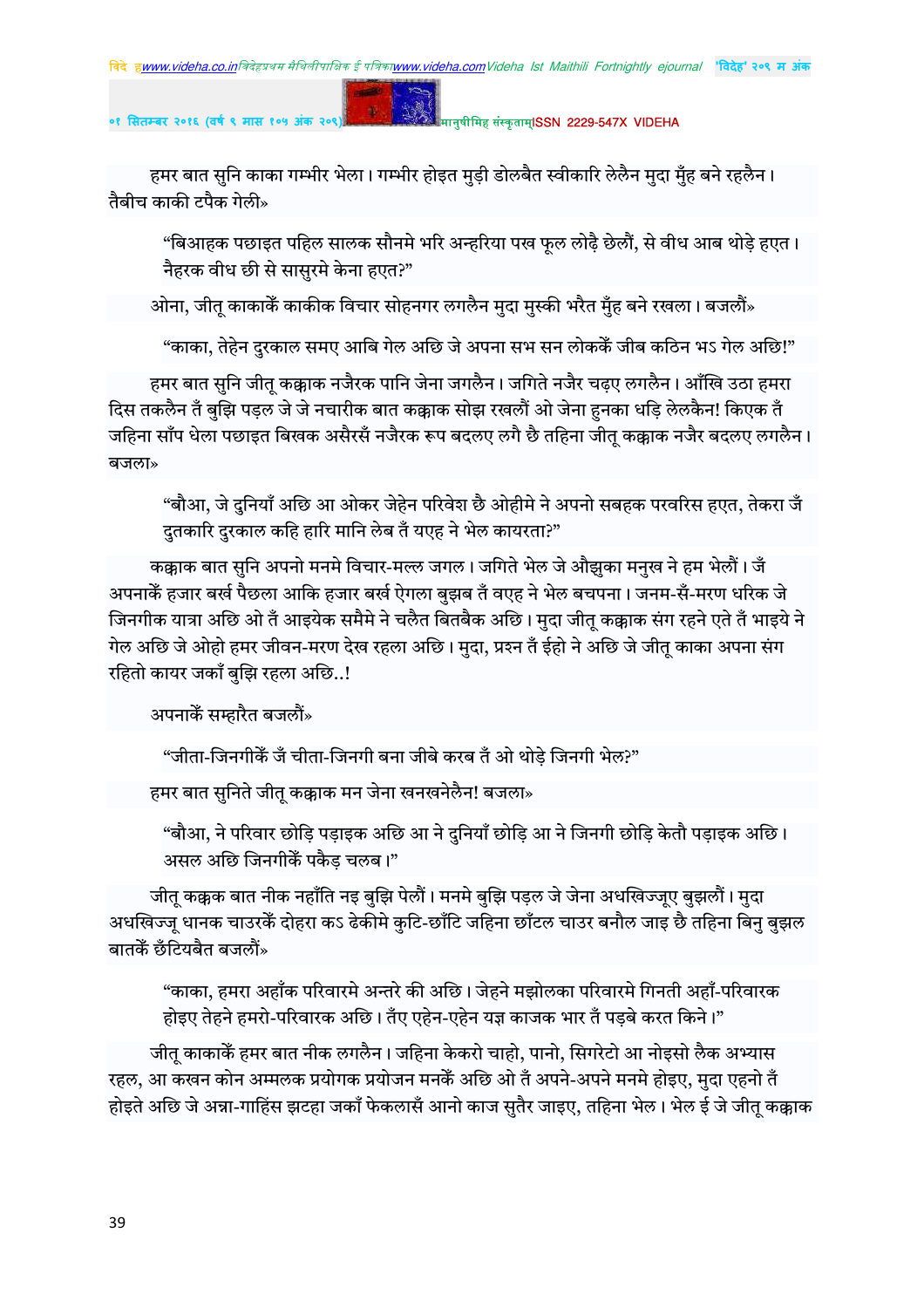**०१ सतबर २०१६ (वष ९ मास १०५ अंक २०९)** !" #\$ISSN 2229-547X VIDEHA

मनमे रहैन जे कन्यादान परिवारक काज छी, ओ तँ परिवारे-जनकेँ करैक भार अछि, ओना कहनिहार, सुननिहार आ केनिहारो तँ समाजमे ऐछे, मुदा ओ तँ केना सुति रहल अछि, आकि सुता गेल छै, आकि सुता देल गेल छै ओ तँ सभ समाजक मुहेँ-कानसँ बुझल-जानल जा सकैए।

अपन शुभ काजक अनुकरण जँ दोसरो-तेसरो परिवार करत तँ ओकरो शुभे-शुभ हेबाक सम्भावना रहै छै मुदा बदलैत समाजिक परिवेशमे एकरो निश्चितता नइ रहि गेल अछि। तँए अपन कएल शुभ कर्मक महत घटि गेल सेहो तँ नहियेँ अछि...।

जीतु काका बजला»

"बौआ, परिवारक काज समयानुसार समैपर सम्पन्न होइत चलए, वएह भेल परिवारक शुभ गति-विधि।" जीत काकाकैं आगक बोल मुहेँमे रहैन कि बिच्चेमे बजा गेल»

"एकरा के काटत?"

ओना बजलौं अनठेकानियेँ मुदा जीत् काकाकेँ अपन विचार अकाट बुझि पड़लैन, जइसँ मनक मणि मुनि रूपमे फुटलैन»

"बौआ, बेटीक बिआह भेल, जइमे बहुत एहेन विधि-बेवहार भेल जेकर या तँ प्रयोजने ने छल, वा नव सिरासँ चढि गेल। मुदा कन्यादानो करब तँ अनिवार्य,जे काजक मुल बिन्दु भेल। हँ! तखन, औझुका परिवेशमे अपन-काजक अँटावेश केना हएत, ई तँ अपने ने बुझए पड़त?"

कहलयैन»

"हैं ।"

काका बजला»

"छह लाख रूपैआ कन्यादानमे खर्च भेल, खेत बेचि कऽ केलौं। अदहासँ बेसी रूपैआ धुर-खेल भऽ गेल। मुदा उपायो तँ दोसर नहियेँ छल। नीक-अधला बजनिहार समाजमे ढेरियाएल अछि, मुदा नीक-अधलाक विचार करैत समाजकें आग दिस लऽ चलब, एहेन विचारक लोक केते अछि?"

मनमे बेर-बेर उठए जे जे विचार करए चाहै छी ओ विचार भाइये ने रहल अछि आ अनेरे समाजक बात दौड-दौड कऽ बीचमे आबि खसि पडैए..!

सम्हारि कऽ बजलौं»

"काका, ऐ बेरक समए तँ लगनक हिसावे कहियौ आकि बिआह-दानक हिसावे, सोल्हन्नी धुर-खेले भऽ गेल! जेते नेंगरा-लुल्हा, कन्हा-बौका छल सभ उठि गेल!"

हमर बात जेना जीत् काकाकें नीक लगलैन। गाम दिस हिया कऽ ताकए लगला, चारिटा बिआह नजैरपर पड़लैन। ओना गामे छी, जे गाम जेते नमहर तइ गाममे तेते काज होइते अछि। मुदा हमर गाम से नहि, अखुनका जे सरकारक पंचायतिक नाप अछि, तइ हिसावक गाम अछि।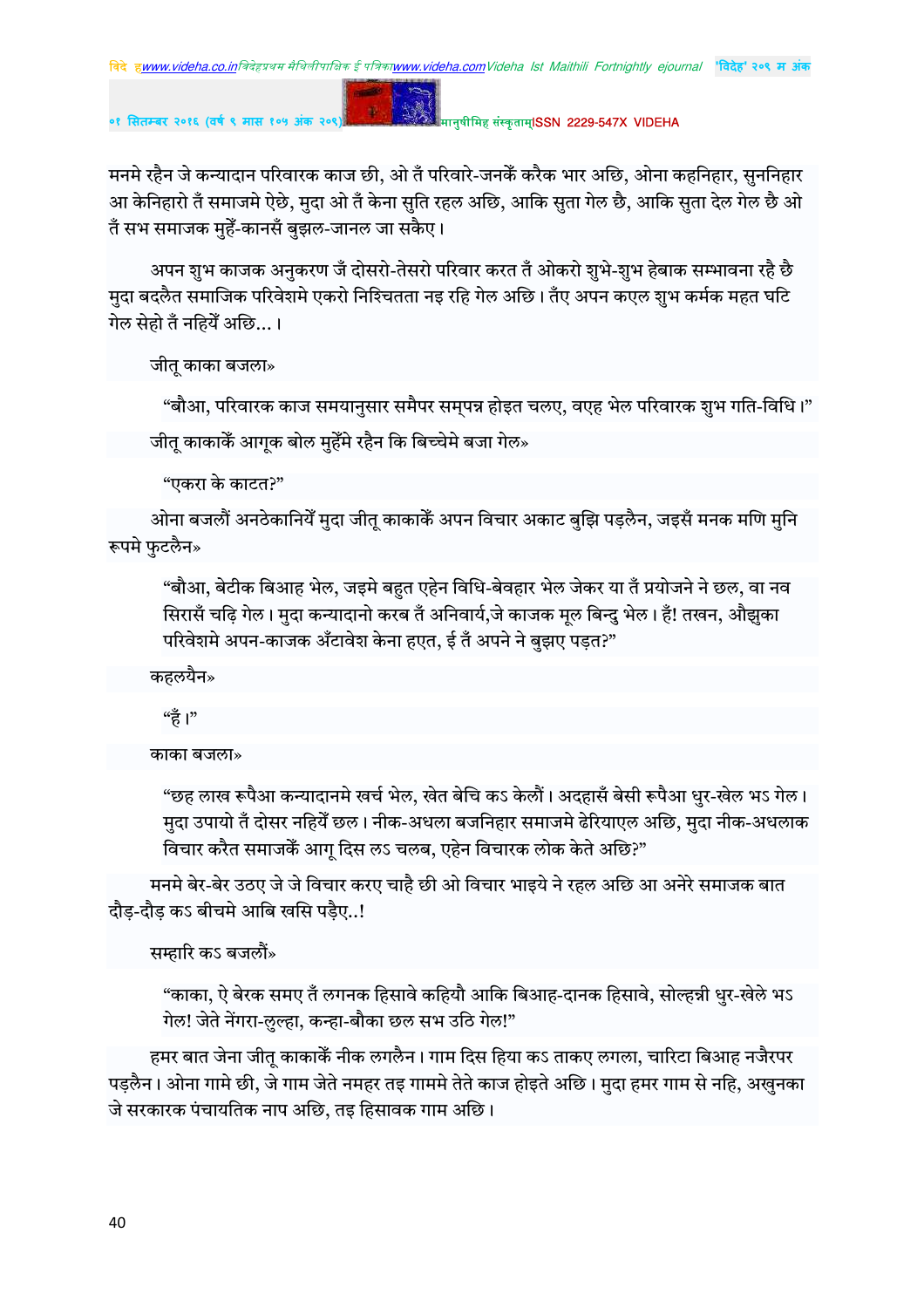मानुषीमिह संस्कृताम्**ISSN 2229-547X VIDEHA** 

ओना जीतू काका चौअन्नी मुस्की भरि चुपे रहला, मुदा फुलटुसी काकीकेँ जेना छुबि देलकैन! बजली»

"बौआ, बजैमे केकरो किछ लगै छै! बेटी बिआह केहेन होइ छै से जेकरा करए पड़ै छै ओ बुझैए। कोढ़ तोडि़ देलक!"

ओना काकीक विचारकें जीत काका सेहो मने-मन मानि रहल छला मुदा बजला किछु ने। कनी काल तीन् गोरेक बीच गुमा-गुमी बनल रहल। सभ सबहक मुँह देख-देख नजैर उतारि धरतीपर लऽ आनी...।

कनी कालक पछाइत मौन-भंग करैत जीत् काका काकीकेँ कहलखिन»

"एते काल चाह-चाह, मिठाइ-मिठाइ घोल करै छेलौं, आ जखन बेर आएल तखन मुँह दाबि नेने छी!"

'खग जानए खगक भाषा', जीतू कक्काक बात फुलटुसी काकी बुझि गेली। बीचसँ उठैत बजली»

"बहुतरबा कौफी सेहो उगरल अछि।"

तनैत वाणमे जीत् काका बजला»

"चाह-कौफी पछाइत पीआएब, पहिने कनी नोनगर-मिठगर लाउ।"

जहिना अफरजात वौस रहने बारीककें परसैमे नीक लगै छै तहिना फुलटुसी काकीकें सेहो भेलैन। घरमे सभटा वौस देखले रहैन, उठि कऽ गेली आ थारी भरि साँठि आग बढली।

बीचमे बजलौं»

"काका, समाजो आ गामो एक रहितो टुकड़ी-टुकड़ी बनल अछि। जइसँ एके गामक वा एके समाजक काज रंग-विरंगक भऽ जाइए। जइसँ समाजिक सरोकारपर..!"

बिच्चेमे जीत् काका लोकि लेलैन। बजला»

"हँ से तँ अछिये।"

तैबीच भरल थारी नेने फुलटुसी काकी सेहो पहुँच आगुमे रखि देलैन। मधुर भोज्य-वस्तुसँ थारी भरल रहबे करइ। देखते जेना मनो मिठाएल। बजलौं»

"काका, अनेरे लोककें दुरमतिया चढ़ल छइ। कहू जे वैवाहिक सम्बन्ध दूभि-धानसँ सेहो भऽ सकैए, तइमे लाखक-लाख, करोड़क-करोड़ रूपैआ धुर-खेल भऽ रहल अछि! लूटा रहल अछि! मुदा की गाम-समाजमे ओते सम्पन्नता आबि गेल अछि जे जेकर कुप्रभाव समाजपर नइ पड़त?"

मुड़ी डोलबैत जीतू काका सूहकारि तँ लेलैन, मुदा बजला किछु ने। तैबीच दुनू गोरे एक-एकटा रसगुल्ला थारीसँ उठेलौं। जीत् काका हाँइ-हाँइ मुँहक रसगुल्ला चिबबैत बजला»

"बौआ, दहेज आइ कोढ़ बेमारी जकाँ समाजक कोढ़केँ खखोरि-खखोरि खा रहल अछि, से केकरा?"

ओना मुँहमे अपनो लालमोहन लऽ नेने रही मुदा जेना रस तर चलि गेल आ गिट्सबला छेना मुहेँमे लठिया गेल रहए, तैयो बजलौं»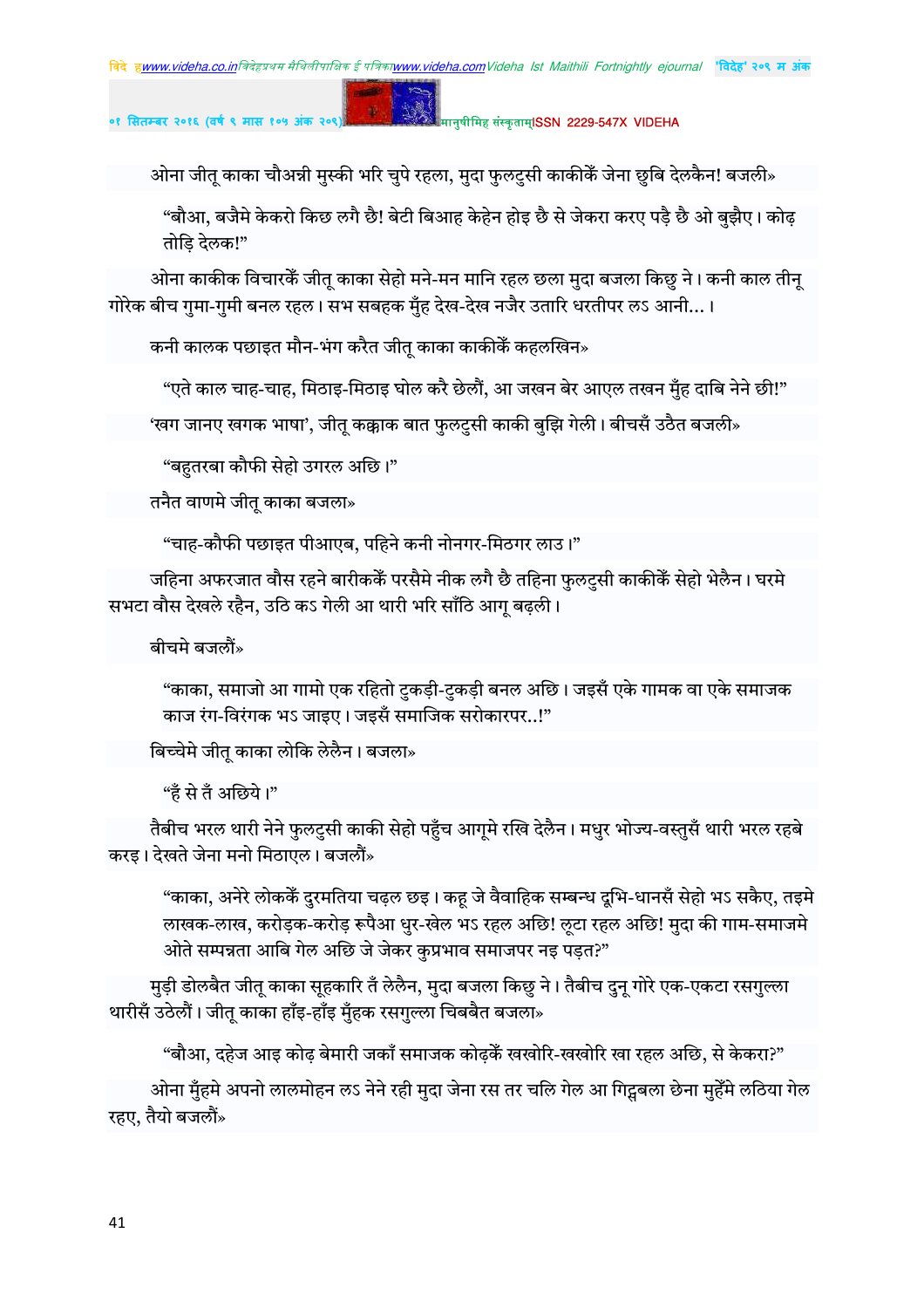मानुषीमिह संस्कृताम्**ISSN 2229-547X VIDEHA** 

"नइ बुझि पेलौं, कका?"

नइ बुझि पबैक कारण अछि जे समाजक सभ बजैए जे दहेज अधला छी। तैठाम काका की बाजि रहला अछि?

जीत काका बजला»

"बौआ, गाम-समाजमे जे जाइतिक जल्ला पसरल अछि ओइ जल्लाकैं सोझरबैमे दहेज आएल। जे नीक भेल।"

एक तँ कक्काक पहिलुके बातक ओझरी मनमे नइ छुटल छल, तैपर फेर दोसर ओझरी लगा देलैन! ओझरी ई जे 'दहेज नीको छी।'

..छँटियबैत बजलौं»

"काका, दूटा प्रश्न एक संग आगृमे आबि गेल अछि। पहिल, दहेज नीक केना? आ दोसर, ओझराएल समाजक जालकें दहेज केना सोझरा रहल अछि?"

तैबीच दुन् गोरे दु-दुटा मिठाइ आ चरि-चरिटा नमकीन-कटलेट खा पानि पीब नेने रही। चाहक बारी आबि गेल छल। मुदा फुलट्सी काकी सेहो दुन बात सुनने छेली तँए उत्तर पबैले मुँह बाइब निचेनीमे बैसल छेली। चाहक छौंकमे जीत काका बजला»

"बौआ, अखन कोनो काजक औगताइ नइ ने छह?"

कहलयैन»

"नड।"

ओहना तँ बाते-विचारक काजे एतए आएल छी, तखन आन काजक अगुताइयोक बात केना कहि दैतिऐन।

असथिर होइत जीतू काका बजला»

"बौआ, काजक खुशी आकि गम किछु ने अछि। ई तँ परिवार चलैक प्रक्रिया छी जे सभकेँ करै पड़तै।" ओना, मुडी डोलबैत बजलौं»

"हँ, से तँ करै पडतै।"

मुदा मनमे ईहो होइत रहए जे फेर ने कहीं काका परिवारक दोसर विचारमे ओझरा जाथि। मुदा से जेना जीत कक्काक अन्तरात्मा बुझि गेलैन। बजला»

"बौआ, अपना सबहक गाम-समाजमे जाइतिक भीतर जाइतिक जल्लाक सीढीनमा खाडही बनल अछि, किछु काजोक हिसावसँ आ किछु वृत्तियोक हिसावसँ आ किछु माननौं।"

जीतू कक्काक सोझराएल बात सुनि मुड़ी डोलबैत बजलौं»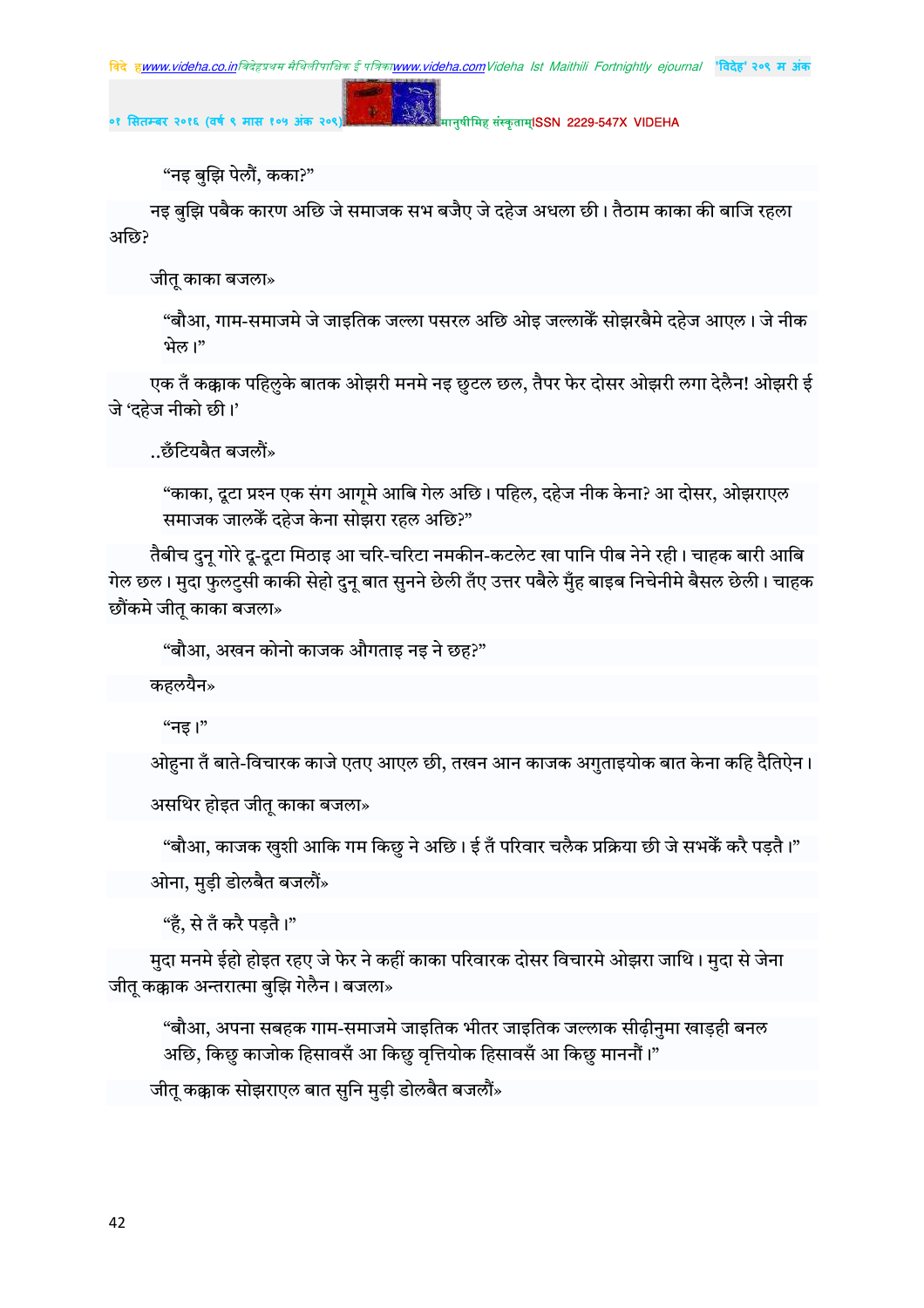मानुषीमिह संस्कृताम्**ISSN 2229-547X VIDEHA** 

"ऐमे के 'नइ' कहत!"

जेना हमर बातसँ जीत् काकाकेँ सह भेटलैन, तहिना सहियारैत बजला»

"एतबे जँ रहैत तँ सोझ-साझ डाँरि खींचि डँरियाएब हल्लुको होइत, मुदा..!"

जीत् काका 'डाँरि खींचि डँरियाएब' की बजला सँ नीक जकाँ बुझबे ने केलौं! बुझबो केना करितौं, कागजपर कलमसँ डाँरि खींचलकेँ सभ देखैए। खेतमे आडि बना सेहो लोक अडिया-अडिया डँरियबैत अछि। मदा मनख तँ बिनु सींग-नाङैरक छी। मनुखकेँ डँरियाएब! ई की..?

<u>मुँ</u>ह खोलि बजलौं»

"काका, कनी आरो सोझरा कऽ कहियौं। मन पूरा फरीच नइ भेल।"

हमर बात सुनि जेना जीत् काका विह्वल भऽ गेला, मनमे विचारक लहैर उठि गेलैन, कोन ढंगे बुझौल जाए जे मनक बात ओहो बझि जाए..?

संयमित होइत बजला»

"बौआ. समाजमे पहिल भेल समाजिक जाति आ समाजिक जाडतिक बीच जाति-जातिक बीच सेहो अहिना बनल अछि, जहिना समाजमे अछि। जाइतिक बीच अगुआएल-पछुआएल इत्यादि, सेहो अनेको जातिक बीचक दूरी ओतबे अछि जेते समाजक बीचक जाइतिक दूरी अछि।"

भकइजोतमे जहिना कखनो साफो देख पड़ैत आ कखनो अन्हराइयो जाइत, तहिना जीतू कक्कक विचारमे हअए। जे बात जीतुओ काका बुझि गेला। बजला»

"मन अकछाड-तकछाड ते ने छह?"

मुदा हमरो सुतरल। बजलौं»

"मन अकछाएत तँ एक बेर फेरो चाह पीब लेब।"

चाहक चर्च सुनि फुलटुसियो काकीक मन फुरफुरेलैन, जेना अपनो चाह पीबैक विचार पहिनेसँ जगल होनि। फुलटुसी काकी उठैत बजली»

"हमरो आबह देब, तखन फरिछौट करब।"

फुलटुसी काकीक बात सुनि मनमे भेल जे भरिसक जे बात काकी बुझि रहली अछि, से अपने नइ बुझि पेब रहल छी! तैबीच जीत काका बजला»

"कोनो बाते-विचार आकि काजे-उदेमकेँ फरिछबैक जे रस्ता अछि ओ एक बेर कि हजारो बेर फरिछौल जा सकैए। भेल तँ एतबे ने जे घोर-मट्ठा पोखैरक पानि केना घाटपर फरिच हएत जे साफ पानि लेब?"

ओना, अपना मनमे बेर-बेर उठैत रहए जे जाबे काकी अबै छैथ ताबे विचारकेँ चरियबैत रही, मुदा कक्कोक बातक उलंघन करब नीक नइ बुझि पड़ैत रहए।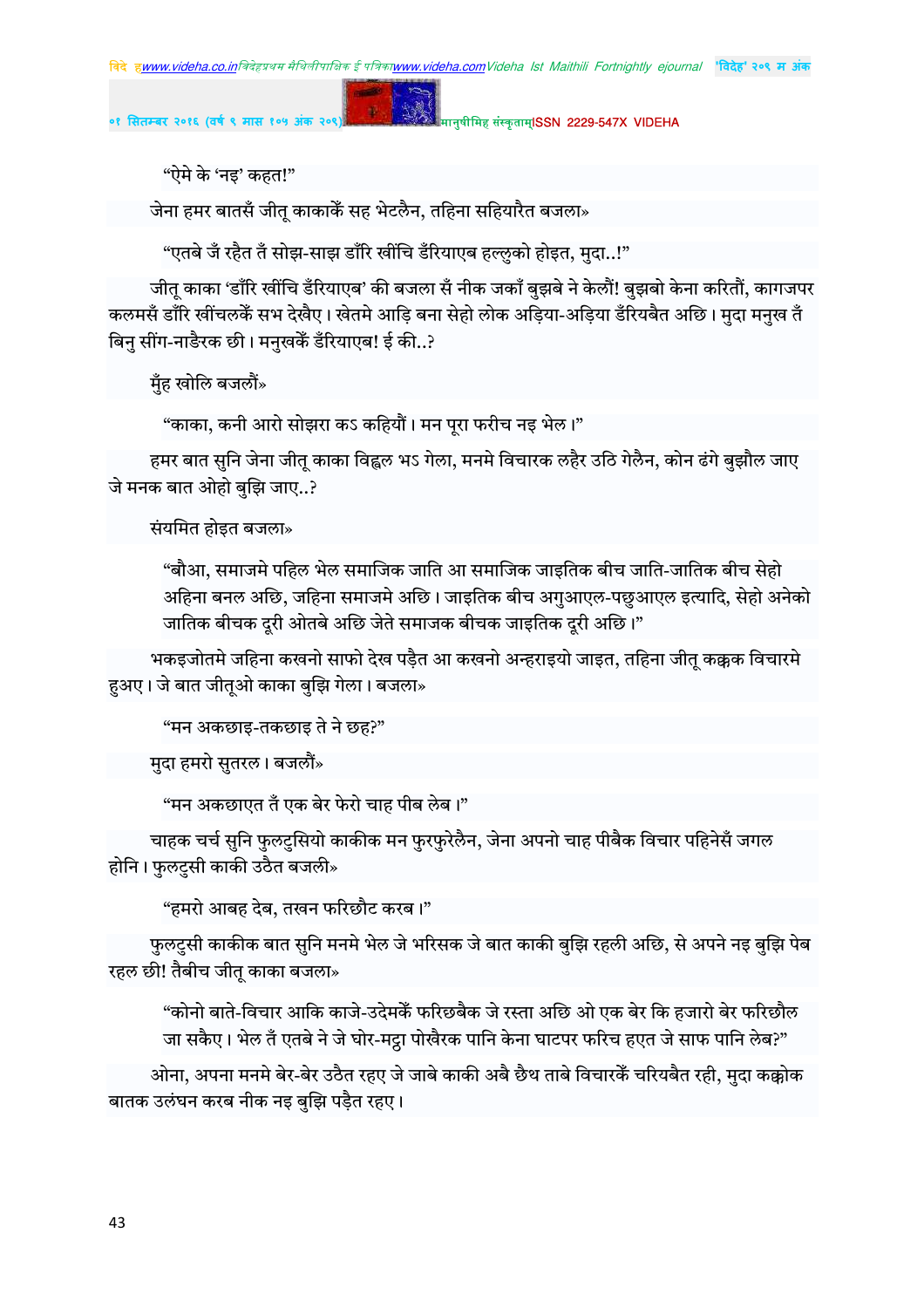**०१ सतबर २०१६ (वष ९ मास १०५ अंक २०९)** !" #\$ISSN 2229-547X VIDEHA

अपनो हिस्सा चाह नेने फुलटुसी काकी पहुँचली। बीचमे तस्तरी रखि गिलास उठा जाबे जीत् कक्काक हाथमे पकड़ौलखिन, तइ बिच्चेमे अपनेसँ गिलास उठा मुहमे लगेलौं। ताबे काकी सेहो गिलास उठौली। विचारकेँ खरियबैत बजलौं»

"काका, ऐ बेर तँ बुझि पड़ैए जे बिआहेक साल छी!"

जीतु काका बजला»

"अपना गाममे केते लड़का-लड़कीक बिआह भेल?"

ओना, नजैर उठा-तकलौं तँ बुझि पड़ल जे बिआहो की एके रंगक भेल। केकरो बिआह-दुरागमन संगे भेल, तँ केकरो दुरागमनेटा। तेतबे नहि, चुमौनो तँ कम नहियेँ भेल। भेल तँ तीन्। मुदा अपना तँ यएह ने अछि जे नव परिवारक ओझराएल बात बझि. माथक बात पटकैत बजलौं $\ast$ 

"काका, ओते छुट्टी रहैए जे भरि गामक बिआहक हिसाव जोड़ब। तखन ते जइ बिआहमे सागिर्द भेलौं तेतेक ठेकान अछि।"

हमर बात जेना जीतू काका बुझि गेला। बुझबैत बजला»

"बौआ, रंग-रंगक जाइतिक बीच बिआह-दान भऽ रहल अछि, मुदा सभमे किछ-ने-किछ सम्बन्धो अछि आ नहियोँ अछि।"

कक्काक सहगर बात सुनि आरो सह दैत बजलौं»

"हैं, से तँ अछिये।"

जीतू काकाकेँ जेना सह भेटलैन तहिना सहटैत आगू बढ़ि बजला»

"बौआ, समाजमे एहेन कोनो जाति नइ अछि जेकर काजमे एक-दोसरसँ कनी हटलो आ कनी सटलो नइ होइ। मुदा ओते मगजमारी कथीले करब, अपन बात कहै छिअ।"

कक्काक सुढ़ियाएल विचार सुनि मनमे कनी सवुर भेल जे जइ काजे आएल छेलौं, से पटरीपर आबि रहल अछि! तँए, कनी पाछुसँ काकाकेँ धकियबैत बजलौं»

"काका, अपना ऐठाम जे काज<sup>[3]</sup> भेल ओ बढियाँ ढंगसँ भेल।"

ओना मनमे ई रहए जे सहगर बात सुनेने कक्कक मन सोहनगर हेतैन जइसँ नीक जकाँ सभ बात कहता। मदा से भेल नइ। बजला»

"बौआ, आब तँ काज सम्पादन भऽ गेल। तँए अनेरे छोट-छोट खोंच-खाँचकेँ खोंचाह बनाएब नीक नहि।"

गर भेटल, बजलौं»

"हँ-हँ! अनेरो चिक्कन बाँस वा लकडीकेँ टेंगारीसँ काटि-काटि खोंचाह बनाएब नीक नड।"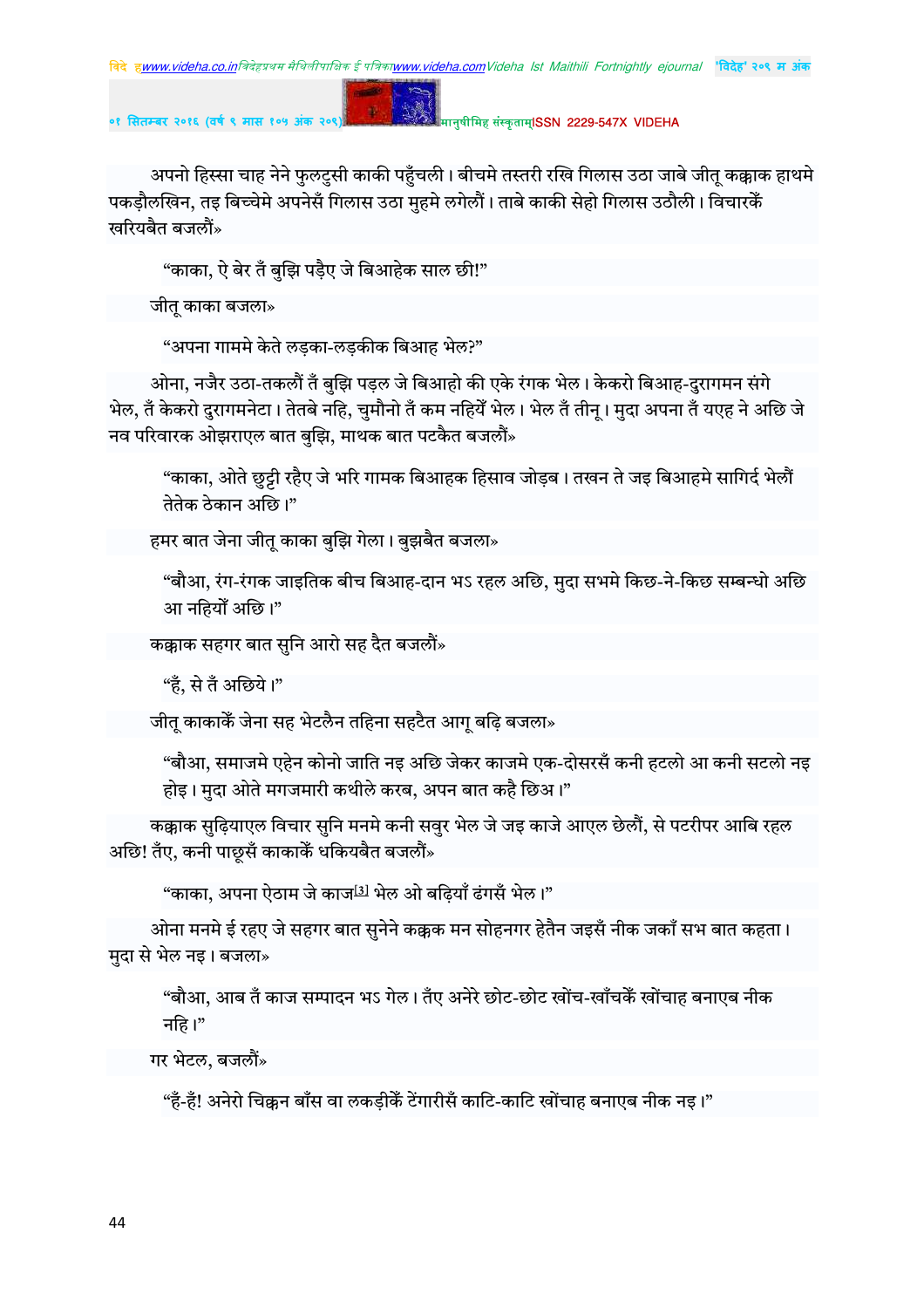**०१ सतबर २०१६ (वष ९ मास १०५ अंक २०९)** !" #\$ISSN 2229-547X VIDEHA

बजला»

"गाममे ते सभ जाइतिक बीच मिला कऽ साइयोसँ बेसी बिआह भेल, सभटाकैँ समेट एकठाम करब कठिन अछि। मुदा अपन आ गामक तीनटा बिआह मिला चारूक बात कहै छिअ।"

बजलौं»

"चारियोटा कम नइ भेल, चारि रंगक भेल। एको रंगमे केतेको रंगो अछि आ बेदरंगो अछि। बेदरंग भेल बाल-बोधक काजक रंग।"

जीतू काका बजला»

"अपन ऐठाम जे काज भेल तइमे तोंहू जड़ि-सँ-छीप धरि छेबे कएल छेलह, सभ किछु देखबे केलह। ओना, किछु काज एहनो भेबे कएल जे विचारक विपरीत छल मुदा समाजक जे रूप-रेखा बनि गेल अछि, तइमे दोसर उपैयो तँ नहियेँ छल।"

बजलौं»

"हैं, से तँ बनियेँ गेल अछि।"

आग् बढ़ैत काका बजला»

"श्याम बाबू सेहो बेटीक बिआह केलैन, खर्चक हिसावे हुनकर काज हमरा काजसँ नमहर भेलैन। मुदा ओ तँ हाइ स्कूलमे शिक्षक छैथ, नीक दरमहो पबै छैथ। पाँच बर्ख पहिनहिसँ, बेटीक नामे रूपैआ बैंकमे जमा करैत आबि रहल छला, सेहो जोर देलकैन आ हितो-अपेछित मदैत केलकैन तँए हुनका कोनो अखर नइ भेलैन।"

बजलौं»

```
"हँ से तँ भेबे केलैन।"
```

```
आग बढ़ैत जीत काका बजला»
```
"तेसर बिआह सोहन लालक बेटीक भेलैन। ओहो ब्लौकमे सप्लाइ इन्सपेक्टरक नोकरी करै छैथ। ब्लौक भरिक डीलर सभ तेते मदैत केलकैन जे उगडिये गेल हेतैन। अपना घरसँ एको पाइ खर्चो ने भेल हेतैन।"

बजलौं»

"हँ, सेहो तँ देखबे केलौं।"

जीतू काका बजला»

"चारिम, मुनेसर भाइक बेटीक बिआह भेलैन। हुनको हमरे जकाँ खेत बेचि कऽ करए पड़लैन।"

बजलौं»

"काका, बहुत समए भऽ गेल। जाइ छी।"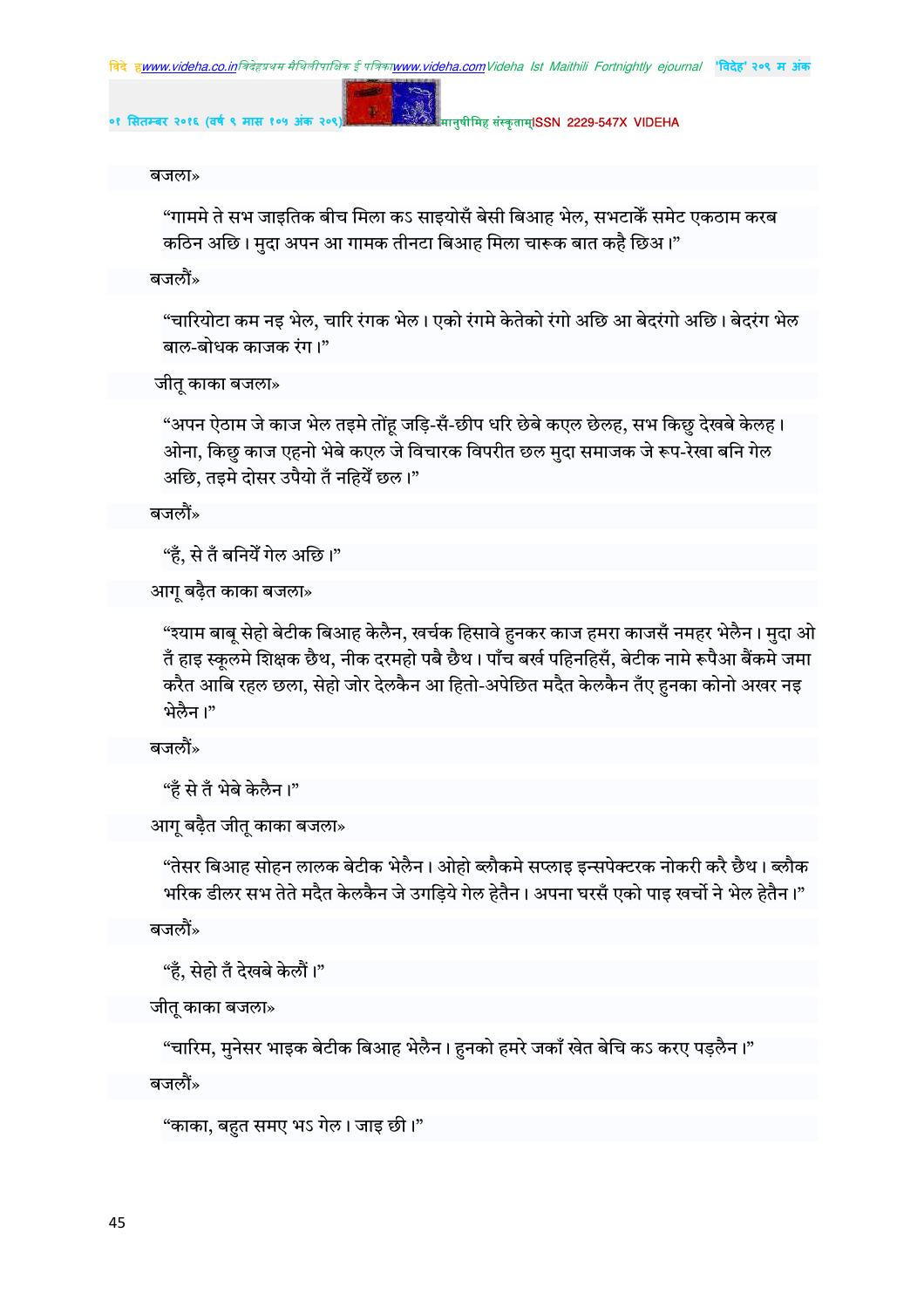

 $\langle \cdot \rangle$ 

शब्द संख्या: 3977, तिथि: 8 जुलाई 2016

[1] बिआह-कार्य

<sup>[2]</sup> शुद्ध विचार

[3] कन्यादान

# ऐ रचनापर अपन मंतव्य ggajendra@videha.com पर पठाउ।

जल भँवर

(उपन्यास)

# राजदेव मण्डल

 $\mathbf{1}$ 

पंचमीक राति अन्तिम पहरपर लटकल छल। केतौ एकटा चिड़ै चुनचुनाएल।

राजेसरक देह चौकीपर पड़ल छेलै मुदा मन सपनामे दौगैत-पड़ाइत। निन्नमे डुमल साँसक तीव्रस्वर। ओइ गतिसँ दौगैत सपनामे केतएसँ केतए पहुँच गेलछेलइ। ओ देख रहल छल, सपनाक रंग भरल चित्र...।

गाछक निचला भाग अन्हारमे डुमल छल। ओइ अन्हारमे ओ ठाढ भेल छल। धरती आ अकासक बीच विचारकें पकड़ने ।

अकस्मात भयंकर अट्टहास सुनलक। राजेसर चौंक उठल। आकि पाछूसँ केकरो कनबाक स्वर ओकरा हिला देलक। चारूभर तकलक। वायुक गति बिहाड़ि सन। आगूमे जेना किछो गरजल। देखलक जे राक्षस सन आकृतिबला एक हाँज जीव ठाढ़ भेल छेलइ। ओ सभटा एकेबेर आक्रमण करैले दौगल। जान बँचेबाक कोनो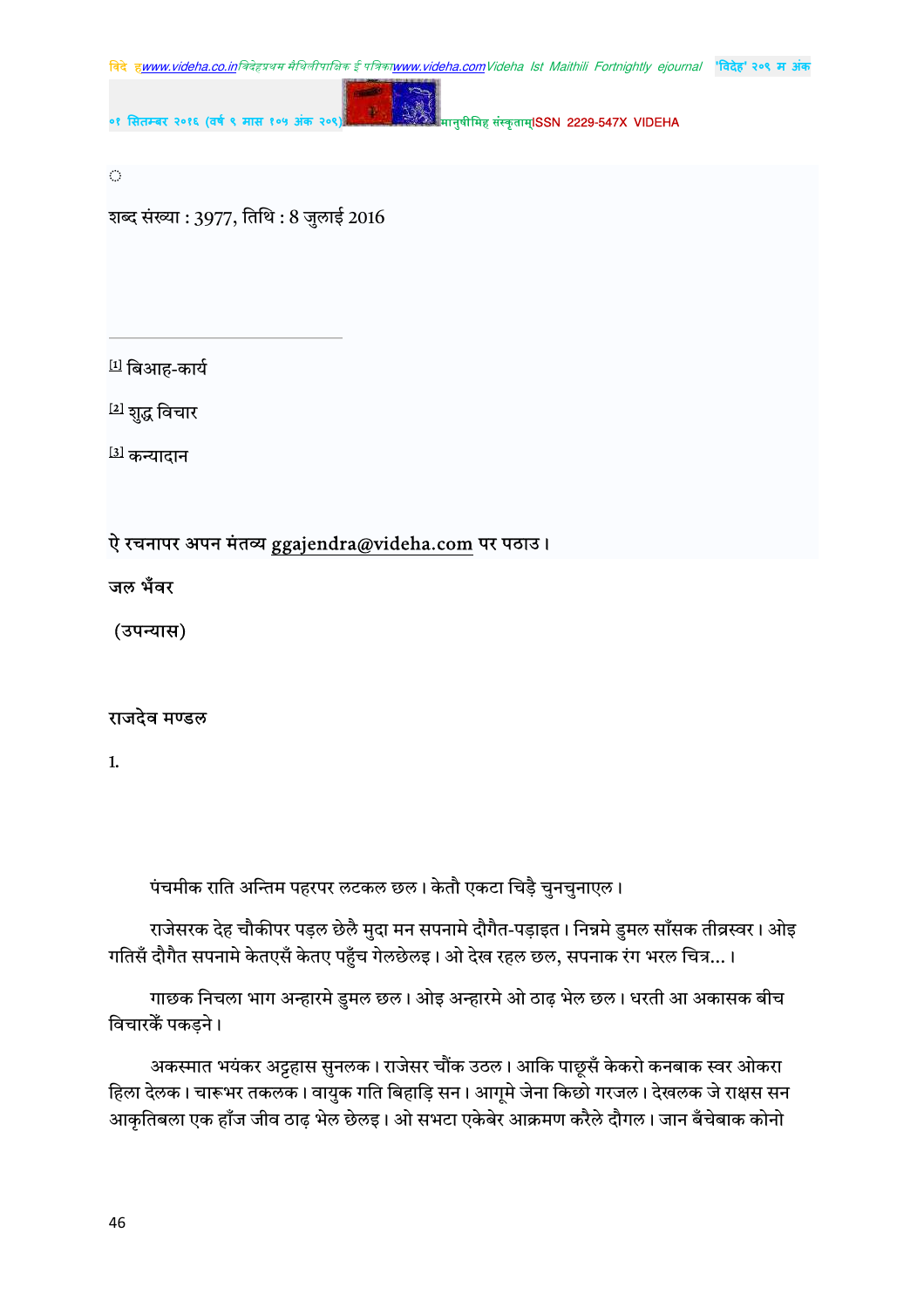# मानुषीमिह संस्कृताम्**ISSN 2229-547X VIDFHA**

उपाय नै सुझलै। लपैक कऽ ओ डारि पकैड़ गाछपर चढ़ि गेल। आक्रमणक मुद्रा बनौने जीव सभ लपकैले चेष्टा करए लगलै। डरे थरथराइत राजेसर ऊपरका डारि पकड़बाक यत्न करऽ लगल। किन्तु डारिकैं पकड़िते मोचरा जाइ छेलइ। मोचराएल डारिपर लटकल राजेसर चिचिया लगल। डारिकैं कड़कड़ाइते राजेसरक धुकधुकी तीव्र भऽ गेल। भंयकर जीव सभ फानि-फानि कऽ ओकरा पकड़बाक कोशिश करऽ लगलै। बँचबाक लेल ओ एमहरसँ ओमहर डारिपर झलए लगल। ओकर देह कखनो अन्हारमे तँ कखनो इजोतमे चलि जाड छल। तखने सौंसे गाछ कडकडा उठल।

राजेसर जोरसँ हल्ला केलक-

"हौ भागै जा… जल्दी। गाछ खसि रहल छइ। तऽरमे पिचा जेबहक।"

 $\mathbf{g}$ 

भयानक जीव सभ उनटि कऽ तकैत भागऽ लगलै। ओकरा सबहक आँखिमे परेम आ घणा दुन् भरल छेलइ। तखैने राजेसरक जेठ भाय- जागेसर जोरसँ हल्ला केलक-

"रौ... राजेसर। उठ जल्दी। भिनसरबा भऽ गेलइ। चल हमरा धार तक पहुँचा। नाह सबेरे खुगै छइ।"

राजेसरक सपना भंग भऽ गेल छेलइ। डरसँ घमाएल देहकैं पोछलक। साँसकैं सहज करैत बाहर दिस देखलक। घरसँ बाहर इजोत हलकी मारै छेलइ।

 $\langle \cdot \rangle$ 

सुर्जक स्वर्णिम किरिण पृथ्वीपर पसैर गेल छल। दूर-दूर धरि छुछे बाउल पसरल। हरियरीक नाओंपर केतौ-केतौ खढक झाँकुड। बगलसँ बहैत धार। आ पानिपर दौगैत रंग-बिरंगक किरिण।

चमकैत पसरल बाउलपर दुटा मनुखक छाँह ठाढ़ भेल छल। उड़ैत बाउलपर दौगैत आँखि जेना किछो ताकि रहल छेलइ।

अगिला पुरुखक देह दुबर-पातर। रौद-पानिमे रेताएल श्याम-शरीर। हाथमे लाठी आ छाता लेने जागेसर ठाढ छल। पाछुमे ओकर छोट भाए राजेसर। पुष्ट शरीर। वर्ण कनी साफ। जुआनीक रंगसँ चमकैत। मुख उत्साहसँ दमकैत।

 $\overline{2}$ .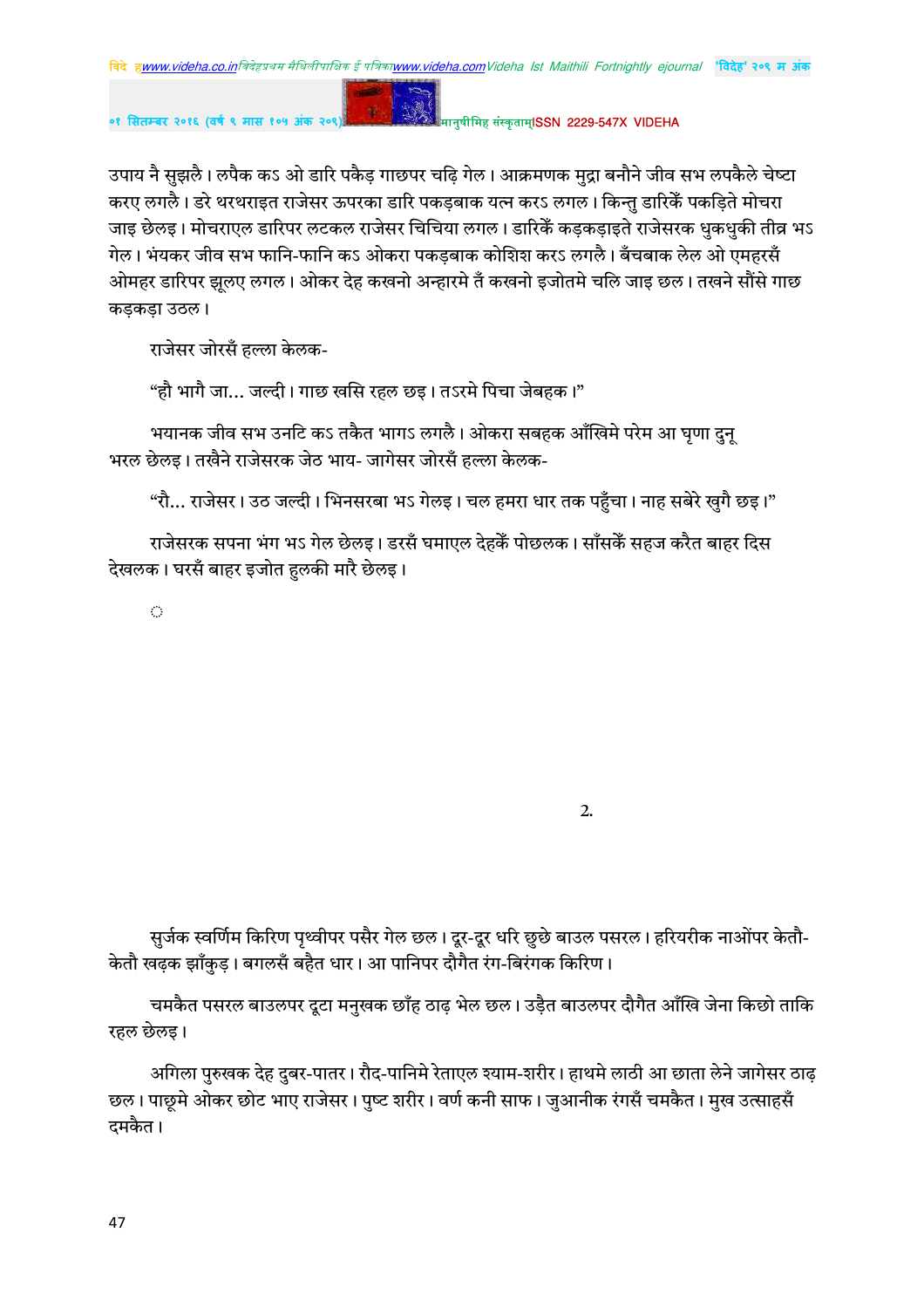## मानुषीमिह संस्कृताम्**ISSN 2229-547X VIDEHA**

दुन् भाँइ भिनसरबे गामसँ चलल रहै। धारक किनारपर अबैत-अबैत भोरका किरिण देहपर पड़ए लगलै। जागेसर बेचैन दृष्टिसँ धारक फनकैत पानि दिस तकलक आ बजल-

"रौ राजेसर, नाह कहाँ छै?"

"नाहबला केानो साधारण लोक छइ। ऊ अपना बखतसँ एतइ। लोकक बेगरतासँ ओकरा कोन मतलब।"

"हँ कहै छी ठीके। बड़ टेँटियाह होइ छइ। एके मिनटमे अपन रूप बदलि लइ छइ।"

p.

कहैत जागेसर अपना नजैरकेँ धार दिस दौडौलक मुदा मन बहिनक संकटमे घुरिया रहल छेलइ।

राजेसरक पएर स्वत: पानि लग पहुँच गेलइ। सोचलक, केतेक पानि हेतइ। हेलि कऽ टपल नै जा सकैत अछि।

एकटा पएर पानिमे देलक। हड़बड़ा कऽ कछेरक माटि नेने पानिमे खसल।

"आहि रौ तोरी के।"

डाँड़ धरि पानिमे चलि गेल। जागेसर 'हाँ हाँ' करैत दौगल। आ ओकर हाथ पकैड़ घींच लेलक। जागेसर डपटैत बाजल-

"एना जँ लुच्चा जकाँ करबहक तँ डुमि जेबहक। आब तूँ जवान भेलहक। देखै छहक, लोक प्रकृतिकेँ परनाम करै छड़। मनकें एकाग्र करै छै तब सोचि-विचारि कऽ कोनो काज करै छड़।"

मुड़ी झुकौने राजेसर भीजल नुआँकैं झाडए लगल।

तखने एकटा पुरुख ओनएसँ आएल। सौंसे देह गरदा आ बाउल पडल। जागेसर ओकरा दिस तकैत बाजल-

"हौ भाय। नाह कहाँ छै?"

"हमहीं नाहक ठीकेदारी नेने छी। हम खढ बेचै छी। लेबहक?"

जागेसर पुछलकै-

"खढ़ बेचै छहक?"

"उपजै छै खढ आ बेचबै चाउर।"

पुरुख तमसाइत चलि देलक। राजेसर पुछलकै-

"एना तमसाइ किए छै?"

जागेसर बाजल-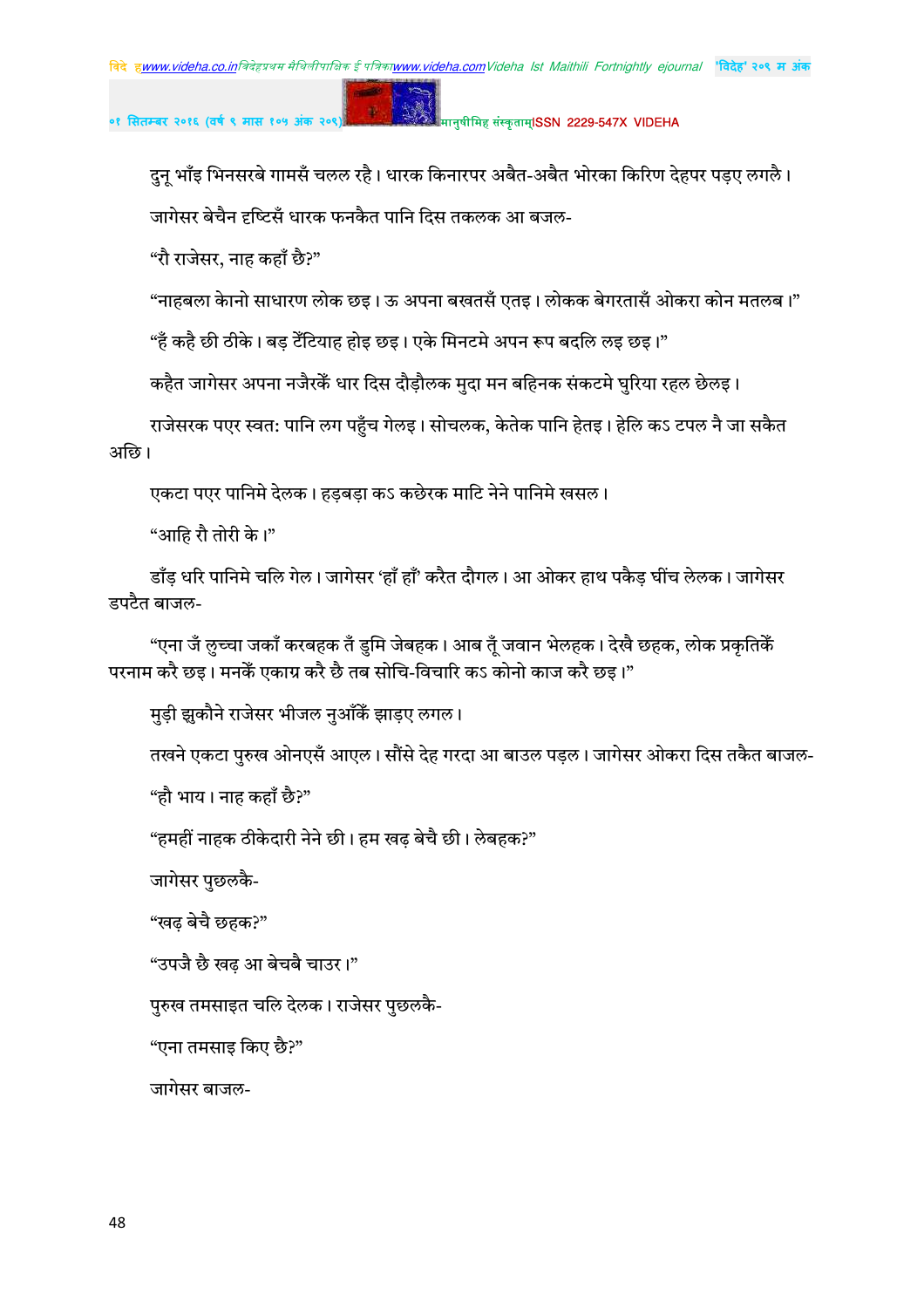

"एकर कोनो दोख नै छै बौआ।"

धार दिस तकैत गम्भीर सुरमे बजल-

"दुख आ अभावसँ बेथित लोक अमरीत-वाणी केतएसँ अनतै। अमरीतक अभावमे बीख तँ राज करबे करतै। ई लडाइ होइते रहतै।"

नाहकें अबैत देख दुनुक मनमे आसक संचार हुअ लगलै।

 $\langle \cdot \rangle$ 

 $3.$ 

सघन मेघक खण्ड सुरुजकेँ झँपने छल। दौगैत-पड़ाइत खोजैत मेघ। मेघक दोगसँ हुलकी मारैत तीखर किरिण ।

बाध-बोनमे काज करैत लोककैं दुपहरियाक भूख बेसी तंग-तवाह करै छइ।

नचैत दुपहरियामे बाध-बोन सुन-मसान । सुनहट बाट जेना निसाँस छोड़ैत रहै । बाटक दुनूकात पसरल खेत। केतौ-केतौ गाछी-बिरछी ठाढ भेल।

सुनहट बाटपर राजेसर बढ़ल जा रहल छल। रस्ता-पेराक नापैत पएर। मुदा मनमे सनसना रहल छेलै, साँझक गप्प। साँझेमे तँ सुनने रहै जे ओकर बहिन बेसी बेमार पड़ि गेल छइ।

तँए आइ भिनसरे ओकर जेठ भाय- जागेसर- बहिनक हाल-चाल बुझैले विदा भऽ गेल छेलइ। जागेसरकेँ कोसीक कछेर तक पहुँचबैले राजेसर संगे गेल छल। जागेसरकैं नाहपर चढ़ेला बाद राजेसर आपस गाम दिस आबि रहल छेलइ।

ओकर बढ़ैत पैरक संगे विचारक क्रम सेहो बढ़ऽ लगलै। सोचए लगल, जिनगीमे केहेन-केहेन वियोगक छन अबै छै आ ओइ छनकेँ कल्पना मात्रसँ लोक केतेक दुखित रहैत अछि। मुदा जखैन ओ दुखक छन आबि जाइ छै तँ केहेन सहजतासँ सभ सहि लैत अछि।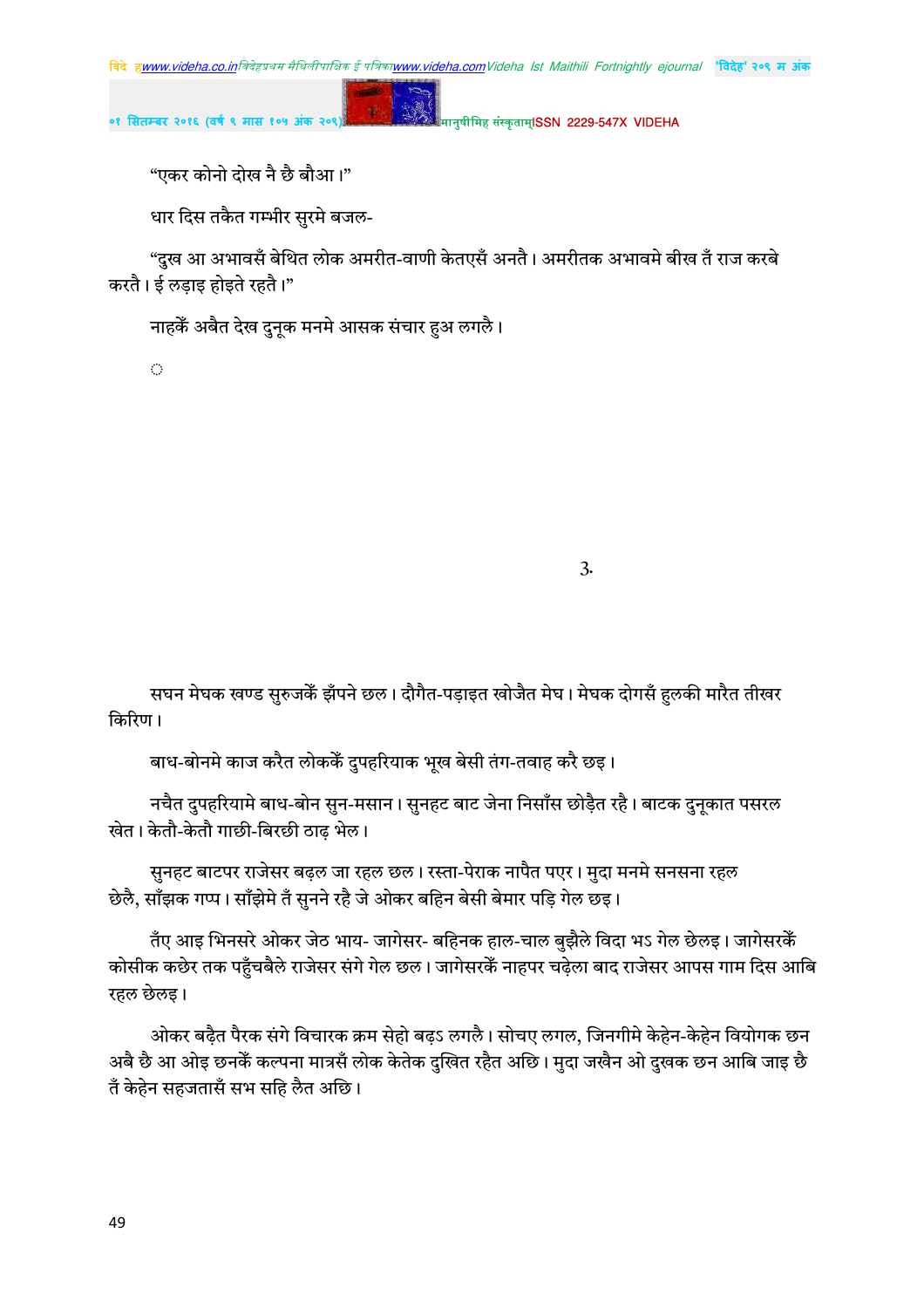मानुषीमिह संस्कृताम्**ISSN 2229-547X VIDEHA** 

एके अँगनामे भाए-बहिन खेलैत-कुदैत, पलैत-बढ़ैत रहैए। माए-बाप, भाए-बहिनक बीच सिनेहक जाल केतेक सघन भऽ गेल रहैत अछि। किन्त बिआह भेला बाद बहिनकैं ऐ घरसँ विदा हअ पडै छइ। दिन-दिनसँ जुआन भेल सिनेहकें छोड़ैत आ तोड़ै काल केहेन पीड़ासँ गुजरए पड़ैत हेतै?

भाए-बहिनक बीच निरन्तर बढ़ैत दूरी। गाम-घर, माए-बाप, अड़ोसी-पड़ोसी सभकेंं बिसैर बहिन सासुर दिस विदा भऽ जाइत अछि। ओइ बिछुड़ैत घड़ीमे बहिनक हृदए केना फटैत हेतै...? ओह...! बिआह लगीचेमे हेबाक चाही। जइसँ भेँट करैमे समस्या नै होइ। जागेसर भैया ई नीक नै केलक, जे बहिनक बिआह एतेक दुर कोसी धारक ओड पार कऽ देलकै।

फेर ओकरा मनमे बहिनक संग खेलल गेल खेल सबहक स्मरण हुअ लगल।

तखने टिपिड़-टिपिड़ पानि पड़ऽ लगल। राजेसरक सोचक क्रम टुटल। ओ मुड़ी उठा अकास दिस तकलक। मेघ धरती दिस नमरल जा रहल छल। सौनक मेघ होइते छै अहिना। केनौउसँ एगो टुकड़ी नमरल आ झर-झरा कऽ बरैस गेल।

राजेसर अंग-पोछासँ मुँहपर पड़ल पानिकैं पोछलक। आ आगू मुहेँ नजैर दौगेलक। बलान धारमे बाढ़ि आबि गेल छेलइ। कछेरक खेत सभ पानिसँ डमल जा रहल छेलइ। बाउलक ऊँचका भिण्डा सभ सखल छेलइ। रोपल धानकें बाउलसँ भरैत बलान माय।

केतेको बरिससँ ई बलान नदी ऐठाम घुरिया रहल छइ। आस-पासक गाम सबहक माटकैं प्राण विहीन कऽ देने छइ। कोनो ठाम बाउलक भिण्डा तँ कोनो ठाम खत्ता। केतौ समतल नहि। केकरो खेतमे नीक माटि तँ केकरो खेते मरा गेल। कोड़ मनक मन धान उपजबैत तँ कोड़ हक्कन कनैत। तब ने कोड़ ईहो कहै छै. आएल बलान तँ बान्हू दलान आ गेल बलान तँ टुटल दलान। स्वतंत्रताक लेल ई नदी किछो कऽ सकैत अछि। केतबो ऊँचगर बान्हसँ घेर दियौ बाउलसँ भरना करैत फानि कऽ ओइपार टपि जाएत। जइ बाटे मन होइ, जइ गाम जेबाक होइ, ओतए चलि जाएत।

ऐबेर ई नदी राजेसरक गामकें चारूभरसँ घेरने छइ। उत्तरसँ अबैत धारा दू भागमे विभक्त। गामक पुबरिया धारा मोट-गहींर मदा पछबरिया धारा पातर। जेना बडका साँप गामकेँ घेरने होड़। गामक उतरबरिया कात ऊँचका भिण्डापर स्कूल। धारक घेरासँ बँचल छइ। स्कूलक भिण्डापर ठाढ़ भऽ कऽ सौंसे गामक छप्पर देखल जा सकै अछि। दुर-दुर धरि पसरल खेत...।

राजेसरक गाम। कोनो बेसी नमहरो नै आ ने कोनो बेसी छोट। सभ तरहक लोक आ जाति। जातिक भेद नहि, एकेठाम बसल। दूटा टोल मुदा एकेमे मिलल। किन्तु अन्तर अछि-एकटा। गरीब, मजदूरक विचार सभ रंगक। मुदा जमीनबला धनिक सबहक विचार एके रंग।

राजेसर सोचलक, की होइ छै जे हमरा सभकेँ आपसी झगडासँ फरसति नहि भेटैए आ ओकरा सभकेँ एके इशारा... ।

मेघक गर्जनासँ ओकर धियान दोसर दिस भऽ गेल।

पानिक झीसी बन्न भऽ गेल छेलइ। हवामे ठण्ढी आबि गेल छेलइ। मनकेँ प्रसन्न करैबला समए...।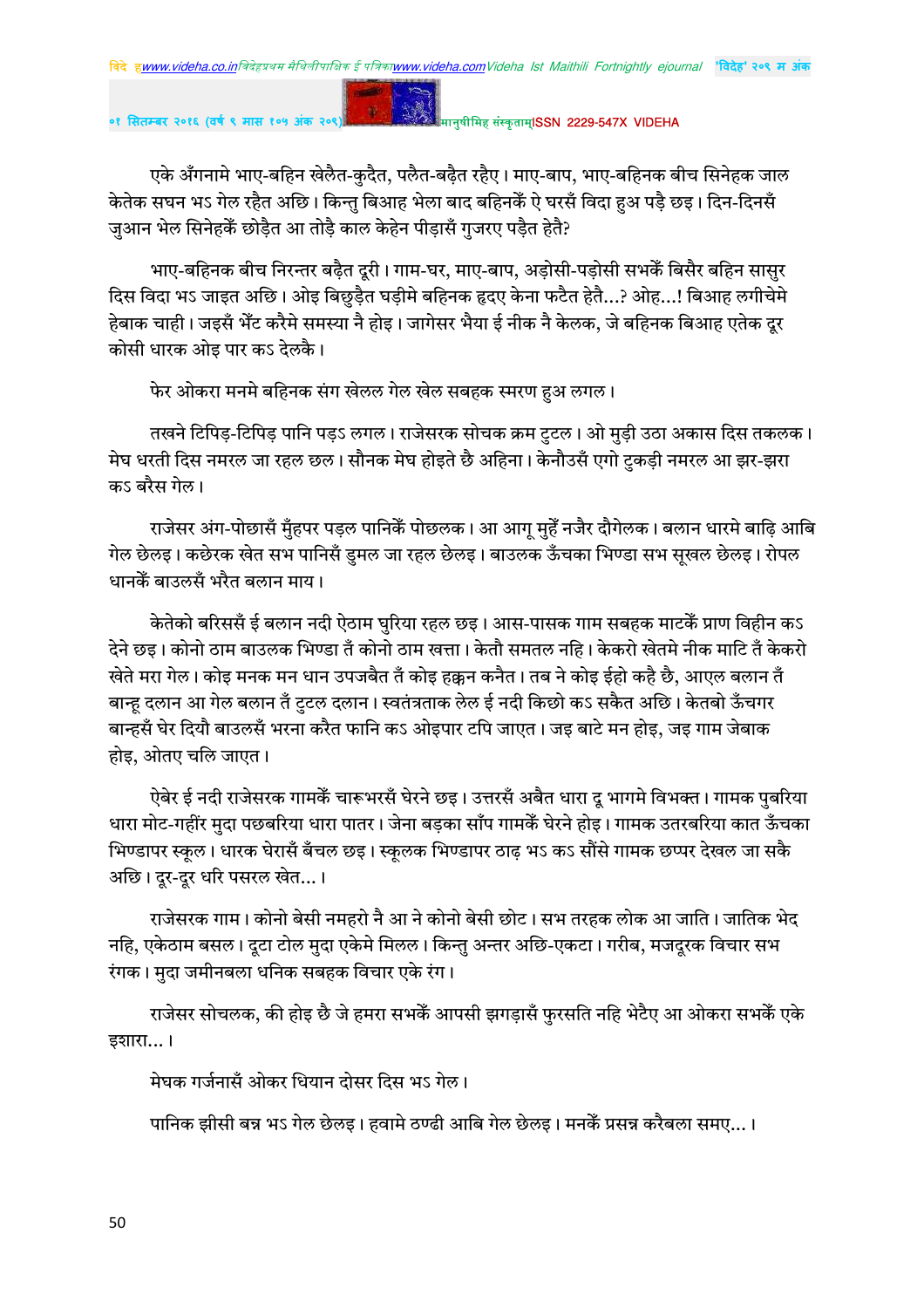राजेसर अनुमान लगेलक जे यएह माटिक ढेपा पानिमे फेकने हएत। मुदा तेना अनठौने अछि जे के कहत एकर किरदानी छी। राजेसर किछु काल धरि ओकरे दिस तकैत रहि गेल। हरिअर रंगक साड़ीकैं ठेहन धरि समेटने। बाँहिपर

कसल ब्लाउज। सिनुरिया भेल मुँहपर लटकल एकटा लट। बरखामे भीजल केशसँ चुबैत पानिक बन ललियाएल कपोलपर ससैर रहल छल। लगै छेलै जेना करियाएल मेघसँ टपकैत मोती चानपर गिर रहल होइ।

धुरक कातसँ एकटा नारीक आकृति ओकरे दिस टक-टक तकैत। ठोरपर मन्द मुस्कान।

जे नीता धूरक कातमे बैसल अछि। मुड़ी नमरौने खुरपीसँ माटि कैच रहल अछि। कातमे घाससँ भरल छीटा छइ।

आँखि खोललक मुदा किछो नै भेटल। मन घुरिया लगलै आ देह आगू बढ़ल। ओ बाउलक ऊँचगर ढूहपर

राजेसर छड़ैप कऽ ढृहपर सँ उतरल। ओ गमछासँ मुँह पोछैत ओम्हरे टाँग बढ़ेलक। लग गेलापर देखैत अछि

'छपाक' दऽ पानिमे किछु खसल। ओही शब्दसँ गीतक क्रम टुटि गेल। राजेसर अकचका कऽ चारूभर तकलक।

कथी दऽ बोधबै बलान।

पाठी दऽ बोधबै बलान।"

पान-फूल दऽ बोधबै मैया कमलेसरी

चढि चारूभर नजैरकैं दौगेलक। आँखि ठाढ भऽ गेल।

कथी दऽ बोधबै मैया कमलेसरी

रिमझिम बहै छै बलान।

अगम जल बहै मैया कमलेसर

अलापुरमे बहै छै बलान। केते जल बहै छै मैया कमलेसरी

केते जल बहै छै बलान।

माँझ तिरहुत बहै छै मैया कमलेसरी

कहमाँ बहै छै बलान।

"कहमाँ बहै छै मैया कमलेसरी

राजेसरक पएर गाम दिसक बाटपर बढऽ लगल। बर्खामे भीजला कारणे देहक ठेही निकैल गेल छेलइ। ठण्ढाएल हवासँ मन आन्नदित हुअ लगलै। ओ गुनगुनाए लगल। शनै: शनै: अवाज तीव्र हुअ लगलै-

राजेसर अपना गामक बाधमे पहुँच गेल छल। कनी आगूसँ हड़हड़ाइत, फनकैत भूतही बलानक धारा...।

०१ सितम्बर २०१६ (वर्ष ९ मास १

मानुषीमिह संस्कृताम्**ISSN 2229-547X VIDEHA**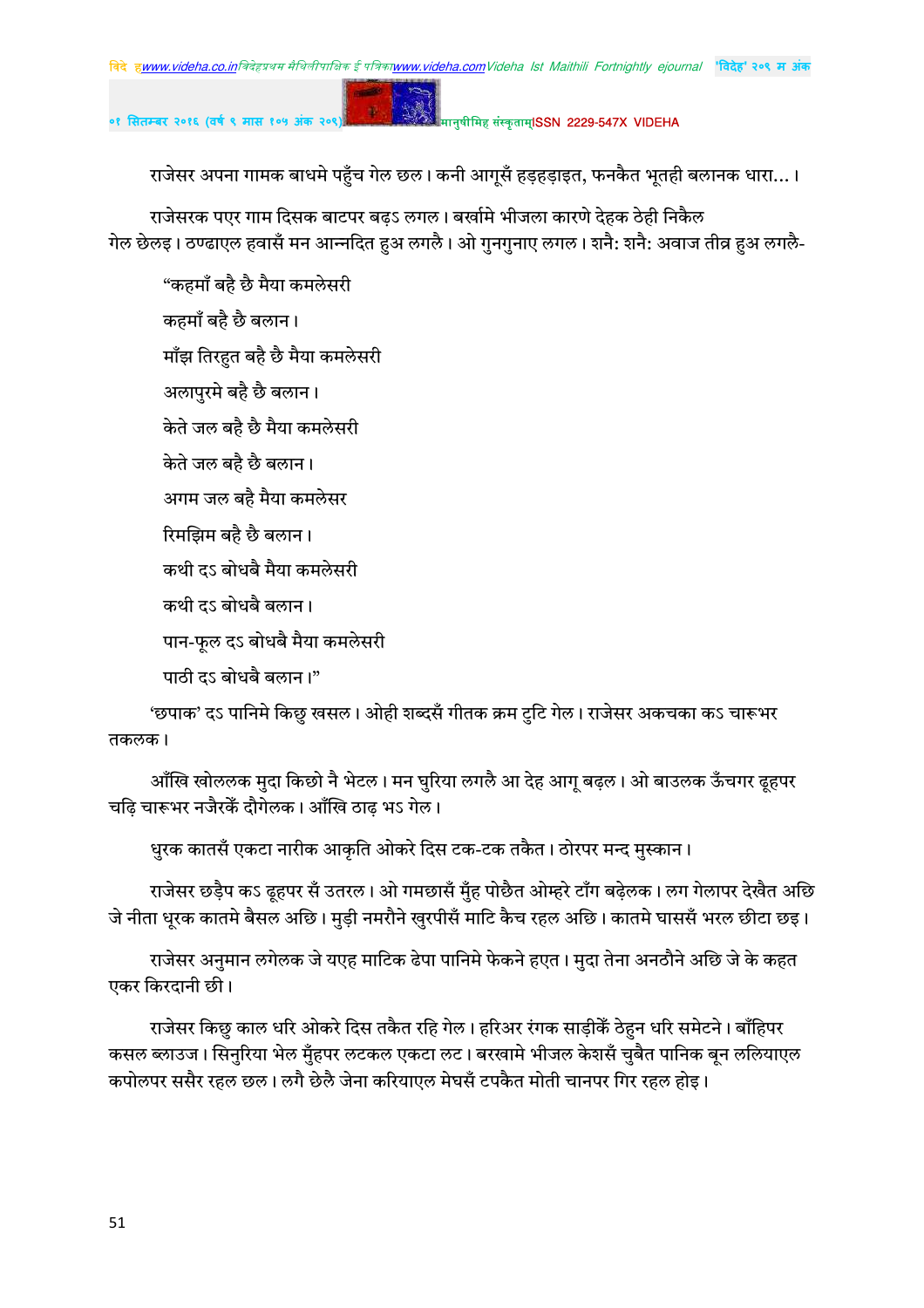# मानुषीमिह संस्कृताम्**ISSN 2229-547X VIDFHA**

पिआसल नजैर पिबैत रहल रूपक पानि, किन्तु केते काल? किछु एहनो समए होइ छै जइमे अभिनय चलैत-चलैत यर्थाथ बनि जाइ छइ। आ ओइ यर्थाथकैं सहजताक संग अंगीकार करऽ पडै छइ।

राजेसर खखसल। नीता अकचकाइत मुड़ी घुमौलक। पातर ललियाएल ठोरपर मन्द मुस्कान।

आँखिक भवमे सहज आकर्षण। राजेसर तकिते रहि गेल।

नीता बजली-

"की यौ गबैया, बडी टहकारसँ गाबै छेलौं। जेहने गीत तेहने मधर गला।"

राजेसर ठाढ़भेल ओहिना तकैत रहल, जेना पहिने तकै छल।

नीता नजैर घुमबैत पुन: बजली-

"हे यौ, एना किए टकटकी लगौने छी, हम की कोनो चुड़ीन छी।"

राजेसर हँसैत बाजल-

"हमरा तँ बुझि पड़ैत अछि जे अहाँ जलपरी छी। तुरन्ते पानिसँ निकैल कऽ बैसल छी। तँए मन होइए जे अहाँकैं देखते रही।"

"अहाँकैं तँ हरदम मजाके सुझैए।"

"ई मजाक नै अछि नीत् । लोक जँ नीक कहैत तँ अहाँकैं आँखिक सोझहासँ परोछ नइ हुअ दइतौं । मुदा करब की...।"

"रोकैत के अछि. अहाँकैं?"

"रोकत के हमरा। मुदा बिआहसँ पहिने ई गप्प ठीक नै अछि। समाजक लाज-धाक तँ राखए पड़ै छइ। जनिते छिऐ, अपना गाममे केहेन-केहेन अगिलगौना सभ अछि। छनेमे तिलकेँ ताड बना देत।"

"तँए ऐ डरे चारि दिनसँ नुकाएल छेलौं।"

"से बात नै छइ। माइक बेमारीक कारणे ओझरा गेल छेलौं। पथ-पानि,दवाइ करैमे अपसियाँत छेलौं।"

"सएह यौ, हमरा तँ कखनो काल डर भऽ जाइत अछि। कहींहम बिच्चे धारमे ने डूमि जाइ।"

"अहाँ घबराउ नै। हमरा शपथपर बिसवास राखू। अहाँकैं छोड़ि दोसरसँ हमर बिआह नै हएत। किछु दिन परतीछा करए पड़त।"

नीताक मुँहपर खुशीक रेखा आएल आ सिनुरिया रंग छोड़ैत चलि गेल। गप्प दुनुकैं आर निकट लाबि लेलक।

नीता मुड़ी नुहरौने बजली-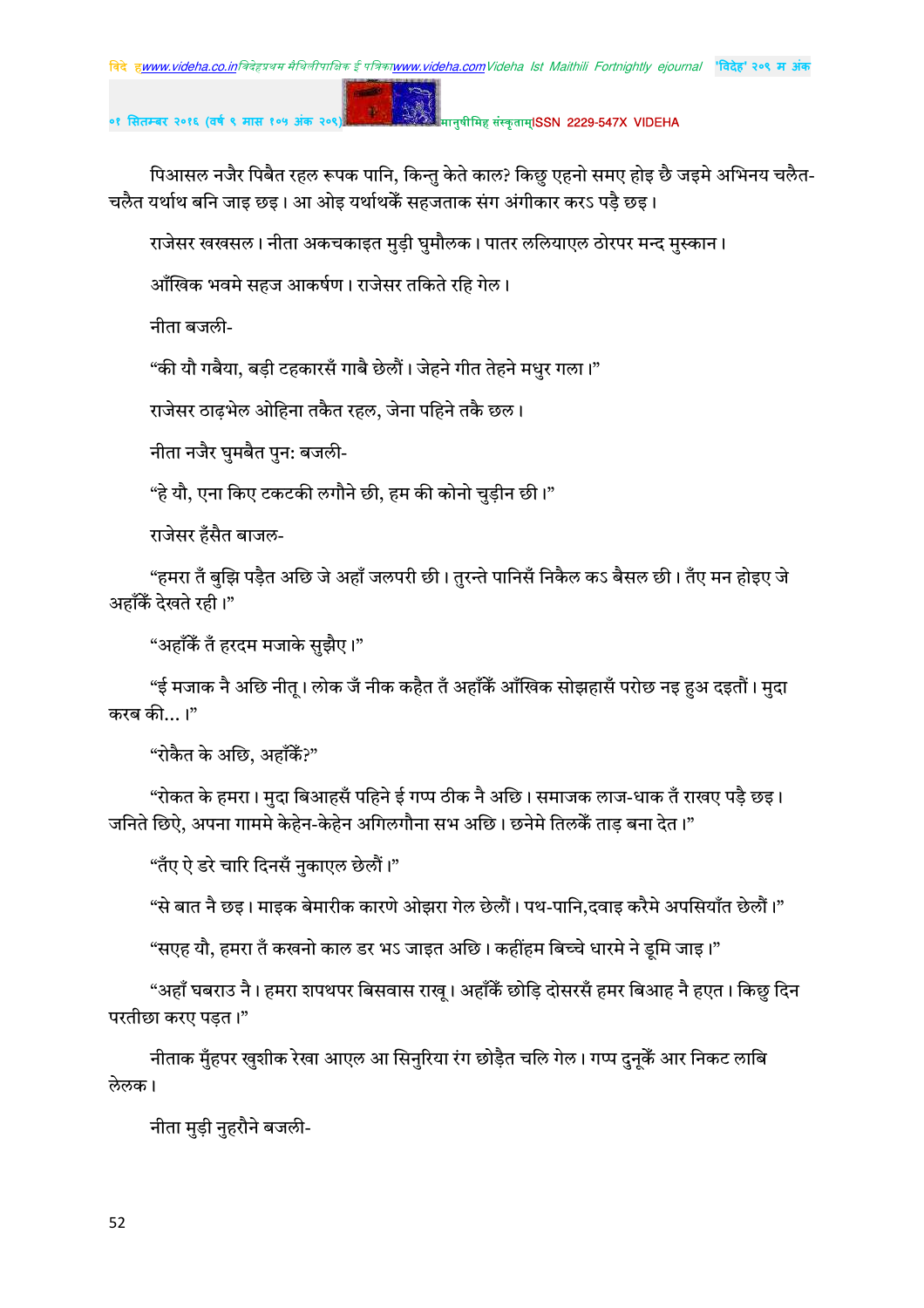#### मानुषीमिह संस्कृताम्**ISSN 2229-547X VIDEHA**

"परतीछा तँ हम जिनगी भरि कऽ सकै छी। मुदा एकटा गप्प बुझि लिअ। जहिया ई बात होएत तहिया गाममे हडकम्प मचि जाएत।"

"से किए? बिआह तँ होइते रहै छइ।"

"होड़ छड़। अपना जातिमे। आन जातिमे नहि। गरीब-धनिक सेहो देखल जाड़ छड़। हम तँ जातियो आ धनोमे अहाँसँ हीन छी। ओनऽ परिवार आ समाज ओहो सभ रोकत।"

"अहाँ बेकारे चिन्ता करै छी। हमरापर बिसवास राख़। हम केकरोसँ डरेबला नै छी।"

कहैत राजेसर आरो लग सहटि गेल। नीताक बाँहि दिस तकैत बाजल-

p.

"अहाँक बाँहिपर ई कथीक चेन्ह छी? कोइ मारलक की?"

"हँ, बाब खिसया कऽ एक छौंकी मारलक।"

"की भेल रहै से?"

"धरमलालक काज गछने रहै। हमरा कहने रहै जे ओकरा अँगना जा कऽ काज कऽ दिहैन। हम नड गेलिऐ।"

"किए नै गेलिऐ?"

"हे यौ, ओकरा ऐठाम जँ काज करैले जाइ छी तँ लगैत रहैए जे धरमलाल आँखिमे गिर लेत। हरदम टकटकी लगौने रहै छइ। हमरा डर होइए। बाब ई बात बुझबे ने करै छइ। कहबै केना।"

"अहाँ चिन्ता नै करू। हमर मोटका डेरहत्थी लाठी राखल छइ। जँ अहाँक किछ कहत तँ कपारे फोड़ि देबै।"

"हे यौ, बापक संगे ओकर बेटो ओहने छइ।"

गप-सप्पक क्रममे राजेसरक अंग नीतासँ स्पर्श भऽ गेलइ। स्पर्शक सखद आकर्षण...।

राजेसर चाहलक जे नीताकेँ पाँजिया ली। नीता बँचबाक लेल चेष्टा केलक आ धड़फड़ाइत धारमे खसि पडल।जलक तीव्र वेगक कारणे भँसिया लगल। मदा राजेसर चट-दे धारमे धसि गेल आ नीताक बाँहि पकैड कछेर दिस घिंच लेलक।

दन हतप्रभ। एक दोसर दिस तकैत। डर आ सिनेह एके संग बरखैत…।

नीताक सभटा वस्त्र भीज कऽ देहमे सटि गेल छेलइ। राजेसरोक वस्त्र डाँड धरि भीजल।

अपना दिस धियान जाइते नीताक नजैर नीचा झूकि गेल। पानिक शोर सुनहटकेँ भंग कऽ रहल छेलइ।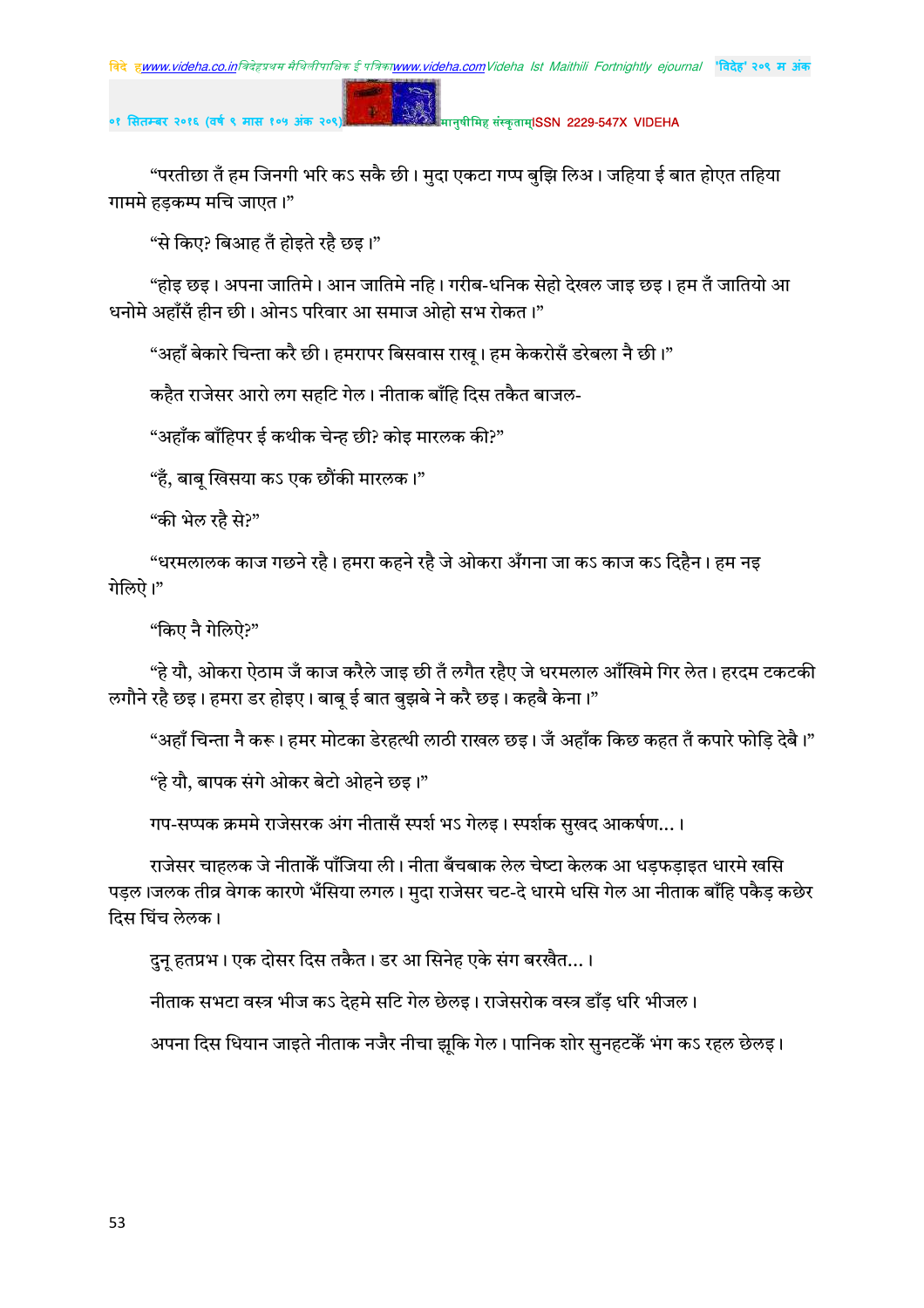मानुषीमिह संस्कृताम्**ISSN 2229-547X VIDFHA** 

दूरसँ कोइ खखसल। दुनुगोरे मुड़ी उठा कऽ देखलक। कालीकान्त कोदारि कान्हपर नेने आबि रहल छेलइ। किछु एहनो लोक होइ छै जेकर डर सभकें होइत रहै छइ। आ ओकरा तापसँ लोक हटले रहैए। नीक आ अधलाहक मध्य डरक सत्ता, आ सत्ताक निच्चाँ सुख-दुखमे डुमल लोक।

राजेसर आ नीताकेँ जेना डर चारूकातसँ घेरि लेलक। दुनू आँखिएसँ किछु गप्प केलक आ अपन-अपन बाट धऽ लेलक। आ धारक पानि जेना हँसए लगल।

 $\langle \cdot \rangle$ 

 $\overline{4}$ 

राजेसरक देह थाकल-ठेहियाएल आ निन्नमे मातल छेलइ। मुनल ऑखिमे नचैत रहै- सपनाक सतरंगी संसार।

ओ स्वच्छ झीलमे हेल रहल छल। गहींर झील। अगम-अथाह, झलमलाइत पानि। कनी अन्हार कनी इजोत। मुदा ओइ पानिमे राजेसरकेँ डर नइ होइ छेलइ।शरीरमे स्पर्श करैत जलसँ ओकरा सुखद अनुभूति भऽ रहल छेलइ। ओ हेलैत आगू बढ़ले जा रहल छल। आकि कियो गट्टा पकैड़ झमारऽ लगलै। कानकैं कोनो शबद हिलौलकै।

भुक्क दऽ ओकर निन्न टुटि गेलइ। धड़फड़ा कऽ उठि गेलइ। छनेमे सुन्दर सपना आगूसँ अलोपित भऽ गेल छेलड़।

ओ अँङ्गैठी करैत उठि कऽ बैसल।

आगमे भौजाइकें ठाढ़ भेल देखलकै। ओसारसँ नीचाँ उतैर अकास दिस तकलक तँ देखलक जे ललियाएल सुरुज धरती दिस हुलकी मारि रहल छेलइ। खोंतासँ बाहर चिड़ै-चुनमुनी चुन-चुना रहल छल। मेघ अपन मोहक चित्र बना रहल छेलइ।

भौजाइक शबदसँ राजेसर पाछू घुमि तकलक।

"गिरहत तकैले आएल छेलड़। काज गछने छल। जाइयौ ने। आइ भाइक बदलामे काज कऽ देबै।"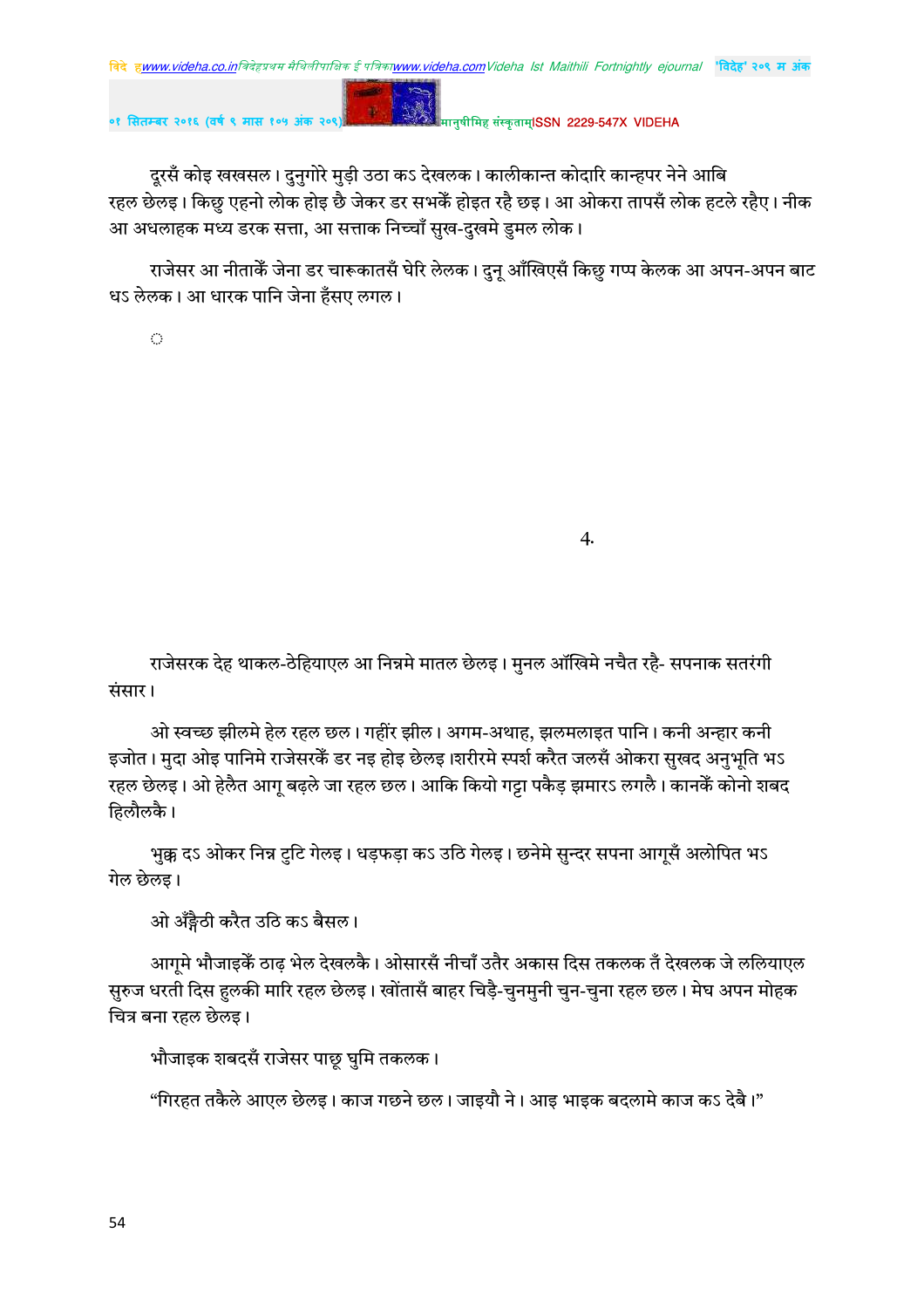## मानुषीमिह संस्कृताम्**ISSN 2229-547X VIDEHA**

गप्प सुनि जेना तुरतेमे राजेसरक मन तितौंस भऽ गेलइ। मुँह घोंकचबैत ओ दुआरिसँ बाहर विदा भऽ गेलइ।

अदहा सौन सनसना कऽ बीति गेल छेलइ। रेड-बरहा करितो धन-रोपनी तेजीसँ भऽ रहल छल। एहेन समैमे जनो-मजदुर खुशामदोपर नइ भेटत।

रोपनी-कटनीक लेल लोक बाहर चलि जाइत अछि। काज केनिहारक अभाव सोभाविक छइ। काज करेबाक अछि तँ खुशामद करए पड़त। अहिना होइ छै- कखनो नाहपर गाड़ी तँ कखनो गाड़ीपर नाह।

जन-मजदूर, काज केनिहार, श्रमशक्तिकेँ ने मान-सम्मान आ ने उचित श्रमक मुल्य भेटै छइ। सोभाविक छै जे ओ सभ पलायन करते।

राजेसरक सोच फेर दोसर दिस घुमलै। गछल छै तँ काज करैले जाए पड़त।

 $\mathbf{g}$  .

ओकर पएर पोखरिक महार दिस बढ़ल।

दरबज्जापर सबहक बरद सानी-कटी खा रहल छेलइ। किछ गिरहत टेक्टरक जोगाडमे लगल। गप हँकैत। धनक ठेसी सभसँ बेसी।

"धुर हम तँ दू दिनमेखेती कऽ लेबै।"

अधिक खेतबला सभ जनकें होहकारने खेत दिस जा रहल छल।

"रौ जल्दी चल। खेत चटपटाएल छइ। पानि सइख जेतौ तँ मँह तकैत रहि जेमेँ।"

चौबटियापर मलकेसर जोर-जोरसँ सोर पाडि रहल छेलै-

"रौ ढोकबाऽ ऽ ऽ। दपहरिया भेल जाइ छइ। तँ सभ पडले रहमेँ।"

ओइ टोलक लोककें बुझले छै जे गिरहतकें चिचियाइक आदत छइ। तँए अनठौने अछि।

मलकेसर फेर हल्ला केलक-

"रौ सुनै छीही आकि नइ। रौ ढोकबाऽ ऽ ऽ। मरि गेल छी की…?"

मखना ओही टोलपर सँ आबि रहल छल। एक नम्बरक बकटेँट अछि। ओकरा बुझल छेलै जे मलकेसरक बाप कारी बाबू एकबेर घरढुक्का काण्डमे पकड़ा गेल रहइ। ओही दिनसँ परोछमे लेाक ओकरा करिया बोता कहए लगलै। मलकेसर जँ अनछपोमे सनि जाइ तँ झगडा शरू...।

मलकेसर हल्ला करिते छल। मखनो जोरसँ सोर पाडलक-

"बक् छ्...। बक् छ्...। करिया बोता बक् छ्...।"

मलकेसरक ऑखि ललिया गेलइ। तामसे हाथ थरथराए लगलै। हाथमे लाठी रहबेकरै। लाठीक हूर उठा कऽ ओकरा लगीच गेलड़।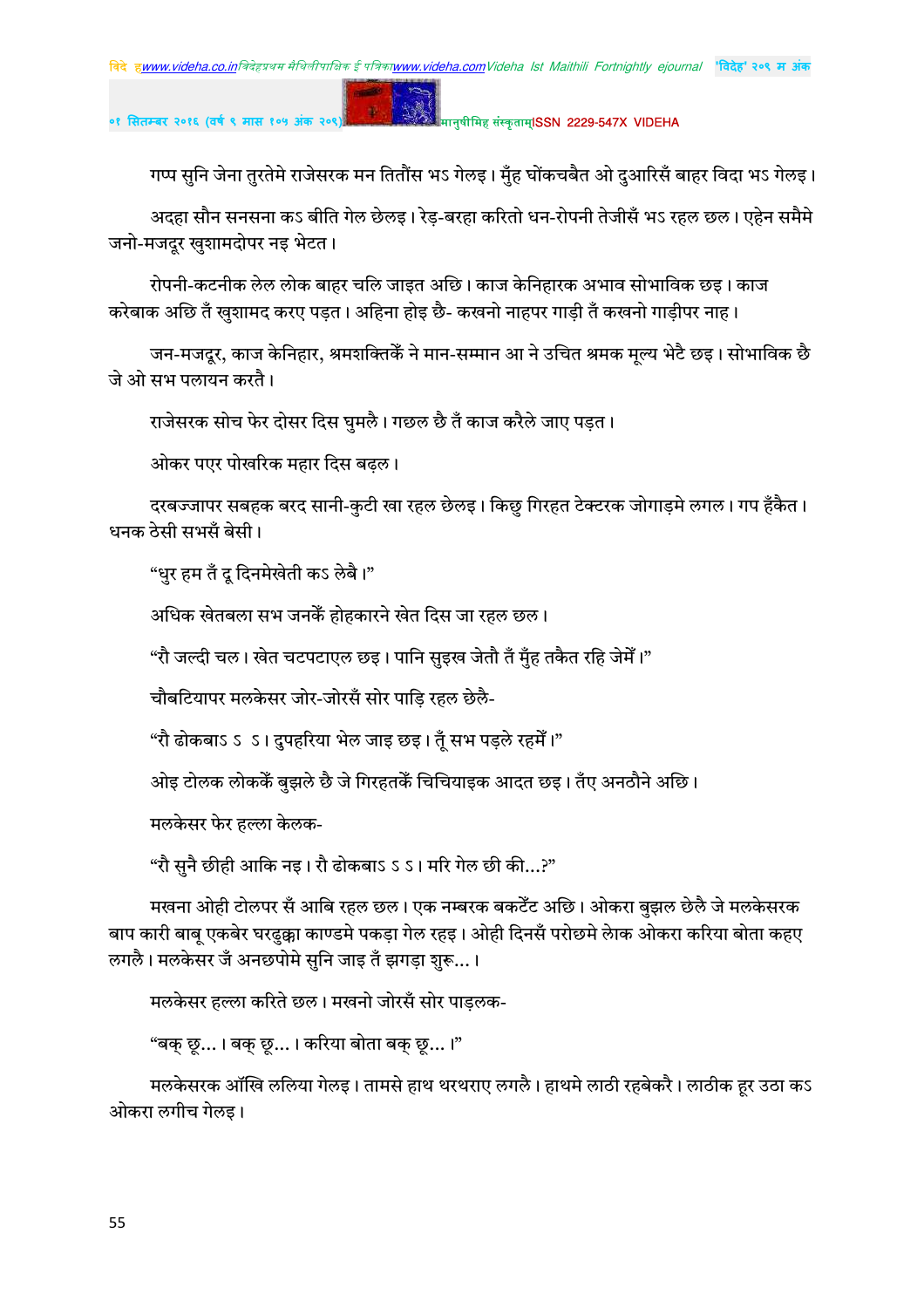मानुषीमिह संस्कृताम्**ISSN 2229-547X VIDEHA** 

"रौ सार, तुँ एहेन बात बजमेँ। देखै छी लाठीक हराठ। एके हराठमे...।"

"हे, हम तोहर करजा धारने छियह आकि कमाएल खाइ छियह। ईह, टेरही देखबैत अछि!"

"तूँ एहेन अधला गप बजलेँ किएक? तूँ हमरा…।"

"हम तोरा नहि कहलियऽ हम तँ अखनियोँ बोताकेँ सोर पाड़बै- बक् छू…। बक् छू…।"

मलकेसर तामसे थरथराए लगल। करोध बरदाससँ बाहर। ओ मखनाक मुँहकेँ लाठीक हराठसँ हराठि देलकै। अचक्केमे चोट लगलासँ मखना चितंगे खसि पडल।

लाठीकें सोझ करैत मलकेसर बाजल-

"की बझि पड़ै छौ तोरा, कमजोर। रौ बाप तँ हमरा सोझहामे बजबे नइ करतौ आ तँ फटर-फटर…।"

कहैत घुमि कऽ विदा हुअ लगल आकि मखना सुतले-सुतल ओकर टाँग पकैड़ सट दऽ घींच लेलक। मलकेसर महेँ भरे गिरल। ओइठाम राखल पथ्थलपर गिरलाक कारणे डाँडमे बेसी चोट लगि गेलड।

बात आग बढितै ताबे 'हाँ हाँ' करैत राजेसर बीचमे पहुँच गेलइ। खेत-पथार दिस जाइत गौऑ-ंघरूआ ठमैक गेल।

दुनगोरेकैँ पकैड अलग केलक। फोंफियाइत मलकेसर बाजल-

"देखलिऐ ने यौ अपने लोकैन, ई छौड़ा हमरा डाँड सरका देलक। रौ रजेसरा गवाही रहिहेँ।"

भीडसँ अवाज निकलल-

"यौ मलकेसर बाबु, अहाँ शान्त रह। साँझहेमे पञ्चैती करब। एतेक ठेसी।"

"हँ यौ, एकरा सबहक मन बढ़ि गेलइ। जेतए देखियौ, जबरदस्तीए बात करत। बुढ़बाकेँ डाँड़ सरका देलकै।"

"मखनोक मुँह फुला देलकै। कोनो की एके दिस गलती भेलइ। फटाक दऽ पहिने लाठी नै चला देबाक चाही।"

"साँझेमे फरिया जेतै जे केकर गलती छड।"

"हैं हैं, बुझले तैं छै जे गाममे केहेन पञ्चैती होइ छइ। मुँह देख मुंगबा...।"

राजेसर चुपचाप ओही भीडमे ठाढ़ छल। कालीकान्त कार कौआ जकाँ टाँहि दऽ बाजल-

"रौ रजेसरा हम तोरा तकने फिरै छियौ। तुँ पञ्चैती करै छैँ। हर-जन खेत पहुँच गेलइ। जल्दी चल।" लबरा ऐबते बाजल-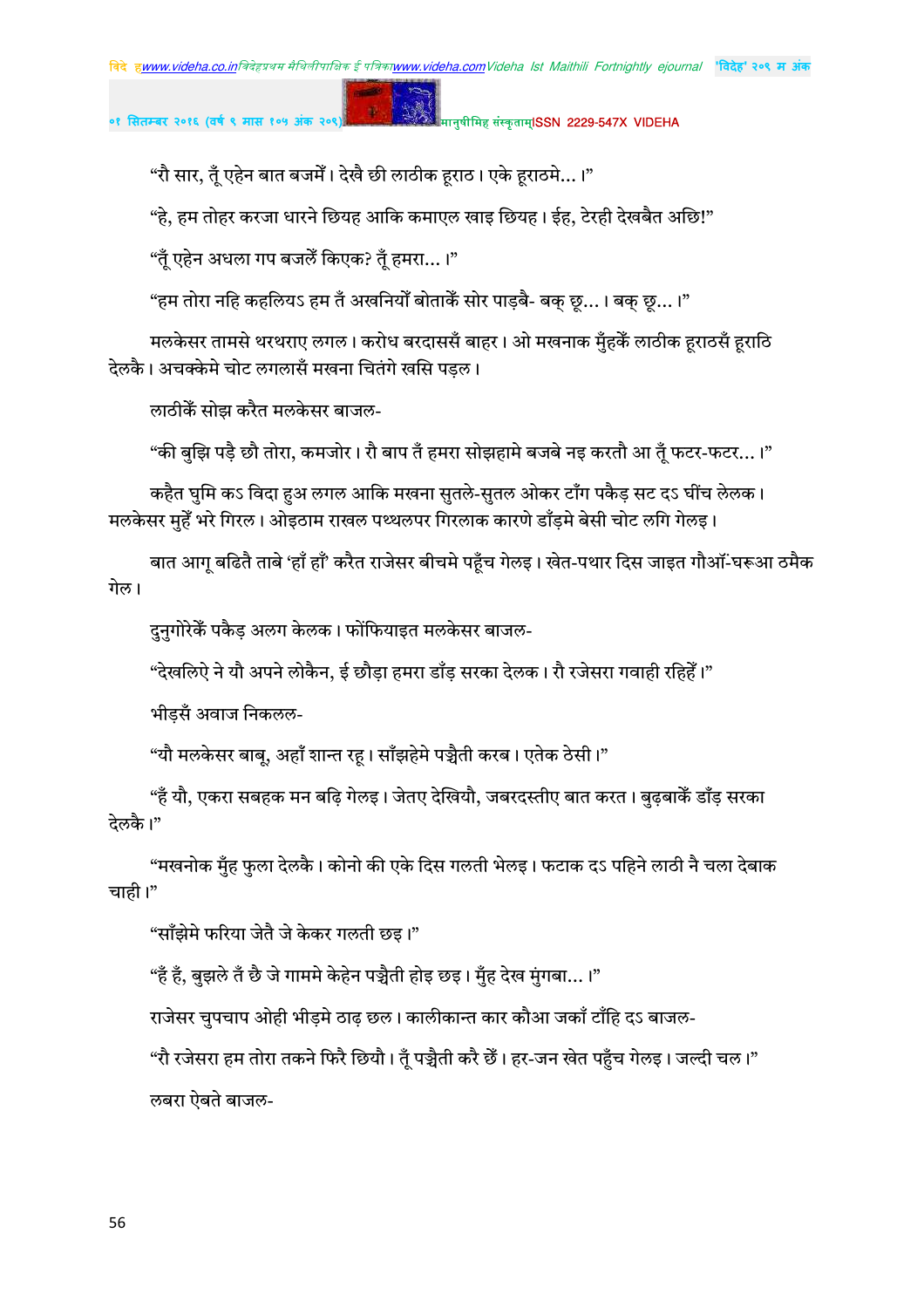मानुषीमिह संस्कृताम्**ISSN 2229-547X VIDEHA** 

"रौ चल करैले खेती-पथारी, नइ तँ बिका जेतौ बाड़ी-झाड़ी।"

"देखही लबरा ऐबते अपन लबरपन शुरू करि देलकै।"

"तँ हम कहाँ कहै छिऐ- बक् छू…। बक् छू…।"

सभ हँसैत-मुस्कियाइत चलि देलक।

 $\mathcal{L}$ 

5.

दिन भरिक काज कऽ जखैन लोक आपस अबैत रहै छै तखैन सफलता-विफलता, जश-अपजश, नीक-अधला सभ घेरने रहै छइ।

रोपनी-कमैनी करैबलाकेँ तँ बाते किछु आर रहै छइ। रौदाएल देह, घामसँ भीजल कपड़ा-लत्ता। भुखाएल पेट, पियासल मन, मुरझाएल मुँह, टाँग-हाथमे सटल थाल-कादो।

गाम दिस बढ़ैत पएर बाधक चिन्ता छोड़ि दइ छइ। किन्तु गाम परहक चिन्ता कपारपर चढ़ि जाइ छइ। एहेन बखतमे ऑखिमे तामस नचिते रहै छइ।

सुरूज डुमैमे अखैन किछु बिलम्मे छेलइ। राजेसर बँसबिट्टी लग आबि ठाढ़ भऽ गेलइ। ऑखि चारूभर घुमि-घुमि ताकए लगलै।

अहीठाम तँ नीता भेँट करैले कहने छल? कहाँ देखै छिऐ। ठकि लेलक की?

फेर ओकर पूर्व मिलनक घटना सभ मन पड़ए लगलै। आ जेना शीतल बसातक एकटा झोंक आबि देहकें सिहरा देलकै।

आहट सुनलक तँ मुड़ी उठा कऽ आगु तकलक। धरमलाल बाबूक बेटा कुलानन्द लगमे आबि गेल छेलइ।

चारूभर नजैर घुमबैत कुलानन्द ऍठि कऽ बाजल-

"रौ रजेसरा, एना चोर जकाँ की तकै छी?"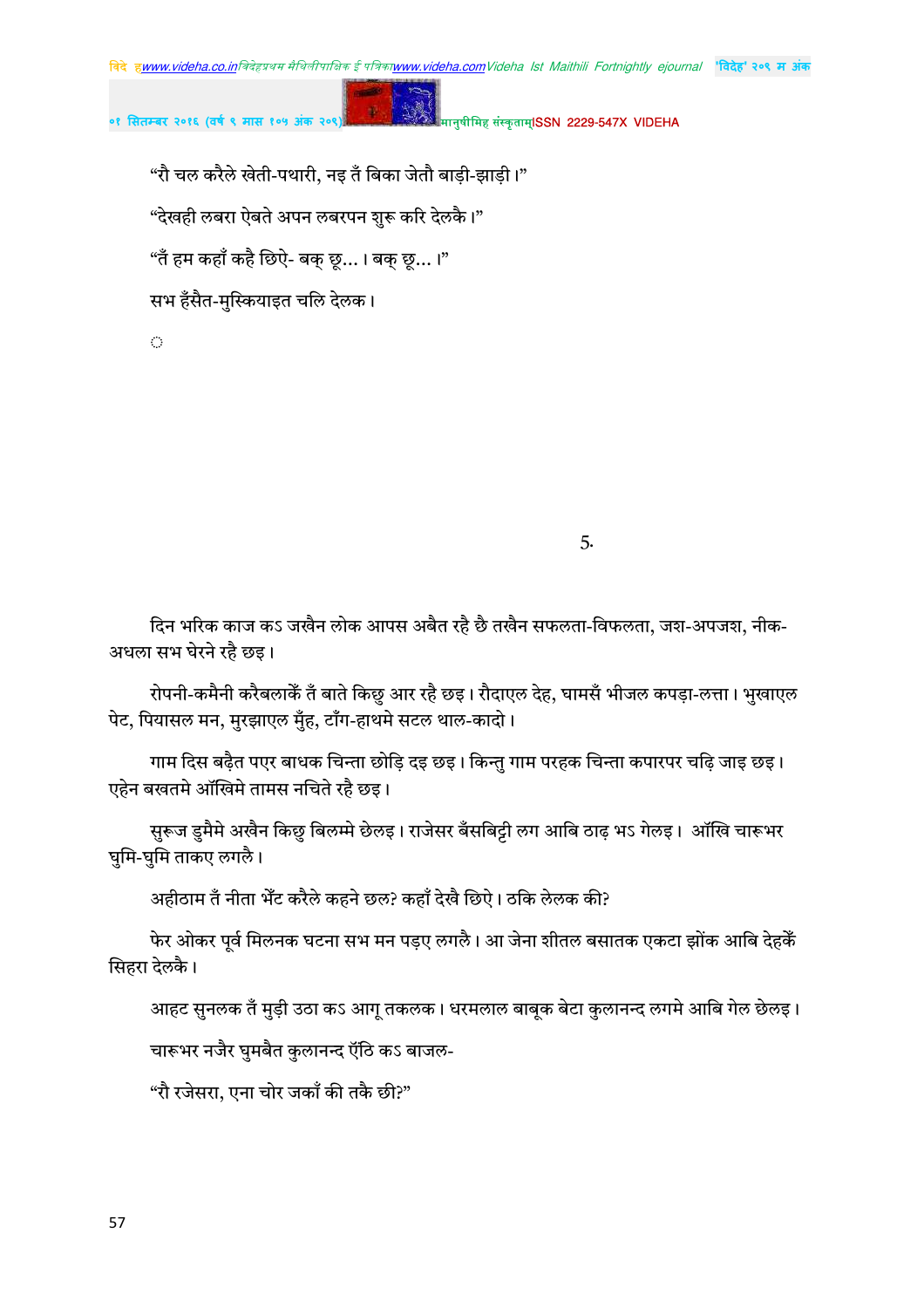मानुषीमिह संस्कृताम्**ISSN 2229-547X VIDEHA** 

राजेसरो केना चुप रहितए, बाजल-

"जेकरा काज-धंधा नै रहै छै से अहिना बताह जकाँ वौआइत रहै छै आ लबर-लबर केने घुमै छइ।"

दुनूमे बकटेँटी शुरू भऽ गेलइ।

"हे रौ, हम सबटा गप बुझै छियौ। बाधे-बोनमे जे रसलीला केने घुमै छीही से के नइ जनै छौ। जहिया चोटपर चढबीही तहिया बइझ पडतौ।"

"यौ कलानन्द, हमहँ सभ बात जनै छी जे घरेमे अहाँ की सभ करै छिऐ। डमि कऽ एना पानि किए पीबै छी। हमरा डेराउ नइ। जहिया हमर मन गरमा जाएत तँ डेरहथ्थी हमरा काँखे तर रहै छइ।"

"ओऽ ऽ, ई गप तँ बिसैर गेल रहियौ जे तूँ गरीबक नेता छैं। सुनै छियौ जे मुखियासँ ठाढ़ हेमेँ। एहने चोरा-छीनरा मुखिया होइ छै रौ।"

"गौआँ-घरूआ चाहतै तँ हम मखिया पदसँ लडबै। आ अहाँकैं कहने थोडे किछो हएत। अखैन केहेन मुखिया अछि से तँ जनिते छिऐ।"

"रौ, शिवकान्त बाबू तँ दू पीढ़ीसँ मुखिया बनल छथिन। हुनकर मोकाबला तूँ करबीही। पसङ्गो बरबैर छीही, हुनका सोझहामे तृँ। फुकतौ तँ उड़ि जेबही। रे बुड़ी, देहपर न लत्ता, चौधरी बोलत्ता। बापसँ भेँट भऽ जेतौ।"

राजेसर डेरहथ्थी काँख तरसँ निकालैत बाजल-

"हे. मँह सम्हारि कऽ बात करू आ नइ जँ अखने फरियेबाक अछि तँ फरिया लिअ।"

"रौ, हम तोरासँ लड़ि कऽ अपन मान घटाएब। लोक कहत जे लड़बो केलकै तँ कीड़ी-मकौड़ीसँ।"

"से तँ हमहँ घरढुक्कासँ नहि लड़ऽ चाहै छी।"

"समए आबऽ दही डाँड सरका देबौ जे उठले ने हेतौ।"

"लोक हमरा संगे अछि। हमरा गीदर-भौकी नइ देखाउ। नहि तँ डेन-बाँहि टटि जाएत।"

"ठीक छइ।"

तामसे डेन फरकबैत दन दु दिसामे चलि देलक।

बँसबिट्टीसँ एक हेँज कौआ-मेना फड़फड़ाइत उड़लै आ अपन-अपन संगीक संगे अकासमे निर्विघ्न विचरण करए लगल।

 $\hat{\mathcal{O}}$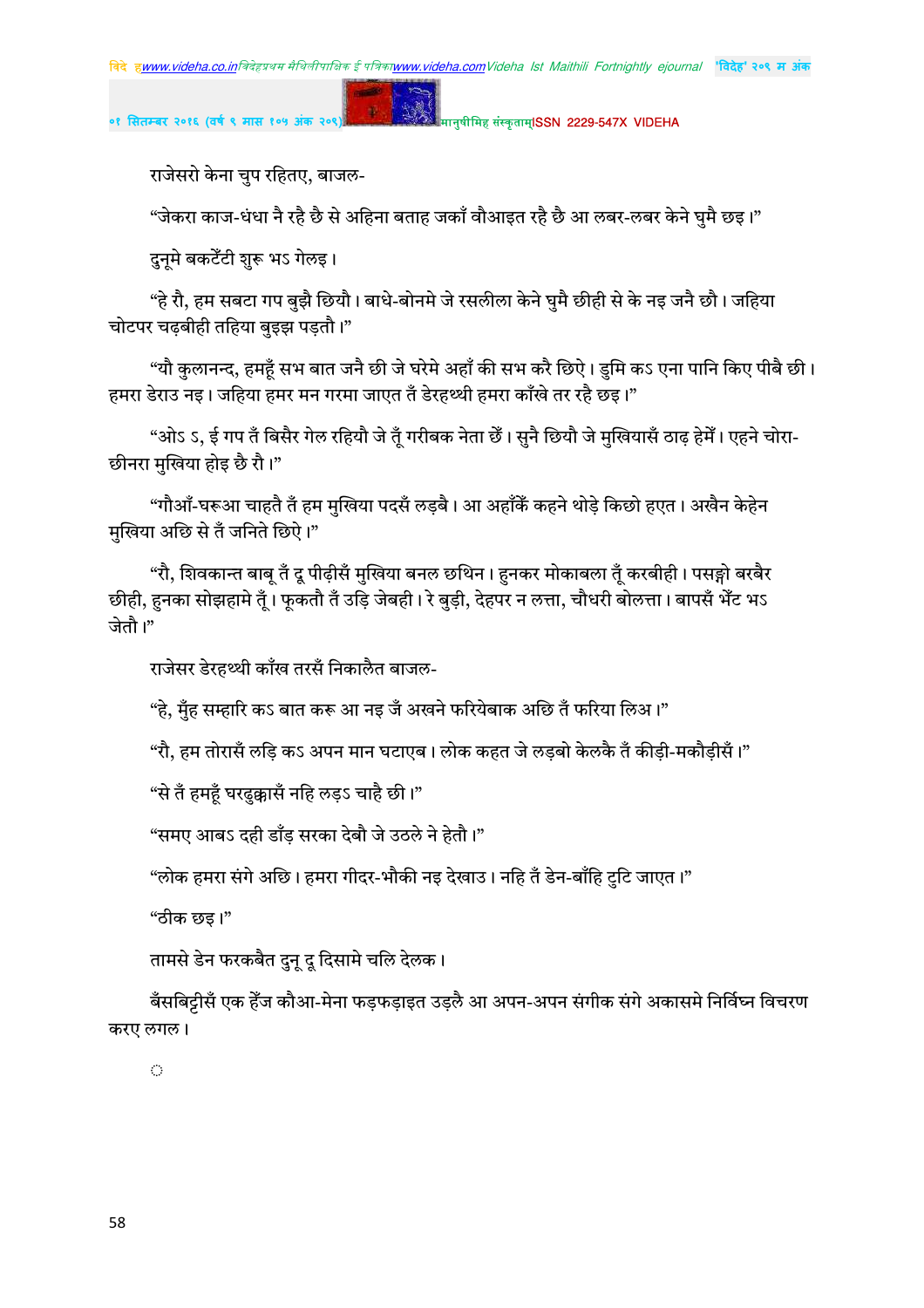मानुषीमिह संस्कृताम्**ISSN 2229-547X VIDEHA** ०१ सितम्बर २०१६ (वर्ष ९ मास १

6.

गामक चौबटियापर ठाढ़ ई पीपरक गाछ आब केतेक चतैर गेल छइ। कोनो आइसँ ई गाछ छइ। बुढे-पुरान कहत जे कहिया रोपल गेल।

आब तँ माटि भरि कऽ चबुतरो बना देल गेलइ। पहिने तँ लोक भुँइएपर बैसै छेलइ।

पञ्चैती की कोनो आइसँ होइ छइ। हँ. जमानामे तँ कोटो-कचहरी नहियेँ रहइ। पञ्चैतीएमे न्याय होइ छेलइ।

जेतए न्याय ओतै अन्याय। लगबैत रहू उपाय। मनुख छै तँ झगड़ा हेबे करतै। तामसो तँ लोककैँ संगे छन्हि। तामसपर लोक की नियंत्रण करत। लोकेपर तामस नियंत्रण करैत अछि। तामसपर नियंत्रण केलासँ की हेतै?

दोसर बाटे आर दुना बैगसँ बहतै। कोनो तरहेँ जँ तामस एबाक दुआरि सभ बन्न भऽ जेतइ। पहिने तँ ओकरा संगी सभपर रोक लगबए पड़तै।

गामक चौबटियापर लोक सभ एका-एका जमा भऽ रहल छेलइ। आइ कोजो करैत काल सभकें पञ्चैतीएपर धियान रहड़।मनमे रहै छै- अपना लडाइ-झगडा नै करब तँ दोसरोकेँ लडाइ करैत देखबै। अन्तरक सभ बातसँ परिचित भऽ जेनाइ की सहज छइ। भीतरिया कंकालकैं देखनाइ बड डेरौन...। पञ्चैती तँ जमानामे होइछेलइ। दुधक दुध आ पानिक पानि बेरा दइ छेलइ। अखैन तँ पञ्चैतियोमे घूसखोरी, जातिवाद, पाटीवाद, अपन-आन... ।

सभ अपना-अपना सुआरथमे डुमल।

न्यायक कण्ठ मोका जाइत अछि। केतेको समस्या फन-फना कऽ ठाढ भऽ जाइत अछि।अन्यायक बदला आइ नहि काल्हि अन्याय भेटते अछि। गाछ रहतै तब ने झटहो मारलापर फले भेटतै।

साँझक अन्हार गाछ-पत्ता सभपर पसरए लगल छल। पछुआएल कौआ-मेना काँइ-काँइ करैत खोंता दिस पड़ाएल जा रहल छेलड़। गोसाँइ घरमे दियावाती भुकभुकाए लगल छेलइ।

चबूतरा लग तीन-चारिटा पटिया बिछा देल गेल छेलइ। लालटेनक मधिम इजोतमे सबहक मुँह ठीकसँ नहि देखाइत रहइ। गाम-घरमे बिजलीक कोन काज। चौबीस घण्टामे कखनो काल एक आध घण्टाक लेल आबि गेल तँ लोक तिरपित भऽ जाइत अछि।

किछु लोक पटियापर बैसल छेलै तँ किछु कातेमे फुसराहटि कऽ रहल छेलइ।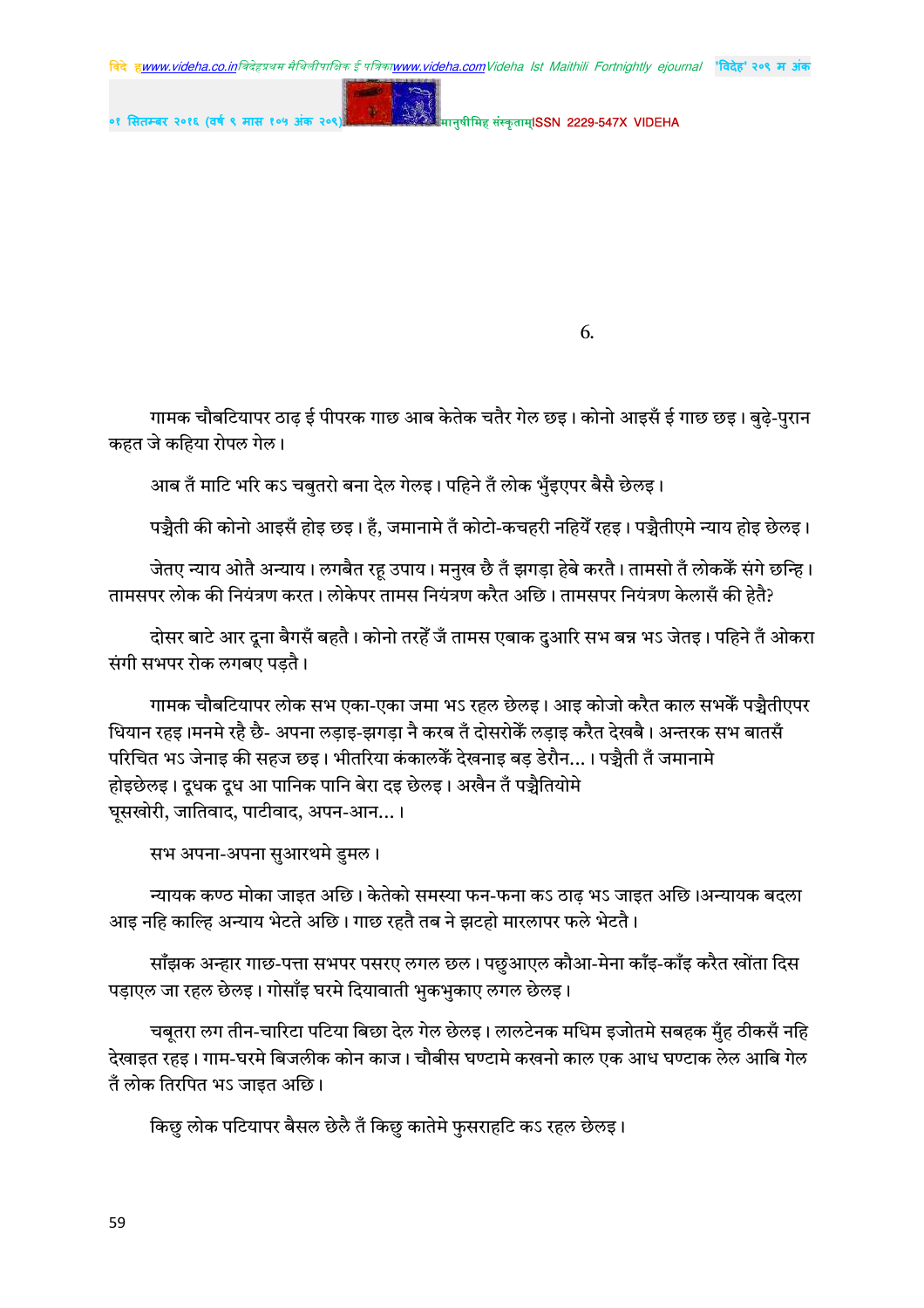मानुषीमिह संस्कृताम्**ISSN 2229-547X VIDEHA** 

मधुमाछी जकाँ घनघनाइत स्वर। स्पष्ट रूपें नहि सुनाइ छेलइ।

 $\mathbf{g}$  .

किछ लोक निरंतर उपेक्षित आ दबावमे रहलाक कारणे सबहक सोझहामे बजबाक साहस नै कऽ पबैत अछि। ओहन बेकती सभ काते-करोटमे बाजि-भुकि कऽ संतोख कऽ लैत अछि। सभ ढंगक बेकतीकैँ समाजमे जरूरतो तँ रहबे करै छइ।

किछु जन-मजदुर सभ राजेसरकैं कातेमे घेरि लेने छेलइ। अपन-अपन उपदेश झाड़ि रहल छल।

स्वार्थक तँ रूपे तेतेक होइ छै जे के चीन्ह सकत। कखैन केना कऽ परगट हएत आ कखैन लुप्त भऽ जाएत, कहनाइ कठिन। ओ अपना अनुरूपें नाच नचबैत रहैत अछि। आ बेकती अपनाकें बिसैर नचैत रहैत अछि। सबहिं नचावत सआरथ गोसाँइ।

"सुनि ले राजेसर! अपन गप्प कहैमे डेरा जेबही तँ जुल़ुम भऽ जेतौ।"

"हँ. उनटे मखनाकेँ जरिमाना लगि जेतड।"

"डेरेतै किएक? कोनो की कोइ बाघ छिऐ।"

"हैं, अखनीसँ धाक टटल रहतौ तब ने मखिया पदसँ लडबीहीं।"

"हे रौ, ओहो सभ कोनो काला पहाड़ नै छिऐ। छुच्छे हवा-पानि देने रहै छइ।"

"रौ, अपना सभ गरीब छिऐ तँ की कण्ठ मोंकि देतइ।"

"हौ. राजेसरकें बजैक छमता छड। के एकरा गप्पकें काटि सकतै?"

"चल बहादुर डर नै राख।

पाँछा छी हम सभ तैयार।"

"रौ, एना राजेसराकेँ गरपर नै चढाबीही,चारि दिनक बादक तँ सभ कमाइले बाहर चलि जेबही आ बेचारा असगरे सबहक चोटपर चढ़ि जेतइ।"

"अखनी की नजैरपर नै चढल छै, केतेक बेर मँहपरखा सभकेँ महेँपर गारि-बात देने छइ। लाठी चमकौने छड़। ओ सभ छोड़ि देतै?"

"सएह हौ, गरीबक एकता आ बालक बान्ह। हौ काका, एके धक्कामे चारि फक्का। केतेकोकेँ तँ चढौआ छागर बना कऽ परान लेलहक आ ऐबेर...।"

"चुप रह, मौगा-मरद अहिना बजै छइ।"

"ठीके, ओकरा सबहक काजमे जे बारम्बार अड़चन करतै तेकरा…।"

"तरेतर राजेसरापर सभ गुम्हैड रहल छइ।"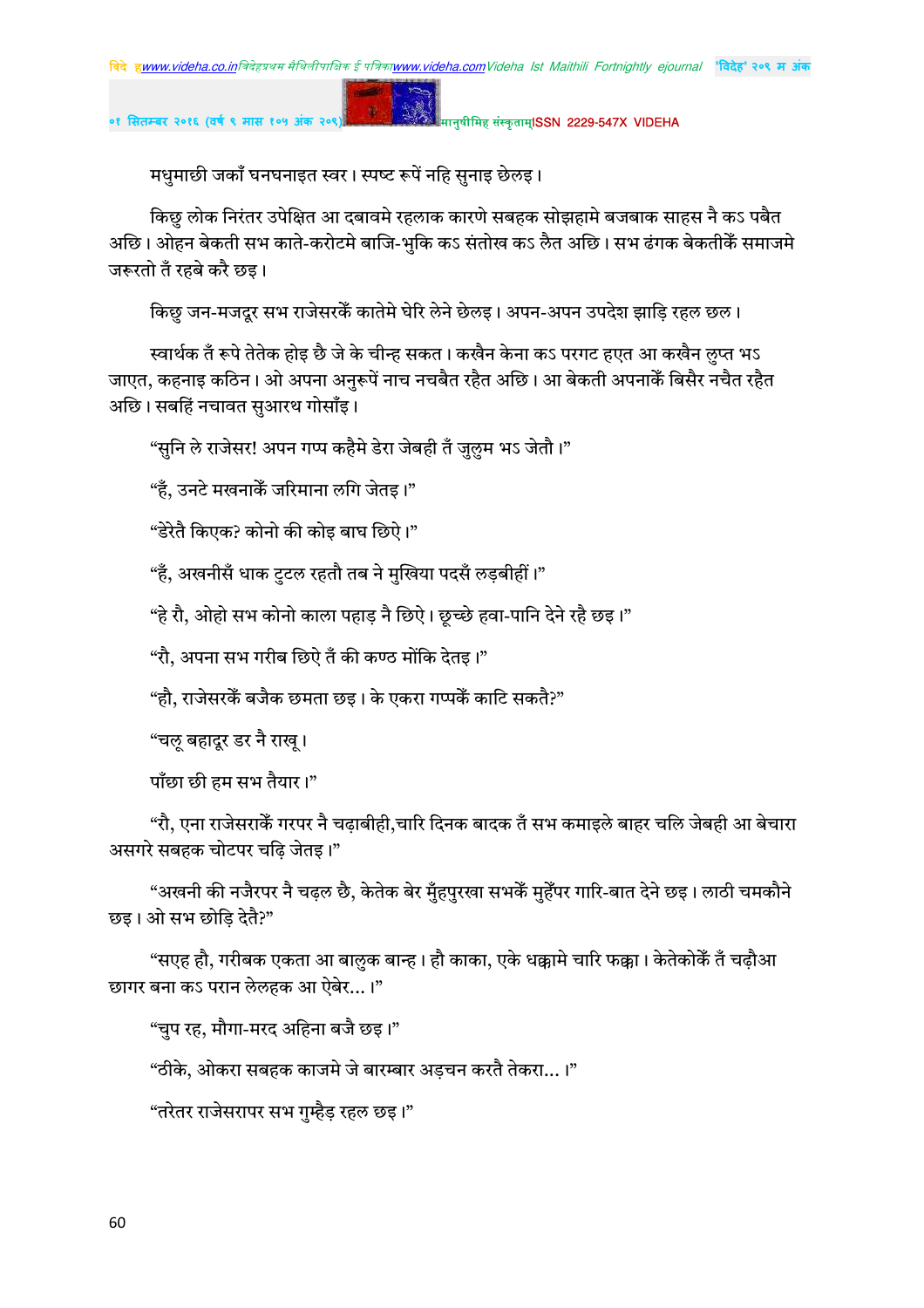मानुषीमिह संस्कृताम्**ISSN 2229-547X VIDEHA** 

"चुप, चूड़ी पीन्ह कऽ घरमे बैस रह। की करतै? गिर लेतै?"

आपसी घेंघौज शुरू भऽ गेल छेलइ। सभकेँ शान्त करबाक लेल राजेसरकेँ बाजए पडल-

"अहाँ सभ चिन्ता नइ करू। अन्याय नै हेतइ। हम जवाब देबै। चलू लगमे बैसै छी।"

गाछ तर पंच सभ बैस गेल छल। चारूभर तकैत प्रमुख पंच बजला-

"यौ, मलकेसर बाब एला?"

"आबि रहल अछि।" नेंगराइत मलकेसर पहुँचल। ओ कुहरैत पटियापर बैस गेल।

"मखना कहाँ अछि यौ?"

"आबि गेलौं पंच साहैब। हम कोनो पछआइबला मरद नै छी।"

मखना गमछासँ मुँह बन्हने छल।

"सभ गोटे तँ आबिए गेल आब शुरू कएल जाए।"

"रौ मखना, तुँ मुँह किए झँपने छैँ। उघारि कऽ देखा।"

मखनाक मुँह फुलि कऽ कुप्पा भेल छेलइ।

"पहिने तँ मलकेसरसँ पछल जाए- जे की भेल छेलड़।"

"हँ-हँ, पहिने मलकेसरजी सँ पूछल जाए।"

धरमलाल ऑखि नचबैत बाजल।

मलकेसर देह-हाथ सोझ करैत बाजल-

"यौ सरपंच साहैब, जन-मजदुरकेँ मने बढि गेल छइ। तइमे लबका छौडा सभ तँ पानियोँ मे आगि लगबै छइ। देखियो ने, भोरमे हम जनकेँ हाक दइ छेलिऐ। मखना ओनएसँ आबि कऽ हमरा अधला बात सभ कहऽ लगल। हम ओकरा डाँट-डपट देलिऐ तँ ओ हमरा पथ्थलपर पटैक देलक। डाँड़ सरैक गेल अछि।"

"ई तँ जुलुम भेलइ। एहेन-एहेन डकलीलामी।" -कुलानन्द ऑखि उनटबैत बजल। "चुप रहबै तँ अहिना कपारपर चढ़ि कऽ लगही करत।" "नहि यौ, कसि कऽ डण्ड-जरिमाना कएल जाए।" "एहेन अगिमुत्ता सभकेँ तँ मुइलाह बापसँ भेँट करबा दइके चाही।"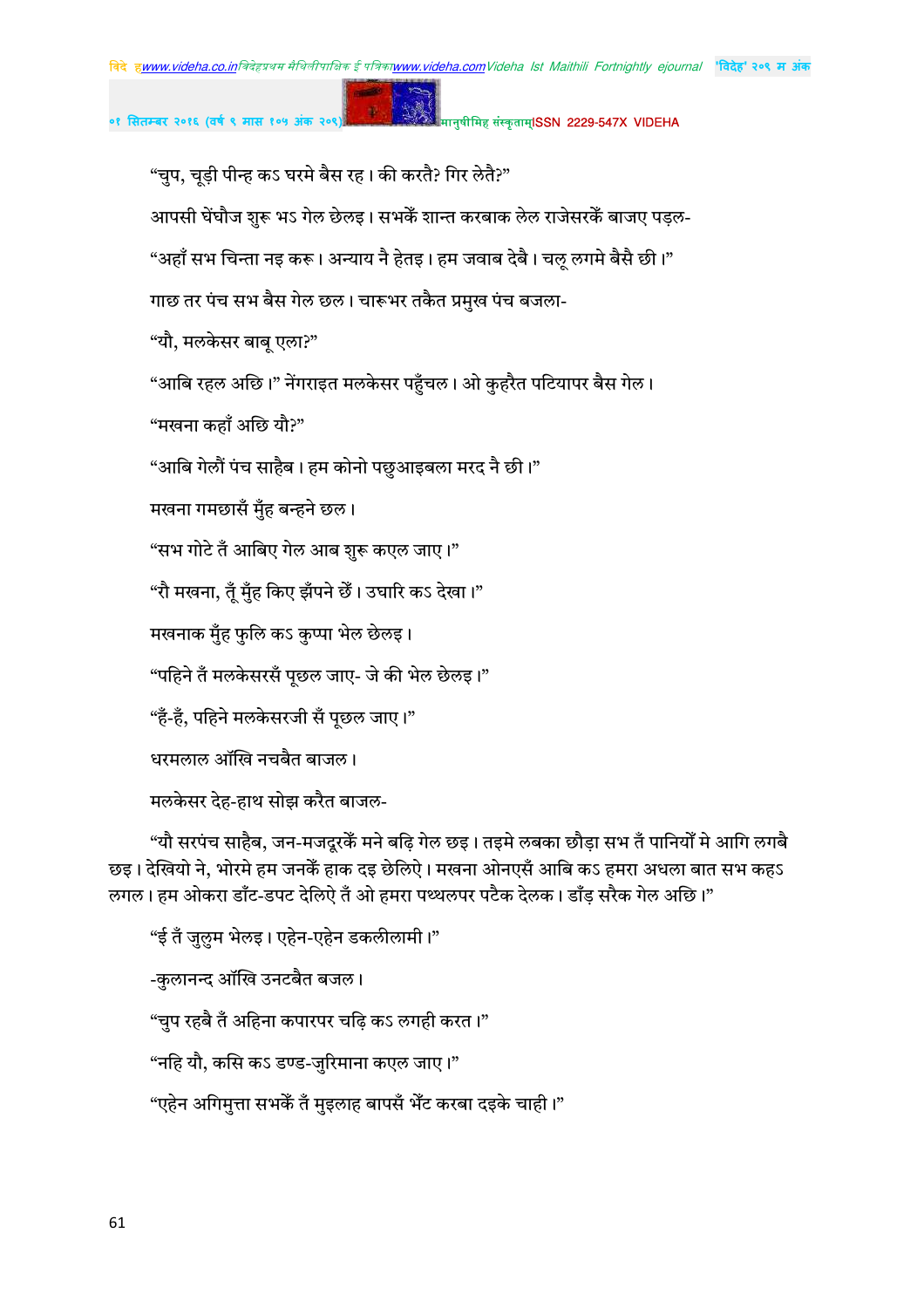# **०१ सतबर २०१६ (वष ९ मास १०५ अंक २०९)** !" #\$ISSN 2229-547X VIDEHA

"धड़फड़ नइ करियौ, कनी मखनोसँ बात बुझियौ। 'कुछ बुझा न समझा आ फरमा दिया फाँसी।' एना नइ करियौ।"

मलकेसरसँ राजेसर करजा नेने रहइ। सोचलक,राजेसर हमरे दिस बजत किने। तँए मलकेसर कुहरैत बाजल-

"मखनासँ पुछबै। ओ तँ अपने दिस बजत। राजेसरो ओहीठाम रहै, ओकरासँ पुछियौ।"

कुलानन्द फरकैत बाजल-

"रजेसरा किए बजतै? ऐ बीचमे ओकर बात किए मानल जेतइ?"

"किए नइ बजतै? ओ हमरा सबहक मुँहपुरुख छिया।"

"एकेबेर एना नै बजियौ। मलकेसरजी जँ अपने कहै छैथ जे राजेसर ओइठाम रहै तँ ओकर गप सुनए पड़त। कहि कऽ सनाबह हौ राजेसर केकर गलती रहइ।"

राजेसर ठाढ भऽ कऽ बाजल-

"यौ पंच लोकैन! हम जे देखलौं से कहि दइ छी। ठीके मलकेसर बाब् जनकेॅ जोर-जोरसँ हाक दैत रहथिन। तखैने मखना जोर-जोरसँ बोकराकेँ हाक दैत ओमहरसँ एलइ। मलकेसर बाबू खिसिया कऽ लाठीक हराठसँ मखनाक मुँह फोड़ि देलखिन। पहिलुक गलती तँ मलकेसरे बाबूसँ भेलैन। बाता-बातीमे लाठी नै चलेबाक चाही। तैपर मखना बँचैले पाछूसँ टाँग पकैड़ घींच लेलकैन। चुट्टीओकेॅ चीपबै तँ काटबे करत।"

मलकेसर खिसियाइत बाजल-

"मखना हमरा देख कऽ बक छृ-बक छृ करै छल हमरा गारि पढ़ै छल। ओकरा लग बकरी कहाँ रहइ।"

मखना फानि कऽ बाजल-

"बकरी हमरा हाथसँ छुटि कऽ भागि गेलइ। तँ हाथमे केना रहितै?"

"तुँ हमरासँ बोता बारेमे पुछलैँ किएक नहि? तब ने हाक दैतही।"

"आब लिअ। मतबै आकि घरमे सुतबै। बजबै-भुकबै आकि नहि। पहिने मलकेसर बाबुसँ औडर लिअ पडत। हे, आब ई जेठरैती नै चलत।"

"दाबी देखबैत अछि। जेना कोय गुलाम रहइ।"

कुलानन्द बाजल-

"हम तँ पहिने बुझैत रहिऐ जे रजेसरा सबहक मगज उनटा देतइ।"

"काज करै छी तँ मजदुरी भेटैत अछि। कियो मँगनी नै दइ छइ। राजेसरक सभ गप्प साँच छइ।"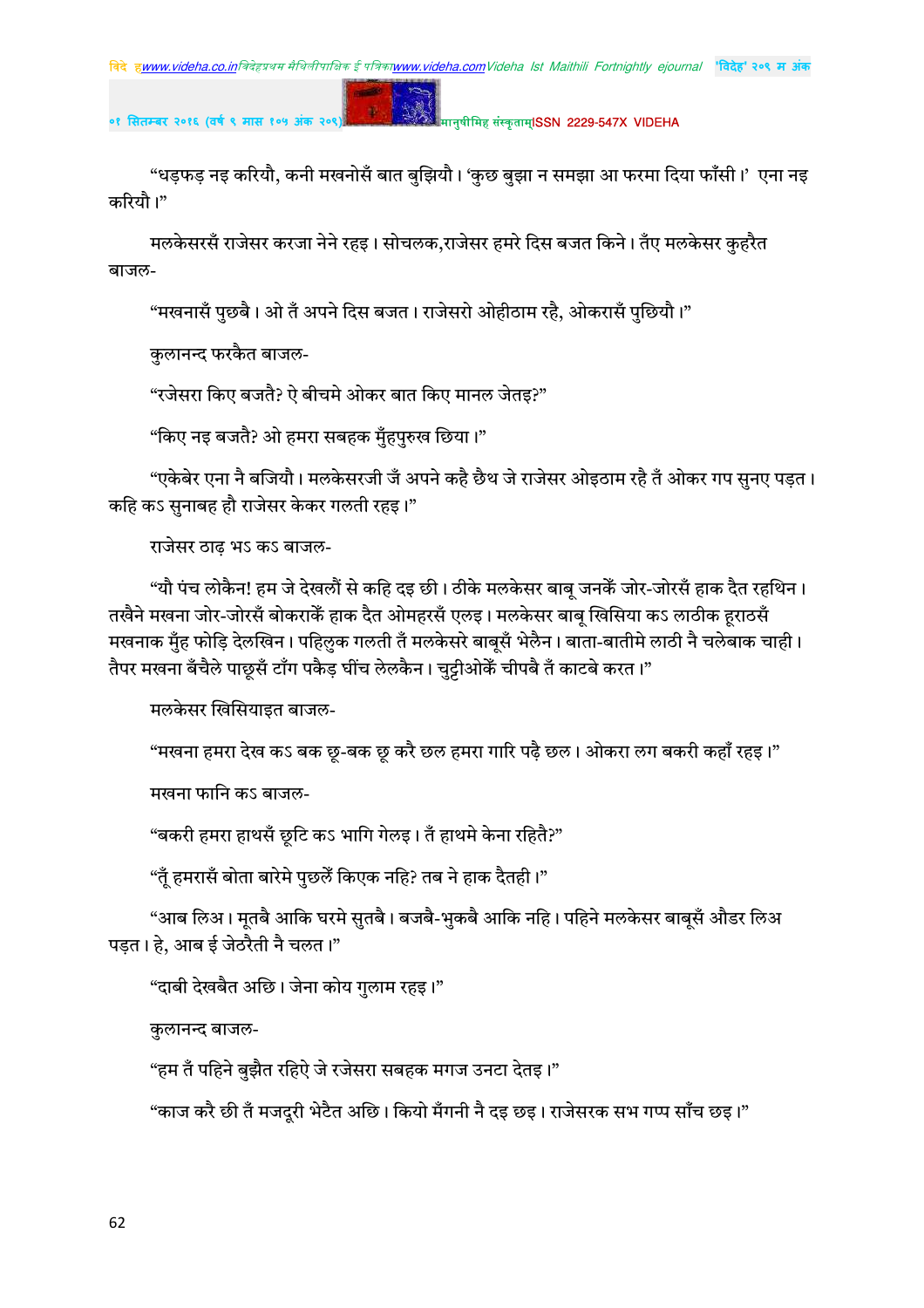### मानुषीमिह संस्कृताम्**ISSN 2229-547X VIDEHA**

"तँ की मलकेसरजी झूठ बजै छै? सभ तँ पंचे छिऐ। केकरा के रोकत। दुनू दिससँ भारी घेंघौज शुरू भऽ गेल छेलड़।"

"कोय धनीक अछि तँ अपना-ले अछि। कमाइ छी तँ ठाठसँ खाइ छी। केकरोसँ माङऽ नै जाइ छिऐ। दाबी कथीक देखा रहल अछि।"

"तँ तोरा सभ गामसँ उजारि देबहक। बुढ-पुरानकैँ परतिष्ठा घिना देबहक।"

गमछा कपारमे बान्हैत एक-गोरे फनकल-

"झगड़े-लड़ाइ करैक विचार छौ तँ फरिया ले।"

"हे मुँह सम्हारि कऽ बात कर। एनए कोइ कमजोर नइ छइ।"

परभुदास गामक संत छैथ। हाँ..हाँ... करैत ओ आगू एला।

"कह जे ई पञ्चैती छिऐ आकि युद्ध। पञ्चैतीमे जँ अन्याय हेतै तँ हजारो समस्याक जनम भऽ जेतइ। देखलिऐ कहियो लड़ाइ-मारिसँ विकासक काज होइत?गामक संस्कारकैं एना नै बिसरू। बात आगू बढ़त तँ सभटा राखल-उसारल धन पानि जकाँ बोहि जाएत।"

लबराकें नहि रहल गेलइ। बिच्चेमे टपैक उठल-

"रौ भाय बगरा

नहि कर झगड़ा।

खोंताक बच्चा

सेहो छौ कच्चा

सेवलहा अण्डा

सेहो हेतौ गण्डा।

मन थिर कर

नहि तँ हेतौ वितण्डा।"

ताल ठोकैत फेर बाजल-

"आबि जो फरिया ले

नहि तँ गरिया ले।

तुँ उनचास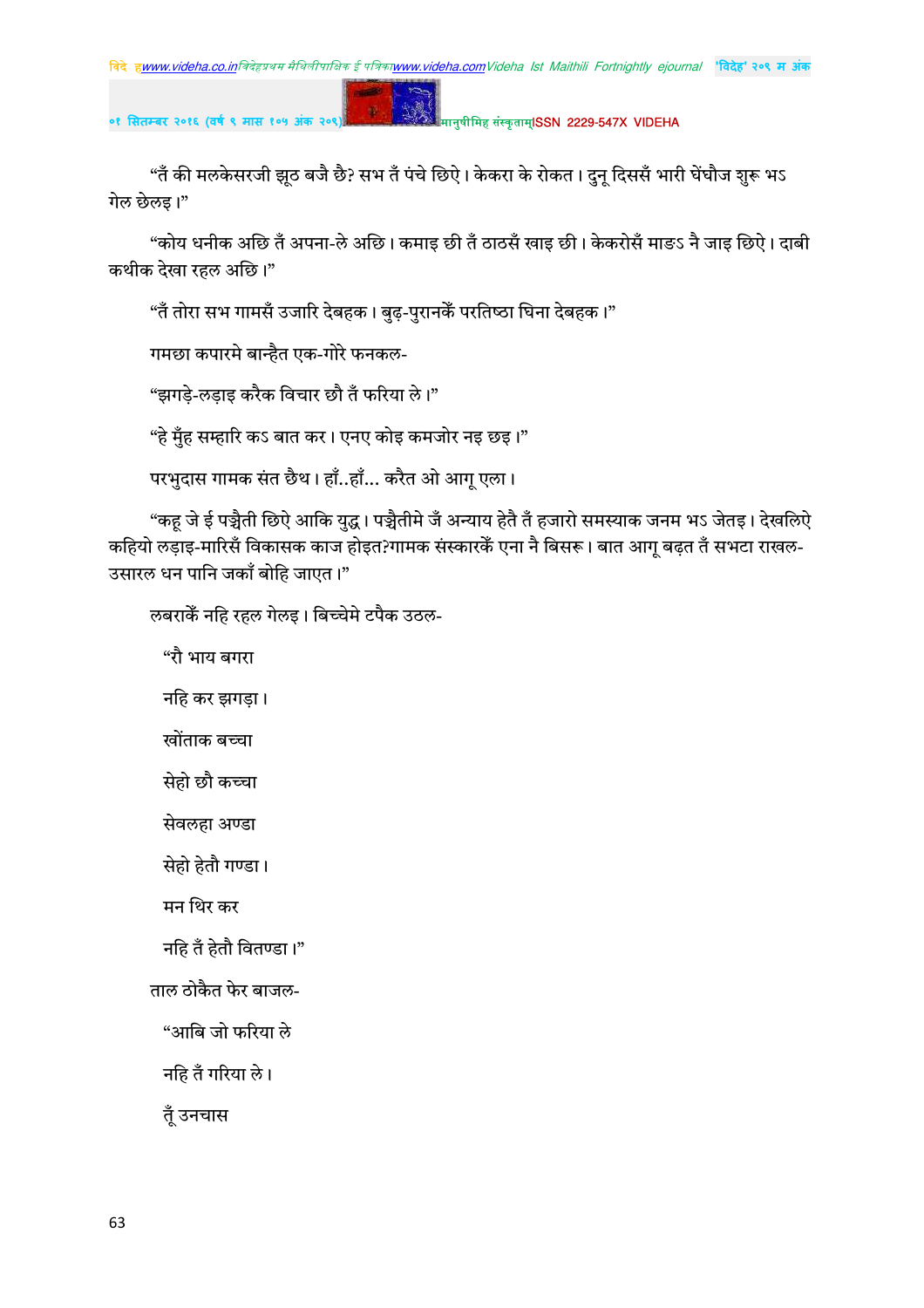मानुषीमिह संस्कृताम्**ISSN 2229-547X VIDEHA** 

तँ हमहूँ पचास।

रौ भाय बगरा

हम छी लबरा।"

केते गोटेकेँ हँसी लगि गेलइ। लोक सभ किछु शान्त जकाँ भऽ गेल छल।

"यौ सरपंच साहैब। बात बिगडल जाइत अछि। एना नहि हएत।"

"ऐठामसँ पाँच पंच उठि कऽ बाहर जाउ। एकान्तमे विचार करू। आ फैसला सुना दियौ।"

"ठीक छै सएह कएल जाए।"

"देखलीही बँचा लेलियौ।"

"हमरा की बँचाएब ओकरा बँचा लेलिऐ।"

पञ्चैतीसँ पाँच पंच बाहर निकैल गेल छल। निर्णए की होइत की नहि। सबहक धियान ओम्हरे चलि गेल छेलइ। आपसी कनफुसकी शुरू भऽ गेल छेलइ।

लालकान्त पाछूमे बैसल छल। उचित अवसर देख आगू आएल आ ठाढ़ भऽ बाजए लगल-

"यौ पंच भगवान! हमरा एकटा पञ्चैती कऽ दिअ।"

झपसूलालक देह सिहैर गेल छेलइ। कातेसँ टपैक उठल-

"अखनी दोसर गोटेक पञ्चैती नइ हेतौ।"

लालकान्तक ऑखि ललिया गेल छेलइ।

"किए ने हेतै? पञ्चैतीए करैले ने पंच सभ बैसल छैथ। तुँ रोकनिहार के?"

बात आगू बढ़ितै तइसँ पहिने एकटा पंच बाजल-

"अच्छा झगड़ा नै करू। बाजह हौ लालकान्त,की बात छै?"

"की बजबै यौ पंच साहैब। बजितो लाज होइए।"

"बजबहक नै तँ बुझबै केना?"

लालकान्त नजैर उठा कऽ झपसूलाल दिस देखलक आ बाजल-

"पुछियौ झपसुकेँ जे अधरतियामे हमरा अँगना कथीले गेल रहए?"

झपसू बातकें काटैत बाजल-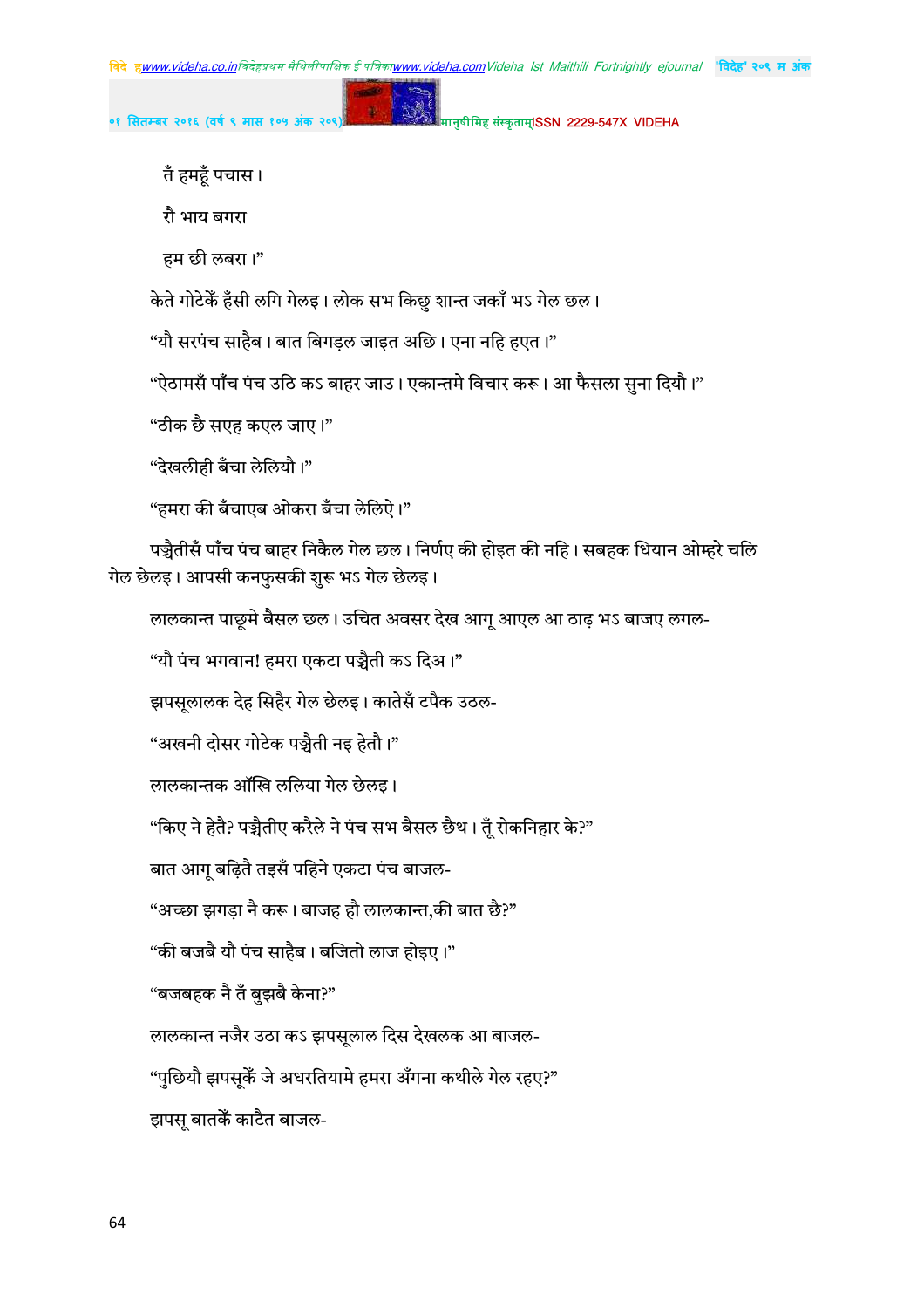मानुषीमिह संस्कृताम्**ISSN 2229-547X VIDEHA** 

"देखियौ, केकरा ऐठाम के नहि जाइ छइ।"

लालकान्त ऑखि गुड़रैत बाजल-

"झपसू, तूँ हमरा बातमे टोक नै दऽ सकै छैँ। हम पुछै छी- अधरतियामे हमरा अँगना की करैले गेल रहए?"

"कोनो चीज चोरा लेलियो? हम कोनो चोर छी?"

"की करैले गेल रही?"

पंच टोकलक-

"जवाब दहक झपस् । कथीले गेल छेलहक?"

झपस् छीना काटैत बाजल-

"हमर अँड़िया बछा रातिमे खुलि गेल रहए। तेकरे ताकैले गेल रहिऐ।"

लालकान्त तामसे ठाढ़ भऽ कऽ बाजल-

"रौ झपस्, झूठ किए बजै छेँ। पंचक सोझहामे..। बजर खसतौ।"

"तँ तोहीं कहऽ जे साँच की छै?"

"तुँ हमरा स्त्रीकेँ किए सोर पाड़ैत रही?"

"झूठ गप्प। तोहर पत्नी स्वीकार करतौ ई बात। ओ तँ साँझोमे हमरे अँगनामे बैसल रहौ। कहै छेलौ हमरा खेतमे हर जोति दिअ।"

"हमरा इज्जतकेँ उघार करबेँ। देखबीही?"

"देखबै की? तोरासँ हम कमजोर थोड़े छी।"

पंच रपटैत बाजल-

"अहाँ सभ मुँहकें बन्न करू।"

मनधत्ता धड़फड़ाइत पहुँचल आ जोरसँ हल्ला करैत बाजल-

"हौ जुलुम भऽ गेलै हौ।"

"की भेलै हौ?"

मनधत्ता राजेसर दिस ताकैत बाजल-

"रौ रजेसरा तोहर भाए जागेसर दुनियाँसँ चलि गेलौ रौ।"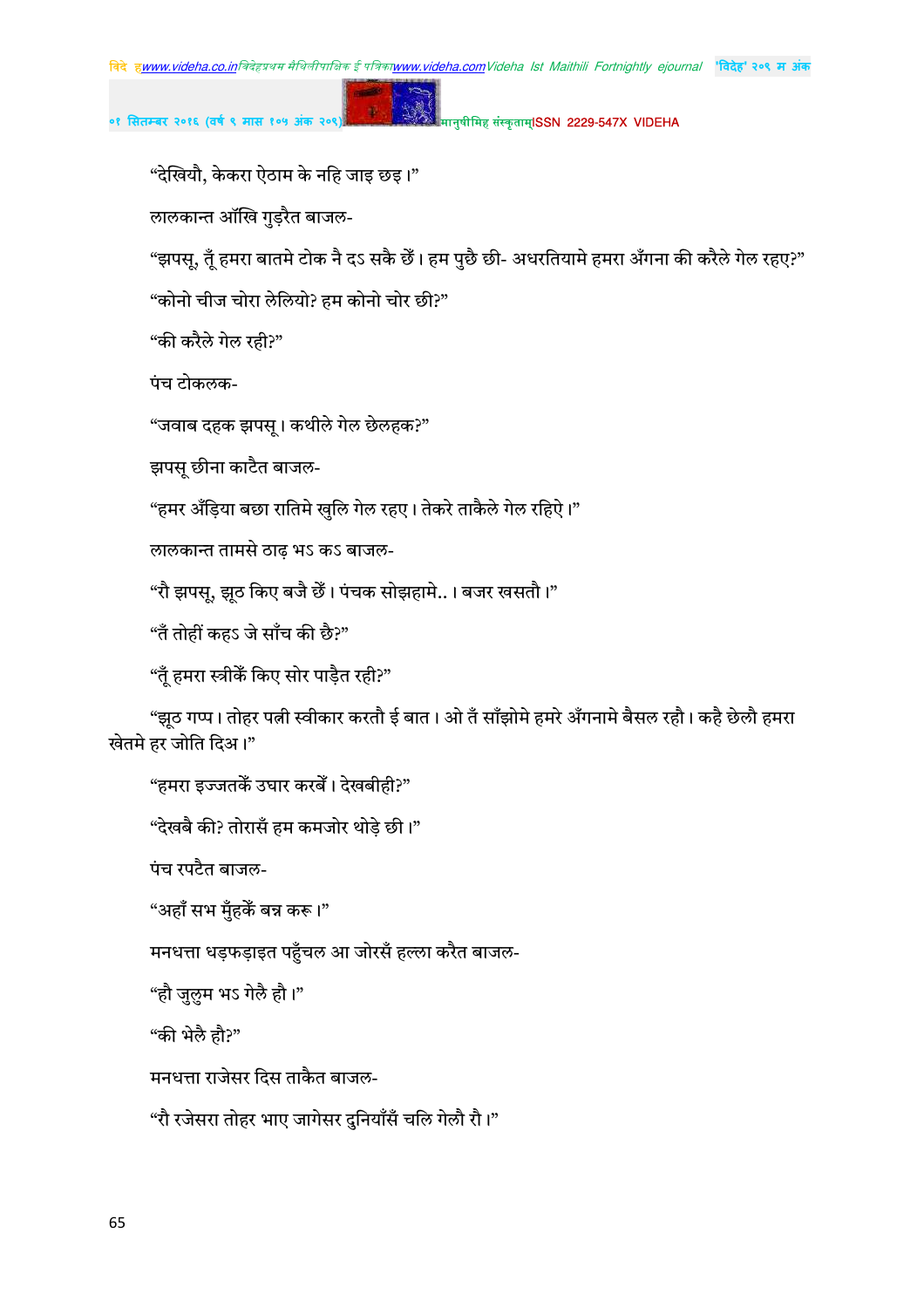मानुषीमिह संस्कृताम्**ISSN 2229-547X VIDEHA** 

"केना भेलै हौ।"

मनधत्ता कानैत बाजल-

"हौ, हम आ जागेसर एके नाहपर चढ़ि धार पार करैत रहिऐ। धारमे बाढ़ि आएले रहै। नाह डुमि गेलइ। केतेक-गोरे डुमि कऽ मरि गेलइ।"

"तँ केना बचलीही?"

"हमरा एकटा नहवरिया छानिकेॅ ऊपर केलक। केतबो तकलिऐ जागेसरक लहाशकेॅ, केतौ ने भेटल।"

मनधत्ता फेर कानए लगल।

किछ कालक लेल सभकेँ जेना बघजर लगि गेल होइ। नि:शब्द... ।

सभकेँ ऑखिक सोझहामे जेना जागेसरक मुखाकृति नाचि उठल…। जेना एक-एकटा ओकर गुण मन पड़ि आएल होड़।

मुइलासँ पूर्व लोकमे दोष-गुण केतबो होइ मुदा मुइला उपरान्त लोककैं ओकर गुणे बेसी स्मरण होइ छइ। जेना सभटा अवगुण मृत्यु अपना संगे नेने चलि जाइ छड़।

तइमे गौऑं-घरूआकेॅ जागेसरसँ बेसी फैदे भेटल छेलइ। हरक्षण दसगरदा काजले तैयारे। केकरो ऐठाम कोनो कठिन समस्या आबि जाइ छेलै तँ राति-बिराति हौउ चाहे पानि-पाथल झहरैत हौउ, जागेसर ओइठाम तत्काल पहँच जाइ छेलइ। कहियो समाजकैंओकरासँ हानि नइ भेल छेलइ। एहेन लेाकक मृत्युसँ सबहक ऑखि नोरा जाएब सोभाविके... ।

किछु-गोरे एक-दोसरक मुँह ताकि रहल छल आ किछु-गोरेक ऑखिसँ दहो-बहो नोर बहि रहल छेलइ।

मुदा किछु एहनो बेकती होइ छै जेकरा अनकर उन्नतिसँ दुख होइ छइ। अपना दिस धियाने नहि रहै छइ। ओइठाम किछु एहनो लोक छल जे मुँह नेरौने दुखितक नाटक कऽ रहल छल।

राजेसर सभसँ कातमे बैस गेल छल। ओ निरंतर उत्तरेमुहेँ ताकि रहल छल। जेना आँखिमे असीम पीड़ा भरि गेल होइ। भीतरे-भीतर औनाइत दुखक धुइऑं। मुहसँ बोल नै फुटै छेलै मुदा कुहैर रहल छल। 'मिले न जगत सहोदर भ्राता।'

राजेसरपर लोकक धीरजभरल शब्दसँ कोनो परभाव नहि पड़ि रहल छेलइ। ओ असथिरेसँ उठल। बुझेलै टाँगमे कोनो शक्ति नइ अछि। तैयो धीरे-धीरे घर दिस टाँग बढि रहल छेलइ।

मलकेसर ठाढ़ होइत बाजल-

"रौ तँ हमर पञ्जैती केना हेतै?"

कालीकान्त रपैट कऽ कहलक-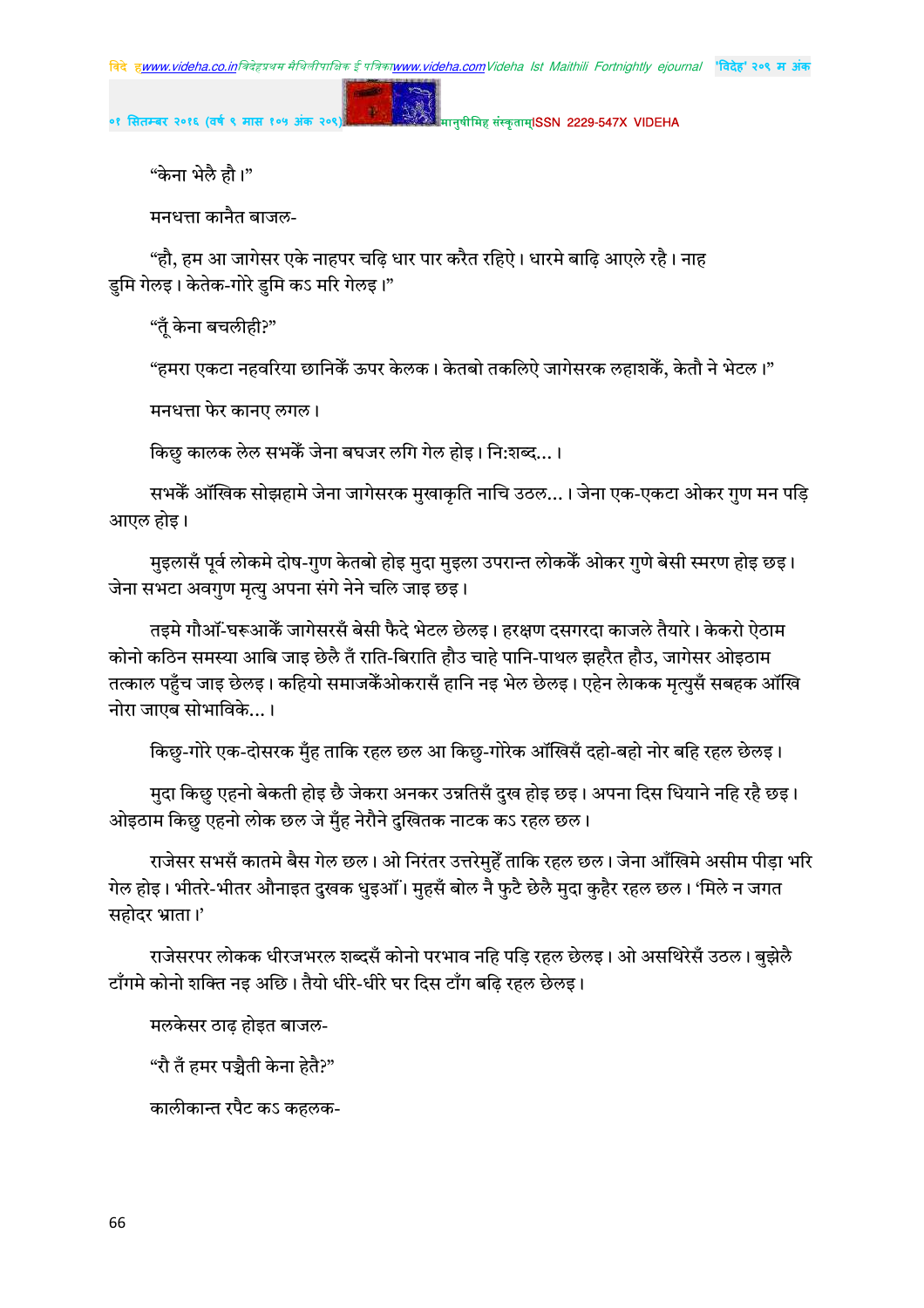

"ईह, ओनेए वेचारापर दुखक पहाड़ खसि पड़लै आ एकर पञ्चैती हुसल जाइ छइ।"

सरपंच ठाढ़ होइत बजला-

"अखनी पञ्चैती नै हएत। वेचाराकेँ जुआनी मौत भऽ गेलइ। पहिने पाँच गोटेजाउ आ धारक कातसँ जागेसरक लहाश ताकि-हेरि कऽ लाउ। अन्तिम संस्कार कएल जेतइ।"

एकाएकी सभ विदा भऽ गेल छल। राजेसरक अँगनासँ कनबाक स्वर आबि रहल छेलइ। रातिक अन्हार जेना आरो सघन भऽ गेल छल।

 $\hat{\mathcal{L}}$ 

7.

धारक कछेर। पसरल बाउल। केतौ-केतौ कास-पटेरक झाड़-झाँखुड़। ओहीठाम राजेसर ठाढ़ भेल छल। बताह सन दशा। सोचि रहल छल।

'सभ किछो अछि ओहिना,

जहिना छल तहिना।

मुदा ई की भेल,

हमरा लेल, सभ किछु बदैल गेल…?

संगे आएल गौऑं सभ जागेसरक लहाश ताकि-हेरि रहल छल।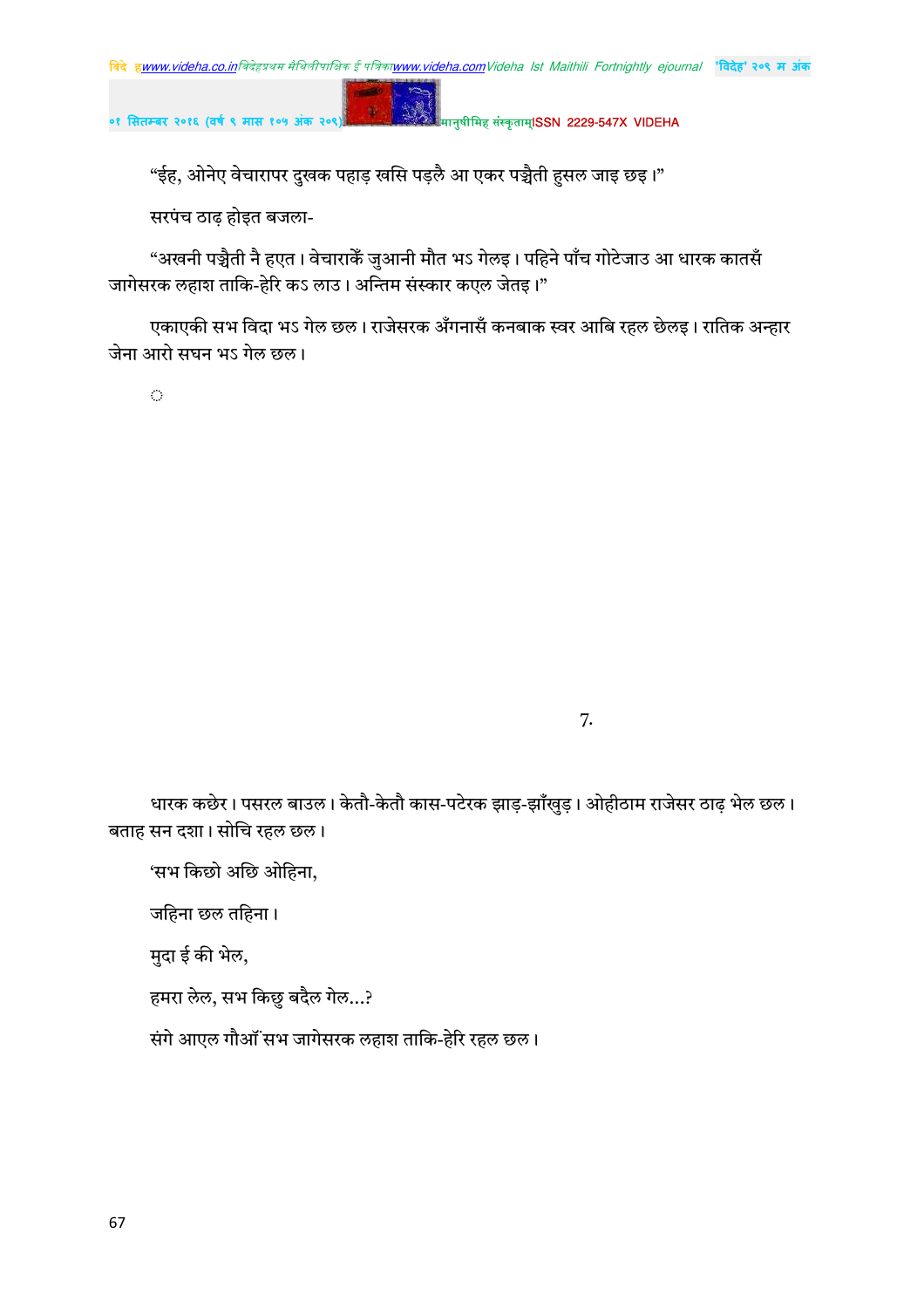मानुषीमिह संस्कृताम्**ISSN 2229-547X VIDEHA** 

चारूभर अगाध बालुका-राशि। केतौ हरियरीक लेश नहि। जेना नदी उजरका साड़ी पहिरने होइ। कात-करोटमे केतौ किछु नै। जेना नदीक नोरसँ सभ किछु दहि-भँसि गेल होइ। चहँओर पसरल सुन-मसान, ने कोनो बोली ने कोनो गान।

राजेसर सोचलक- एहने दशा आब हमरा भौजियोकेॅ होएत। अहिना विधबा स्त्री जकाँ उजरा साड़ी पहिर, ऑखिसँ नोर बहबैत, पहाड़ सन जिनगीकेँ नपैत-जोखैत...।

अकुलाएल मनकें बहटारैले कनी आगू बढ़ल मुदा फेर ठमैक गेल।

 $\mathbf{r}$ 

यएह तँ ओ जगह छी। अहीठाम जागेसर भैया कहने रहैथ-

"हौ बौआ, जागि-बेरागि कऽ सुतिहऽ। घरो काते-करोटमे आ रातियो अन्हरिये। बुझिते छहक गामक गेल आ निन्नक सूतल। हमरा बेसियो समए लगि सकैत अछि।"

बेसी समए की लगतै ओ तँ सदा-सदाक लेल छोडि कऽ चलि गेला। जेना बोली. बानि. क्रियाकलाप द्वारा मृत्यु समैसँ पूर्वे सूचना दैत रहै छइ।

राजेसर डबडबाएल ऑखिकेँ पोछि लेलक।

छीटपर मुँह उठौने- नाहक भग्न अवशेष। लगै छेलै जेना गोहि शिकारकेँ पकड़ैले लक लगेने होइ।

भविसक बोझ जेना राजेसरकें दबने जा रहल छेलइ। मन तरे-तर काछुर काटि रहल छेलइ। माथासँ घामक टघार चूबि रहल छेलइ। ओ धड़फड़ाइत धारक पानि दिस बढ़ि गेल।

"एना धड़फड़ीमे कोनो काज नै करी। आब तुँ जुआन भेलह।"

जेना केतौसँ भाइक स्वर ओकरा कानसँ टकरेलै। आशासँ भरल ओ चारूभर चकोना भेल। मुदा केतौ किछु नै देखा रहल छेलइ। जेना अन्तरमे किछु उधुक्का मारलकै। ओ हिया फाड़ि कऽ कानए लगल।

भाइक संग बितौल एक-एक क्षण मन पड़ि रहल छेलइ। जेकरा परतापे ओ ने डेराइत छल आ ने कखनो चिन्तित होइ छल। मुदा आइ ओकरा बुझाइ छेलै जे ओ असगर भऽ गेल अछि। विल्कुल बेसहारा। सभ किछु बदलल। मन खाली खाली सन। माथपर हाथ लेने ओहीठाम बैस गेल। भविसक भृत सभ आगमे नाचए लगलै।

केतबो ताक हेरि केलक मुदा लहासक केतौ अता-पता नै चललै। गौआँ सभ असोथकित भऽ कऽ राजेसर लग बैस रहल छेलइ। भूख-पियाससँ सबहक मन ऑटो-ऑट भऽ गेल छल। कछमछी लगल छेलै मुदा जाएत केना। समाजिक भारसँ घेराएल छल।

कालीकान्त कातेमे बैसल छल, एकगोरे पुछलकै-

"यौ कालीकान्त बाबु, आब कोन उपाए लगतै? दाह संस्कार केना हेतै?"

गमछासँ मुँह पोछैत कालीकान्त बजला-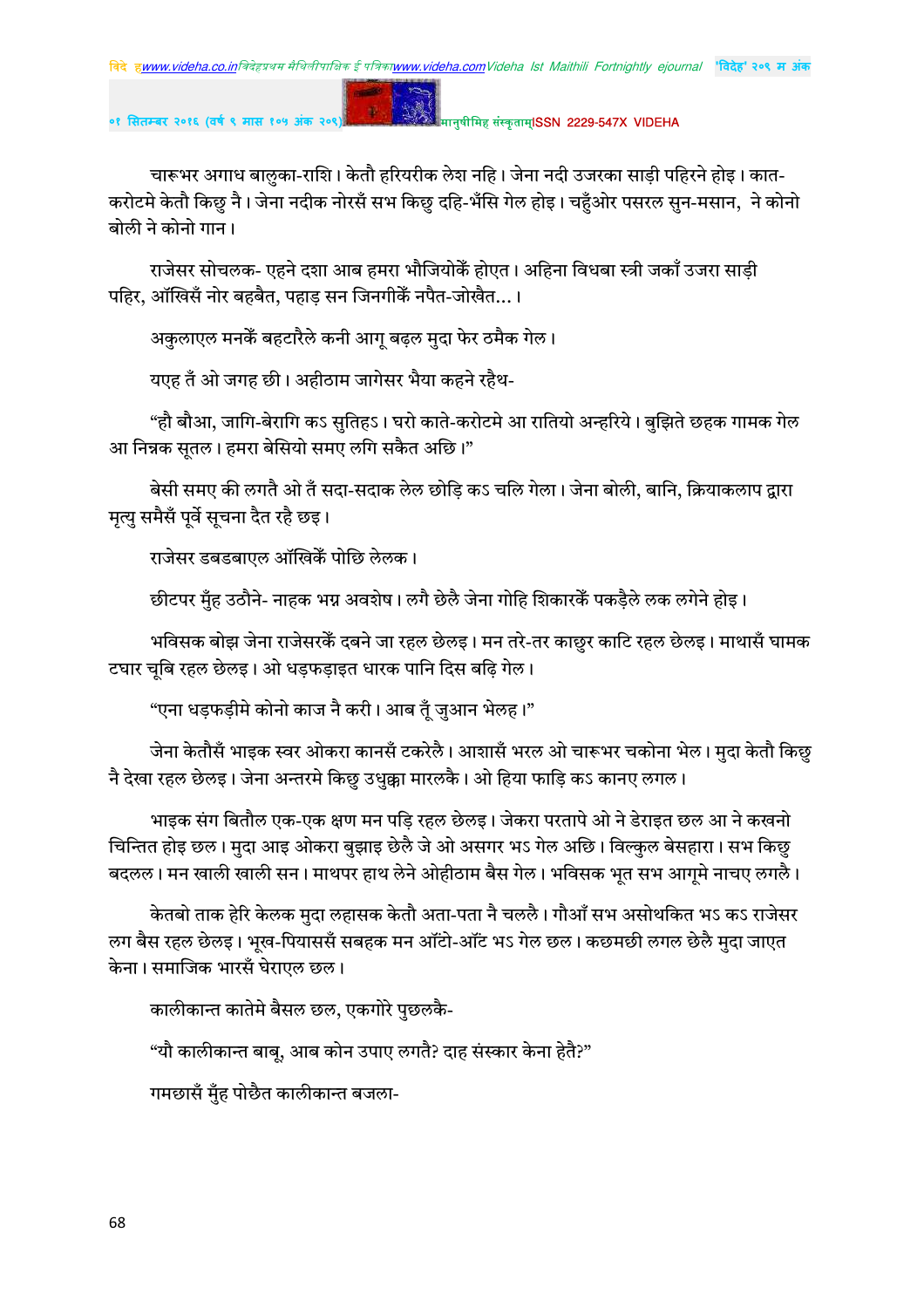# मानुषीमिह संस्कृताम्**ISSN 2229-547X VIDEHA**

"आब मरलाहा संगे मरि जाएब से हएत। एते तका-हेरी केलौं मुदा लहाशक केतौ पता नै लगल। साइत धारक पेटमे चलि गेल।"

"उपाए की हेतौ यौ?"

"एहेन स्थितिमे तँ कुशपुतर बना कऽ दाह संस्कारक बेवस्था होइ छेलइ। गामपर चलह। जाति-समाजसँ पुछि लिहक। जेना कहतह तेना करिहऽ।"

"तँ आब चलबाक चाही।"

"हँ, दुपहरिया बीतल जा रहल छइ। आ बाट केहेन अछि से बुझिते छहक।"

 $\mathbf{g}$  .

मुदा राजेसर किछो नै सुनलक। जेना ओ गप-सप्पसँ बहुत दूर छल। सोचक सागरमे निमग्न। मुँहपर पीड़ा नाचि रहल छेलइ। चुपे-चाप अपनहि नोरकेँ पी रहल छल।

कनी काल तक कालीकान्त ओकरा मुँह दिस तकैत रहला। जेना अपना ऑखिसँ राजेसरक हृदैक पीडाकेँ नापैत होइ। मुदा आनक पीड़ा आन नहि जान। दुखक पसरैत छाँहकेँ कालीकान्त देख रहल छला। ओ राजेसरक बाँहि पकैड़ हिलबैत बजला-

"रौ राजेसर, एना वौराएल किए छीही। तोरेपर तँ आब पलिवारक सभटा भार छौ। एना जँ करबीही तँ पलिवारक आन लोकक की दशा हेतौ। मनकेँ थीर कर। ऐठामसँ उठ। चल गामपर।"

राजेसर उठैक कोशिक केलक। मुदा टाँग थरथराए लगलै। सौंसे शरीर केराक भालैड़ जकाँ डोलैत रहइ। ऑखिक आग अन्हार। ओइ अन्हारमे लाल-पीअर रेखा…। ओ लुद दऽ बैस रहल।

कालीकान्त समझबऽ-बुझबऽ लगला-

"रौ, संसारक चक्र अहिना चलै छइ। जे ऐ मृत्युभुवनमे आएल अछि ओकरा एक दिन ऐठामसँ जाए पड़तै। जन्म आ मृत्यु होएब तँ लीला अछि। ऐ लीलामे मनुखकैं अपन-अपन काज करए पड़ै छइ। भागि कऽ केतए जेबही? लीला केकरा बुत्ते रूकत। राजा, रंक, फकीर कोय मृत्युसँ नहि बँचि सकैत अछि।"

संत परभुदास लगमे आबि कऽ बाजल-

"यौ सदा न फुलै तोड़ी, सदा न सावन होय।

सदा न जौवन थिर रहे, सदा न जीबे कोय।

जे ऐ संसारसँ चलि गेल से आपस नै आबि सकैत अछि। सभगोटे मिलि कऽ कानब तैयो घृरि कऽ नै आउत।"

राजेसर नोर पोछैत बाजल-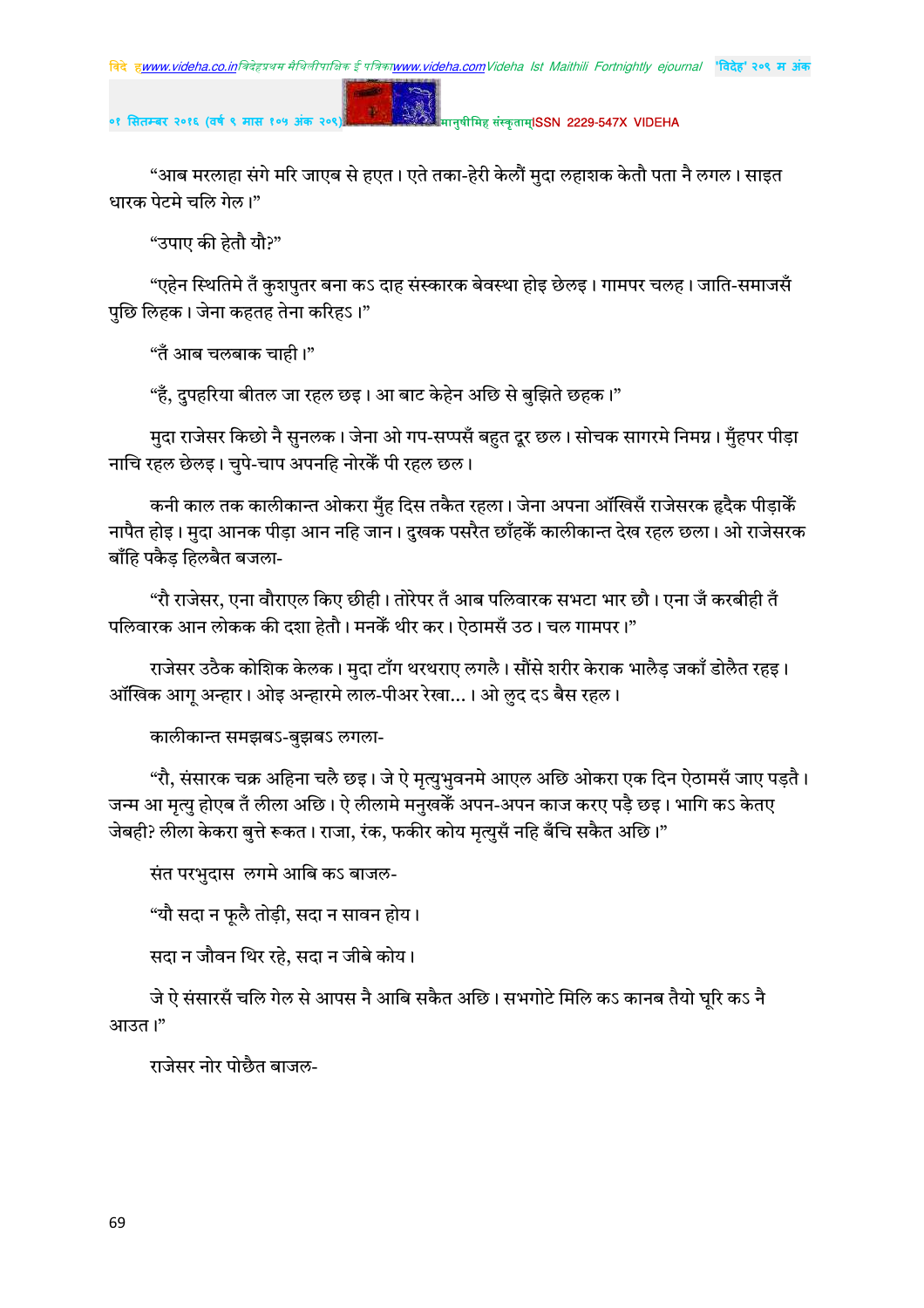

"हे यौ, अहूँ सभ ठीके कहै छिऐ। मुदा सभ किछुकैँ एकटा समए होइ छइ। समैसँ पहिने एहेन बेथा भऽ जाएत से कहियो मनमे नै आएल रहए। अहीं सभ सोचियौ, पलिवारक भार, धिया-पुताक भार आ भौजीक दशा देखै छिऐ तँ मोन होइए जे हमहीं मरि जैतौं से नीक होइत।"

परभुदासकें बजए पड़लै-

"जिय बिनु देह नदी बिनु वारि,

वैसहिं नाथ पुरुष बिनु नारी।

ओकरा तँ ठीके भारी विपैत पड़ि गेलइ।"

कालीकान्त सम्हारैत बजला-

"से तँ हमहूँ सभ बुझै छिऐ जे जुआनीक मौत बड़ अधला। मुदा की करबहक। ऊपरबलाक जे इच्छा छेलै से भेलइ। ओइ सर्वशक्तिमानक सोझा केकर वश चलतै। संतोष तँ करइ पडत।"

किछु काल सभ कियो गुम पड़ि गेला। जेना एक-दोसरक पीड़ाकैं नापि-जोखि रहल होथि।

कालीकान्त ऊपर मुहेँ तकैत बजला-

"चलह, बड़ बेर भऽ गेलइ। आगूक गप्प गामपर सोचल जेतइ।"

परभुदास पाँजमे पकैड़ राजेसरकेँ ठाढ़ केलक आ बाजल-

"मनकेँ थिर करह आ डेग उठाबह।"

"होहिं वही जो राम रचि राखा।"

आगू राजेसर आ पाछूसँ गौआँ सभ मुँह लटकौने विदा भऽ गेल छल।

मनुखक हृदैमे दुख सहबाक असीम क्षमता रहिते अछि। केहनो भारी दुखकैँ रसे-रसे सहि लैत अछि।

राजेसर सोचि रहल छल आ उड़ैत धूराकेँ देख रहल छल। पता नै लगि रहल छेलै जे हवा संगे धूरा अछि आकि धूरा संगे हवा। मुदा धूराक मध्य बनैत आकृति तुरन्तेमे बिगैड़ जाइ छेलइ। ओइ बनैत आकृतिक मध्य राजेसर अपनाकें तकैत-तकैत हेरा गेल छल।

 $\langle \cdot \rangle$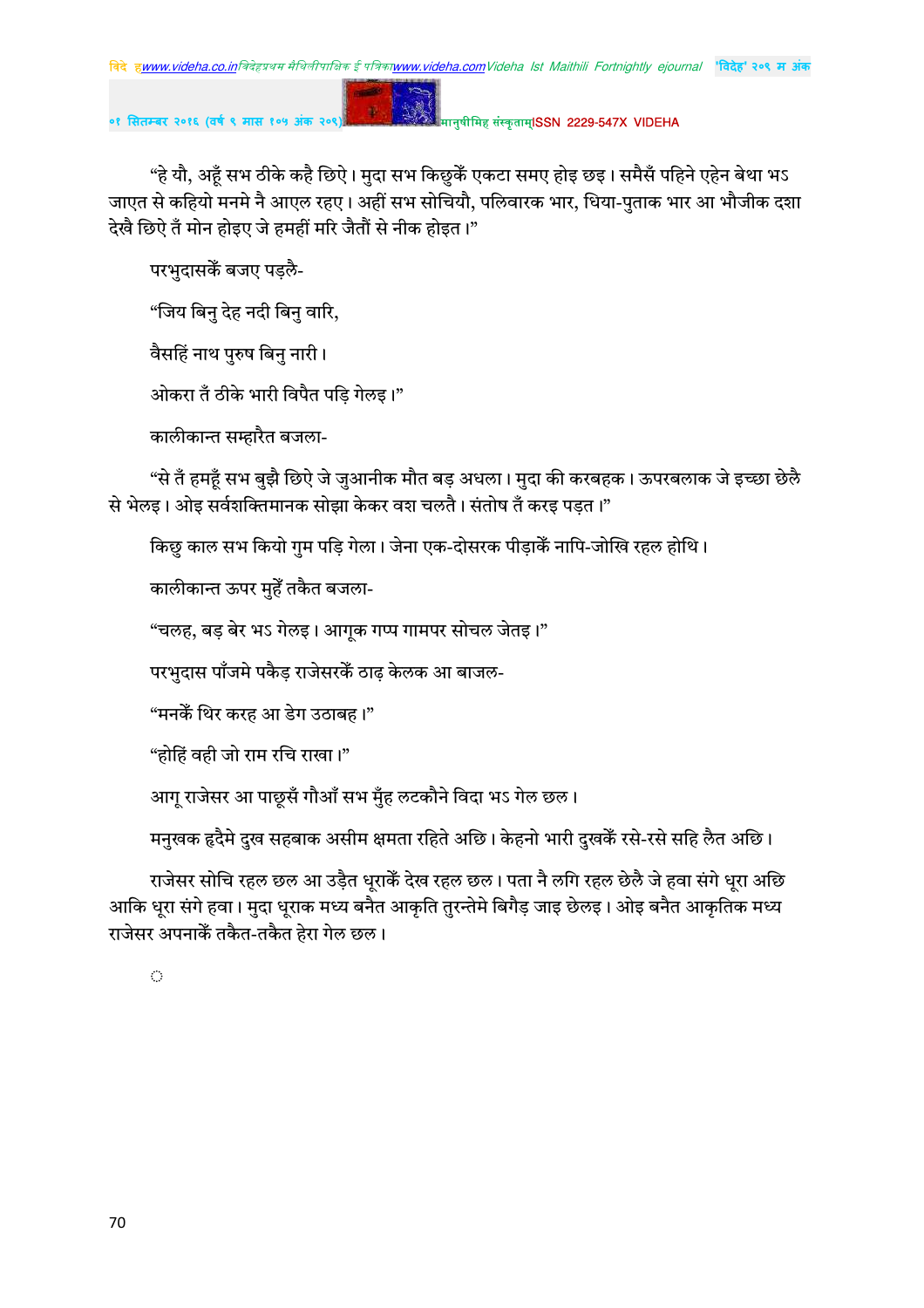मानुषीमिह संस्कृताम्**ISSN 2229-547X VIDEHA** 

०१ सितम्बर २०१६ (वर्ष ९ मास १०

8.

भोरेसँ चारूभर अनघोल भऽ रहल छल। पुरुखमे आपसी चरचा आ स्त्रीमे फुसराहैट। पूरे गाम दलमलित। लोक सभ गामपर सँ ससरल जा रहल छल। चुपेचाप, अनठौने।

गाम-घरक कोनो घटना बड़ड तेजीसँ पसरैत अछि। जेना आगिक कुकुआहा एक घरसँ दोसर घरकैं अपना लपेटमे लैत बढ़ैत अछि। तहिना एक कानसँ बियाबान, सबहक पेटमे बात थोड़े पाचै छइ। केते-गोरेकैँ तँ पेटमे बात बसात जकाँ औनाए लगै छइ। जँ जल्दी नहि निकलौ तँ... ।

कालीकान्त अपने दलानपर ओंगठल छला। धिया-पुता ओकरा देहपर लटकल छल। किन्तु ओकर धियान ओइ औरतियाक गपपर छेलै जे लगेमे बैसल छेलइ।

केतेको गप पंचकेँ एकान्तीमे कहल जाइ छइ। खुशामद आ पैरवी केलापर पंचो न्याय-अन्याय करैले तैयार भऽ जाइ छइ। जखैन पैरवी केनिहार पंचक मनोनुकुल हअए तखैन तँ...।

कालीकान्तकें किछु एहने सरस गप औरतिया सुना रहल छेली। तखैने सरपंच साहैब आबि गेला। कालीकान्तक आँखिक इशाराकें औरतिया बुझि गेल। ओ चट-दे नुका कऽ कोनटामे ठाढ़ भऽ गेल।

कालीकान्त खखसैत कनी जोरसँ बजला-

"यौ सरपंच साहैब, भोज-काजक इन्तिजामे राजेसरकेँ दिक्कत भऽ रहल छइ। कनी ओम्हरो धियान दियौ।"

सरपंच साहैब ठमकैत बजला-

"यौ, ओनए गाम दलमलित भेल छइ। अहाँकैं भोज छृटि रहल अछि। अहाँकैं तँ धियाने दोसर दिस अछि।"

चकित होइत कालीकान्त बजला-

"हमरा किछो पता नै अछि। की भेलै से?"

"लरेनाक स्त्री बीख खा लेलकै, रातियेमे मरि गेलइ। थाना खबैर पहुँच गेल छइ। थोड़े काल मे दरोगा गामपर पहुँचत।"

"नेता लरेना ऐठाम यौ?"

"हँ यौ, अहीबेर तँ सभ नेतपनी घोंसडतै।"

"यौ नेता फनकबाज छइ। केहेन-केहेन अफसरकैं मुट्ठीमे रखने छइ। देखै दिऐ जे बड़का लोकक गाड़ीकें हाथक इशारासँ रोकि दइ छइ।"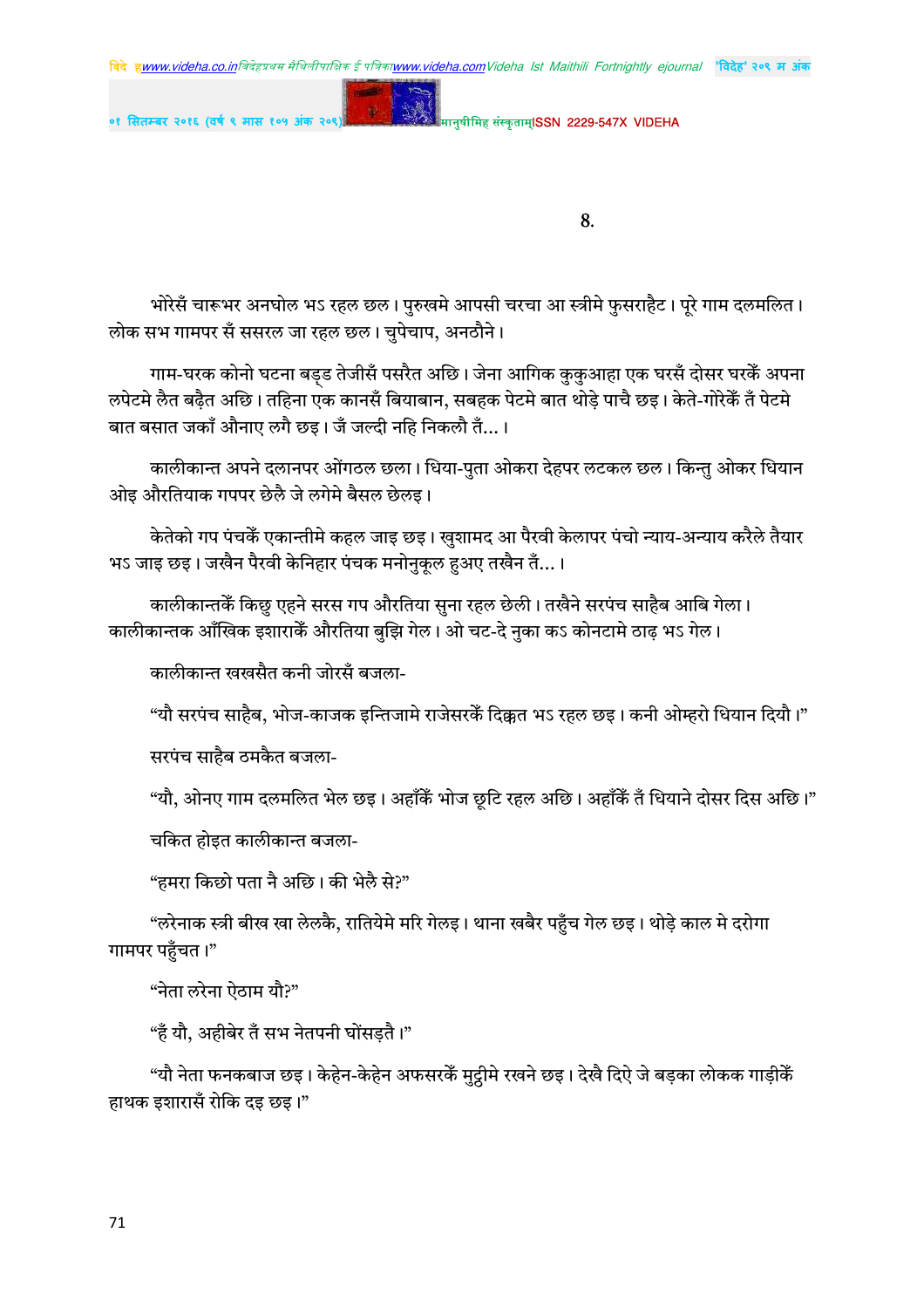## मानुषीमिह संस्कृताम्**ISSN 2229-547X VIDEHA**

"धूर ई कोन बड़का बात छइ। घूसखोरसँ काज करबौनाइ तँ सबसँ असान...।"

"नइ यौ सरपंच साहैब। ओना जे कहियौ मुदा नेतबा छै बड़ा सोरसियल।"

"जँ सोरसियल अछि तँ मुखिया जीक कथी लऽ पमोजी करैत अछि।"

"की करतै अपना बुते नै सम्हरल हेतइ।"

"तब कोन सोरसियल भेलै?"

"अखनी केतए अछि नेता?"

"साइत डागदर संगे फदर-फदर कऽ रहल अछि।"

"डागदरकेँ देखै छी पछिम मुहेँ जा रहल अछि।"

"पछताछसँ बचबाक लेल केतौ चलि देने हएत।"

"यौ सरपंच साहैब, अहँ तँ साइत ओही डरे ससरल जा रहल छी।"

"नै यौ, हम तँ पूबरिया बाधक खेत देखैले जा रहल छी।"

तीन-चारिटा जुबककें जाइत देख दुनुगोरेक धियान ओनए चलि गेल। पढ़ल-लिखल बेरोजगार युवक सभ छुट्टीमे गाम आएल छल। आपसमे गप लड़बैत चौक दिस जा रहल छल।

"एकटा गप नै बुझलिऐ यौ। लरेनाक स्त्री बीख खा लेलकै आकि अन्न-पानिक संगे खुआ देलकै?"

"खेलकै आकि खुआ देलकै, जे भेल होइ। मुदा मरि गेल से तँ साँच छइ। एकर दोखी तँ लरेना आ ओकर पलिवारे भेलइ।"

"जँ अपने खेने होइ तब केना कऽ दोखी हेतै?"

"परिवारमे तँ परोछ रूपसँ तेतेक दुख आ कष्ट दइ छइ। बारम्बार प्रताड़ित करै छै जे महिलाकैँ बेवस भऽ कऽ आत्महत्या करए पड़ै छइ। जँ एहेन परिस्थिति पैदा केने होइ तँ दोख केकर भेलै?"

"ठीके, पुरान विचारक लोक सबहक नजैरमे महिलाक कोनो मोल नहि छइ। ओहन लोक हरदम महिलापर दाब-चाप देखबैते रहै छइ।"

"ऐ शोषण आ अत्याचारक कारणे केतेक उपद्रव होइ छै आ समाजो पछुआ जाइ छइ।"

यवक सबहक गप सुनि कालीकान्त तमसाइत बजला-

"अपना सभकें देख कऽ केहेन अँतड़ीमे लगैबला बात बजै छइ। सुनै छिऐ आकि नहि?"

सरपंचो साहैब तमसाइत बजला-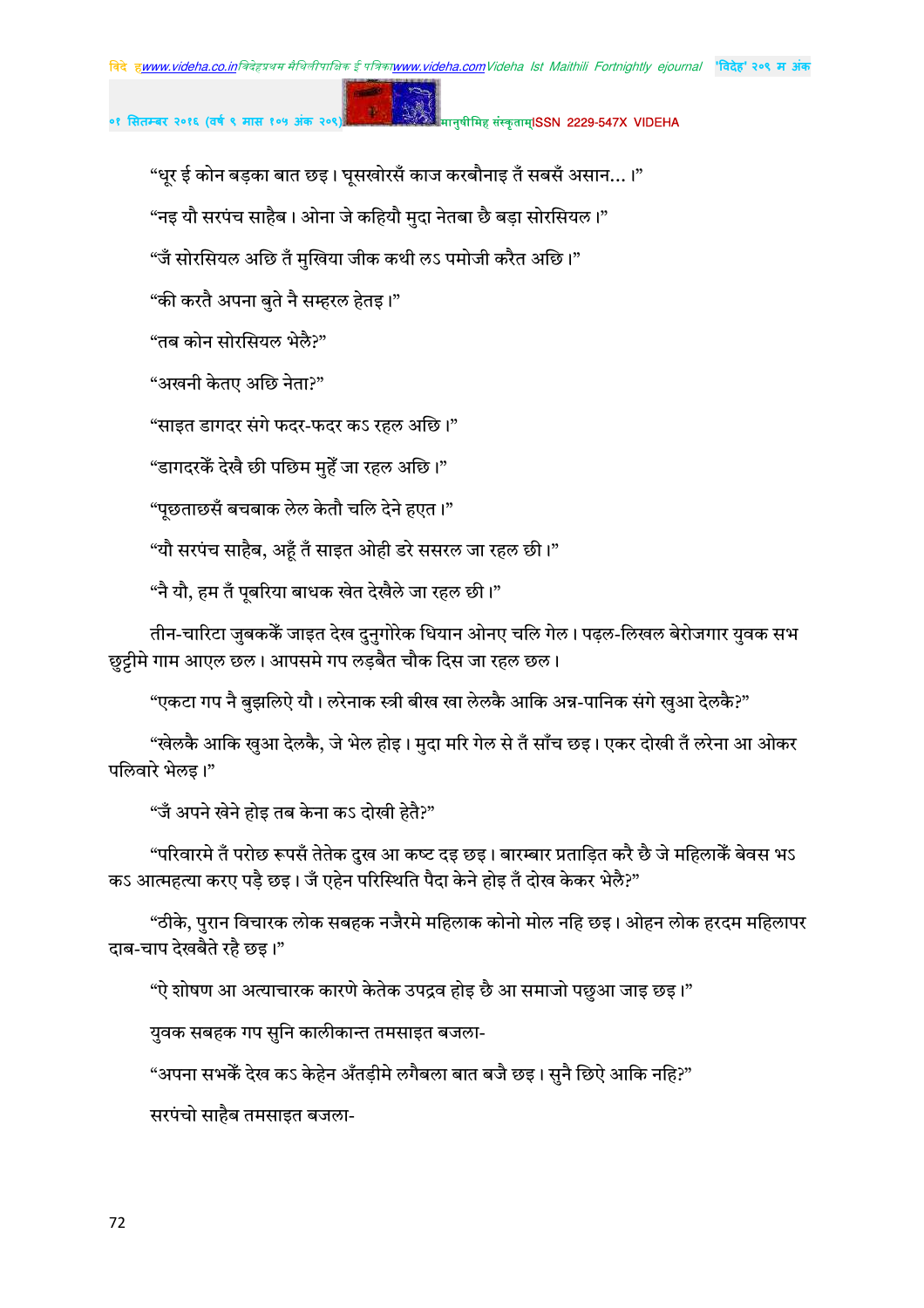#### मानुषीमिह संस्कृताम्**ISSN 2229-547X VIDEHA**

"सुनबै की, ई सभ गाममे केकरो मनुख बुझै छइ। ई छौड़ा सभ अपनाकेँ सभसँ बड़का काबिल बुझै छइ। आ जाने छै ढोंढक मनतरो नहि।"

मखना कम पढ़ल-लिखल रहितो देश-विदेशक बात बुझै छल। ओ बाटक कातमे ठाढ़ भेल सभ गप सुनि रहल छेलइ। नै रहल गेलै तँ बाजल-

"ई सभ किछो नहि बुझै छै तँ आइ.ए; बी.ए. पास केना केलकै यौ?"

कालीकान्त नै बजला मुदा सरपंच चट-दे लोकैत बजला-

"रौ, परीक्षा पास केनेसँ कियो काबिल नइ भऽ जाइ छइ।"

"तब कथी केलासँ होइ छै?"

कालीकान्तकें बजऽ पडलै-

"बड़ काबिल छै तँ एना बौआएल किए घुरै छौ। कोनो नीक नोकरी करितौ ने।"

"अहाँ नोकरी केनिहारकेँ काबिल बुझै छिऐ। ईह! ई कहियौ जे हमर बेटा नै पढ़लक तँए मने-मन जरै छी।"

"हमरा सभ किए जरबै। कोय अपना बरदकें नाडैरेमे नाथत ओइसँ लोककेँ की बिगडतै।"

सरपंच साहैब बातकें आग बढ़बैत बजला-

"हे यौ, दू साल जँ उपजा नै होइ तँ सभ नवावी घोंसैर जेतइ। उपजा जँ होइत रहै तँ पढ़ौनाइ कोन बड़का बात छड़।"

मखना पट-दे बजल-

"जँ एतेक सस्ता गप छै तँ अहँ अपना बेटाकेँ पढा लैतौं किने।"

सरपंच साहैबकें जेना भीतर तक छूबि देलकैन तँए ओ गुम्हड़ैत बजला-

"ई छौड़ा सभ अकासेपर चलता। हे रौ, तोरा कोइ बजेने छेलौ जे लबर-लबर करै छेँ?"

कालीकान्त फटकारैत बजला-

"हे रौ, तँ ऐठामसँ जेबेँ की नहि।"

"जाएब किए नै। साँच बात अहिना लगै छइ।"

"ई किएक जाएत हमहीं चलि जाइ छी।"

कहैत सरपंच साहैब तेजीसँ बाध दिस विदा भऽ गेला। पदचापसँ निकलैत क्रोध! जोड लगैत परबा डेरा गेल आ फड़फड़ाइत उन्मुक्त अकास दिस उड़ि गेल।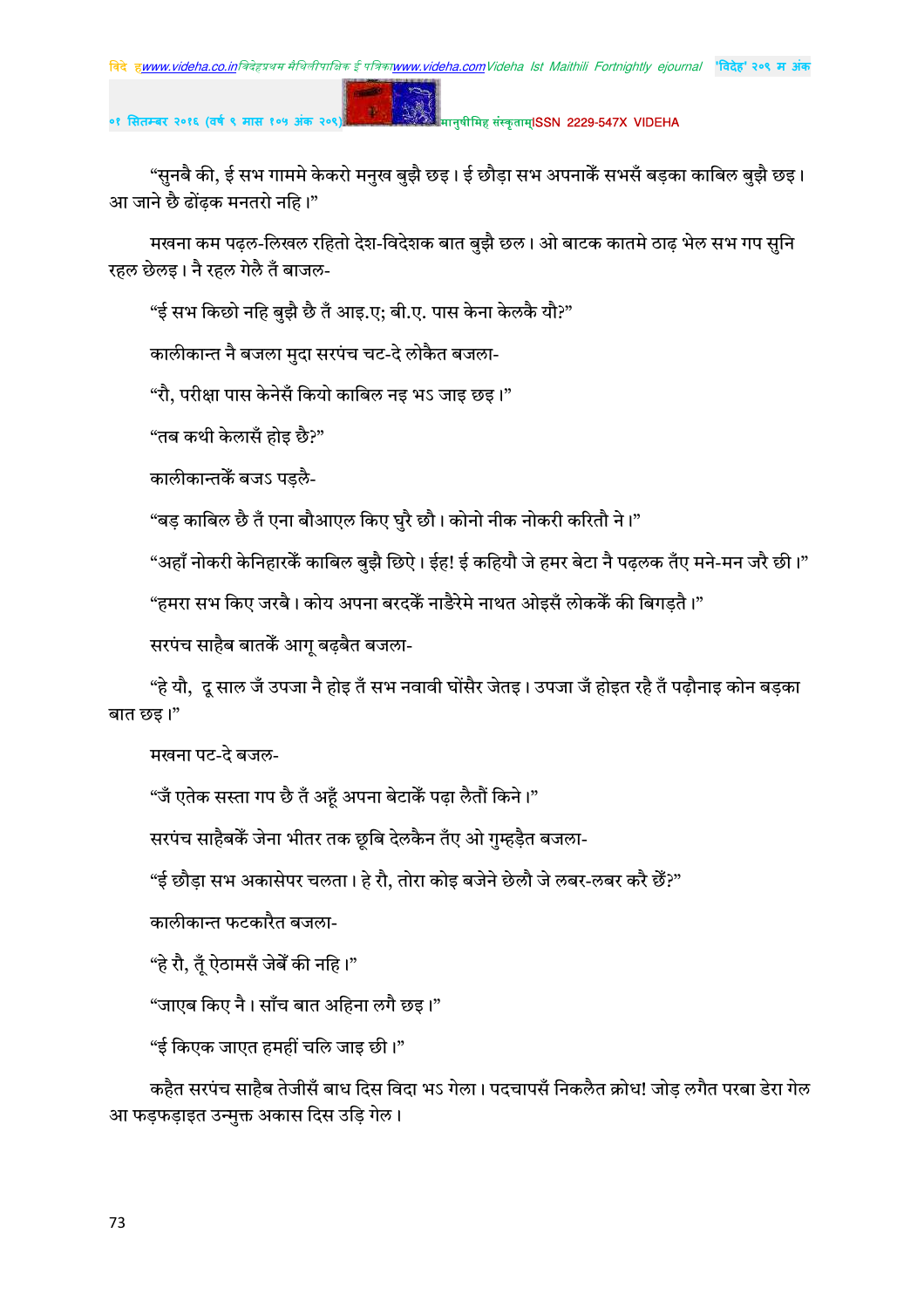मुदा सरपंच साहैबक धियान ओमहर नै छेलैन। ओ अपना मनसँ लड़ैत बढ़ल जाइ छला।

 $\hat{O}$ 

9.

मानुषीमिह संस्कृताम<mark>ISSN 2229-547X VIDFHA</mark>

गाम कनी शान्त जकाँ भऽ गेल छल। तैयो लोक मने-मन डेराएले छल। भितरिया डर निकैल जेना असान थोड़े छइ। ओ तँ भीतरे-भीतर कुही करैत रहै छै आ थकुचल जिनगी चलैत रहै छइ। संगे हहास मारैत सभ किछकेँ झँपने बढैत रहै छै, बहादुर सभ।

ओना अही बीचमे तीन-चारि बेर थानेदार आएल छल। मुदा केकरोपकैड़ नै पौलक। घटनोक दिन सिपाहीक एलासँ पहिनहि लहास जरि गेल छेलइ। मुदा जरलोहो हड्डी सिपाही सभ बीछि कऽ नेने गेल छल।

डर तँ सभकेँ बनले छेलै जे केकर नाम दारोगाक डायरीमे नोट छै आ केकर नहि। एहने समैमे लोक सभ मनमे सैंतल दुसमनी सधबैत अछि। ऐ कारणे सभ मने-मन आतंकित।

साँझ पड़ैमे किछु पल शेष छेलइ। गोसाँइ डुमानी-बेर। राजेसरक दुआरिपर लोक सभ जमा भऽ गेल छल। आइए जागेसरक सराधी भोज छेलड।

ओना राजेसरक स्थिति भोज करबाक जोग नै छल परन्तु सर-समाजक उड़न्ता गप सुनलकै। कोइ सोझहामे तँ कोइ परोछमे। वेवश भऽ कऽ भोज करए पड़लै। जाति-समाजसँ भागियो तँ नै सकै छल।

लोक सभ लोटा लटकौने पैछला भोजक चरचा करैत आबि रहल छल। राजेसरक दुआरिकैं खरड़ासँ साफ कएल गेल छेलइ। एक-गोरे कुकुर आ कौआकें लाठीसँ भगा रहल छल।

किछु भोजक पंच सभ कोणटामे ठाढ़ भऽ कऽ गप लड़ा रहल छल।

"दुआरि नीकसँ साफ नै केलकै। हौ, सकरता नहि छेलै तँ कथीले भोज केलकै।"

"हे यौ, की कहब कण्ठ मोकि कऽ भोज लेलकै। किछ मुँहपुरुखा सबहक विचार भेलै जे ऐ भोजमे एकरा डाँड तोडि दहक। सभ नेतागीरी अपने छुइट जेतइ। जन-मजदुर पाटी लऽ कऽ बडी जोरसँ गरजैत रहै छइ। भोजमे करजकेँ बोझ पडतै आ ओकरे सधबैत जिनगी बीत जेतइ। मुखिया बनबाक सपना कहियो पुरा नहि हेतइ।"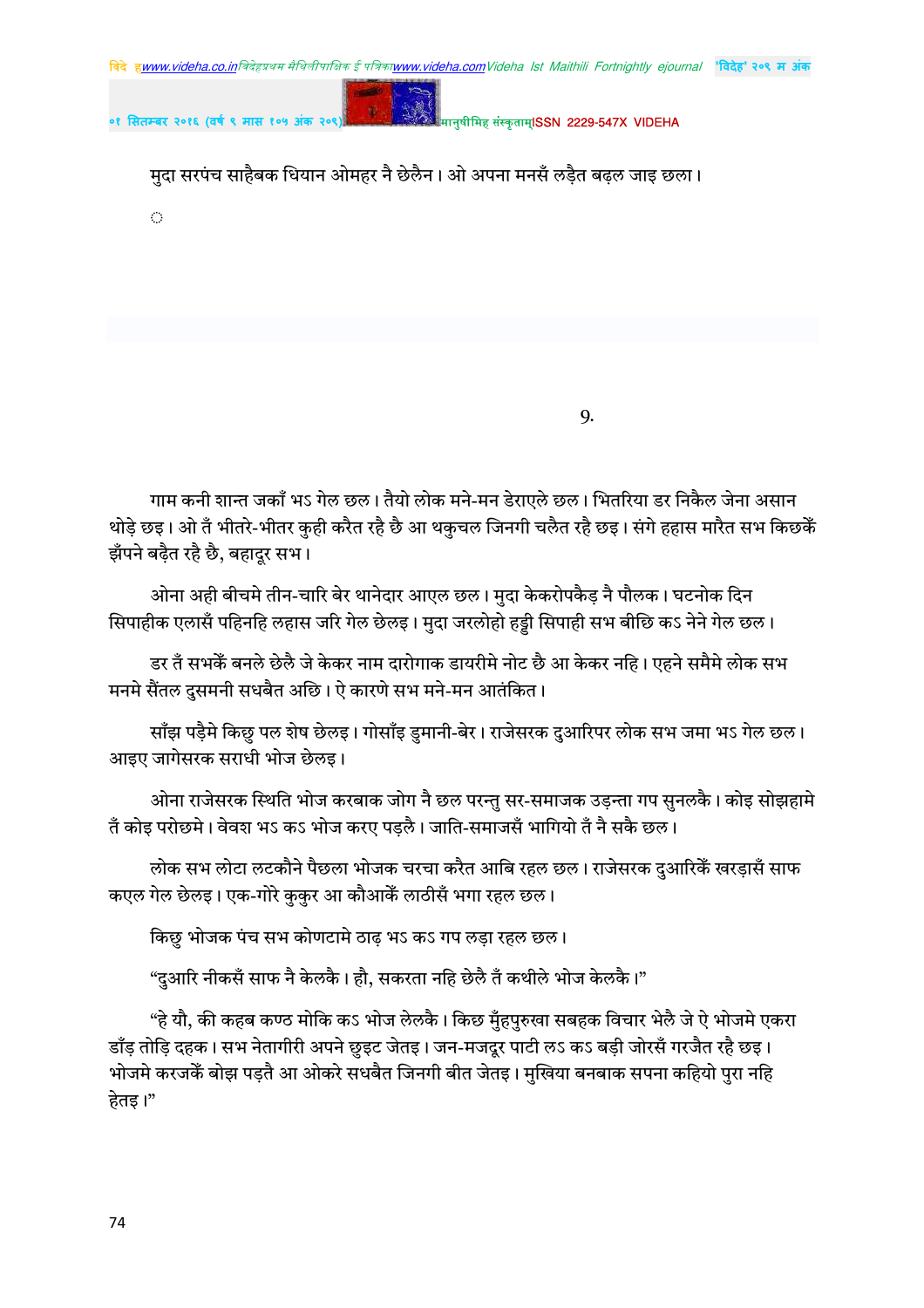मानुषीमिह संस्कृताम्**ISSN 2229-547X VIDEHA** 

दोसर-गोरे बाजल-

"हौ, जे भोज नै करए से दालि खौब सुडकए। लोगक ऐठाम जे भोज खेने छै से करजा कहिया सधौते। भोज नहि करतै तँ उद्धार केना हेतै?"

"है, हैं…। भोज तँ सभकेँ करबाके चाही। आखिर मुक्ति केना मिलतै।"

 $\mathbf{g}$  .

"हँ यौ, समाजोक तँ एकटा निअम-काइदा छै तेकरा तोड़बाक नहि चाही।"

"एना पुरान लकीरक फकीर बनल रहब तँ मरैत रहू ओही तरमे आ लदने रहू। बचबाक अछि तँ परिवर्तन करू।"

"झगड़ा नै करू। बैसैले चले-चल्।"

जातिक मानिजन हाथमे लोटा नेने पंच सबहक बीचमे आबि कऽ बाजल-

"की यौ. सभ-गोरे आबि गेलौं?"

मलकेसर टाँहि दऽ बाजल-

"हमरा सभ ठीकेदारी नेने छिऐ- सबहक। जे नहि आएल से पाछू खाएत।"

"हैं, ठीके छइ। सभ किछो तैयारे छइ। बैसू पाँतिसँ।"

सुनिते, सभ-गोरे चटाचैट बैस गेला।

लरेना नेता कातेमे ठाढ़ भऽ कऽ सरपंच साहैबसँ कनफुसकी कऽ रहल छल। गप सुनैले डाक्टर लगमे सहैट कऽ गेल।साधारण दुख-बेमारीक इलाज अंगरेजी जानै छल तँए गामक लोक ओकरा डाक्टरे साहैब कहै छेलइ। लरेनाक स्त्री जखैन मरैत रहै तखैन डाक्टरोकें बजौल गेल रहइ। मनमे डर पैसल रहै जे कहीं मोकदमा मे नाम ने पड़ि गेल हुअए। शंका समाधान करैले लरेनासँ पुछलकै-

"की यौ नेताजी, केशक की हाल छै?"

डेराएल रहलाक कारणे नेता मिरमिराइत बाजल-

"अखैन तँ ठीके छड़। दरोगाजी किछ डिमण्ड केने छड़।"

"यौ, सौस-ससुरसँ मिलानक गप करू। ठीक रहत।"

"देखियौ तँ आग् की होइ छइ।"

सरपंच साहैब बैसल लोक दिस नजैर उठबैत बजला-

"यौ भात परसल जा रहल छइ। कोनो नीकठाम अपनो सभ बैस्।"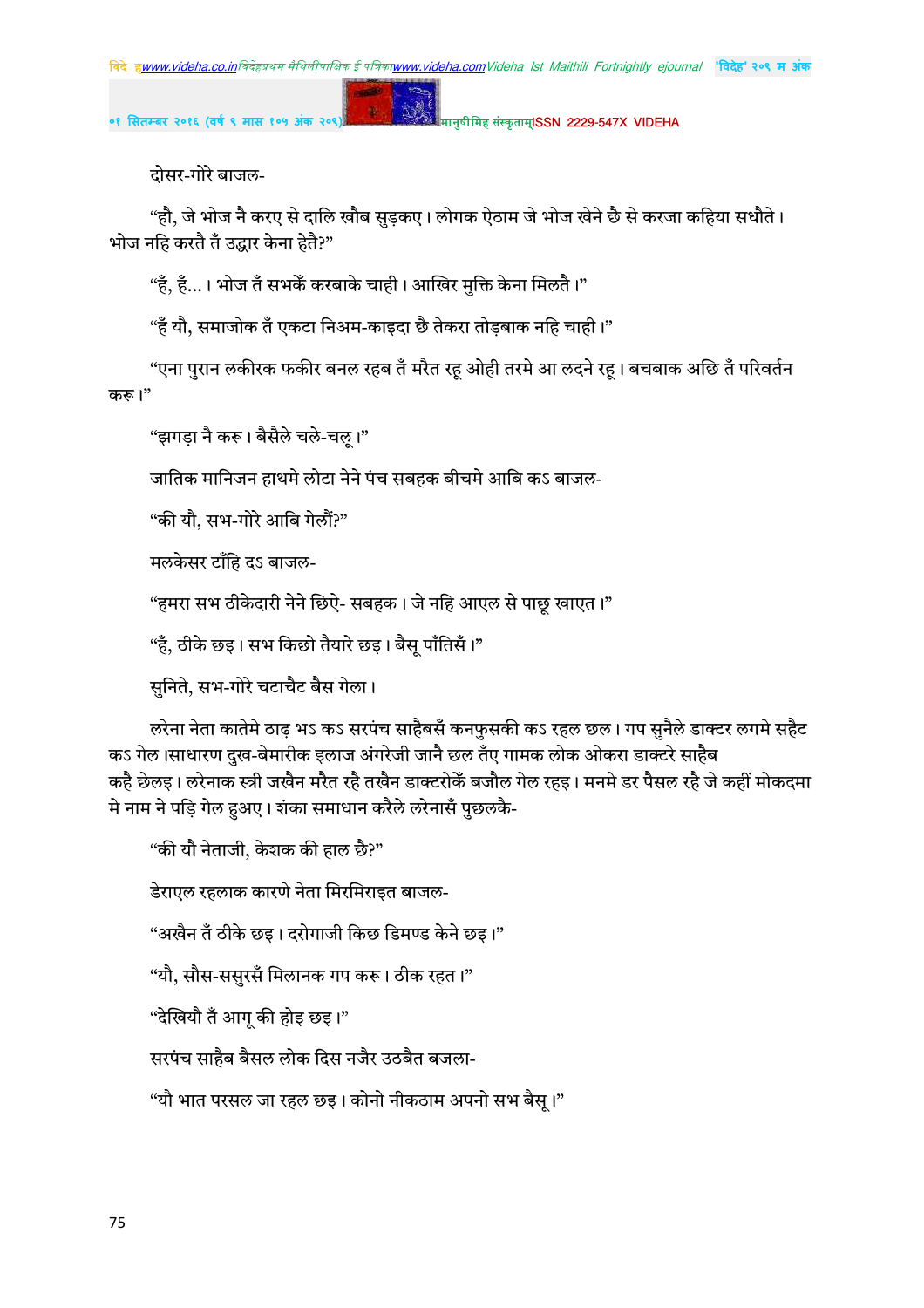#### मानुषीमिह संस्कृताम्**ISSN 2229-547X VIDEHA**

पंच सभ पाँतिमे बैस गेल छल। बारीक सभ भोज्य पदार्थ परसैत अपसियाँत। भात-दालि, तीमन-तरकारी, पापर-अँचार आ चटनी।

लोक सभ भोजनक सुआद लऽ रहल छल। लरेना नेता किछ बाजए चाहलक तखैने मनधत्ता दौगैत आगूमे पहुँच गेल। मनधत्ता चौकपर साग-सब्जीक छोट-छीन दोकान करैए। ओ अपसियाँत होइत लरेनाकेँ कहलक-

"यौ नेता, जल्दी भाग नहि तँ पकडा जाएब। दरोगाजी एक दरजन फौरसक संग आबि रहल अछि।"

लरेना फानि कऽ ठाढ़ होइत पुछलक-

"कोनेसँ रौ?"

"पछिमसँ गाम लग आबि गेल अछि।"

लरेना अँइठे हाथे नुआँ समटैत पूबमुहेँ भागल।

कोइ कातसँ टाँहि दऽ बजल-

"चाहे छुटए संग साथ, नहि छोड़ी आगुक भात।"

लरेनाकैँ भागैत देख ओकर दियाद भेलवा आ पीअर बाबाक कान ठाढ भऽ गेलइ। भेलवा अपना बगलमे बैसल पीअर बाबाकें पछलकै-

"हौ बाबा, नेतबा किए भागलै?"

पीअर बाबा मँहक भात घोंटैत बजल-

"आबैत काल टीटही लगल रहइ। हमरा शंका होइ छौ। साइत पुलिस-दरोगा आबि रहल छइ।"

"साँचे हौ? अपनो सभकेँ पकडतै?"

"हँ रौ, लहास जरबैमे तँ अपनो सभकेँ संग केने रहइ। केशमे नाम हेबे करतौ। सुनै छिऐ- थानापर बड़ पिटान करै छइ। जान नै बँचतौं। कोनो तरहेँ भाग ऐठामसँ।"

भेलवा हरमुठाह लोक। आगू-पाछू सोचैबला कोनो बुधि नै। डरसँ आँखि नोरा गेलइ। फनफनाइत ताकत घटि गेलइ। किछु दिन पहिने ओही गामक सुपड़िया चोरकेँ पकैड़ थानापर लऽ गेल रहै। राति भरि नंगी मरचायक मसालासँ ओकरा सेवा कएल गेल रहइ। ई गप भेलवाकेँ बझले छेलइ। ओ मनेमे सोचलक- चण्डलबा जँ आइ हमरा पकडत तँ नै जानि जे कोन दशा करत।

डरसँ ओकरा ऑखिक आगू अन्हार भऽ गेल छेलइ। कोने भागत बाट सुझबे ने करइ। ओ सोझे पाँते दिस पडाएल। केतेक-गोरेक पातपर लात दैत,भातकें खिचाडैत मलकेसरक लग जा कऽ धाँइ-दे खसल। ओकर ठेहन मलकेसरक मुहेँमे लगल। मलकेसर चितंगे खसल, मुँह पकैड बपराहैड काटए लगल।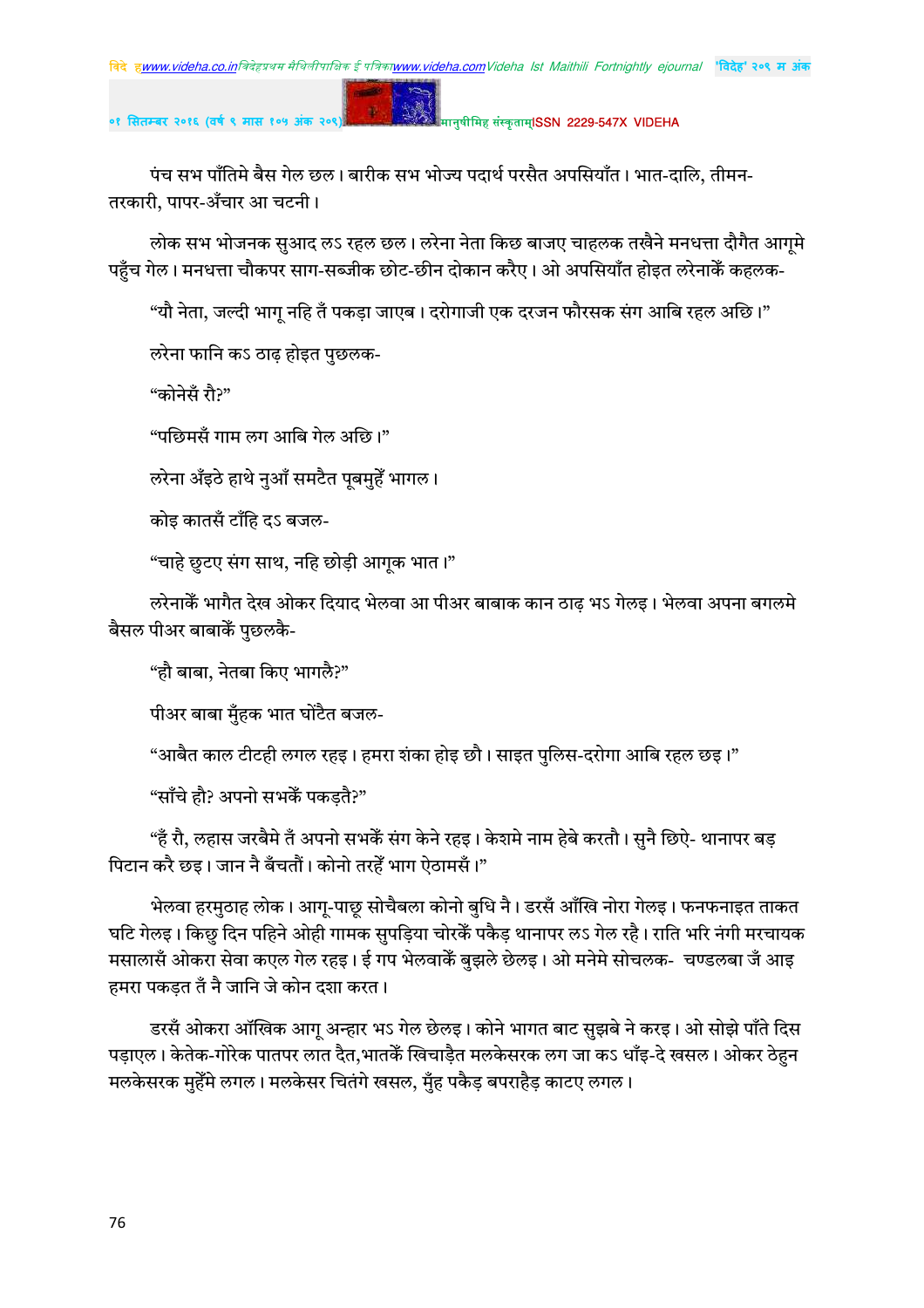$\mathbf{g}$ 

०१ सितम्बर २०१६ (वर्ष ९ मास १

#### मानुषीमिह संस्कृताम्**ISSN 2229-547X VIDEHA**

लोक सभ हो-हल्ला करए लगला। भेलवाकेँ बुझेलै- साइत दरोगाजीआबि गेल।ओ फुड़-फुड़ा कऽ उठल आ लरेनाक पछोड धेने भागल।

मलकेसर कुहरैत उठल आ गरियबैत बाजल-

"के छेलै रौ सार, हौ बाप, जान नहि बाँचऽ दैत। किछ दिन पहिने तँ एकटा अगत्ती मखना डाँर सरकौने छल। आइ मुहाँ भंगठा देलक सार भेलवा।"

गरदा झारैत फेर बजल-

"हे रौ फतरिंगा सभ, सामरथी नै रहै छौ तँ बौहकेँ बीख खिया कऽ किए मारै छीही। हे रौ सार, रही घुरघुरा आ उखाड़ी बिचलाघर खाम्ह।"

भारी घोल-फचक्का होए लगल। ओही हल्ला-फसादक मध्य केतेक-गोरे ससरए लगल। जेकर केशमे नाम हेबाक शंका रहै ओ दोगे-दोग बिला गेल। पीअर बाबा पोखैर दिसक लाथ लगा विदा भऽ गेल। ओकरा पाछ डाक्टर साहैब गप लडबैत चलि देलक।

पाँतमे जगह-जगह स्थान रिक्त भऽ भऽ गेल छल। बँचल लोक सभ भोज खा रहल छल। मुदा बीच-बीचमे ओइ खाली जगहकें देखैत कुता सभ आपसमे गुम्हरए लगल। जाबे लोक 'हाँ-हाँ'करै ताबे कुकुर सभ पाँतमे ढुकि गेल। नष्ट-नष्ट कहि सभ-गोरे फानि कऽ ठाढ़ भऽ गेल। धिया-पुता पातमे लात दैत भागि गेल। गधकिचन मचि गेल। किछसँ किछ बजैत लोक सभ घर दिस विदा भऽ गेल छल।

राजेसर दुआरिक कातमे ठाढ़ भेल छल। वेचारा केतेक करजा-बरजा करैत भोजक ओरियान केने छल। सेहो समाजकँ पाइठ नहि भऽ सकलै। ओकरा आँखिसँ दहो-बहो नोर खसि रहल छल। मुदा ओइ नोरकैं देखैबला कियो नहि छल।

एक-गोरे बाजल-

"भोज की करत। जश नहि भेटलै।"

दोसर-गोरे टोनलक-

"ऐमे केकर दोख?"

रोजेसरक देह जेना काठ भऽ गेल छल। ओ शुन्यमे निहारि रहल छल।

 $\hat{C}$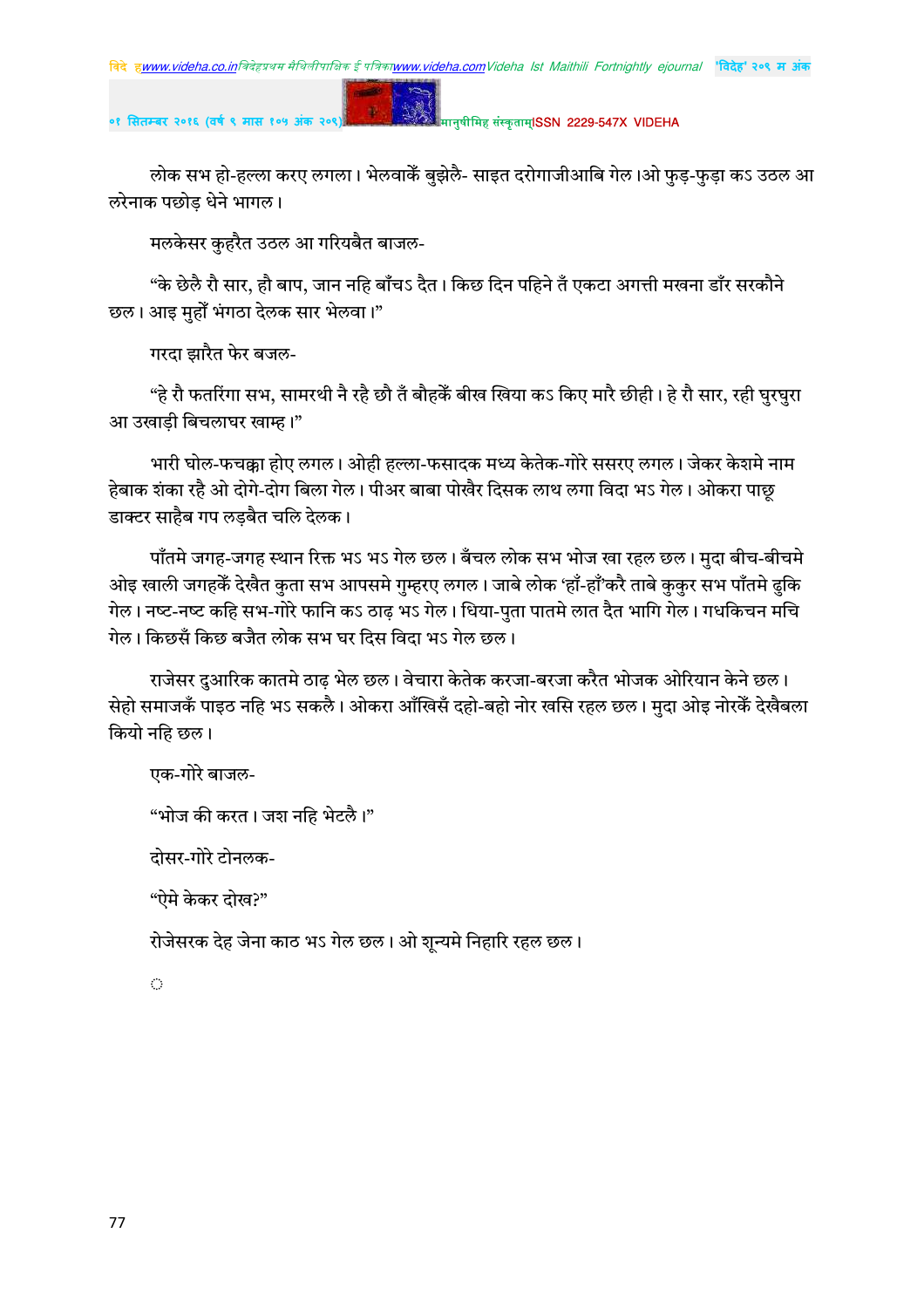

मानुषीमिह संस्कृताम्**ISSN 2229-547X VIDEHA** ०१ सितम्बर २०१६ (वर्ष ९ मास १०५

10.

लोक सभ जा रहल छल- गहवर घर दिस। असनान केने हाथक डालीमे फुल-अछत,लड़-पान भरल। आइ भगतपर गोरैयाक सवारी हेतइ। ई बात सुनिते लोककें छुटलो दुख-बेमारी फेरसँ जेना उपैक गेलेै, भीड़सँ तहिना लगै छल।

परिवारक पढ़ल-लिखल, नव लोक सभ रोकि रहल छल। 'ई पुरनका विचारकैं छोड़। ओझहा-धाईममे फँसि कऽ रोगीक जान मारि देबइ।'

मुदा कोइ नहि सुनै छेलइ। ओकरो सबहक अपन तर्क रहइ।

'ईह. कहै छै जे- लव लव जोगीकैं...। हौ. केतेक बेर तँ जे बेमारी डागदरसँ नै ठीक भेलै तेकरा ओझहा-धाईम ठीक केलकै। ओते टको-पैसा रहै तब ने ओते महग दवाइ कीन सकब। एने घरमे घिंचै छै मुसरी डन आ ओनए...।'

राजेसरो अपना भतिजाकेँ कान्हपरलाधने जा रहल छल- गहवरदिस। केतेक दिनसँ ओकर बेमार भातिज कौहैर काटि रहल छेलड़। आब तँ आँखियोक रंग बदलल सन बझाइ छेलड़। साधारण दवाइ-विरोसँ कोनो असैर नै होइ छेलइ। ठीक ढंगसँ इलाज केना करत। टका-पैसाक बिल्कुल अभावे। टका तँ टटके भोजमे उडि गेल रहइ।ओ बुझै छल- जे ओझहा-धाइमसँ किछो नइ हेतइ। मुदा दोसर उपाए की करत। अभावक कारणे नीक डागदरसँ इलाज केना होएत? वेवश भऽ गेल छल। ऊपरसँ माए आ भौजाइक अनुरोधकेँ केना टारैत।

बरिसोसँ बीनल जालकैं तोड़नाइकी असान छइ। ओ तँ तेतेक मजगूत भऽ गेल रहै छै जे ओकरा तोड़ैत तोड़ैत बेकती स्वयं टुटि जाइत अछि।

गहवरक अँगनीमे सभ गोटे जमा भऽ गेल छल। एक कातमे भगैतिया सभ मिरदंग आ झालि लेने तैयार। भीड़मे स्त्रीगणक संख्या पुरुषसँ बेसी। बगलमे किछ गोटे हाथ जेाडने थरथरा रहल छल। जेना तरे-तर कियो ओकरा सबहक देहेकैं हिला रहल छेलड़।

बरिसोंसँ ठमकैत आ दौगैत बिसवासक आवरणकेँ विच्छिन्न करब की असान छै? ओकरा तँ मात्र हिलबै आ डोलबैले ज्ञानक जोरगर बसात चाही। नहि तँ चलैत रहत तरे-तर जेना मन्द पवनसँ डोलैत पात।

आइ गहवर घर चिकनि माटिसँ निपल-पोतल छल। एकटा कोनमे फूल-अछत आ दीपकक ढेरी। दूधक ढारसँ भीजल-चिपचिपाइत निचला भूमि ।

धियान लगौने बैसल भगत। देवताक आवाहन कऽ रहल छल। भगतकें आँखि खुललै। एक चुरु गंगाजल देहपर छिट लेलक। आँज़ुर भरि फूल गहवर दिस चढ़ौलक आ फेर ध्यानस्त भऽ गेल।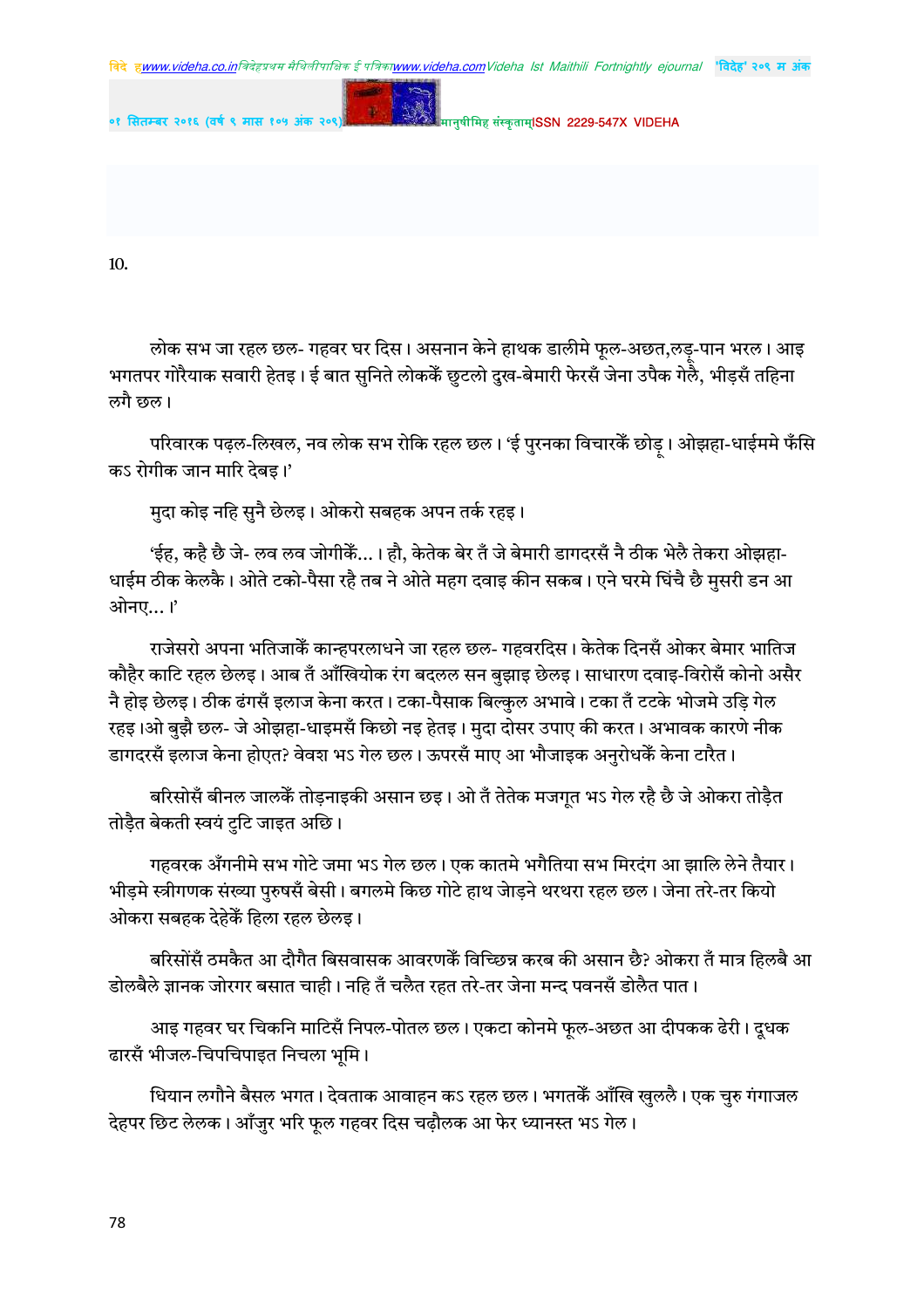०१ सितम्बर २०१६ (वर्ष ९ मास १०५ अंक २०९) <mark>अंस्क्रिके अ</mark>स्तुषीमिह संस्कृताम्**ISSN 2229-547X VIDEHA** 

मिरदंग आ झालि बजए लगल।

'तृंग धिग ध तृंग धी $\ldots$ ।'

भगैतिया सभ भगैत शुरू कऽ देलक।स्त्रीगणक गीत वायुपर चढ़ि आसमान दिस चलि देने छल।

"कोन दिन हे काली, तोरो जनम भेल

कोन दिन भेल छठिहार।

शनि दिन हे काली, तोरो जनम भेल

ओकरे छबे भेल छठिहार।

करिया कुकुरिया हे काली

बाटे सुतै छै डेढ़िया

चली गेल बिजुवन शिकार।

एक बने झोरलह हे काली

दोसर वने झोरलह

तेसर वने उठल शिकार।

हरिनो नै मारै काली तितिरो नै मारै

बीछि-बीछि मारै छै मयुर।

हकन्न कानै हे काली वनकैं मयुरनी

बारि वयस हरै छैं सिन्र ।

जानो नहि मारबौ मयूरनी

परानो नहि हतबौ

पंखा लेबौ गोरैयाक सनेश

से हरने जेबौ सबटा कलेश...।"

भगतपर देवताक सवारी भऽ गेलइ। ओ देह-हाथकेँ ऐंठी-मोचार केलक आ मिरदंगक तालपर कुदए लागल। कुदैत-कुदैत ठाढ़ भऽ गेल आ हाथ उठा कऽ भारी अवाजमे बजल-

"हैत बाबू, सत्त जवाब पड़ै छह।"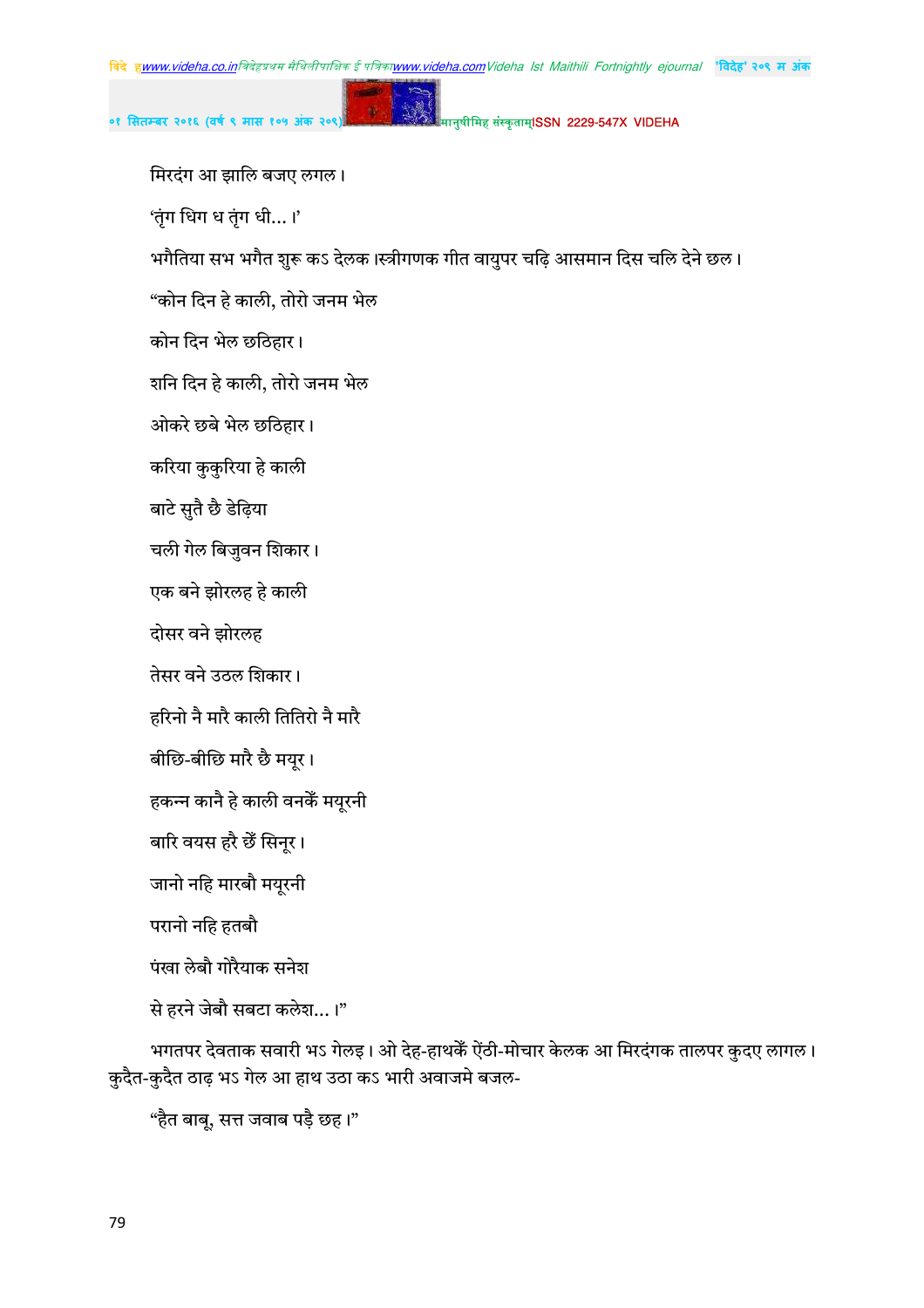#### मानुषीमिह संस्कृताम्**ISSN 2229-547X VIDEHA**

लोक सभ चुप भऽ गेल छल। भीड़मे ठाढ़ भेल मुँहपुरुख सभ चटदनी आगू आएल। किछ-गोरे हाथ जोड़ैत बाजल-

"हौ महराज, कनी हमरो सभपर धियान राखहक। वाड़ी-फूलवारीकैं असिरवाद देने जाहक।"

भगतकें मुहसँ कठोर शब्द निकलल-

"विनाश कऽ देबौ। अगराही लगा देबौ।"

मनधत्ता मुड़ी डोलबैत बाजल-

"बड़ खिसियाह छइ। कोन देवता छिऐ यौ?"

दोसर-गोरे बाजल-

"केतेक गनबहक। बेरा-बेरी सभ देवता औते।"

"हँ यौ, लोगे जकाँ देवतोक जनसंख्या तँ बढले हेतड।"

एक-गोरे कल जोड़ने थरथराइत आगमे आएल-

"यौ महराज, एतेक किए खिसियाएल छिऐ?"

हाथ फड़कबैत भगत बाजल-

"तूँ सभ कोठा-सोफामे रहै छैँ आ हमरा-ले टुटली-मरैया। हमर ताल देखबीही?"

एके स्वरमे केतेको-गोरे बाजल-

"नहि यौ महराज, एना नै करियौ। गलती-कुगलती माफ करियौ। अहूँक घर बनि जेतइ।"

भरल बाटी दूध। भगत गट-गट पीबए लगल।

मखना कातमे चुक्की माली बैसल छल। आँखि निरारि कऽ तकैत बाजल-

"रौ तोरी-के, भगता सौंसे बाटी दूध पी लेलकै।"

मोचन लाठीक हुराठ ओकरा पीढ़ीपर लगबैत बाजल-

"बजैक होश नै छौ। कही ने जे बाबा छाँकी लेलकै।"

मखनाकें रीश उठि गेल छेलड़। ओ फोंफियाइत बाजल-

"बड़ू पकिया भगता छौ तँ हमरा मुठ्ठीमे की छै- कहि देतौ।"

"हे बेसी फट-फट नहि करी। जँ कहि देतौ जे तोरा मुठ्ठीमे गहुमन साँपक पोआ छौ। तब की हेतौ?"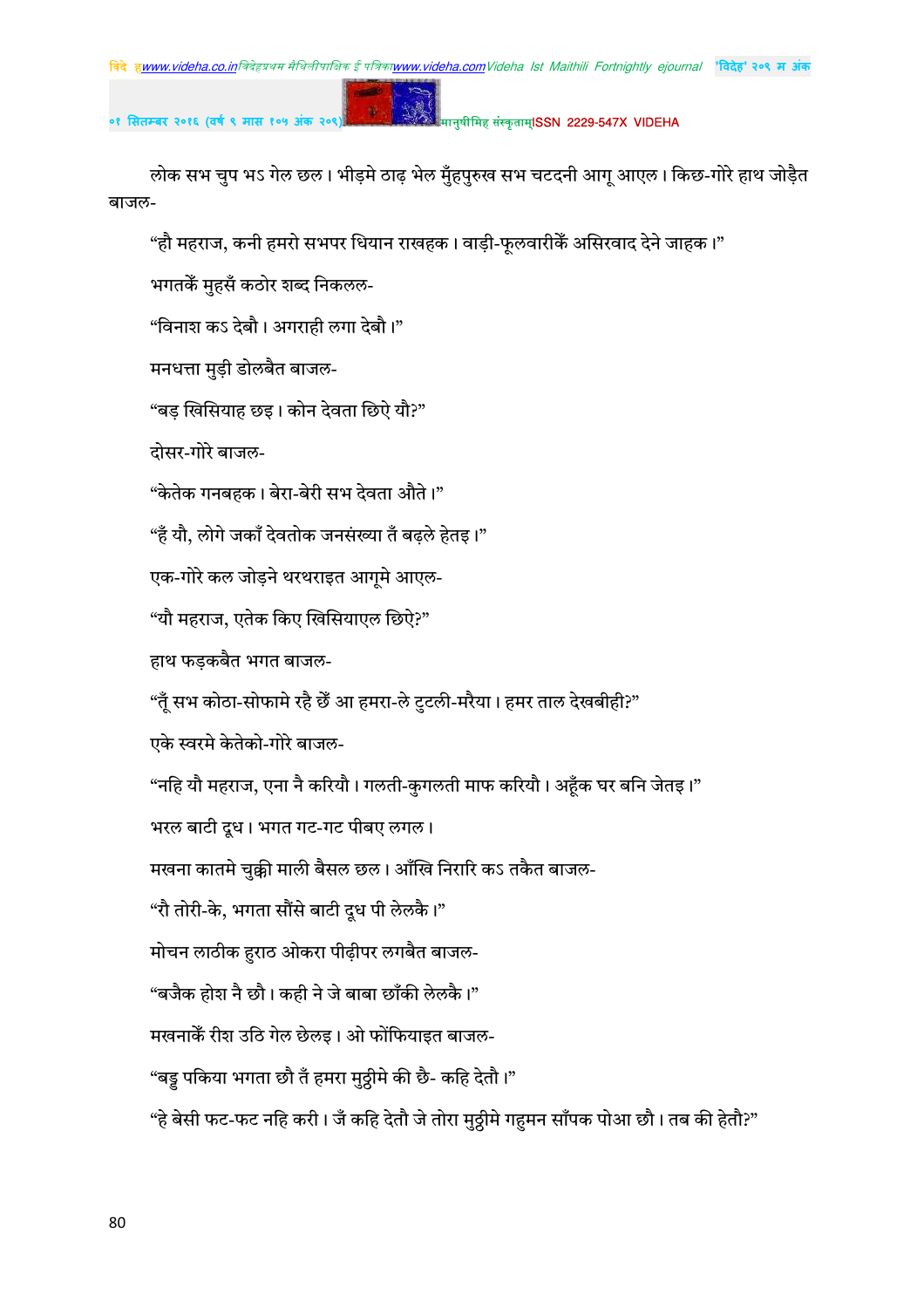मानुषीमिह संस्कृताम्**ISSN 2229-547X VIDEHA** 

"तइसँ की भऽ जेतै?"

"मुठ्ठीमे राखल चीज बदैल कऽ गहुमन साँप बनि जेतौ आ डँसि लेतौ। तब बुझबीही जे अरारि केलासँ की होइ छइ।"

"की हेतै? तु मरबहक?"

"हँ हौ, कहे भगता पुराबै देवता।"

किछ-गोरेक देह सिहैर गेल छल। केते-गोरे बिच्चेमे ठाढ़ भऽ गेल छल मुदा आँखि चारूभर घुमि रहल छेलइ। भलचनकेँ दूटा स्त्री छेलै तँए केते-गोरे दू बहुआ कहइ। ई गप्प सुनिते भलचनक देहमे जेना आगि लगि जाइ। तँए वेचारा कातेमे ठाढ़ भऽ सोचि रहल छल।

'पहिल स्त्रीमे धिया-पुता नहि भेल तँए ने दोसर स्त्रीसँ चुमौन करए पड़ल। ओकर जवानीक सुन्दरता देख लोक जरैए किए?

मुदा भलचनक मन आ देह बुढ़ा गेल रहइ। जवान स्त्रीक चलब-लड़ब देख मनमे हरदम शंका बनले रहइ।

होइत रहै छै मनमे बेवधान,

शक्ति, शंका आर समाधान।

आइ भलचनक लवकी स्त्री डाली लगौने छेली।

हल्ला–गुल्लाक कारणे लोक सभ उठि कऽ ठाढ भऽ गेल छेलइ। भलचनक लवकी स्त्री गमकौआ तेल लगौने बिच्चेमे ठाढ़ भेल छल। कुलानन्द सहटैत-सहटैत लग चलि गेल। ओभलचनक स्त्रीकैं पाछुसँ सटि ठाढ़ भऽ गेल छल। अनठौने, अनबुझु जकाँ दोसर दिस तकैत। बुझै जे भीड़मे के देखत। ओनए दुनूकेँ सटिया कऽ ठाढ़ भेल देख भलचनक पारा गरम हुअ लगलै। ओकरा बुझेलै- जे औरतियोकैं यएह मन छै तब ने देहमे एतेक सटल छै आ किछो नहि बजै छइ। गमकौआ तेल लगबैक मतलब की?

भलचन तामसे थरथराइत लोककेॅ ठेलैत-ठालैत अपना स्त्रीक लग चलि गेल आ लपैक कऽ ओकर झोंटा पकड़लक आ मुक्का दैत बाजल-

"गे बेहया, तोरा कोन बियाधि छुबने छौ। निकल ऐठामसँ नइ तँ गत्तर तोडि देबौ। तोरा की बुझि पड़ै छौ जे हम किछो नइ बुझै छिऐ।"

कहैत तरातैर चमेटा मारि रहल छल। कुलानन्दकैं नहि रहल गेलै ओ भलचनकैं कण्ठ पकैड़ पटैक देलकै। भलचन केंकिया उठलै। राजेसर सभ खेला देख रहलछेलइ। ओकरा बरदाससँ बाहर भऽ गेलइ। पाछूसँ गेल आ कुलानन्दकैं उठा कऽ पटैक देलकै। जाबे लोक हाँ-हाँ करै ताबे चारि चमेटा लगा देलकै। दुनुगोरेकैं पकैड़ लोक सभ हाटोलक।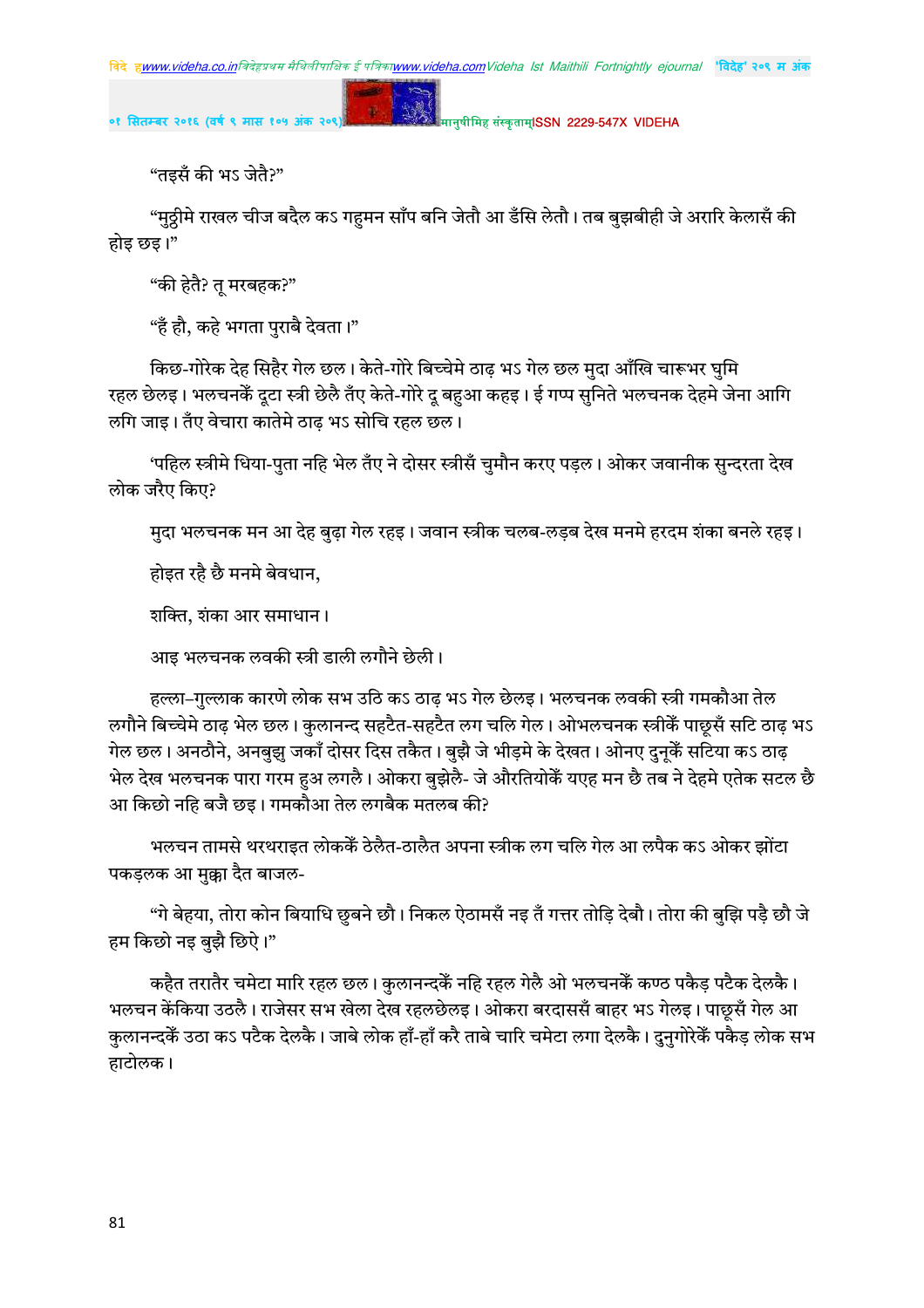#### मानुषीमिह संस्कृताम्**ISSN 2229-547X VIDEHA**

समाजक बीचमे कुलानन्दकैं मारि लगि गेल छेलइ। ओकरा बुझाइ छेलै जे इज्जत उतैर गेल। बाघ जकाँ गुम्हड़ैत बाजल-

p.

"रजेसरा,गौआँक सोझहामे जे हमर बेइज्जती केलही। एकर बदला हम लेबे करबौ। एहेन दशा करा देबौ जे इएह गौआँ-समाज तोरापर थूक फेकतौ।"

राजेसर बाजल-

"सुनै छिऐ यौ एकर गप्प। समाजक बीचमे एकटा बुढ़-पुरान बेकती मारै छेलइ। कुकरमी किरदानी केहेन करै छेलै, कहै छी- एकरा कहियौ, ऐठामसँ चलि जाएत नै तँ बात बढ़ि जाएत।"

"ऐबेर तोरा मुइलहा सभसँ भेँट करा देबौ। चिन्हले हमरा।"

कुलानन्द ओइठामसँ चलि देलक।

किछु लोक भलचन आ ओकरा स्त्रीकैं शान्त केलक। लोक रंग-बिरंगक विचारमे डुबि गेल छल। अपन-अपन तर्क-विचार।

भगतजीक अवाज सुनिते लोक सभ शान्त भऽ गेल छल। एकाएकी गोहारि हुअ लागल। गीतहारि सबहक गीत फेर शुरू भऽ गेल छेलइ।

"आज़ुक दिनमाँ सुदिन या गे माय

मधुपुर भऽ गेल उछाही

कि गोरैया जसो मंत्र हे

कोन काते कात रहे बाँसक बिटिया गे माय

कोन काते चिरब कामी

कि गोरैया जसो मंत्र हे...।"

जेकरा सबहक गोहारि भऽ गेल छेलै ओ सभ एका-एकी विदा हअ लागल। गामक शिक्षित बेरोजगार संत् आ फुलेसर ओही बाटे चौक दिस जाइ छल। लोकक भीड देखते दुनुगोरे ठमैक गेल। तखैने राजेसरो अपना भातिजकेँ लेने भीडक मध्यसँ निकलल।

ओकरा देखते फुलेसर सहैट कऽ लग गेल आ हँसैत बाजल-

"ही… ही… ही… की हौ राजेसर, तहूँ ऐ पुरना बातपर बिसवास रखने छहक। लोक केतए-सँ –केतए पहुँच गेलड।"

राजेसर वेदना भरल आँखिसँ ओकरा दिस तकैत बाजल-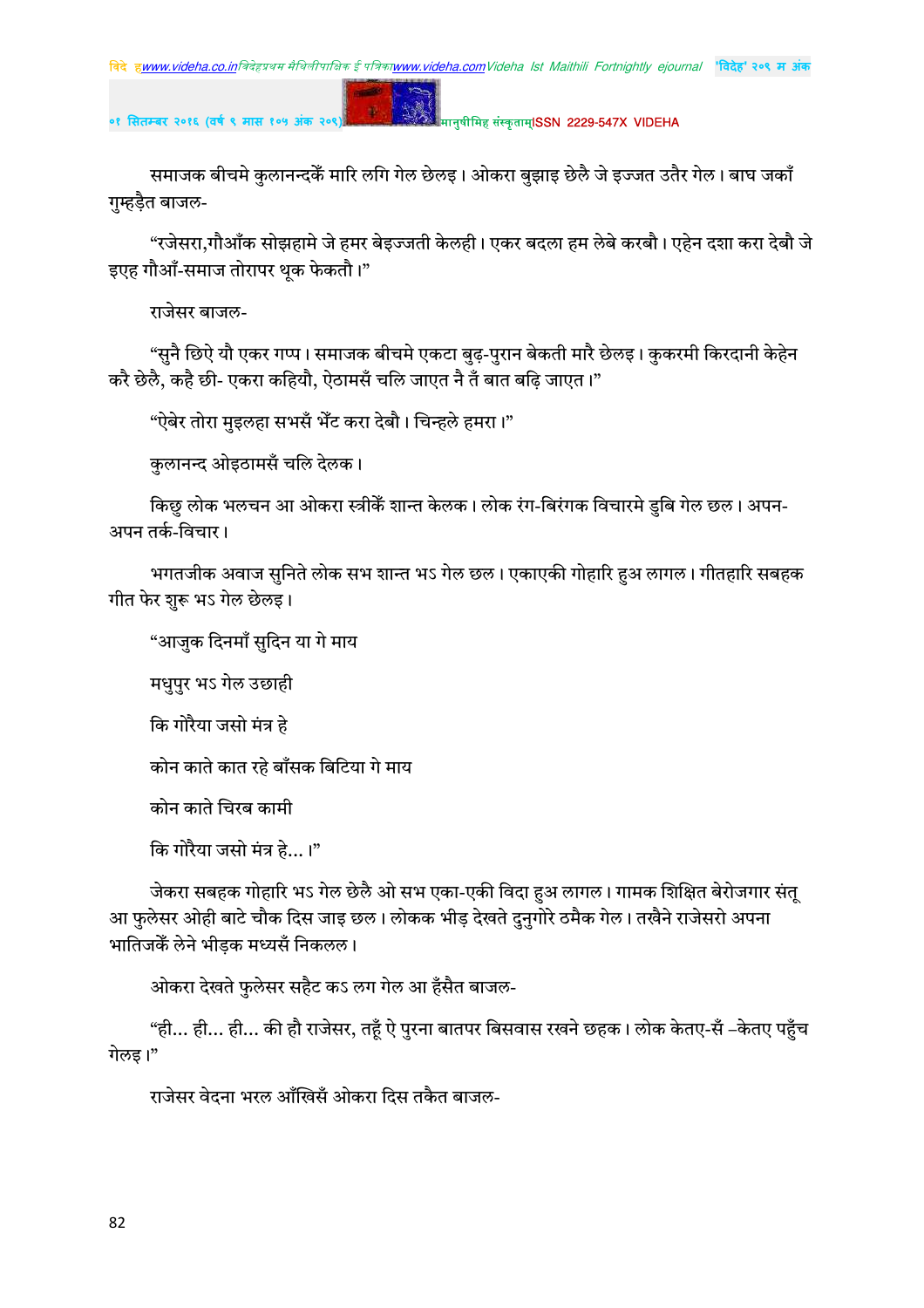मानुषीमिह संस्कृताम्**ISSN 2229-547X VIDEHA** 

"की करबै यौ? केना हेतइ?"

फुलेसर बिच्चेमे बाजल-

"पता नै ई अंध-बिसवास गाम-घरकें कहिया तक घेरने रहतै आ अपटी खेतमे लोक परान दैत रहतै। हौ अनका की कहबे हमरा तँ अपने काकी ईहे कारणे आन्हर भेल छइ। एनए मेडिलक विज्ञान केते ऊपर पहँच गेल छै से तँ बुझिते छहक।"

"सभटा बात बुझै छिऐ यौ फुलेसरजी, मुदा की करबै। टका-पैसाक अभाव छइ। डागदर लग छुछे मुहेँ काज चलतै।"

"लोक तँ जन्म लैत अछि- संघर्ष करैले। कोनो रोजगर ठाढ़ करए पडतह। ओना काज थोडेचलै छइ।"

"खेती-पथारीक हाल देखते छिऐ। दोसर बिन पाइकैं कोन रोजगार करबै ऐठाम?"

"सुनै छिऐ- बाहरोसँ लोक बहत टका-पैसा कमा कऽ अनैतअछि।"

-कहैत फुलेसर चौक दिस चलि देलक। राजेसर गुनधुन करैत अँगना दिस विदा भऽ गेल। मुदा मनमे शंका, समस्या आ समाधान लाधल छल।

 $\langle \cdot \rangle$ 

11.

कृष्ण पक्ष। चारूभर अन्हरिया पसरल छल। किन्तु किछ एहनो घर छेलै जेकर इजोत देख अन्हार दूरेमे ठमकल छल।

चाहे रूप परिवर्तन जेतेक भऽ जाए मुदा अन्हार आ इजोतक संघर्ष चलिते रहै छइ। अन्हार अपना जीतपर अट्टाहास करै छै आ मदमे डुमि जाइ छै किन्तु इजोतक धियान जीत आ हारिपर नहि रहै छइ। ओ तँ अनवरत संघर्ष करैत रहै छड़। उजियारीक लेल जरैत रहै छड़। आ कहैत रहै छै-

"हम जरैत रहब, हम मरैत रहब मुदा अहाँक लेल, इजोत करैत रहब।"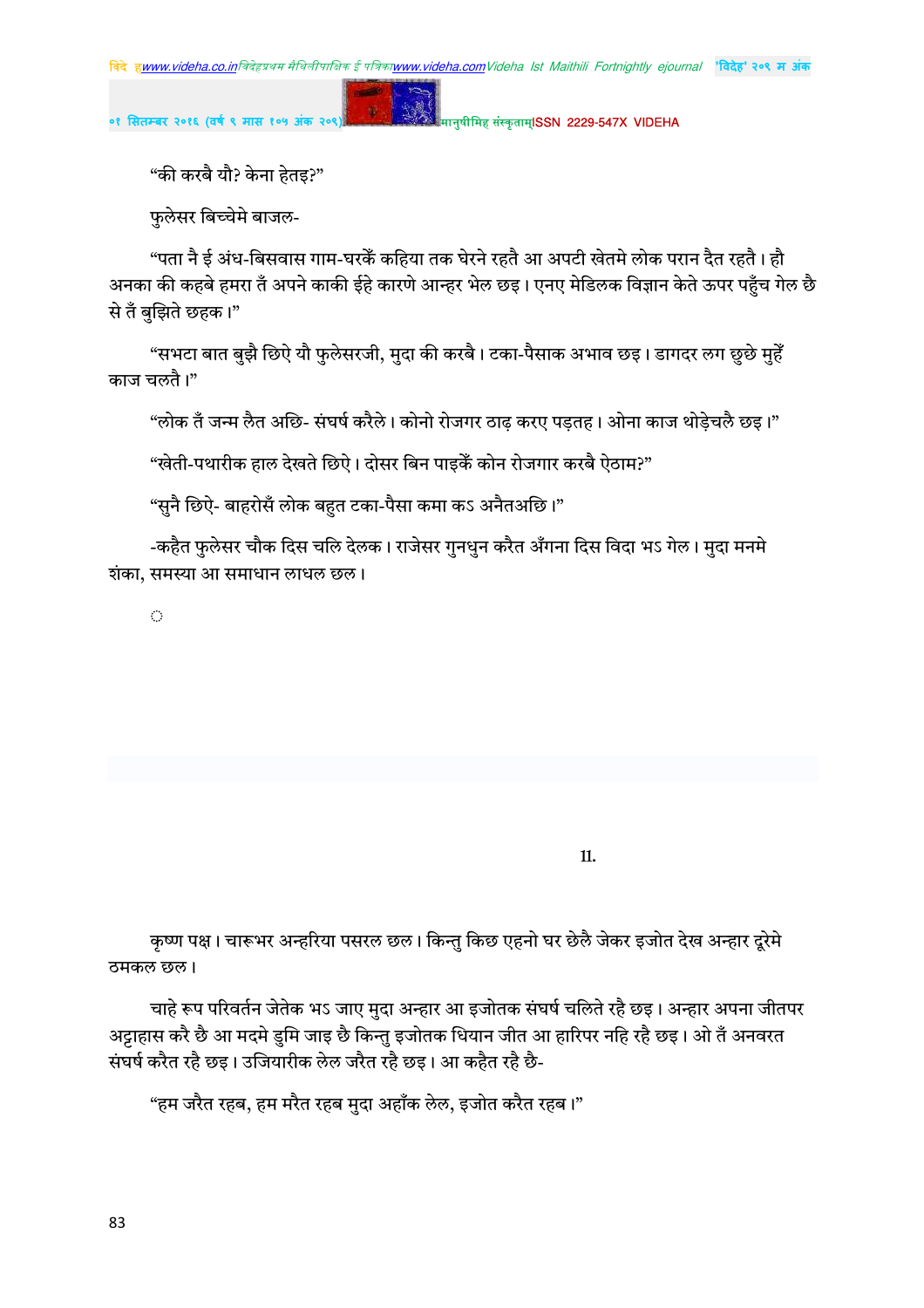#### मानुषीमिह संस्कृताम्**ISSN 2229-547X VIDEHA**

सरपंचक दुआरिपर कृष्ण अष्टमीक मेला लगल छेलइ। ओकरे दरबज्जापर नाचो हेतइ। अन्हार रहितो लोक ओनैभर ससरल जा रहल छेलड़।

धान रोपल भऽ गेल छेलइ। धनरोपनीक बाद लोक अपनाकैं निचेन जकाँ बुझै छल।

 $\mathbf{g}$ 

नाच देखैले सभ जा रहल छल। मरद-पुरुख गप छाँटैत आ औरतिया सभ संगोर करैत।

मपैतलालक स्त्रीकें सभ डाइन कहै छेलइ। ओकरा कोय नै संग करै छेलइ। दोसर कारण बजैमे सेहो ओ चरफड़ आ झनकाहि। संगे मपैतलाल पूजिगर लोक। दस-गोरेमे उठै-बैसेबला मुँहपुरुख। अही सभ कारणे अरिपुरवालीकेँ मुँहपर कोय डाइन कहैक साहस नहि करै छेलइ।

परोछमे तँ रजो-महराजाकेँ लोक गारि पढै छइ। कलेजाबला तँ ओ अछि जे सोझहामे साँच गप कहै छइ। चाहे कानमे लगौ वा कपारमे। ओना एकर फल नीक-अधला दुनू होइ छै मुदा पहिने तँ कर्म हेबाक चाही। सच्चा कर्म!

अरिपुरवाली असगरे चलि देने छल। मने-मन गारि पढैत, भिनभिनाइत। जाबे पहँचल ताबे लोक सभ बैस गेल छल। नाचक वन्दना शुरू भऽ गेल छेलइ।ढोलक-हरमुनिया माहटरक हाथसँ बेसी मुड़ी तालपर गतिशील।

अभाव आ दुखमे कटैत जिनगीक मध्य जँ कोनो नाच-तमाशा वा उत्सव होइ छै तँ किछ क्षणक लेल जिनगी ओइ प्रसन्नतामे डुमकी मारि लैत अछि। पुन: नव शक्तिक संग समस्यासँ लड़ए लगैत अछि।

अरिपुरवाली लोककक पाछूमे ठाढ़ भऽ कऽ चारूभर तकलक आ फलिगर जगह देखते बैस गेल। ओकरा पते नइ छेलै जे आगमे नरहेलपुरवाली अपना दलक औरतिया सबहक संगे बैसल अछि।

अरिपुरवालीसँ नरहेलपुरवालीकैं पुरान झगड़ा छेलइ। दुनृटा एक दोसरक छाँहमे नहि चलै छल। नरहेलेपुरवाली ई हवा उड़ौने छेले जे अरिपुरवाली हक्कल डाइन अछि। तइ कारणे अरिपुरवाली पुरे टोलमे बदनाम भेल छल। केते-गोरे एकरा दोखियो बनौने छल।

नरहेलपुरवालीपर नजैर पड़लासँ पहिने अरिपुरवाली ओकरा पाछूमे बैस गेल छल। आब तुरन्ते बिना बहाना केने ओइठामसँ उठियो केना जाएत।

कुसंजोगसँ छनहि बाद नरहेलपुरवाली उनैट कऽ तकलक। अरिपुरवालीकैं देखते ओकरा सौंसे देहक रूइयाँ कटो-काँट भऽ गेलइ। बगलमे बैसल अपना दलक औरतिया सभकेँ कानमे फसर-फसर करए लगली-

"गइ भइखौकी! की तकै छीही, उठ ऐठामसँ। जान नहि बँचतौ। देखै छीही, डनियाही सहैट कऽ लगमे बैसल छौ!"

सुनैत सभ-गोरे फनफना कऽ ठाढ़ भऽ गेली। जेना लगमे साँप चलि आएल होइ। नरहेलपुरवाली-संगे सभटा औरतिया दोसर कोणपर जा बैस गेली। ओइठाम असगरे अरिपरवाली बैसल रहि गेली। भिनभनाइत, गारि पढ़ैत, एकरबा बानर जकाँ।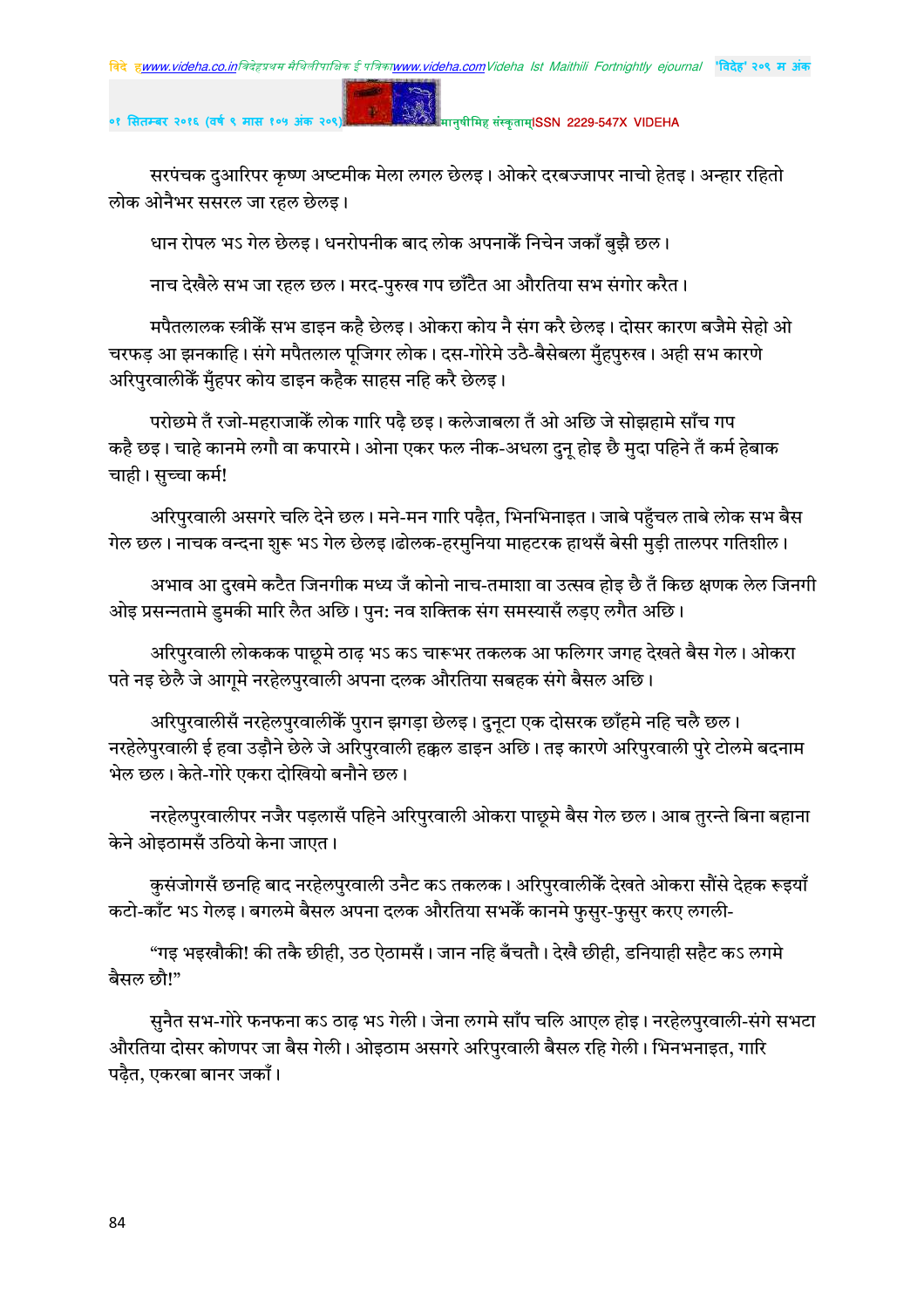।<br>|मानुषीमिह संस्कृताम्**ISSN 2229-547X VIDEHA** 

नाच देखैले कालीकान्तो आएल छल। मुदा ओ कातेमे ठाढ़ भऽ कऽ भुटन रायसँ गप करै छल। तेकर कारण रहै, ओकरा संगेआएल झबरा कुत्ता। बड़ू प्रेमसँ वेचारा ओकरा पोसने अछि। ओ केतौ जाए तँ कुकुर ओकरा संग लगि जाए। ओ सोचने छल- कातेसँ कनी काल देखबआ आपस भऽ जाएब। बीचमे गेलासँ कुताक कारणे कोनो विवादो ठाढ़ भऽ सकैत अछि। थोड़े पता छेलै जे केतबो सम्हरल रहब तैयो विवाद कखनो केतौ भऽ सकैए। ओ तँ बिन बजौल अतिथि सदृश सेहो होइत अछि।

अरिपुरवाली अपना लग चारूभर खलिया गेल जगहोकैं देखए आ नाचो देखैत रहए।

 $\mathbf{g}$  .

कालीकान्तक कुत्ता ससैर कऽ अरिपुरवालीक लग चलि गेल। पाछ्सँ जा कऽ ओकरा सुँघि लेलक। अरिपुरवाली पूजा-पाठ केनिहार। कुकुरकेँ सुंघैत देख फानि कऽ ठाढ़ भऽ गेली। चारूभर तकलक। भुटन राय पाछूसँ लाठीकैँ ठेकना लगौने कालीकान्तसँ गप करिते छल। अरिपुरवाली शीघ्रतासँ भुटन राय लग गेली। पाछूसँ सट्ट-दे लाठी खींच लेलक। लाठी खैंचते भुटन राय गदाक-दे खसल। मुदा अरिपुरवाली ओम्हर तकबो नहि केलक। ओ लाठी लऽ कऽ कुकुरकैं तड़तड़बए लगली। कुकुर नेंगराइत केंकियाइत।

भुटन राय फुड़फुरा कऽ उठल आ फनकैत बजल-

"देखलिऐ यौ कालीकान्तजी। डनियाहीक किरदानी? जँ हमरा किछो हेतै तँ अहाँ गवाही रहब।"

कालीकान्त ओकर बातपर धियान नहि देलकै। ओकरा पोसा कुत्ताकैं मारि लगल छेलइ। ओ तरेतर फोंफिया रहल छल।

हल्ल-गुल्ला भेलासँ लोक सभ जमा भऽ गेल छल। जइमे सरपंचो साहैब छला। देखतै कालीकान्त फनकए लगल-

"यौ सरपंच साहैब, अहाँ सभकेँ केते बेर कहलौं जे ओझहाकेँ मंगाऊ आऐ समस्याकेँ जड़ि-मूलसँ हटाऊ। मुदा अहाँ सभ धियाने ने दइ छिऐ। देखियो जे अखनी नाँहकमे हमरा पोसा कुकुरक जान लइ छल!"

सरपंच साहैब गम्भीर होइत बजला-

"शांत रह कालीकान्तजी। कोनो रस्ता तँ लगबै पडतै।"

"केना शान्त रही! अहाँ सभ नहि बुझै छिऐ जे ओ डाइन अछि?"

"है से तँ बझै छिऐ। मदा कोनो काज तँ तरीकेसँ हेतै किने।"

मखना लोक सभकें ठेलैत आगू आएल आ चद-दे बाजल-

"की बुझै छिऐ? केकरोपर झूठ-मूठ दोख नइ लगाबियौ। डाइन तँ होइते ने छइ। मुरुख जकाँ आइयो पुरना बातकें धेने छी।"

बात आर बढैत तइसँ पहिने नाच पाटीक मेम्बर सभ सभकेँ बैसबए लगल।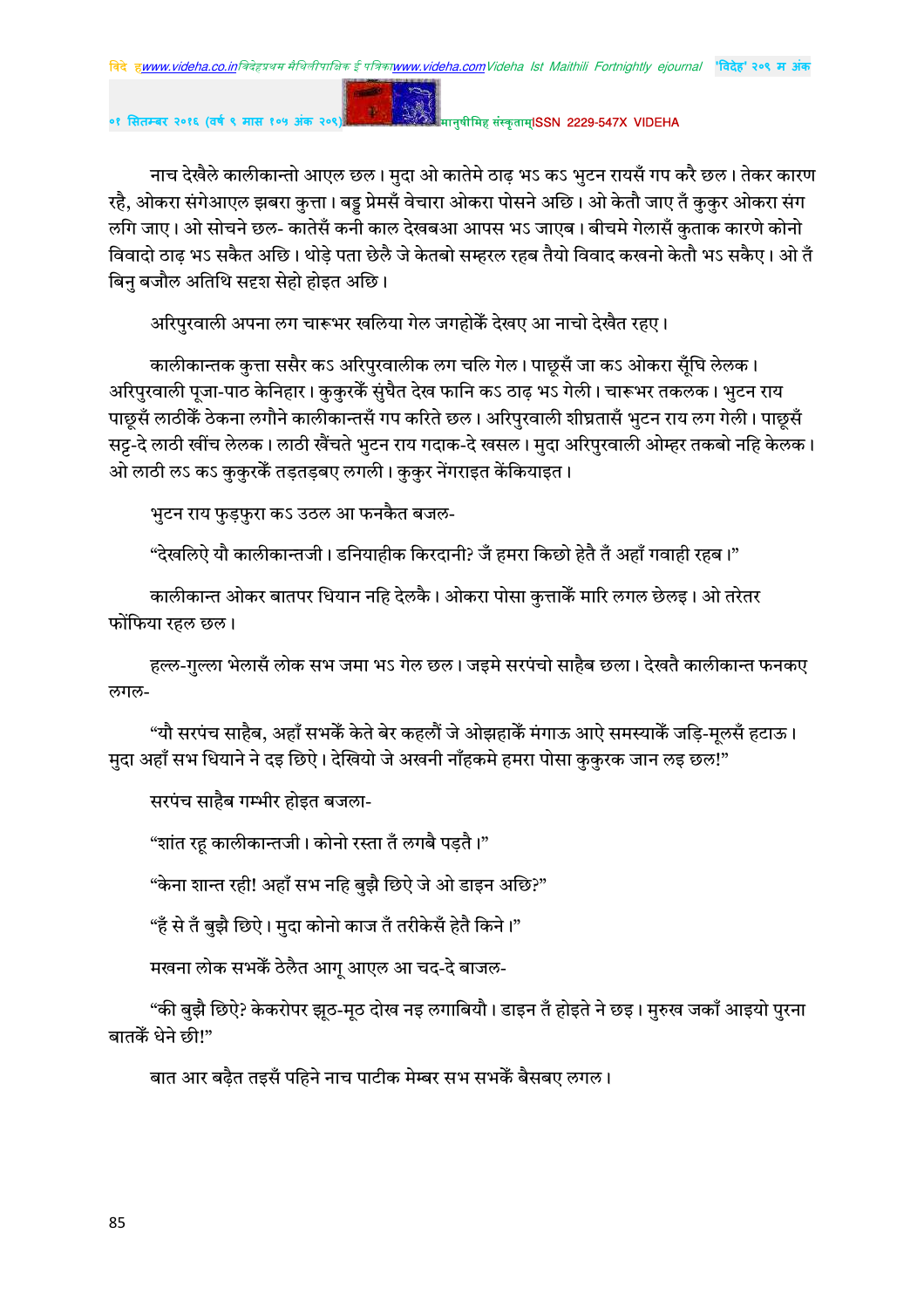मानुषीमिह संस्कृताम्**ISSN 2229-547X VIDEHA** 

तखैने नीता ओमहरसँ आएल। लुच्चा छौड़ा सभ कातेमे ठाढ़ छल। ओकरा देखते छौड़ा सभ आपसमे आँखि मटकबए लगल। एकटा मुँह दाबि बाजल-

"मुखड़ा चान का टुकड़ा।"

तोसर फेर बाजल-

"चाँद सार लऽ मुख घटना करू, लोचन चकित चकोरे।"

मुदा नीता केकरो गपपर धियान नहि देलक। ओ आग् बढ़ि गेलि। ओकर आँखि तँ राजेसरक खोजमे लगल छल। पएर बढैत, चकौना होइत, मन उडैत-फिडैत।

किन्तु मनमे होइ जे कहना लुच्चा छौड़ा सबहक नजैरसँ परोछमे चलि जाइ जइसँ एकरा सबहक धियान हटि कऽ दोसर दिस चलि जाएत।

शौभाग्यसँ ओ जे सोचै छेली तहिना भेलइ।

तखैने नाचक मंच लग हल्ला भेलै-

"हौ दौडह हौ! डकैत घेरलक!"

सभ ओम्हर ताकए लगल।

फुचकुनमा ओमहरसँ अपसियाँत होइत आएल आ बजल-

"यौ सरपंच साहैब! देखियौ, मंचक पाछुमे दूटा डकैत हथियार लेने ठाढ़ छइ। ओ हमर सभटा टका छीन लेतइ। हमरे दिस बधआ कऽ तकै छेलइ।"

भुटन राय पुछलकै-

"हौ, टका लऽ कऽ टहलल घुरै छहक। तेकर मतलब बेसी टका रखने छहक। कोनो दाउ सुतार लहक की?"

"नै यौ भाय, हमर बेटा अपन बौह-बेटी छोड़ि कऽ दू सालसँ बाहर खटि रहल छइ। ओकरा माएकैँ मरैत काल मुँह नहि देखल भेलइ। देह ट्रटि गेलइ। मुदा कोनो तरहेँ एक लाख कमा कऽ लौलक। जमीन खरीदक गप कने भेल रहइ। जमीनबला जुवान बदैल लेलक। दर-बरमे झगड़ा भऽ गेलइ। आब टका केकरा लग राखब। सभ तँ बेइमाने। इमानदार अनकर काल अपना कपारपर किए लेत। तँए रातिकैं डाँरेमे खोंसने रहै छी।"

"बैंकमे किए ने रखि देलहक?"

"धुर बैंकोमे खाता खोलेनाइ कोनो असान गप छइ। देखै नै छिऐ, केतेक कागत-पत्तर माँग करै छइ। हम मुरुख छी तैयो एते तँ बुझै छी- जे जमा करै काल एतेक परेशानी तँ निकालै बेरमे कोन ठेकान।"

फुचकुनमा सरपंच साहैबदिस घुरैत आगु बजल-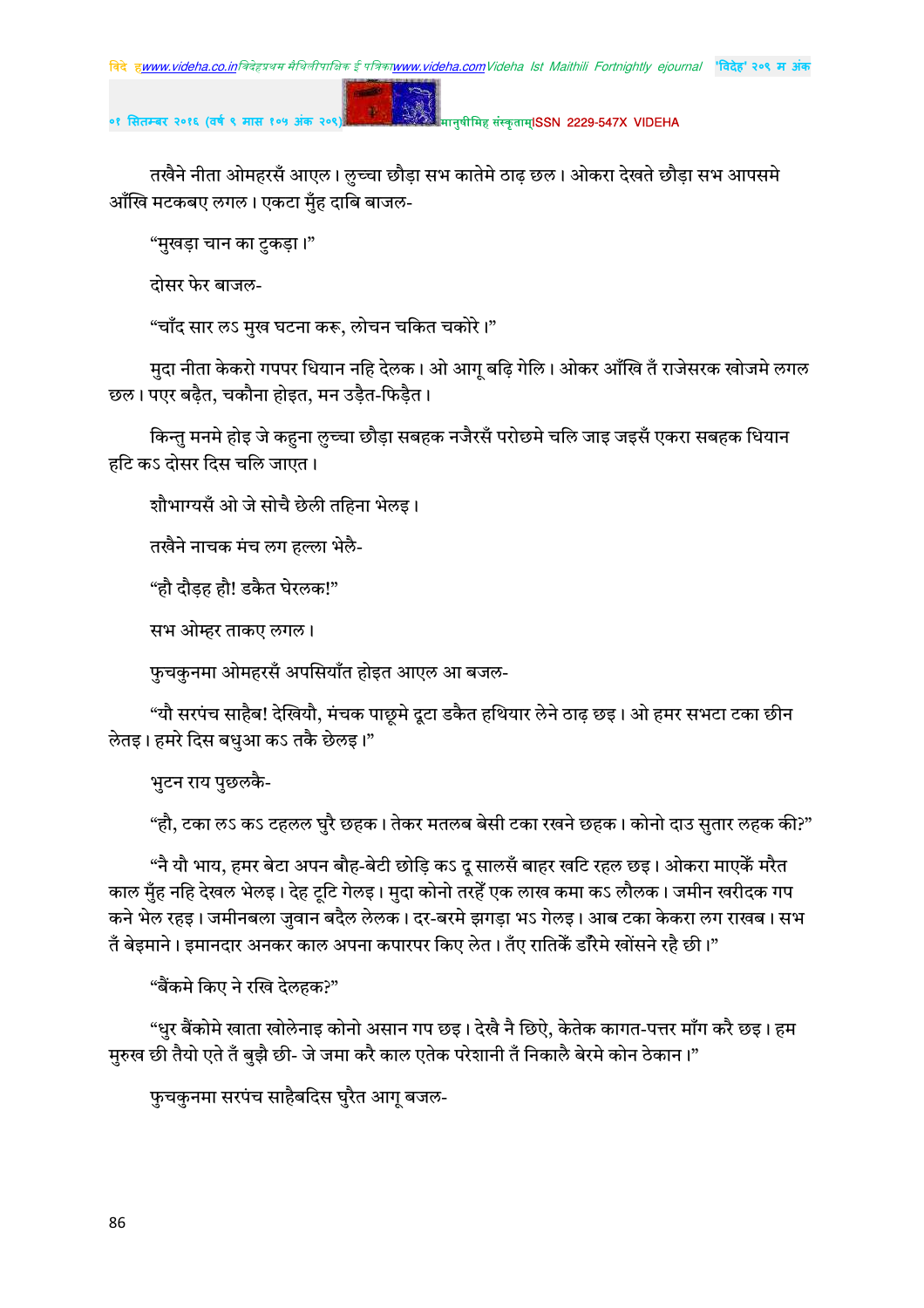मानुषीमिह संस्कृताम्**ISSN 2229-547X VIDEHA** 

"ई टका अहाँ राख् सरपंच साहैब।"

"हमरोसँ डकैत छीन लेत तब हम केतएसँ देब।"

"केना करबै यौ। ईहो एकटा काल भऽ गेल अछि। नीनो जेना भागि गेल अछि।"

एकटा लुचबा छौड़ा लग आबि बाजल-

"यौ फुचकुन काका, ऊ डकैत नै छेलइ। नाचक एक्टर छेलइ। डकैतक पाट खेलैले मेकप केने छइ। डेराउ नइ, बैस कऽ नाच देख।"

"आब लिअ, जोड़ी देख कऽ साँपक डर।"

छौडा सबहक नजैर नीतापर सँ हटि गेल छल। नाच जमि गेल छेलइ। देखनिहार सभ नाचक रसमे डमि गेल छल। आ ओइ रससँ धुआँइत अन्तरक मैल आँखिक बाटसँ जलकण बनि बहि रहल छेलै...।

सभ अपनाकें बिसैर जेना दोसर लोकमे भ्रमण कऽ रहल छल। संगीतक ध्वनि सतल रातिकें सिहरा रहल छल।

नीता चकोना होइत ओइठामसँ निकैल गेल छलि मदा मनक चोर पछोड धेनहि छेलइ।

 $\langle \cdot \rangle$ 

 $12.$ 

नीतक पएर जड़ गतिसँ चलि रहल छेलै ओही गतिसँ ओकर विचारोक क्रम बढि रहल छल।

राजेसरसँ मिलैक पियासकेँ ओ केतेको दिनसँ ठकैत आ दबैत आबि रहल छल। मुदा आइ ओ इच्छा तीव्र भऽ गेल छेलइ।

ओ साँझेमे विचार केने छल जे नाचक मंच लग जरूर भेँट होएत, मुदा असफल भऽ गेल।

असफल भेलासँ केते-गोरे थिरे रहि जाइत अछि किन्तु केते-गोरे क मनमे सफलता प्राप्त करबाक तेतेक जोर मारि दइ छै जे ओ ओइ दिशामे आरो तीव्रताक संग काज करए लगैए। तहिना नीताक मिलनक इच्छा आरो तीव्र भऽ गेल छल। रहि-रहि कऽ मनमे जेना किछ उधक्का मारए लगलै।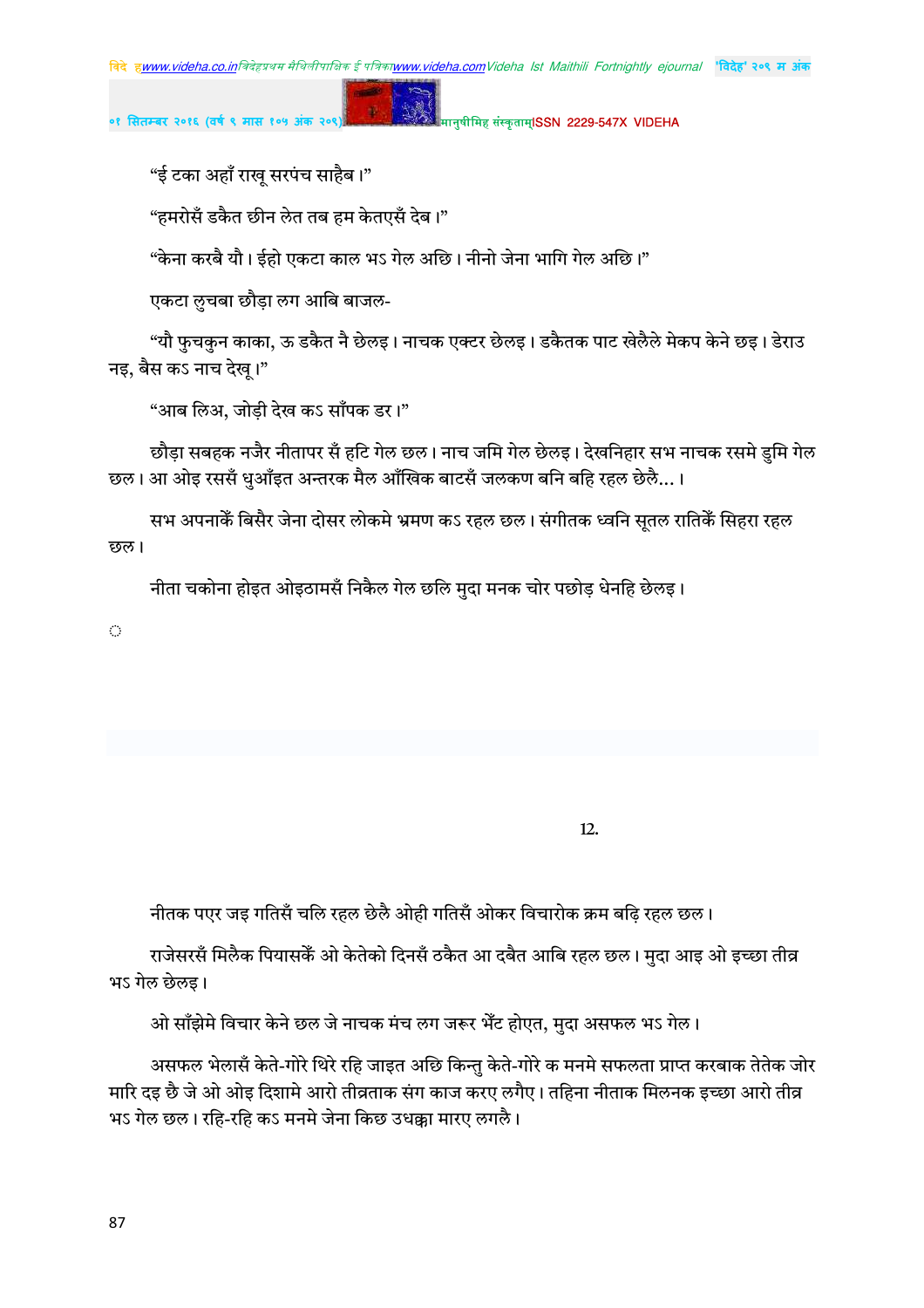$\mathbf{g}$  .

०१ सितम्बर २०१६ (वर्ष ९ मास १

#### मानुषीमिह संस्कृताम्**ISSN 2229-547X VIDFHA**

नीता अधीर भऽ गेल। मनक चैन जेना हेरा गेल छेलै, तहिना लोक लाजक डर आ घर-परिवारक प्रतिष्ठा आदि सभ किछ बिसरए लगल। पएर राजेसरक घर दिस स्वत: बढ़ैत गेलइ, बढ़ैत गलइ। भावनामे डुमल नीता राजेसरक दुआरिपर कखन पहुँच गेल तेकर पतो ने लगल।

डेढ़िया लग ठाढ़ भऽ कऽ ओ कनी काल तक अकानैत रहल। कोनो प्रकारक शब्द नहि सुनि अँगना दिस हलकी मारलक। सभटा टटगघर बन्न। साइत सभ सुति रहल छल। ओना, राजेसर अँगनामे राखल चौकीपर ओंगठल छल। घरक गरमी आ मच्छरक डरे ओ बारहरेमे सुतै छल। ओसारक कोणपर एकटा डिबिया भुकभुकाइत रहइ। जेकर इजोत अन्हारसँ लड़ैमे असमर्थ छल। तैयो अस्पष्ट, मद्धिम इजोत चारू-भर पसरल छेलड ।

नीता निशबद मारने, पएर दाबने रसे-रसे लगमे चलि आएल। मुदा राजेसरकेँ तेकर अभासो ने भेल। जे कियो ओकरा लगमे आबि ठाढ अछि। हेबो केना करितै, राजेसर तँ अपनहि धुइनमे अन्हार दिस देखैत किछ सोचि रहल छल।

पिताक जीवन कालमे तँ ओकरा कोनो तरहक सोचे-फिकिर ने भेल छेलइ। कहुना किछ पढ़ियो-लिखियो नेने छल। मुदा पिताक मृत्यु होइते पढ़ाइयो छुटि गेलइ। भाइक काजमे संग दिअ लगल।ओहो निष्ठुर भऽ संग छोडि परलोकवासी भऽ गेला। आब तँ सभटा भार अपनहि कपार, भेल सवार।

काजक पाछ दौगैत-दौगैत कमजोर तन ऊपरसँ बेथित मन। आइ ओ बेसी डेरा गेल छल। कारण छेलै, चारि बर्खक भातिज। जे आइ बेसी बेमार भऽ गेल छेलइ। छौडा दरदसँ केतेक छटपटाइत रहइ! कनैत-कनैत बेहवाल। कनी काल पहिने कहना कऽ निन्न पड़ल। आइ जँ छौड़ाकेँ किछ भऽ जइतै तखन भौजी केना कऽ धीरज बान्हैत। कोनो उपाय नहि भेट रहल छल! ने घरमे एकोटा पाइ छल आ ने कियो देबा लेल तैयार रहए। घरमे जे अन्न-पानि बँचलौ छेलए सेहो सभटा श्राद्ध-कर्ममे बिकाइये गेल। कोनो सहारा नजैरक सोझमे नहि आबि रहल छल...।

नचार स्थितिक विषयमे सोचैत-सोचैत राजेसरक आँखिमे हाहा कऽ नोर आबि दुन् आँखिकेँ सिमसा देने रहड़।

लगेमे ठाढ नीताक एक मन कहै, राजेसर सुतल अछि। किएक तँ मुड़ी ने डोलबैए। लगले दोसर मन कहलकै, नै-नै जगले अछि।

मदा प्रतीक्षोक तँ एकटा सीमा होइते छै किने। ओना, ओहो काल आ परिस्थितिक अनसार बदलैतो रहैए।

नीताकेँ नइ रहल गेलै तँ टोकलक-

"एना किए अनठौने छिऐ, यौ?"

जेना राजेसरक कानमे प्रेम-रस पडि गेलइ, तहिना मुडी उठौलक आ नीता दिस ताकिते रहि गेल। टुटैत मनकैं सुखद सहारा। छातीक भीतरजेना किछ फुड़फुड़ा उठलै।

दुखद स्थितिमे अपना प्रेम-पात्रकें निकट देख राजेसरक आँखिसँ फेर नोर ढबढ़बाएल।

ढबढ़बाइत नोर देख नीताक सिनेह बदरिया अन्दरेमे उमड़ए-घुमड़ए लगलै। धुक-धुकी तेज भऽ गेलइ।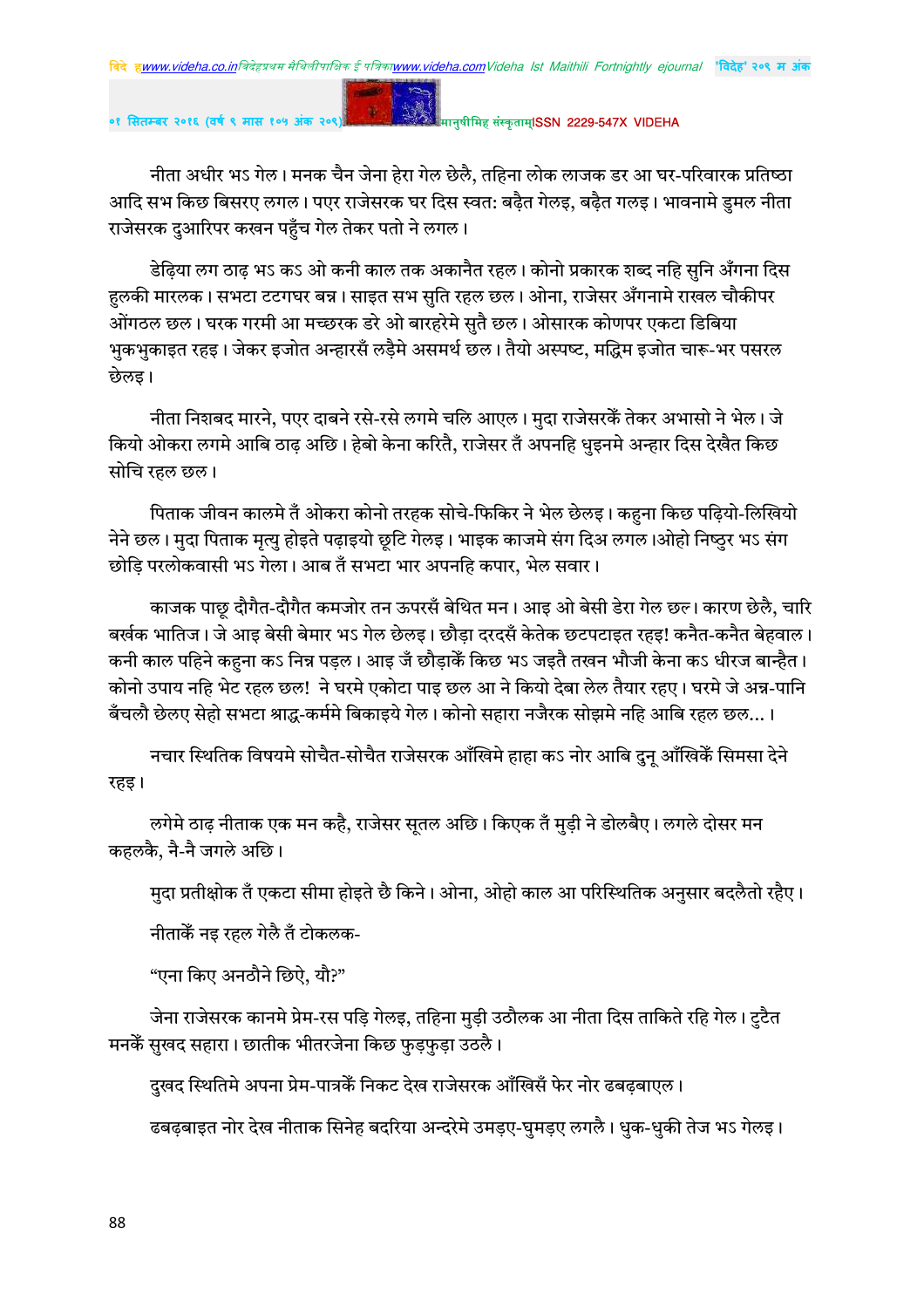मानुषीमिह संस्कृताम्**ISSN 2229-547X VIDEHA** 

ओ लगमे सटि कऽ बैस गेल आ रसे-रसे राजेसरक माथ हौंसतैत बाजल-

"की भेल! एना किए कनै छी?"

राजेसर गमछासँ नोर पोछैत बाजल-

"कानब नहि तँ दोसर उपाय की। कानबो तँ सन्तोखक उपाय छिऐ। अहाँ तँ सभ किछ जनिते छी।

"की करबै। देवी माय फेर सभकिछ नीक कऽ देती। धीरज धरू।"

"लगै छै जेना हमरा भागमे मात्र दुखेटा अछि। आइ फेर हमरा भातिजक हालत बेसी खराप भऽ गेल अछि। घरमे एकोटा पाइ नहि अछि। कानब नहि तँ की करब।"

"कोनो उपाय तँ हेबे करतै। अहीं जँ एना कानब तँ माए आ भौजीक की हालत हेतैन। अहींपर ने सभ आस छैन।"

"कोन उपाय हेतै? गिरहत किछ देबा-ले तैयार नै अछि। समए तेहेन भऽ गेल जे आने कियो मँहपर माछी बैसए देत। सभ धनिकाहा एके जुति बनौने अछि। हमरा तँ मन होइत अछि जे फँसरी लगा कऽ मरि जाइ। मुदा माए आ भौजीक मँह देखते मन मारि कऽ रहि जाइ छी।"

"आ हम तँ एकोबेर याइदो ने अबैत हएब। हँ-हँ, हम मने किए पडब।"

"अहींक याद करैत तँ हम कहना जीब रहल छी।"

"हमरा नहि बिसरीहक। जँ बिसरबाक मन हेतह तँ ओइसँ पहिने मारि दिह हमरा।"

कहैत-कहैत नीताक आँखिसँ नोर बहए लगल। ओकरा आँखिक नोरकैं देखते जेना राजेसर अपना दखकेँ बिसैर गेल। सिनेह दूना वेगसँ बहुए लगल। ओ भरि पाँच-के पकैड़ नीताकैंचुप करए लगल।

नीता राजेसरक छातीमे मुँह सटा कऽ हचैक-हचैक कानए लगल।

दुनू एक दोसराक धीरज बन्हबैत। सिनेह स्पर्श करैत। प्रेमक सागरमे डुमकी मारए लगल। केतेक काल बीतल तेकर पता दुनमे सँ केकरो नहि छल। तेकर कारण छेलै दुन् ऐठामसँ दूर बहत दूर सुखक संसारमे विचरण कऽ रहल छल।

सबहक परियास रहै छै जे दुखक लगसँ पलायन करी आ सखसँ आलिंगन करी। मदा मनक बात पर्ण थोडे होइ छइ।

दु जोडी आँखिक सोझा सपनाक सतरंगी संसार नत्य कऽ रहल छल।

बच्चाक कानबसँ दुनूक निन्न टुटल। नीता फुरफुरा कऽ ठाढ़ भऽ गेल।

पछुआरक बँसबिट्टीमे बौगुला सभ 'कँए' 'कँए' करै छेलइ। सुरमे-सुर मिलबैत कोयली 'कुह' 'कुह' करए लगल।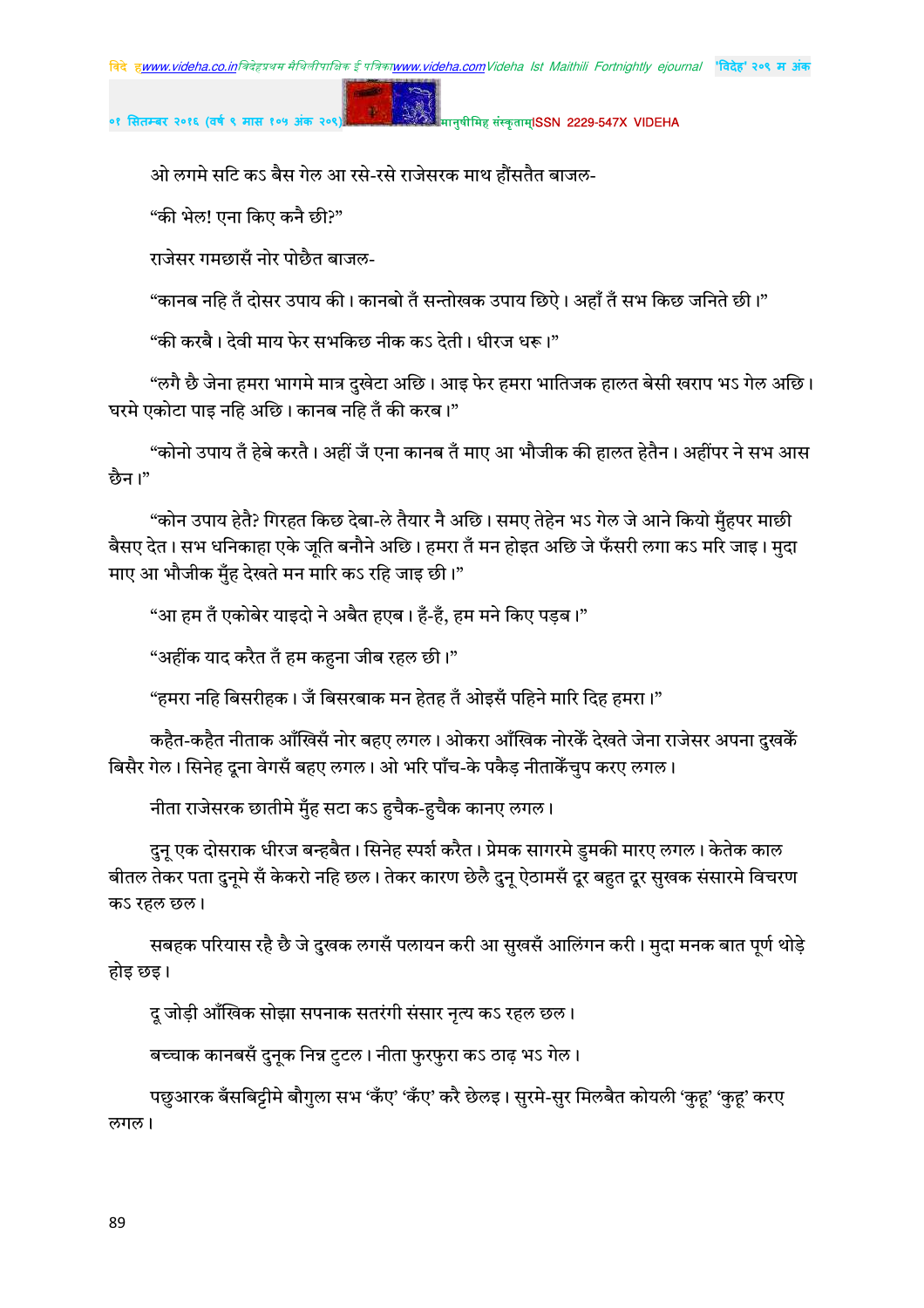मानुषीमिह संस्कृताम्**ISSN 2229-547X VIDEHA** 

नीता बाजल-

"हे यौ, साइत राति बीत गेल। देखै छिऐ भोरूकबा तारा।"

"हँ, तहिना बुझाइत अछि।"

"हँ, लोकक उठबाक बखत भेल जाइ छइ। किनसाइत कियो देख लेत।"

"किए, लोकक डर होइत अछि?"

"डर तँ नहि होइए। मुदा समाज...।"

"डर नइ होइए तैयो छोडने छी। आसपर लोक केतेक दिन जिअत?"

"बिसवास राख् ।"

"बिसवास नहि रहैत तँ जीबतौं केना।"

नीता जोरसँ निसाँस खींचैत फेर बाजल-

"हे यौ, कुलानन्दक चालि-चलन बड़ खराप छइ। आ हमरा तँ नचार भऽ कऽ ओकरे ओइठाम काज करैले जाए पड़ैए।"

"चिन्ता नइ करू। किछ दिन औरो धीरज राख् । आखिर समाजमे विरोध करैले किछ सामरथियो चाही। फेर देखै छी जे हमरा के रोकैत अछि, ऐ बिआहसँ।"

बिआहक नाओं सुनिते नीता लजा गेल। मुँह सिनुरिया आम सन भऽ गेलइ। ओ मुड़ी निच्चाँ केने रसे-रसे आँगनसँ विदा भऽ गेल।

तखैने दुआरिपर कियो खोंखी केलक। दुआरिपर जाइते नीता मुड़ी उठा देखलक। सात-आठ-गोरे नाँच देख आपस जा रहल छेलइ।

नीताक आनक अँगनासँ निकलैत देख सभ ठमैक गेल। आपसी इशारा आ कनफुसकी करए लगल।

"चढ़ि गेल छौ चोटपर।"

"पकैड ले अहीठाम।"

"नइ रौ। विचार कऽ ले पहिने। तब खेला करिहेँ।"

"कलानन्द कोनए गेलौं रे?"

"ओनए कुलानन्द सोर पाड़ै छौ। पहिने बुझि ले।"

नीताक पएरमे जेना पाँखि लगि गेल छल। द्रुत गतिसँ अपना घर दिस जा रहल छल।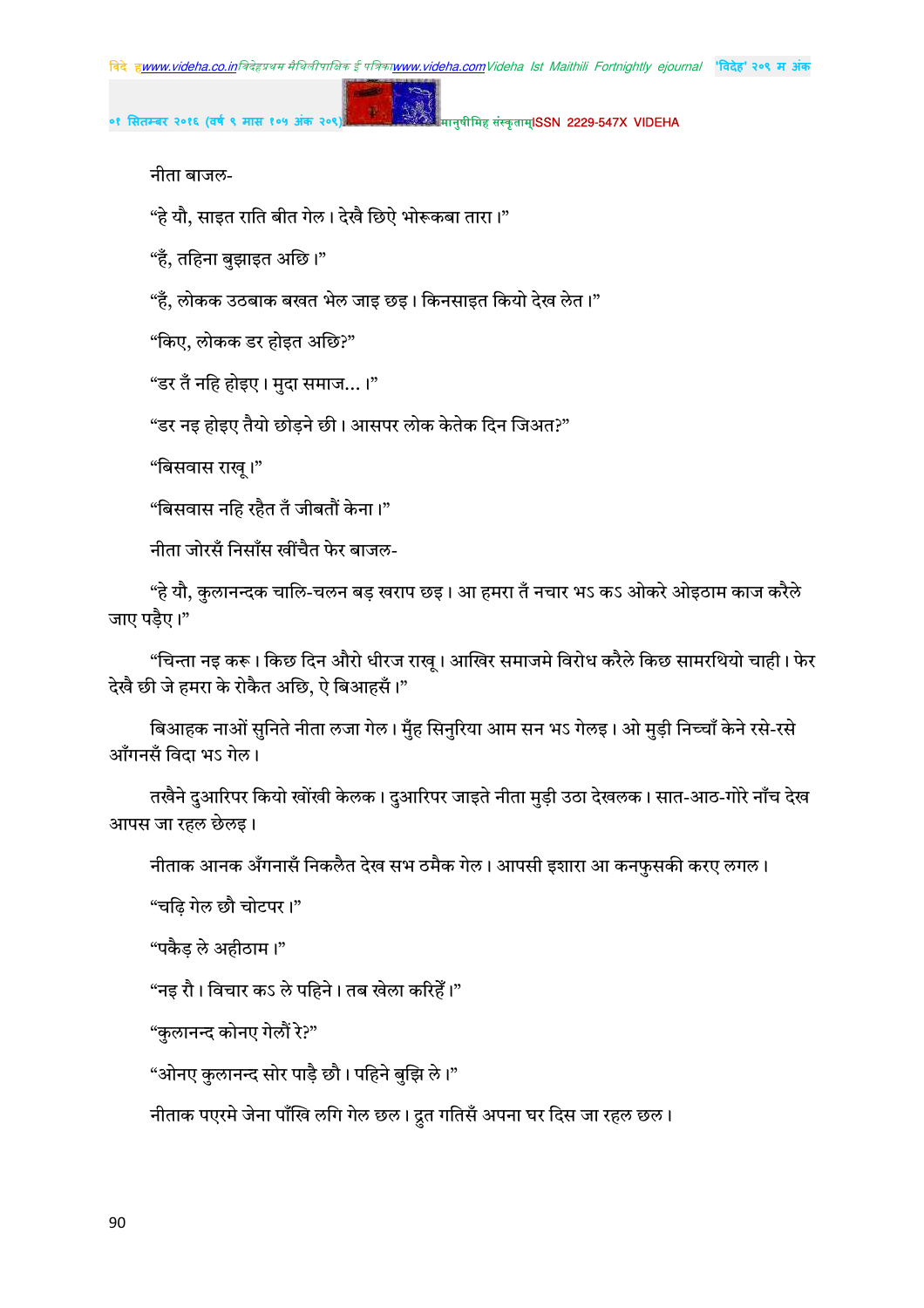विदे हwww.videha.co.inविदेहप्रथम मैथिलीपाक्षिक ई पत्रिका<u>www.videha.com</u>Videha Ist Maithili Fortnightly ejournal "विदेह"२**०९ म अंक** 



०१ सितम्बर २०१६ (वर्ष ९ मास १

 $\langle \cdot \rangle$ 

13.

आइ सुरुज अन्तिमो पहरमे कड़कड़ौआ रौद उगलैते छेलइ। खुरपेरिया बाट सुन-मसान छल। मेघक एगो टुकड़ी दौगैत आबि रहल छेलै मुदा केतेक काल रोकि सकत ओ एहेन अगिलगौना रौदकें।

राजेसर एकपेरिया धेने टीसनदिस बढ़ल जा रहल छल। संगी-साथी सभ आगू चलि गेल छेलइ। तँए हड़बडाएल सन, नमहर डेग। घुमि-घुमि गामो दिस तकै छल। जेना किछ बिसैर गेल होइ वा किछ छुटल जा रहल होड़।

आइ भोरेमे ओ सोचि नेने छल जे गामपर रहने आब गुजर नहि चलत। करजाक भार बेमार भातिज, पलिवारक खरच, सभ चीजकेँ देखैत जेना ओ डरे भीतरसँ थरथरा गेल छल।

मखना सभ किछ बुझने छेलै तँए बोल-भरोस दैत कहने छल-

"भाय एनामे काज नहि चलत। अपना पएरपर ठाढ़ हुअ पड़त।"

मुदा ठाढ़ होइले किछु टका-पैसा तँ चाही। अही सबहक विषयमे सोचैत ओ दिल्ली, पंजाब जाइबला जन-मजदूरक पछोर धऽ नेने छल।

किछ पूजी जँ हाथमे रहत तँ खेतियो नीकसँ कऽ सकब। मन-मन सोचैत आ डेग बढ़बैत।

मुदा घरक मोह जेना आगुमे रहि-रहि कऽ ठाढ़ भऽ जाइ छेलइ।

बचपनसँ लऽ कऽ आइ धरि ओ कहियो एतेक दूर नहि निकलल छल। दिल्ली-पंजाबक नामेटा सुनने छल तँए मनमे डेराओन सन बुझाइ छेलइ। केतेको प्रकारक शंका सभ मनमे उठि रहल छेलइ। बचपनसँ जइ गाम-घरमे कुदैत-फानैत जवान भेल छल तेकरा छोडैत मोह उठि रहल छेलइ। संगी-तुरियाक संग बाजब-भुकब, हँसब-खेलब सभटा यादि आबि रहल छेलइ। मुदा परिस्थितिक आग् नचार।

निरूपाय! सभटा बन्हनकें तोड़ैत ओ दौगैत स्टेशनपर पहुँच गेल छल।

 $\hat{\mathcal{L}}$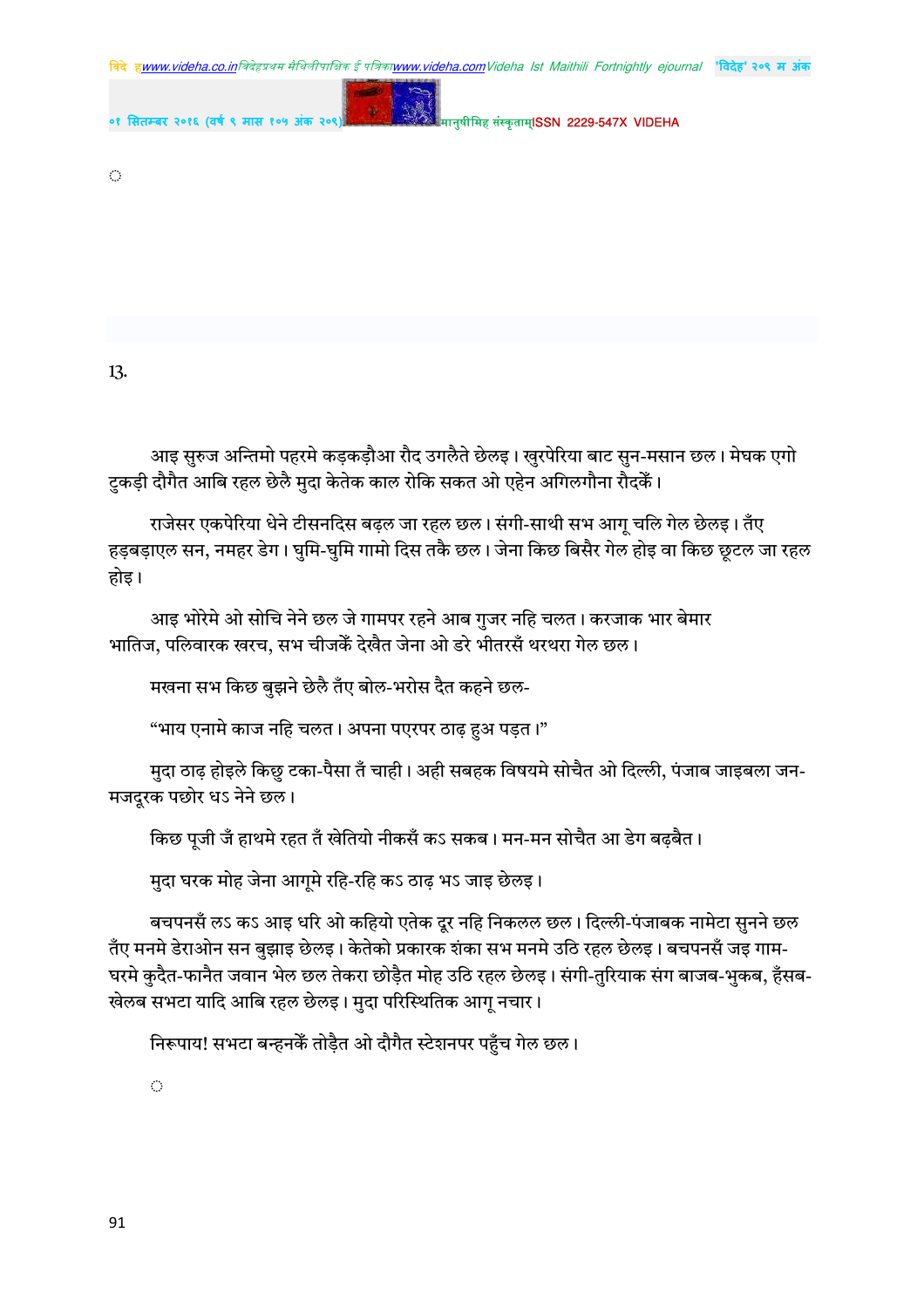मानुषीमिह संस्कृताम्**ISSN 2229-547X VIDEHA** 

## ऐ रचनापर अपन मंतव्य ggajendra@videha.com पर पठाउ।

१.डॉ. कैलाश कुमार मिश्र- फाट् हे धरती: सीता दाई केर वेदना २.जगदानन्द झा 'मनु'- दुटा बीहनि कथा

१

फाटू हे धरती: सीता दाई केर वेदना

डॉ. कैलाश कुमार मिश्र

राम बियाहने कुन फल भेल। सीता जन्म अकारथ गेल।

कखनो काल जखन माय तंग भ जैत छलीह त अनायास दोदिल होइएत कहैत छलीह:

"फाटू हे धरती"

एकर बाद सब बुइझ जैएत छल जे माय आब तामसे घोर छथि। फेर हुनका कियोक किछु नहि कहैत छलनि। मुदा हमर नेनमति देख़ हमरा होइएत छल माय फाट् हे धरती कथी लेल कहैत छथि। एक दिन जखन माय केर मोन शांत रहनि त बाल सुलभ जिज्ञासा कैल:

```
"माय, अहाँ फाट् हे धरती कियैक कहैत छियैक?"
```
माय कहली: "की कह बाऊ, नारीक स्थिति एखनो सीता दाई जकां अछि अपन मिथिला नगर में। पुरा संसार त पुरुष प्रधान अच्छिये मिथिलो राममय बनल ऐछ। बिना पार्वती के महादेब नहि, बिना राधा के कृष्ण नहि, तहिना बिना सीता के राम नहि तथापि लोक नामों लेबय में राम के अगआ देत अछि। लोक अर्थात जन सामान्य, भक्त, विद्वान सभ कियो राम लग जेना सीता के तमाम कैल-धैल त्याग, मेधा, गुण, अनुराग, रामक प्रति समर्पण आदि जेना बिसरि जैत हो! तुसलीदास एक दिस त ई लिखैत छथि:

बंदौं राम लखन वैदेही, जो तुलसी के परम सनेही।

तुलसीदास अपन रचना *रामचरितमानसमें १*४४३ बेर राम के नामक जिक्र करैत छथि। एकर अतिरिक्त राम के आन शब्द जेना, राजीव, अवधकुमार, रघुनाथ, दशरथनंदन, रघुनन्दन, आदिक प्रयोग केने छथि। लेकिन वैह तुलसी जखन सीताक चर्चा करैत छथि त मात्र १४७ पर अटकि जाईत छथि। सीता दाई के आनो नाम जेना की जानकी, बड़भागी के जोडि ली त सब मिलेलाक बाद होइत अछि ३२५ – १४७ बेर सीता, ६९ बेर जानकी, ५८ बेर बड़भागी आ ५१ बेर बैदेही। अहू में एक राजनीति ऐछ. सीता अपने गुने बड़भागी नहि छैथ. ओ बड़भागी अहि द्वारे छैथ जे हनकर विवाह राम संगे भेल छैन। बाह रे पुरुष भक्त के पुरुष भगबान के प्रति समर्पण! समर्पण नहि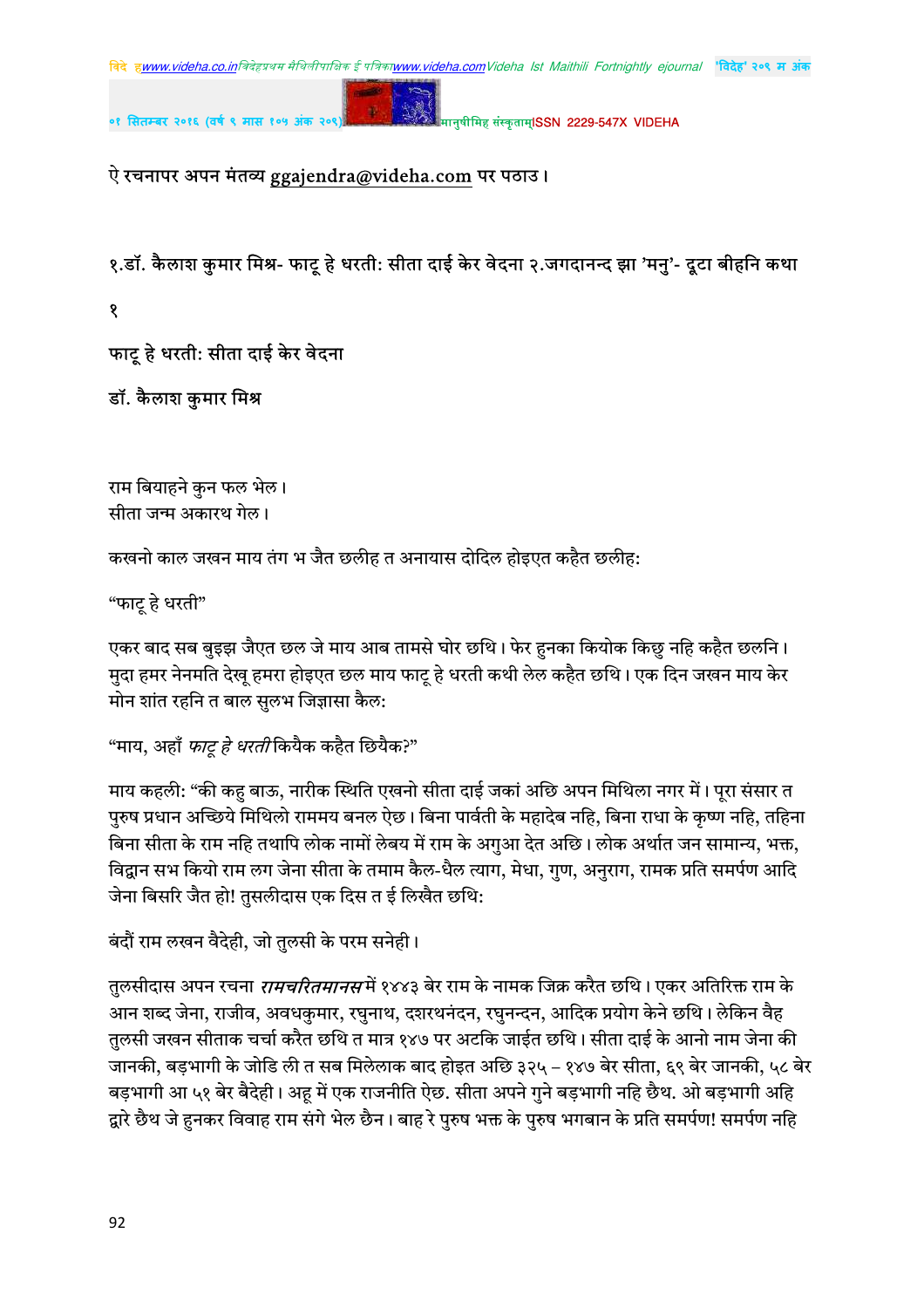मानुषीमिह संस्कृताम्**ISSN 2229-547X VIDEHA** 

अंध समर्पण! आब वैह सीताक दुःख देखू: लंका में राम रहला १११ दिन आ सीता रहली ४३५ दिन, अर्थात राम स चारिगुना अधिक। ओहो यातनामय जीवन। असगर जीवन। निर्मम जीवन. डर, भय, आक्रोश, हताश भरल जीवन। निरंकार साध्वी क जीवन।"

कहि ने की भेल! माय जेना अपन भावना के फोरि-फोरि हमरा कह्य लगली। हम छोट जरुर रही मुदा अतबो छोट .<br>ने जे माय के कहक भाव नहि बुइझ पाबी। कनिक क्षण लेल लागल जेना माय केर शरीर में सीताक आत्मा बैस गेल हो! माय कहैत रहली:

"देख जखन राम अवतरित भेला त स्वर्ग स देवता सब आबि हनकर दर्शन केलनि। माय कौशिल्या ओहि विराट रूप के देखि घबरा गेली। भगवान स प्रार्थना केली जे नेनाक स्वरुप में आबथि:

# माता पुनि बोली सो मति डोली तजहु तात यह रूपा । कीजै सिसुलीला अति प्रियशीला यह सुख परम अनूपा। सुनि बचन सुजाना रोदन ठाना होई बालक सुरभूपा । ।

आ राम अपन माय केर निवेदन के स्वीकार केलनि। नेना भ गेला आ कानय लगला। माता कौशल्या वात्सल्य प्रेम में बिभोर भ गेली आ अपना के सर्वश्रेस्ट माय मानि लेलनि।

आब सीता के देखू। ने कुनो देखावा ने कुनो ताम-झाम. जखन समस्त मिथिला में अकाल भ गेल आ राजा जनक स्वयं हर जोतय गेला त धरतीक बेटी धरतीक गर्भ स स्वर्ण कुम्भ में एक बच्ची के स्वरुप लेने प्रगट भेली। नहि माय सुनयना के निवेदन करय पड़लनि आ ने जनक राजा के जे छोट भ जाऊ, नेनाक स्वरुप में आबि जाऊ, आदि-आदि । ऊपर अर्थात अकास आ स्वर्ग स देवता, परि, गायक-गायिका, वाद्ययंत्र बजाबय बला, नर्तक-नर्तकी, यक्ष, इंद्र सब आनंदित भ गेल। ऊपर स एक अपूर्व आ मनमोहक वाद्ययंत्र संगे ओकरा बजबय बला कलाकार सब सेहो स्वर्ग स आयल। ओ वाद्ययंत्र रहैक रसनचौकी। स्वर्ग स पष्प वर्षा प्रारंभ भेल। के नहि प्रसन्न भेल। सबहक मोन में उमंग आबि गेलैक। आब झर-झर वर्षा होमय लागल। किसान खेत दिस दौरल। आर की-की ने भेल। की तलसी बाबा एहि प्रकरण के अतेक विस्तार स लिखला? नहि। कियैक, त सीता बेटी छली ने!"

सीता के राम संगे विवाह भेलनि। लोक बुझलक जे आब सीता पटरानी भ गेलीह। राम आ सीता केर जोड़ी ककरा नहि शोभनगर लगलैक। दाई माई चिकरि- चिकरि क गीत गेली , बिध वेयव्हार केलनि। जनक राजा अपन सर्वस्व निछाबर क देलाह। मुदा कहि नहि कियैक सीता दाई केर बहिनपा सब के राम पर कनि शंका छलनि। जखन राम धनुष भंग क देलथिन त उमंग स मातलि सिया दाई वरमाला हाथ में लेने रामक दिस बढ़लनि। सिया सुनरि के प्रेम में मातल राम झट दनि अपन गरदनि नीचा केलनि । सीता माला रामक गरदनि में डालय लगली । हठात सीता के हाथ हुनकर बहिनपा सब अपना दिस खीच लेलनि। राम अक्चेकायल रहि गेलाह! ई की भेल? एहेन विचित्र व्यवहार कथी लेल? सखी सब के की भेलनि? पछलथिन ऐना कियैक? की गलती भेल हमरा स?

सखी सब कहलथिन राम के : "हे यौ पाहून! अहांक परिवार बड्डू नीक नहि अछि। अहाँ सब महिला के भोगक वस्तु मात्र बुझैत छी। मिथिलाक व्यवहार दोसर अछि। अतए महिला सहचरी छथि। अहांक पिता केर तीन पत्नी : कौशिल्या, सुमित्रा आ कैकेई छथिन। जनक राजा के एकहि रानी सुनयना छथिन. यौ पाहून! अहांक पितामह के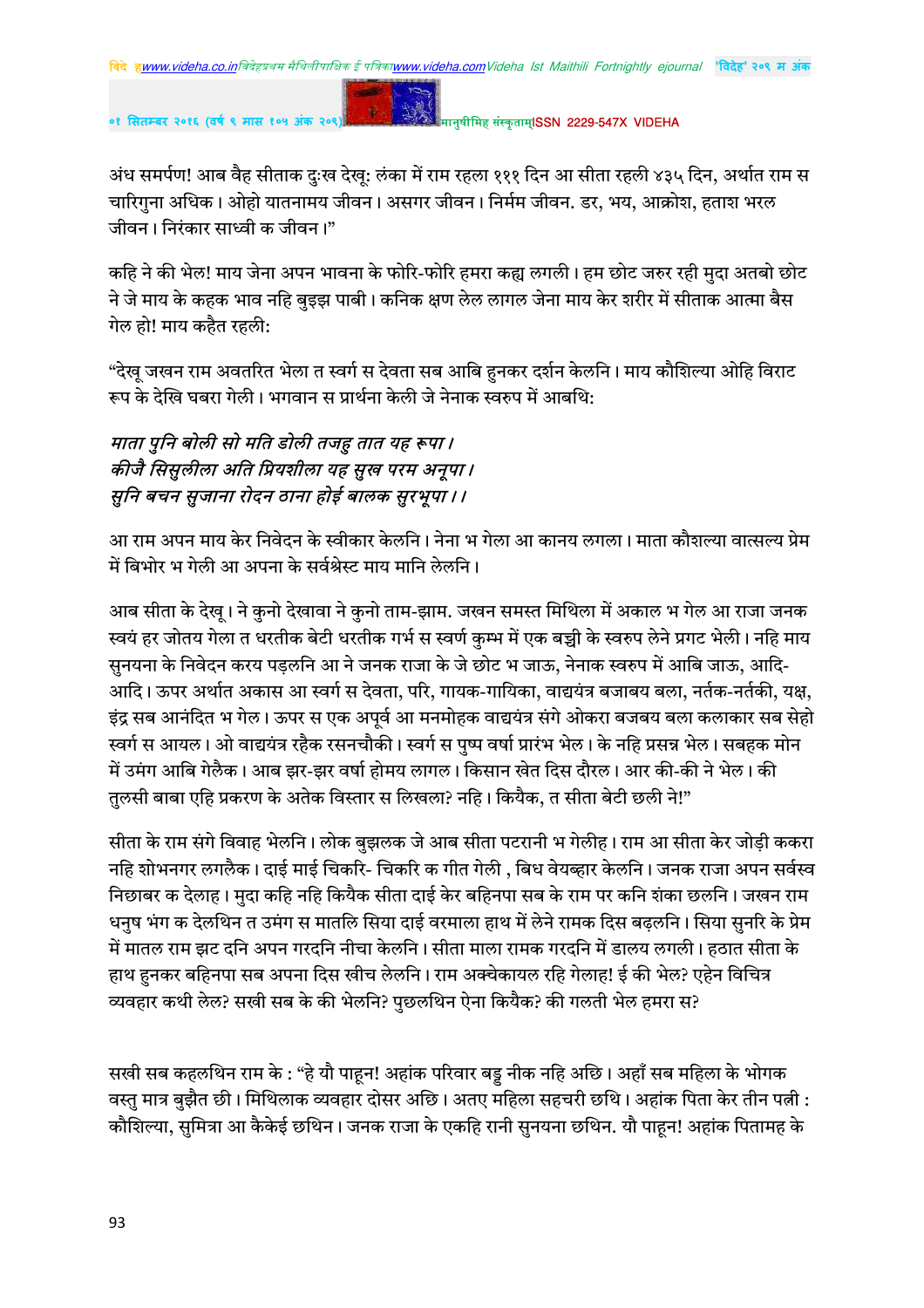**०१ सतबर २०१६ (वष ९ मास १०५ अंक २०९)** !" #\$ISSN 2229-547X VIDEHA

सेहो अनेक पत्नी छलथिन। फेर अहांक की ठेकान? आई मिथिला नगरिया में धनुष भंग कै सीता के हाथ भेट गेल। काल्हि कतह दोसर पराक्रम स कुनो आरो लड़की के हाथ अहाँ पत्नी के रूप में ल लेब त हमर सिया धिया के की होयत? हमर मिथिला में एकै पत्नी के नियम चलै छै"

राम चिंता में आबि गेलाह। कहलथिन: "अहाँ सब बात त ठीके कहैत छी। मुदा हम सीता के कुनो शर्त पर अपन अर्धांगिनी बनेबा लेल तैयार छी।"

सीताक सखी सब आब थोरे आरो भारखमी होइत बजली: "तखन सुनु । अहाँ सप्पथ खाऊ जे कुनो हालत में सीता के सौतिन नहि आनब"

राम बजलाह : हमही नहि हम चारू भाई आई समस्त लोकक समक्ष सपथ खैएत छी जे हम सब एक पत्नी धर्म के पालन करब।

फेर की छल पुरा धुम धाम स सीता चारू बहिन केर विवाह राम केर चारू भाई संग ओही मंडप में भ गेलनि।

विवाहक बाद सीता सासुर गेलीह। राम संगे बने बने घुमली. रावण हरण कै लंका ल गेलनि। अशोकक गाछ लग समय कटली। राम राम कहैत रहली। सुकुमारी सिया के जंगल आ गाछ पात में सेहो पतिक संग जीवन नीक लगलनि। कहिओ कुनो शिकायत नहि। वनवास त राम के भेल छलनि मुदा सीता पत्नी धर्म के पालन केलि आ रामक संगे गेली।

"जखन सीता एलीह आ गर्भ स छली ताहि काल एक धोबी के उपराग स परेशान भए राम सीता के घनघोर जंगल में असगर भेज देलथिन. कह त कतेक कठोर छलाह राम! धर्मशाश्त्र कहैत अछि जे स्त्रिगन कत्तेक खाराप हो मुदा जखन वो गर्भ स हो त ओकरा सब सुख देबाक चाही आ घर स एकौ क्षण लेल बाहर नहि जाए देमक चाही। बाह रे मर्यादा पुरुषोत्तम राम! कत गेल मर्यादा अहांक?

अगर अहाँ प्रजा वत्सल छलौं त एक पति सेहो रही ने? अहाँ के त बुझल छल जे सीता निष्कपट आ गंगा जकां पवित्र छथि। अगर अहाँ अयोध्या में एक प्रथा प्रारंभ करै चाहैत रही त फेरो राज चलेबक जिम्मेदारी भरत के द पति धर्म केर पालन करैत सीता संगे वनवास चलि जैतहु जेना सीता अहाँ संगे अपने मोने पत्नी धर्म के पालन करैत गेल छलीह? मुदा से कोना! पुरुष रही ने अहाँ। पुरुष दम्भ के के रोकत! कहीं एहेन त नहि जे पुरुष दंभ सेहो मर्यादा परुषोत्तम के लक्षण हो आ अपना के ओहि दंभ में खपा देनाई या दंभ के नीचा जीनाई नारीधर्म?"

खैर, लक्ष्मण जी सीता के जंगल में असगरे छोडि देलथिन। लाचार आ वेवश सीता! हे देव! जाथि त कत आ ककरा लग? के शरण देतनि? आ ताहि क्षण बाबा बाल्मीकि सीता के अपन आश्रम में स्थान देलथिन। एक दिन रास्ता में प्रसव वेदना उठलनि । वनक लोक सब मदति केलकनि । इच्छा भेलनि जे अयोध्या में जानकारी भेजी । मुदा भेलनि जे राम नहि बुझथि त नीक। हजमा के कहलथिन "तों भरत,के सत्रुघन के, लक्ष्मण के, तीनो माता के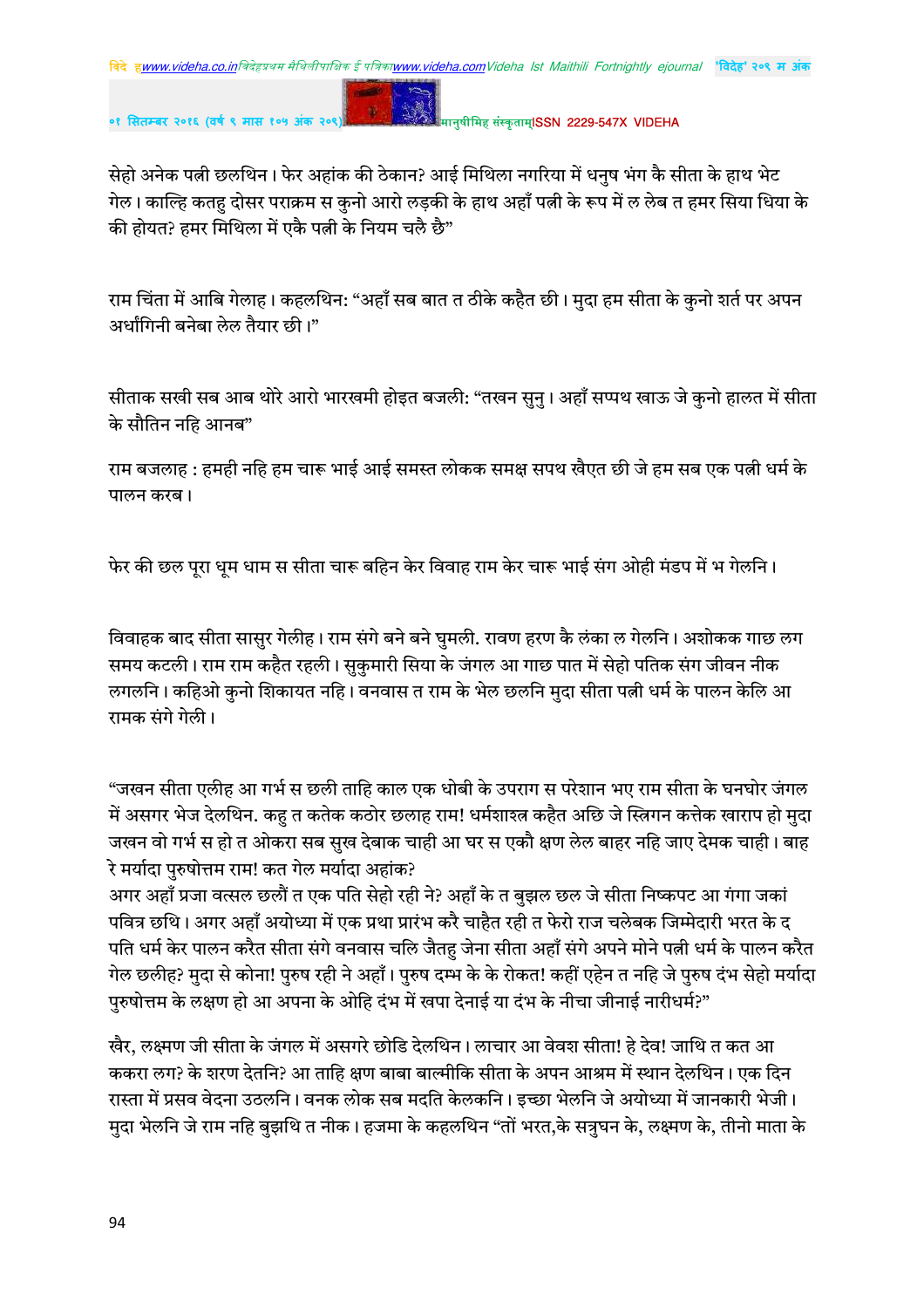

मानुषीमिह संस्कृताम्**ISSN 2229-547X VIDEHA** 

चुप चाप बता दिहक मुदा राम नहि बुझथि।"

जखन राम अश्वमेध यज्ञ करै लगलाह त पंडित कहलथिन जे बिना पत्नी के राम यज्ञ नहि क सकैत छथि। राम के अपन वचन स्मरण भेलनि। कहलथिन हम दोसर विवाह नहि करब। तखन इ निर्णय भेलैक जे सोनाक सीता बना राम यज्ञ लेल बैसता। सैह भेल।

मुदा बीचे में घोडा के त लव आ कुश बान्हि देलथिन। सब हारि गेलाह। हनुमान बंदी भ गेलाह। अंत में राम एलाह त बाद में सीता सेहो एलीह. राम एक संग अपन दुनु पुत्र आ सीता सनहक पत्नी पाबि धन्य भ गेलाह। कहलथिन सीता के जे आब अयोध्या चलू। सीता मना क देलथिन। राम बहुत बुझेबाक प्रयास केलथि। मुदा सीता त अप्पन जिद्द पर कैम रहली। अंत में राम कहलथिन : "अहाँ नहि जाएब त हमर अश्वमेध यज्ञ नहि हेत।"

सीता: "से कोना?"

राम: "पत्नी के अछैते असगर पति अश्वमेध यज्ञ नहि क सकैत अछि।"

सीता: "तखन अहाँ कोना करैत रही?"

राम: "हम सब मानि लेने रही जे अहाँ आब अहि दुनिया में नहि छी।"

सीता घोर वेदना स द्रवित भ गेलीह आ कहलथिन : "हे राम! अहाँ मात्र अपन पौरुष आ नामक रक्षा हेतु हमरा अयोध्या ल जाए चाहैत छी? अहि लेल जे अहांक यज्ञ भ जाए? हमही बाधा छी अहांक यज्ञक?"

ई कहैत सीता धरती माता के दुनु हाथ जोड़ी करुण स्वर में विनती केलीह: "हे माता ! अही हमर माए छी। अहिक कोखि स हम एहि धरा में उत्पन्न भेल छी। आब हमर आत्मा कानि रहल अछि। अहाँ फाट् आ हमरा अपना भीतर में स्थान द दीय!

धरती सीता के गुहार सुनि लेलथिन आ एकाएक धरती में सीता दाई के आगा दू टा दरक्का भ गेले। जाबेत राम रोकथिन ताबेत सीता ओहि धरती में बिलप्त भ गेलीह।"

ई बात कहि माए कनि जोर स सास लेलीह आ कहलनि " बाऊ ताहि जखन हमरा सबके कोनो कष्ट होइएत अछि त अपना के सीता बुझैत छी आ अनायास मुह स निकलि जैत अछि : "फाट् हे धरती"।

ओना आब मिथिला के परुष सेहो सीता के सम्मान कहाँ करैत छथि? सीता सब दहेजक ज्वाला में जरैत छथि। अपमानित होइएत छथि। बेटी के बेटाक तुलना में कम ध्यान देल जैएत अछि। वेदना अनंत अछि....."

ई बात कहैत माय केर नयन नोर स भरि गेलनि. ओहि क्षण त नेना रही आब बुझै छी जे माय के नोर कोना खसलनि!!!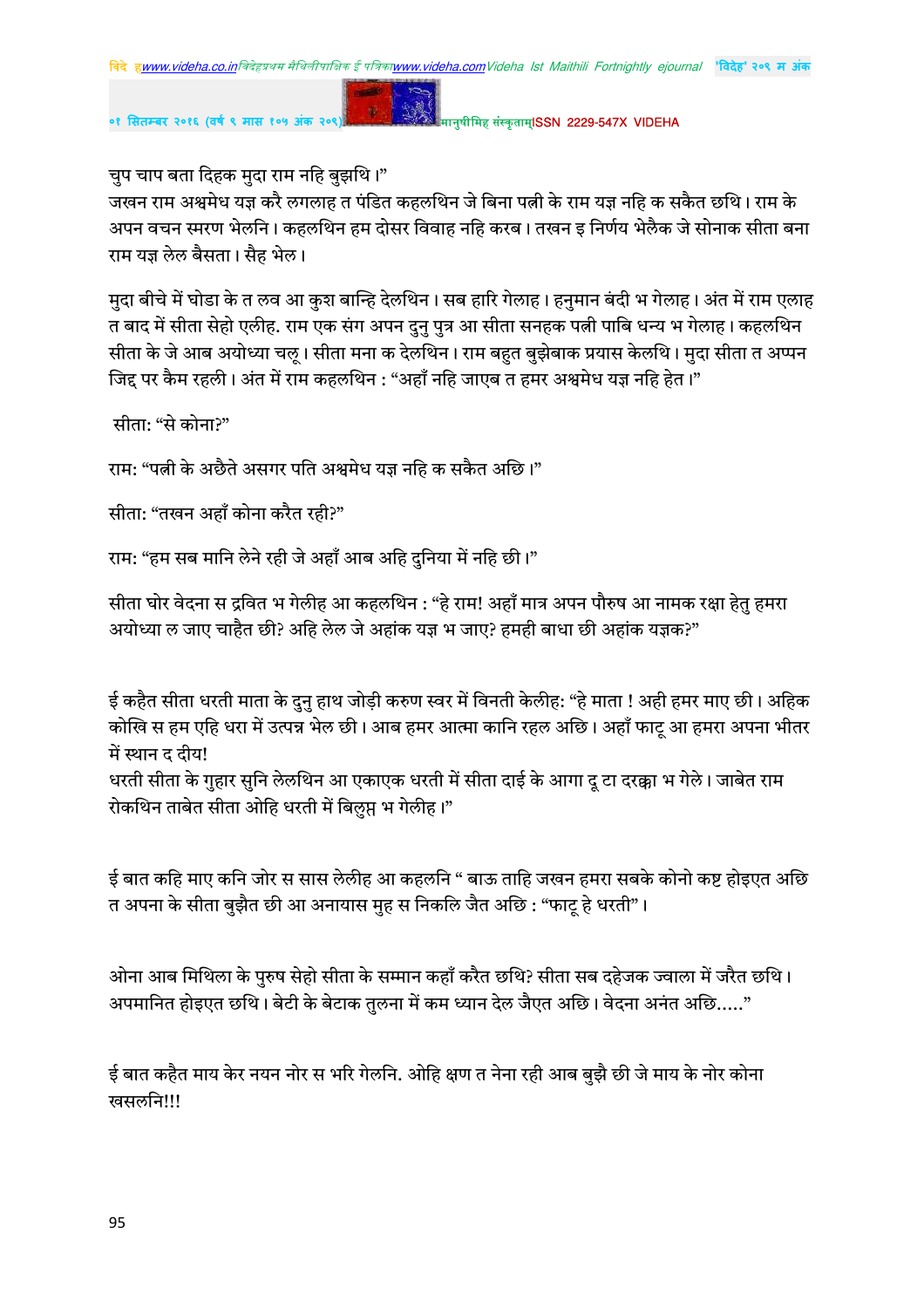

मानुषीमिह संस्कृताम्**ISSN 2229-547X VIDEHA** ०१ सितम्बर २०१६ (वर्ष ९ मास १

२

## जगदानन्द झा 'मनु'

## २ टा बीहनि कथा

## १ - बेटाक बाप

"ई जे भरि दिन नेतागिरीमे लागल रहै छी कि एहिसँ पेट भरत? चलू अप्पन पेटक आगि तँ जेना तेना मिझा लेब कनिक बेटीक ब्याहो केर चिंतासँ तँ डरू । भेल तँ ३-४ वर्खमे ओकरो ब्याह करए परत, ओहु लेल १०-१५ लाख रूपैया चाही ।"

"केहेन गप्प करै छी ? आब ओ ज़माना नहि रहलै । बेटा आ बेटीमे फराके की? जेना बेटाक पढ़ाइ-लिखाइ लालन पालनमे ख़र्चा तेँनाहिते बेटीमे । बेटी बेटासँ कतौ कम नहि । आ हम्मर बेटी तँ लाखोमे एक अछि ।"

"ई अहाँ बुझै छीयै मुदा समाजमे दहेज लोभी बेटाक बाप नहि ।"

## २- रभसल

"धुर भौजी ! अहँ बड़ रभसल जकाँ किनादन करैत रहै छी ।"

"यौ लाल बाबु रहै दियौ, जँ हम एना रभसल जकाँ नहि करितौँ तँ, ई जे कोरामे भतिजाकैँ लदने रहै छी से मनोरथ अहाँक भैया बते तँ रहिए गेल रहिते ।"

# ऐ रचनापर अपन मंतव्य ggajendra@videha.com पर पठाउ।

### ३. पद्य

३.१.जगदानन्द झा 'मनु' २टा गजल आ आशीष अनचिन्हार- एकटा गजल

३.२.बाबा बैद्यनाथ- आजाद गजल

३.३.जगदीश प्रसाद मण्डल- किछु कविता

### ३.४.जगदीश चन्द्र ठाकुर अनिल- ३ टा गजल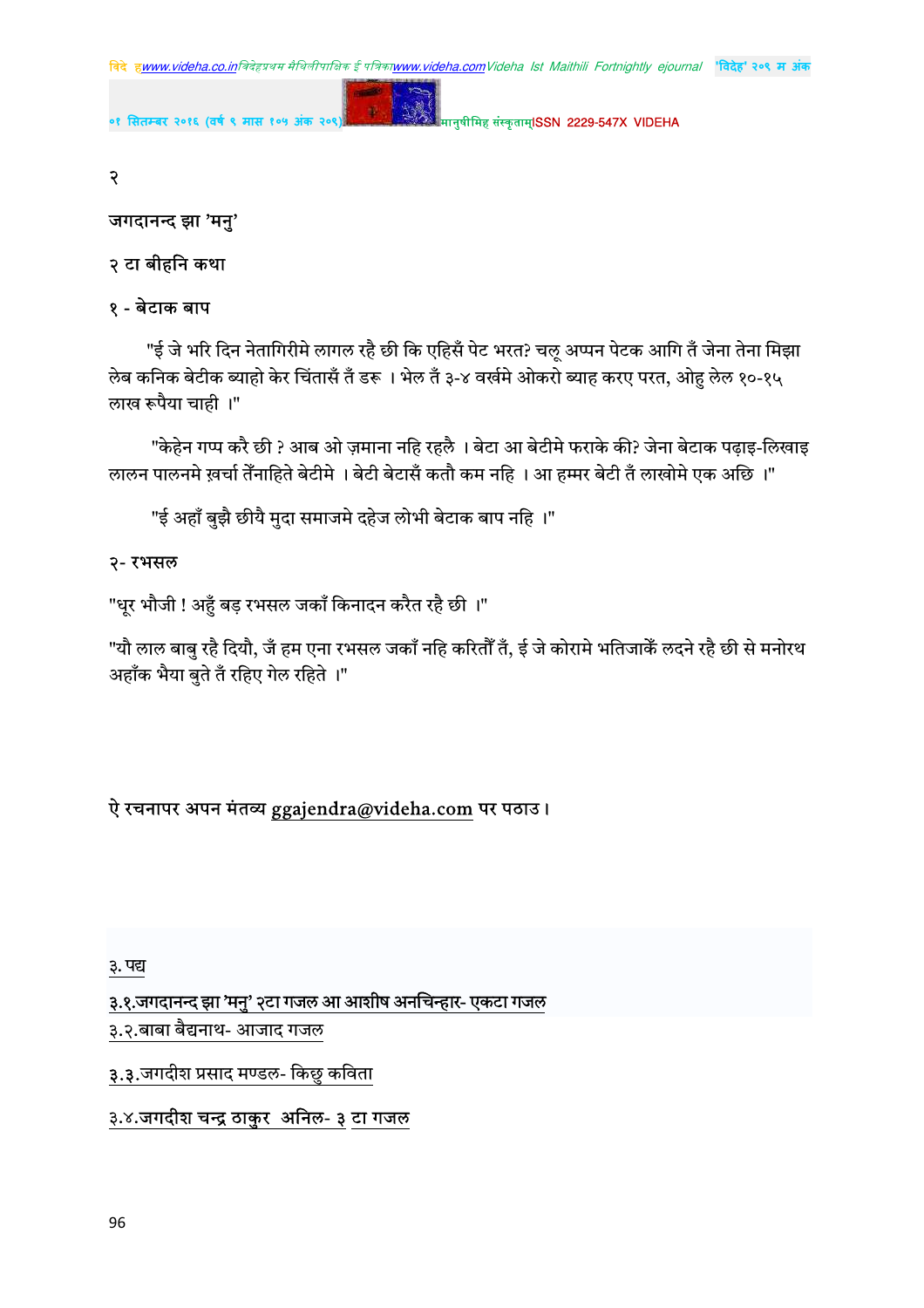$\mathbf{\hat{z}}$ 

जगदानन्द झा 'मनु'

बनेलहुँ अपन हम जान अहाँकैँ

जँ कहि लाबि देबै चान अहाँकैं

हँसीमे सभक माहुर झलकैए

सिनेहसँ भरल मुस्कान अहाँकैं

कमल फूल सन गमकैत अहाँ छी

जहर भरल आँखिक बाण अहाँकैं

पियासल अहाँ बिनु रहल सगर मन

करेजक भितर 'मनु' अछि कि बसेने

(मात्रा क्रम ; १२२-१२२-२१ १२२)

साँप चलि गेल लाठी पीटे रहल छी

सिनेहक तँ चाही दान अहाँकैं

रहल नै कनीको भान अहाँकैं

२ टा गजल

गजल- १

जगदानन्द झा 'मनु' २टा गजल आ आशीष अनचिन्हार- एकटा गजल

०१ सितम्बर २०१६ (वर्ष ९ मास १०

मानुषीमिह संस्कृताम्**ISSN 2229-547X VIDEHA** 

गजल - २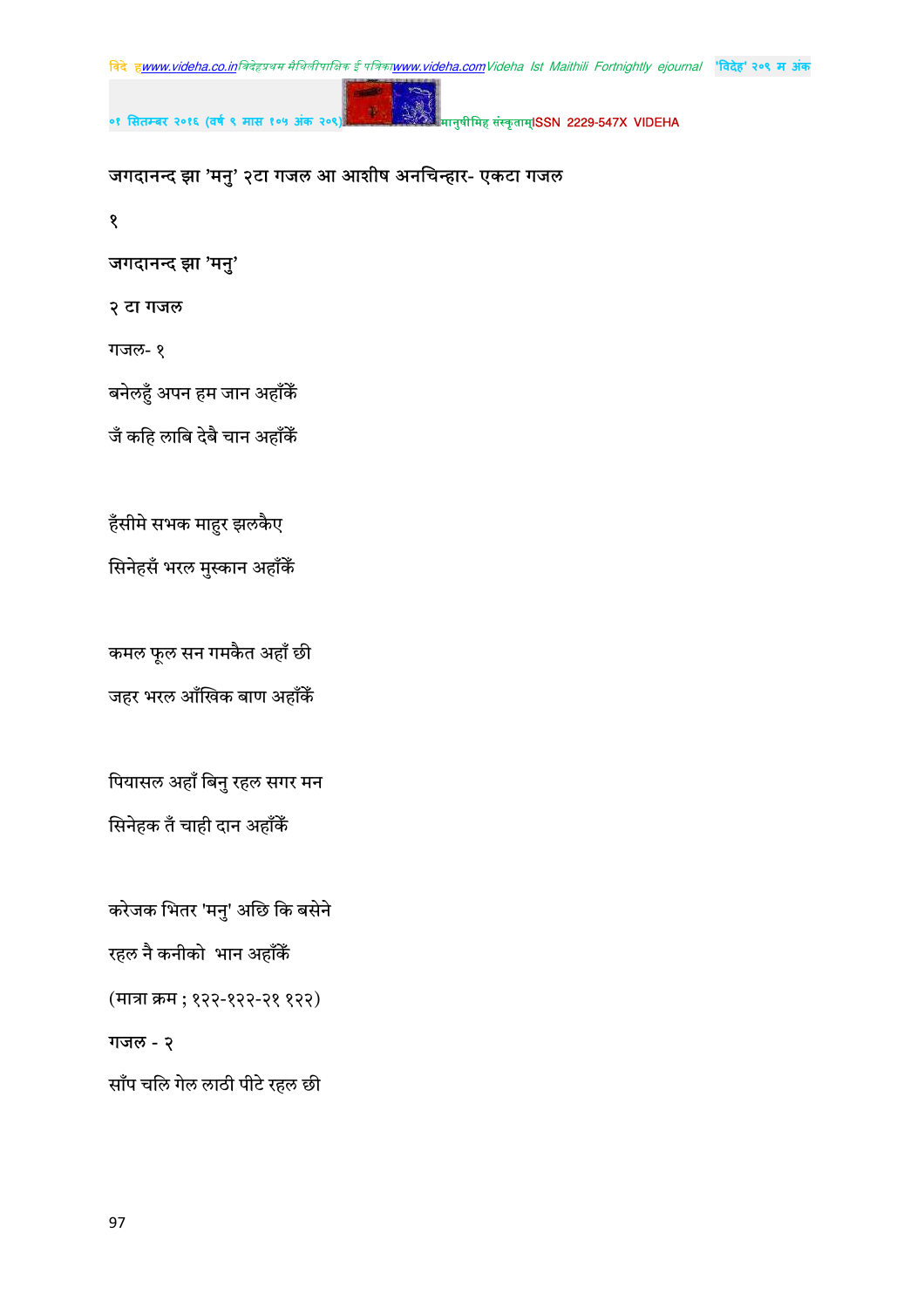मानुषीमिह संस्कृताम्**ISSN 2229-547X VIDEHA** 

बाप मुइला पछाइत भोजक टहल छी

०१ सितम्बर २०१६ (वर्ष ९ मास १

पानि नै अन्न कहियो जीवैत देबै गाम नोतब सराधे सबहक कहल छी

आँखिकेँ पानि आइ तँ सगरो मरल अछि

राति दिन हम मुदा ताड़ीमे बहल छी

कहब ककरा करेजा हम खोलि अप्पन

नै कियो बूझलक हम धेने जहल छी

सुनि क' हम्मर गजल जग पागल बुझैए दर्द मुस्कीसँ झपने 'मनु' सब सहल छी (बहरे असम, मात्रा क्रम- २१२२-१२२२-२१२२)

# $\overline{R}$

# आशीष अनचिन्हार

गजल

पहिने भक्तक तगमा भेटल

तइ बादे किछु सुविधा भेटल

हँसि उठलै रस्ता कारक संग

गुमसुम बैसल रिक्सा भेटल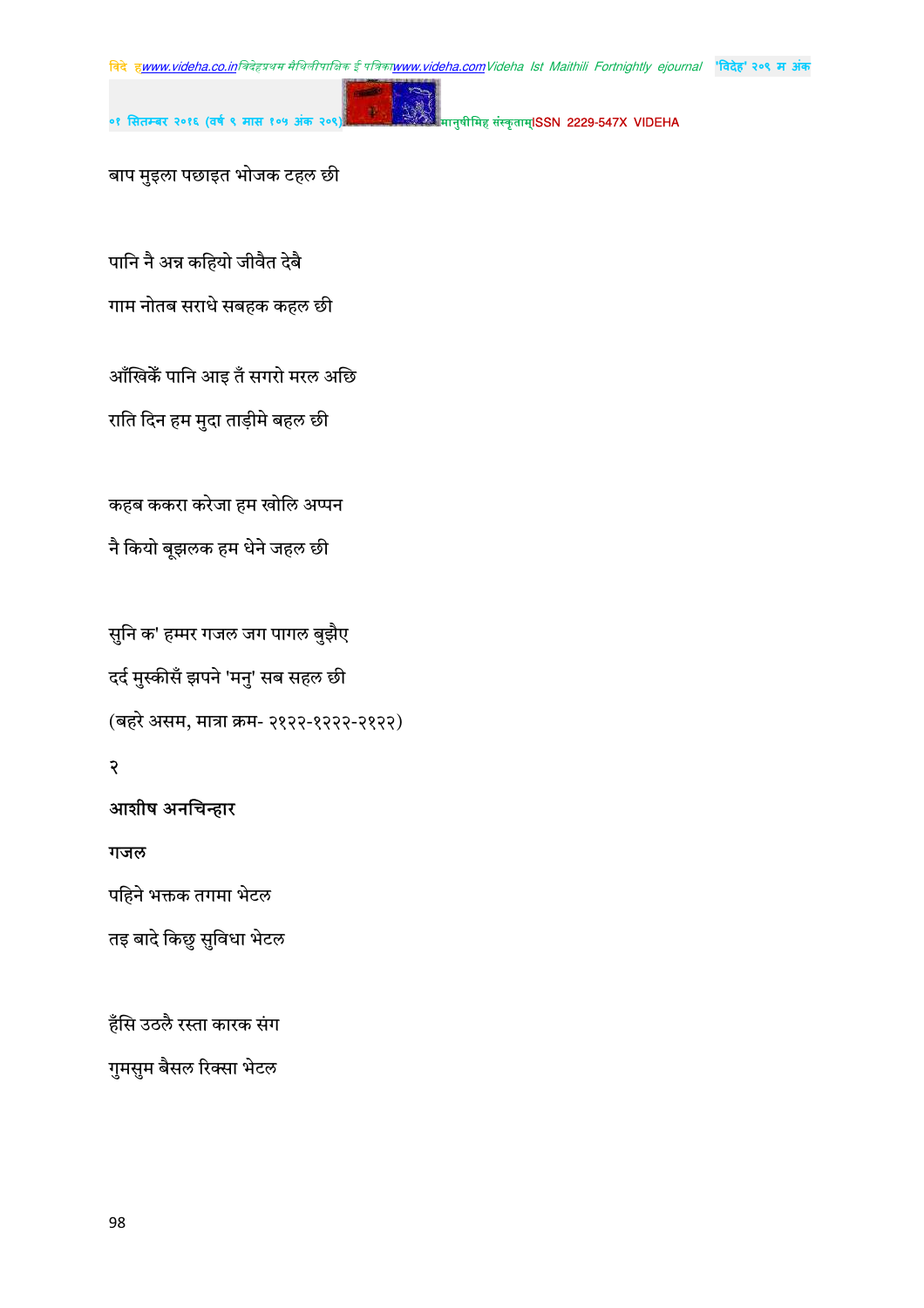मानुषीमिह संस्कृताम्**ISSN 2229-547X VIDEHA** 

नवका ताला नवका चाभी

बिन कब्जा के बक्सा भेटल

हुनकर ता थैया थैया केर

डेगा डेगी चरचा भेटल

अटकल बंसी बड़ जीवन भरि

कनियें बोरक हिस्सा भेटल

सभ पाँतिमे 22-22-22-22 मात्राक्रम अछि

दोसर आ चारिम शेरक पहिल पाँतिमे अंतिम लघुकेँ छूटक तौरपर लेल गेल अछि

## ऐ रचनापर अपन मंतव्य ggajendra@videha.com पर पठाउ।

बाबा बैद्यनाथ आजाद गजल

जखनहि जगलहुँ तखनहि भोर ।

चिड़ै करए बरू कतबहु सोर।

प्यासक मारल सूखल ठोर। देह बुझाइछ बहुत कमजोर।

घरक लोकसभ पड़ल बेडपर,

कोना पीबि हम पानि इन्होर ।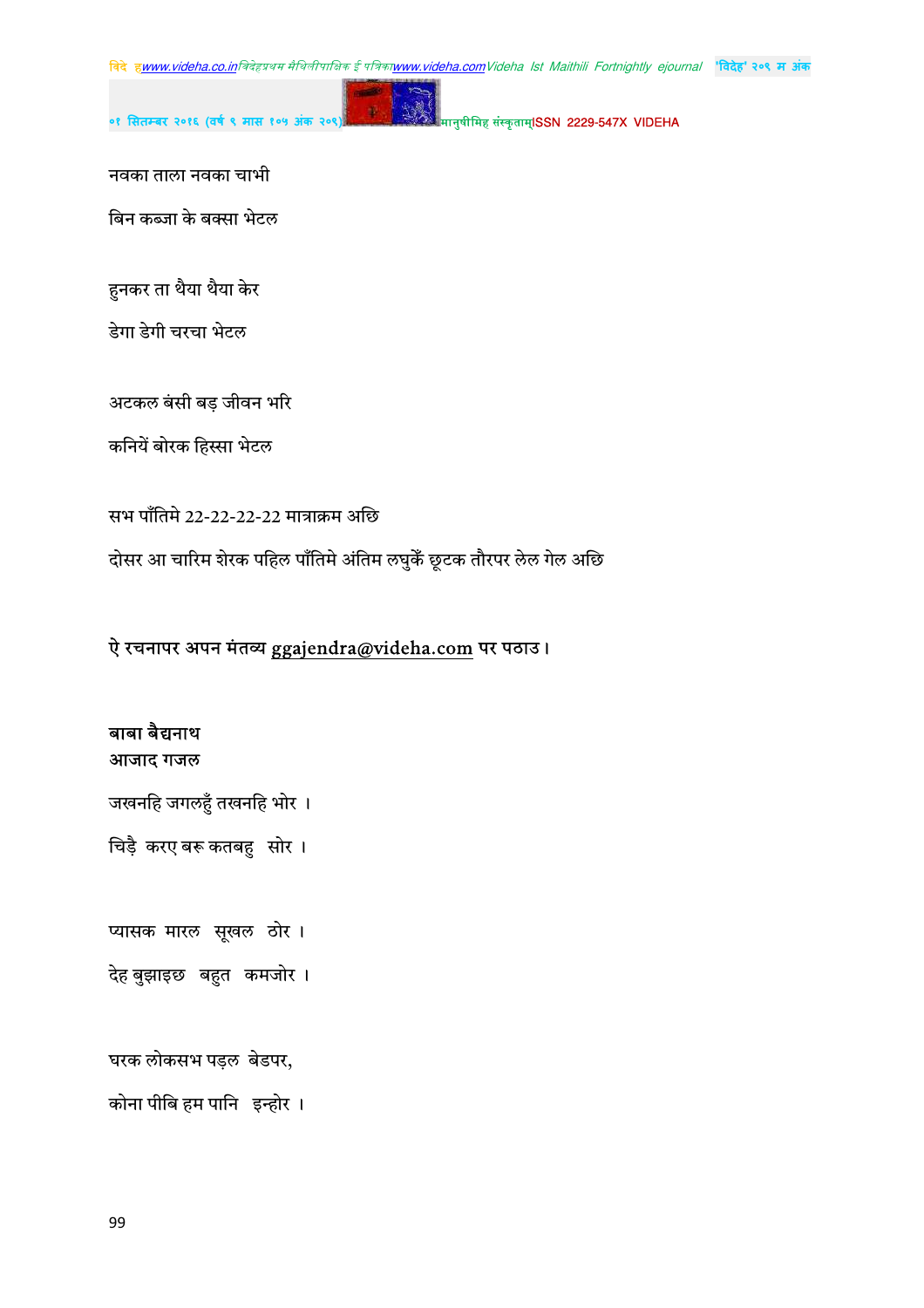मानुषीमिह संस्कृताम्**ISSN 2229-547X VIDEHA** 

जदि जगेबैक सभ तमसायत,

बूढ़क घरमे चलय ने जोर।

बिना सुसुम हम पानि पीब तँ,

तखनहि उखड़त खोंखी जोर।

गिद्धक औरदा हमरा देलनि,

कियै विधाता एहन कठोर।

मुइले गुण की पड़ेले गुण ई.

कहबीक कतेक अर्थ बेजोड़।

आब बुझाइछ प्राण बचत नहि, तखनहि ससरल परदाक छोर ।

खोंखि सुनि पोता उठि आयल,

चूमि गाल ओक्तैसल कोर।

पुछलक कियै ने अहाँ बजै छी, आंखिमे भरल कियै अछि नोर?

हिम्मतिकऽ कने चुल्हि पजारू,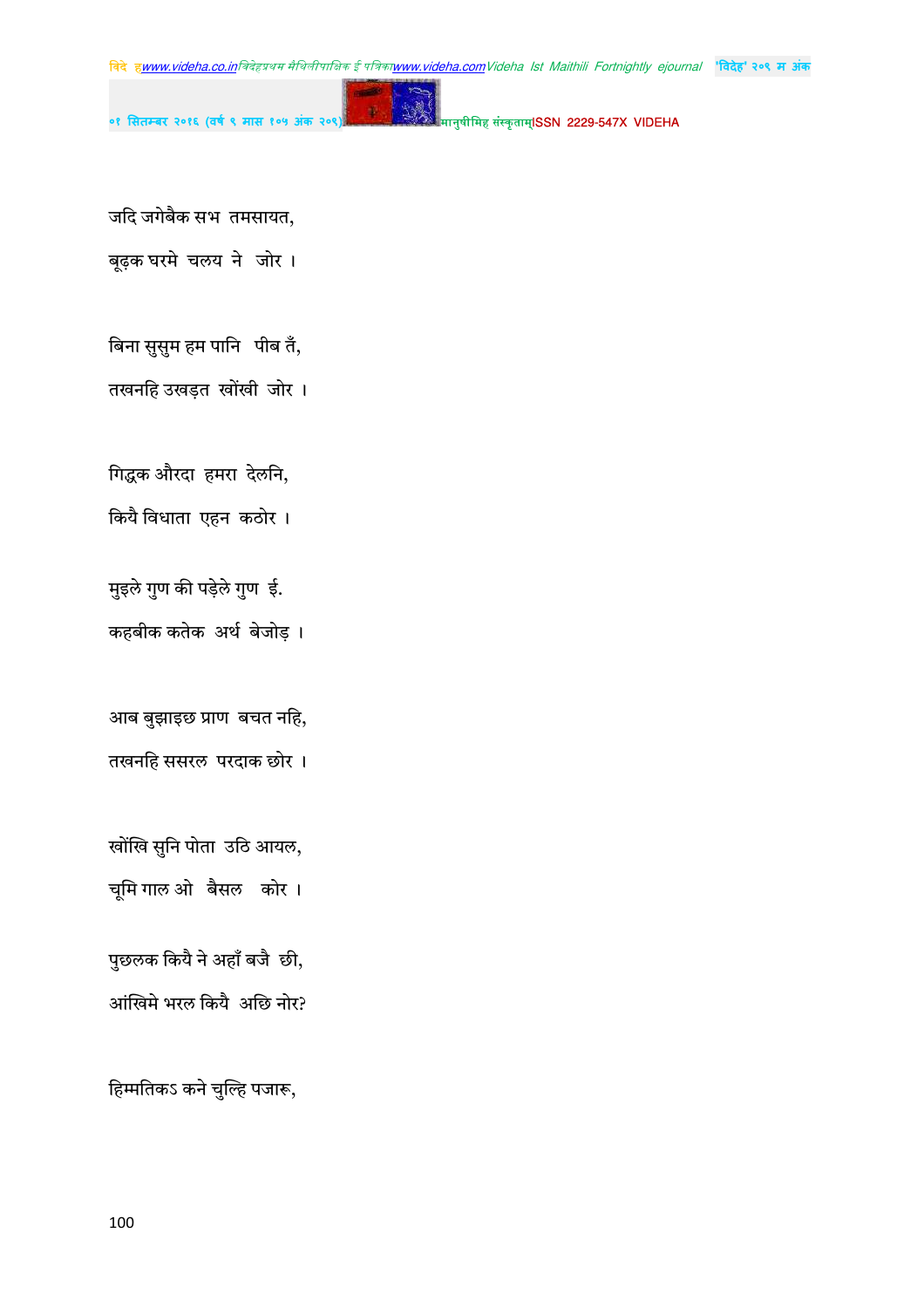

मानुषीमिह संस्कृताम्**ISSN 2229-547X VIDEHA** 

"बाबा " कनेक लगबियौ जोर।

## ऐ रचनापर अपन मंतव्य ggajendra@videha.com पर पठाउ।

 $\mathbf{g}$ 

जगदीश प्रसाद मण्डल

किछु कविता १ घोड़ मन

घोड़ मन घोड़छान तोडि चैदहो लोक भरमए लगल। सातो-सोपान पताल टपि सातो अकास उड़ए लगल।

समए संग जहिना बिलगैए मिसरी-मक्खन ओ निर्मल जल हंसा उड़ि परमहंसा बनि-बनि तहिना उड़ैत मन देह.स्थल।

स्थूल-सूक्ष्म बँटि.बँटि जहिना दृश्य-भाव कहबैए। एक्के आँखिए दुनू देखै छी। अचेत मन भरमैए।

निकैल देह धारण करैए आत्म-परमात्म दर्शन पबैए। पबिते दर्शन मगन भऽ भऽ सूर-तान, वीणा धड़ैए। मथिते मथानी जहिना घी-पानि बिलगए लगैए। जले बीच दुनू समाएल उठि एक सिर चढ़ए लगैए। लोहिया चढ़ल आगि बीच जहिना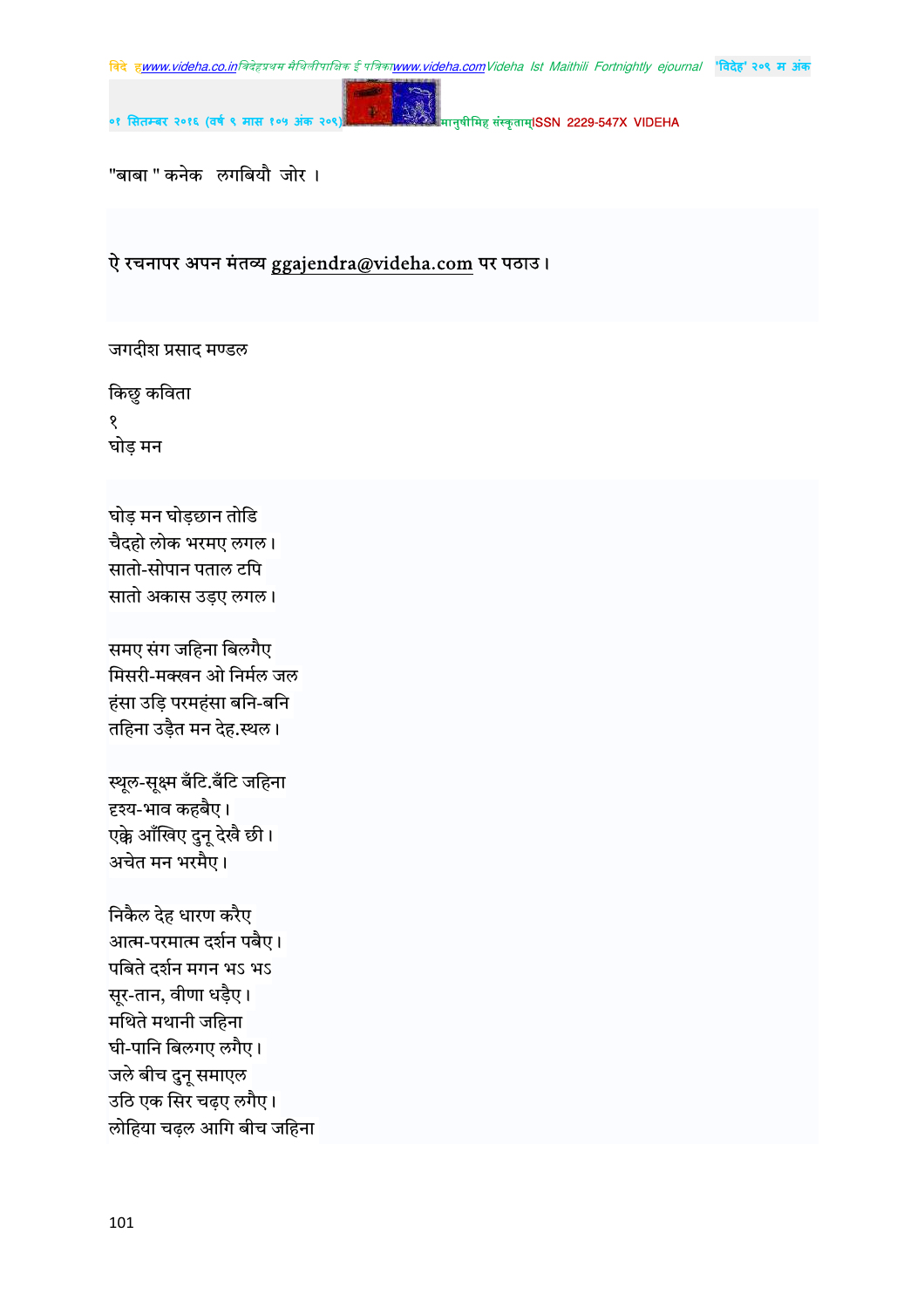मक्खन नाचए लगैए।

**०१ सतबर २०१६ (वष ९ मास १०५ अंक २०९)** !" #\$ISSN 2229-547X VIDEHA

काह-कुह फेक-फेक पेनी बीच बैस जमैए।  $\mathcal{L}_{\mathcal{A}}$ 2  $\overline{\phantom{a}}$ गोबर घोड़ाइते पानि जहिना गोबराह रूप धारण करैए गोबरेक गन्ध पसारि-पसारि  $\overline{\phantom{a}}$ गोबरछत्ता बनि-बनि छितिराइए। सुविचार कुविचारो तहिना छने-छन छीन होइत चलैए। गिरगिट रंग पकैड-पकैड गिरगिटिया चालि चलए लगैए। गिरगिटिया मनुक्खो तहिना दिन-राति बदलैत चलैए गिरगिटेक जहर सिरैज-सिरैज बिख उगलैत चलैए। भेद-कुभेद मर्म बिनु बुझने देखा-देखी ओढ़ैत चलैए ओढ़ि-ओढ़ि ओझरा-पोझरा डूबकुनियाँ काटि मरैए। गाछक ऊपर डारि बीच जहिना बाँझी अपन बास करैए झड़मनुखो मनुख बीच तहिना ऊपरे-ऊपर चालि मारैए। सात समुद्र बीच मनुख दसो दिशाक दर्शन पबैए चीन-पहचीन केने बिना जिनगीक बाट पकडैए।  $\bigcirc$ 3 प्रकृतोक तँ प्रकृत गजब छै सुगन्धो-कुगन्ध फूल खिलबैए। सु-पारखी सुरैख-परैख कु-पारखी दिन-राति मरैए। परेखनिहारो परैख कहाँ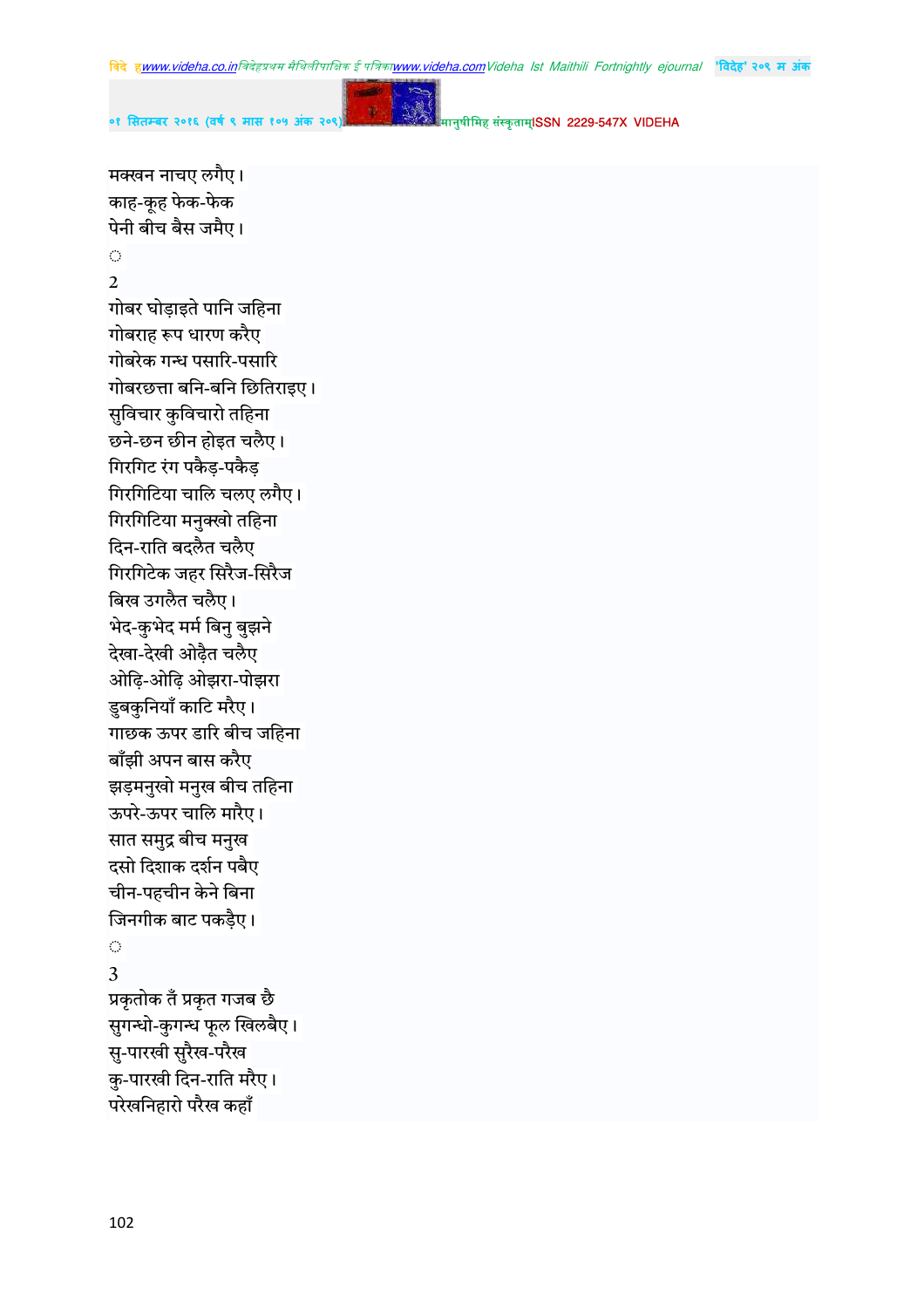$\mathbf{g}$ 

०१ सितम्बर २०१६ (वर्ष ९ मास १

मानुषीमिह संस्कृताम्**ISSN 2229-547X VIDEHA** 

परैख-परैख बिलगा चलैत धार-मझधार बीच पिछैड़-पिछैड़ नहियेँ खसैत। बेबस मन बहैट-बहैट सीरा-भट्टा बिसरए लगैत जान बँचबैक धरानी कोनो लपैक-लपैक पकडए चाहैत। सत्ताक भत्ता छिडियाएल छै फानी, फनकी बनि लागल छै। चिड़चिड़ीक फड़ जकाँ चुभि पएर टीको नोछड़ै छै। बिनु पाँखिक हंसा जहिना तीन् लोक विचरण करैए। दिन-रातिक भेद बुझि-बुझि अज्ञान-ज्ञान-सज्ञान बनैए।  $\mathcal{L}_{\mathcal{A}}$  $\overline{4}$ आँखि मिचैनी पाश बैस ब्रह्म-जीव माया खेलैए। समए पाबि तहिना ने अज्ञानो-सज्ञानक चालि चलैए। होइत आएल आदियेसँ अज्ञान-ज्ञान बीच संघर्ष ताधैर चलिते रहत जाधैर अन्हार इजोत बनत। पछुआ छोड़ सम्हारि-सम्हारि ऐगला पकड़ैत चलू। अतीत केर स्मृति बना समद्रष्टा बनैत चलू। एक छोड़क बाट देखि भूत-वर्तमान देखैत चल् । भविस तँ भविसे छी भविस-वर्तमान बनबैत चलु । डेंगी नाह जहिना यात्री धार पार करैए। डगमगाइत देह मड़मड़ाइत मन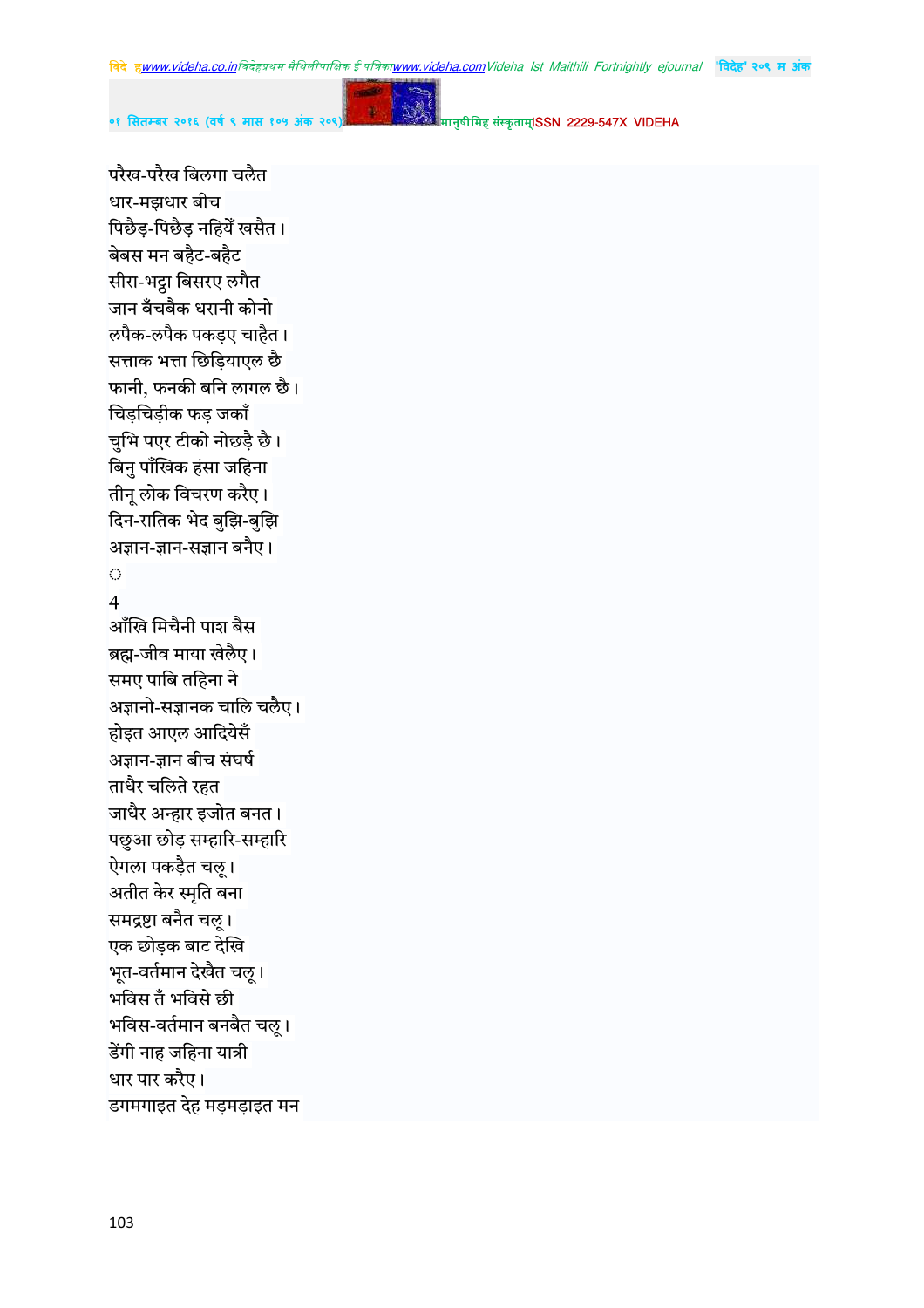

जीवन धाम पहुँचैए। 000

ऐ रचनापर अपन मंतव्य ggajendra@videha.com पर पठाउ।

जगदीश चन्द्र ठाकुर अनिल ३ टा गजल १

किछु नरमे नारायण देखल बाकीमे बस रावण देखल

सभठाँ सभ घटनामे भैया शकुनी आ दुरयोधन देखल

झगड़ा-झाँटी भितरे भीतर बाहरमे अपनापन देखल

सबहक छल अनुमोदन पहिने पाछाँ सय संशोधन देखल

पेटो ओकर नमहर सन के भोजन अति साधारण देखल

लाठी भाला तीरक बदला फूलक हम आयोजन देखल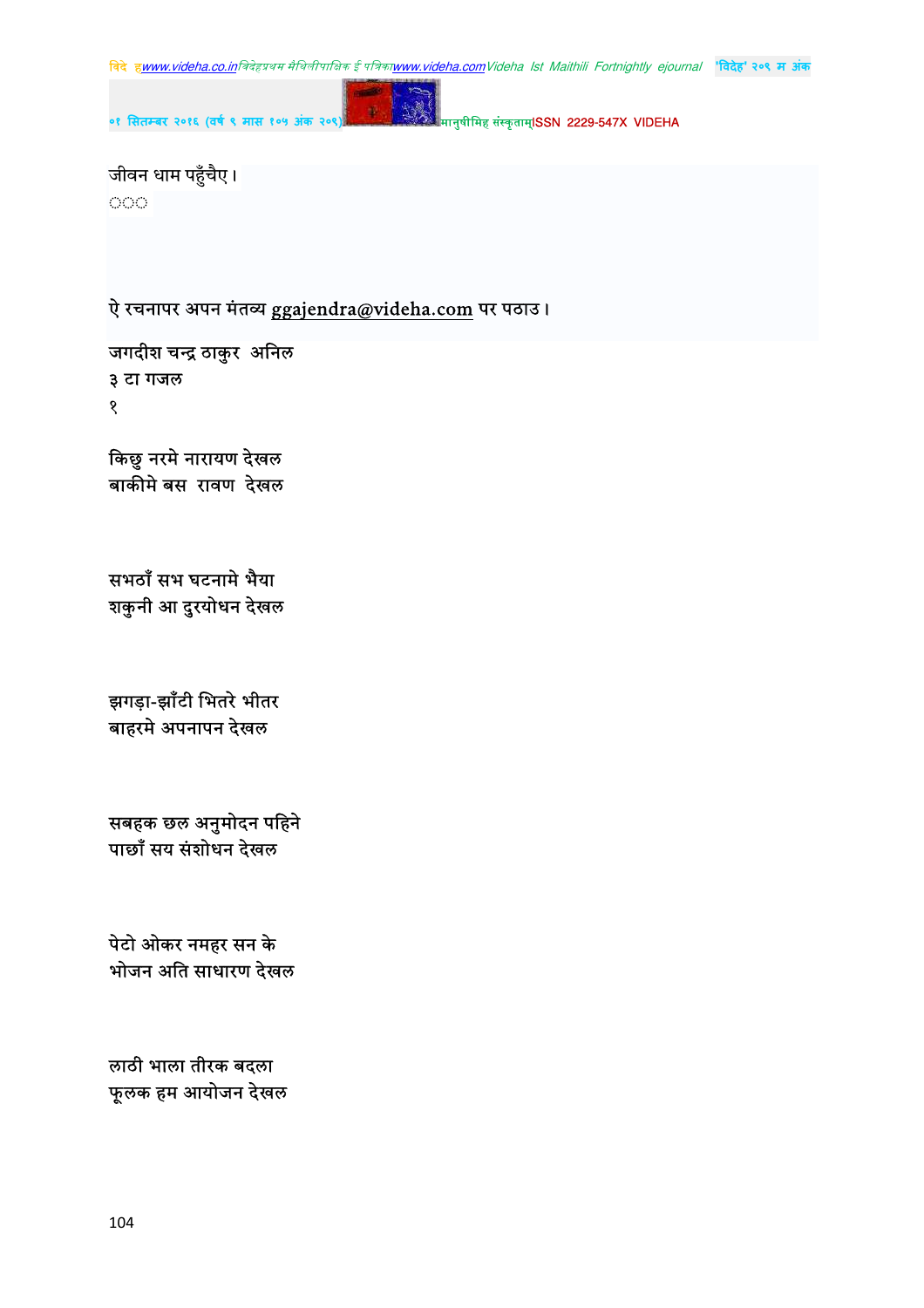**बिदे ह<u>www.videha.co.in</u>बिदेहप्रथम मैथिलीपाक्षिक ई पत्रिका<u>www.videha.com</u>Videha Ist Maithili Fortnightly ejournal "विदेह" २०९ म अंक** 

ú.

**०१ सतबर २०१६ (वष ९ मास १०५ अंक २०९)** !" #\$ISSN 2229-547X VIDEHA

मात्रा-क्रम : 2 2 2 - 2 2 2 - 2 2

 $\overline{\mathcal{R}}$ 

झूठक कारोबार बड़ीटा ्<br>चोरक अछि संसार बड़ीटा

जे नै कहियो गेल पढ़ैले से रखने अछि कार बड़ीटा

देखैमे ओ छोट लगै छथि छनि गरदनिमे हार बड़ीटा

हुनका लग नै गेल रही हम ँ<br>छल रस्तामे धार बड़ीटा

हुनकर सेवा भेल कहाँ किछु छनि हुनकर उपकार बड़ीटा

सगरो दुनियां गाम हमर अछि अछि हम्मर परिवार बड़ीटा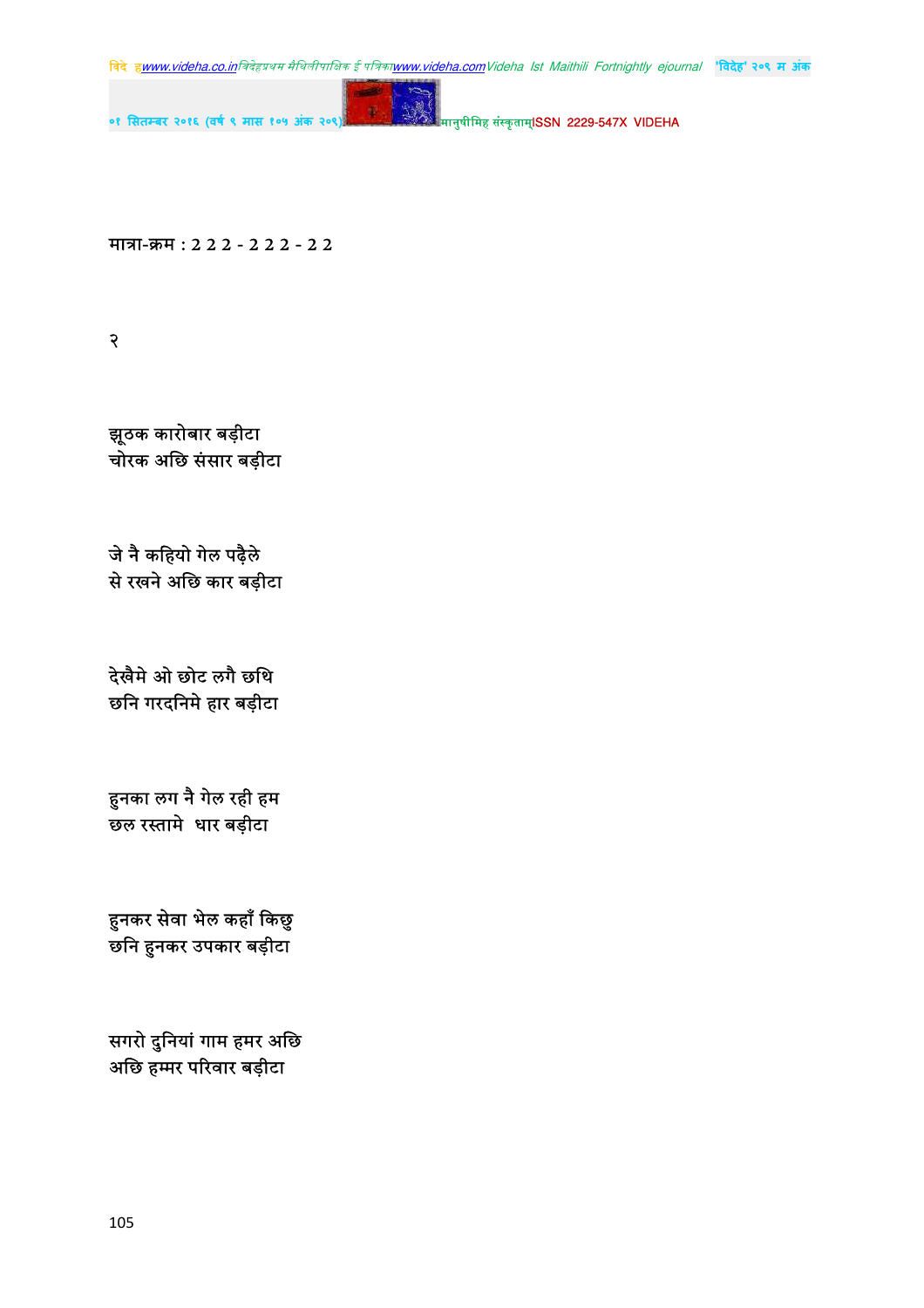**बिदे ह<u>www.videha.co.in</u>बिदेहप्रथम मैथिलीपाक्षिक ई पत्रिका<u>www.videha.com</u>Videha Ist Maithili Fortnightly ejournal "विदेह" २०९ म अंक** 



**०१ सतबर २०१६ (वष ९ मास १०५ अंक २०९)** !" #\$ISSN 2229-547X VIDEHA

मात्रा-क्रम: 22-2221-122

 $\mathfrak{z}$ 

पढिते -पढिते लीख' लगलौं की थिक दुनिया सोच' लगलौं

नै गेलौं इसकूल जहिया भेटल छौंकी कान' लगलौं

गेलौं हम कौलेज जहिया कूदय लगलौं फान' लगलौं

देखा-देखी लोक स'भकें हमहूं कूकुर पोस' लगलौं

छाहरि दै छल गाछ हमरा हम गाछेकें काट' लगलौं

दुनियामे सभ दोख 'अनिल'क \_<br>लिखिते-पढिते जान' लगलौं

मात्राक्रम- 2222-2122 ऐ रचनापर अपन मंतव्य ggajendra@videha.com पर पठाउ।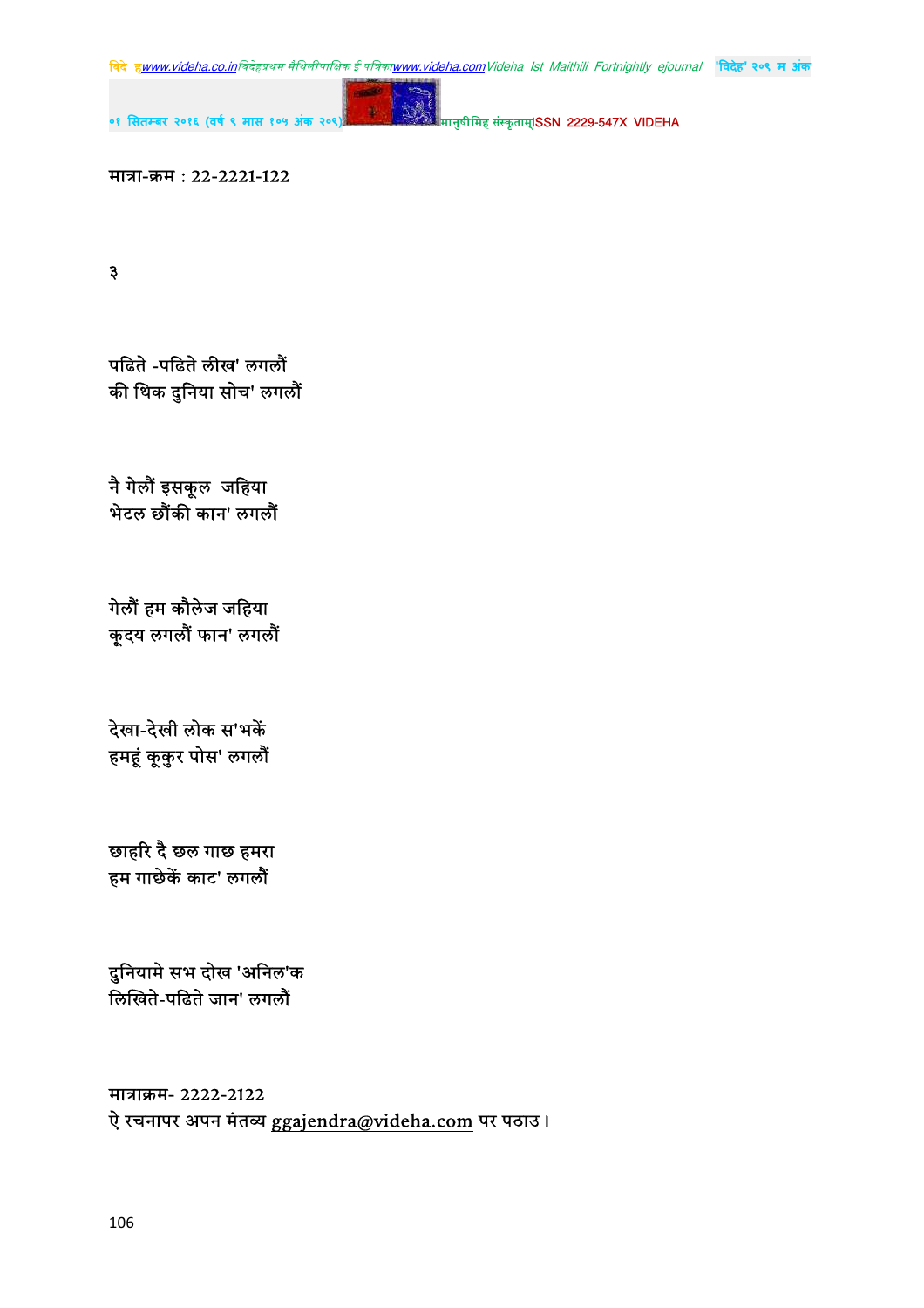



मानुषीमिह संस्कृताम्**ISSN 2229-547X VIDEHA** 

# बालानां कृते विदेह मैथिली मानक भाषा आ मैथिली भाषा सम्पादन पाठ्यक्रम भाषापाक

# बाबा बैद्यनाथ

# बाल कविता

# बाबा-पोताक सिनेह

०१ सितम्बर २०१६ (वर्ष ९ मास १

अपन पौत्र छथि बड़ बुधियार

हिनक हँसी छनि सिंगरहार

ठुमुकि-ठुमुकिकऽ ई नाचै छथि

सद्यः जेना कृष्ण अवतार

जखनहिसँ अवतीर्ण भेल छथि

भेल हमर जिनगी साकार

हिनकर हँसी-ठहक्का सुनितहि

लगैछ जेना हम नहि बेमार

एखन जदि क्यो पाहुन आबथि

कऽ ने सकी किनको सत्कार

बुझा रहल हम हेरा गेल छी

पाबि एहन अनमोल दुलार

गीत कवित्त सकल बिसरल हम

लीखि सकी नहि ई उद्गार

पाबि रहल नैसर्गिक सुख हम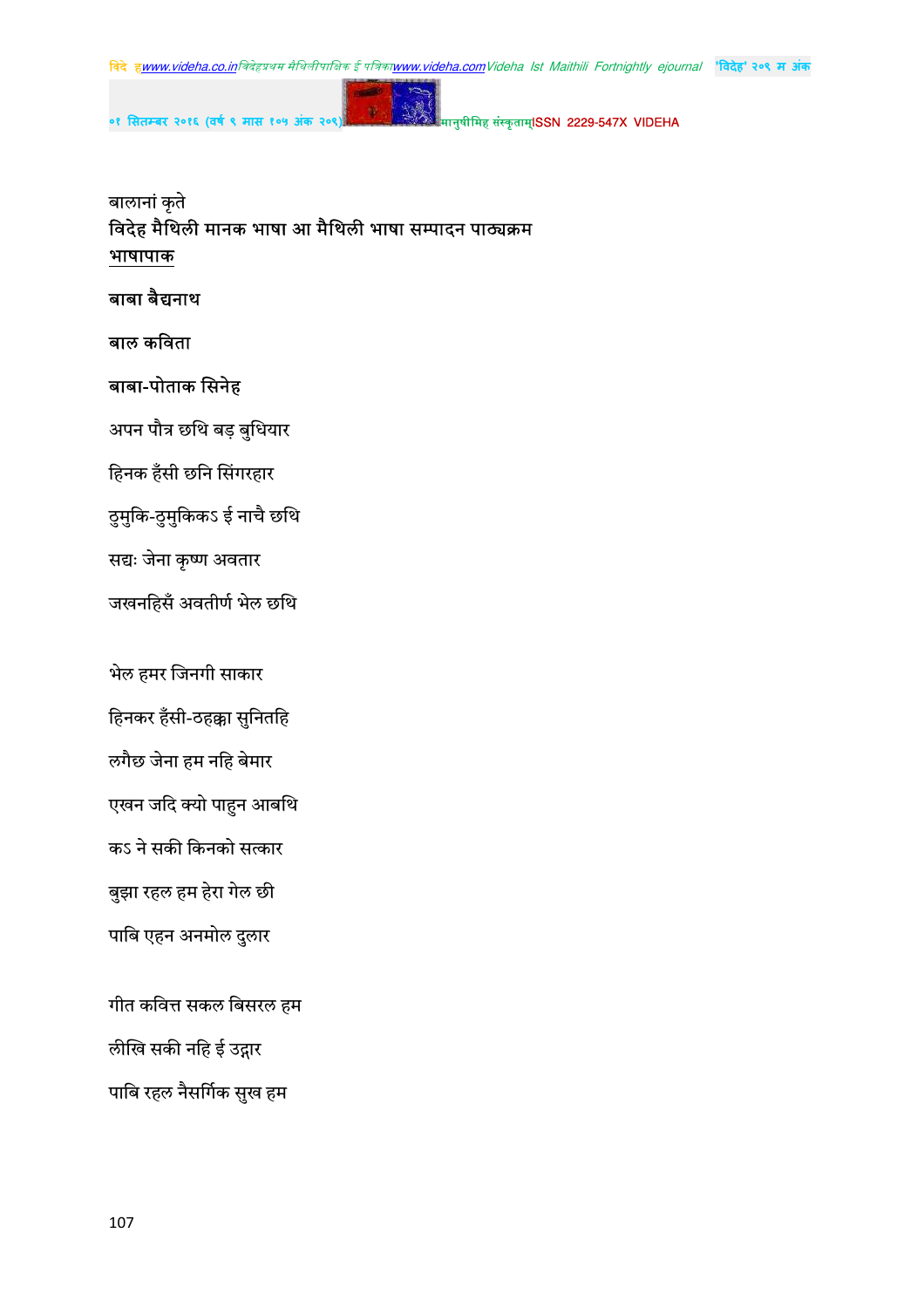मानुषीमिह संस्कृताम्**ISSN 2229-547X VIDEHA** 

प्रभुकेर महिमा अगम अपार

बाबा-पोताकेर एहि सुख लग

दुनियाँकेर सभ सुख बेकार

हमर उदासल एहि जिनगीमे

विधि देलनि अद्भुत उपहार

चुका सकब नहि ऋण हुनकर हम

ओ जे केलनि परम उपकार

आब बुझाइछ हमर जीवन ई

सरिपहुँ भेल सफल साकार

### ऐ रचनापर अपन मंतव्य ggajendra@videha.com पर पठाउ।

विदेह



मैथिली साहित्य आन्दोलन

(c)2004-16. सर्वाधिकार लेखकाधीन आ जतऽलेखकक नाम नैअछि ततऽसंपादकाधीन ।विदेह- प्रथममैथिली पाक्षिक ई-पत्रिका ISSN 2229-547X VIDEHAसम्पादक: गजेन्द्र ठाकुर। सह-सम्पादक: उमेश मंडल। सहायक सम्पादक: राम विलास साहु, नन्द विलास राय, सन्दीप कुमार साफी आ मुन्नाजी (मनोज कुमार कर्ण)। कला-सम्पादन: ज्योति झा चौधरी। सम्पादक- नाटक-रंगमंच-चलचित्र- बेचन ठाकुर। सम्पादक- सूचना-सम्पर्क-समाद- पूनम मंडल। सम्पादक- अनुवाद विभाग- विनीत उत्पल।

रचनाकार अपन मौलिक आ अप्रकाशित रचना (जकर मौलिकताक संपूर्ण उत्तरदायित्व लेखक गणक मध्य छन्हि)ggajendra@videha.comकेंमेल अटैचमेण्टक रूपमें .doc, .docx, .rtf वा .txt फॉर्मेटमे पठा सकै छथि।रचनाक संग रचनाकार अपन संक्षिप्त परिचयआ अपन स्कैन कएल गेल फोटो पठेता, से आशा करै छी। रचनाक अंतमेटाइप रहए, जे ई रचना मौलिक अछि, आ पहिल प्रकाशनक हेतु विदेह (पाक्षिक) ई पत्रिकाकैं देल जा रहलअछि।एतऽ प्रकाशित रचना सभक कॉपीराइट लेखक/संग्रहकर्त्ता लोकनिक लगमे रहतन्हि, मात्र एकर